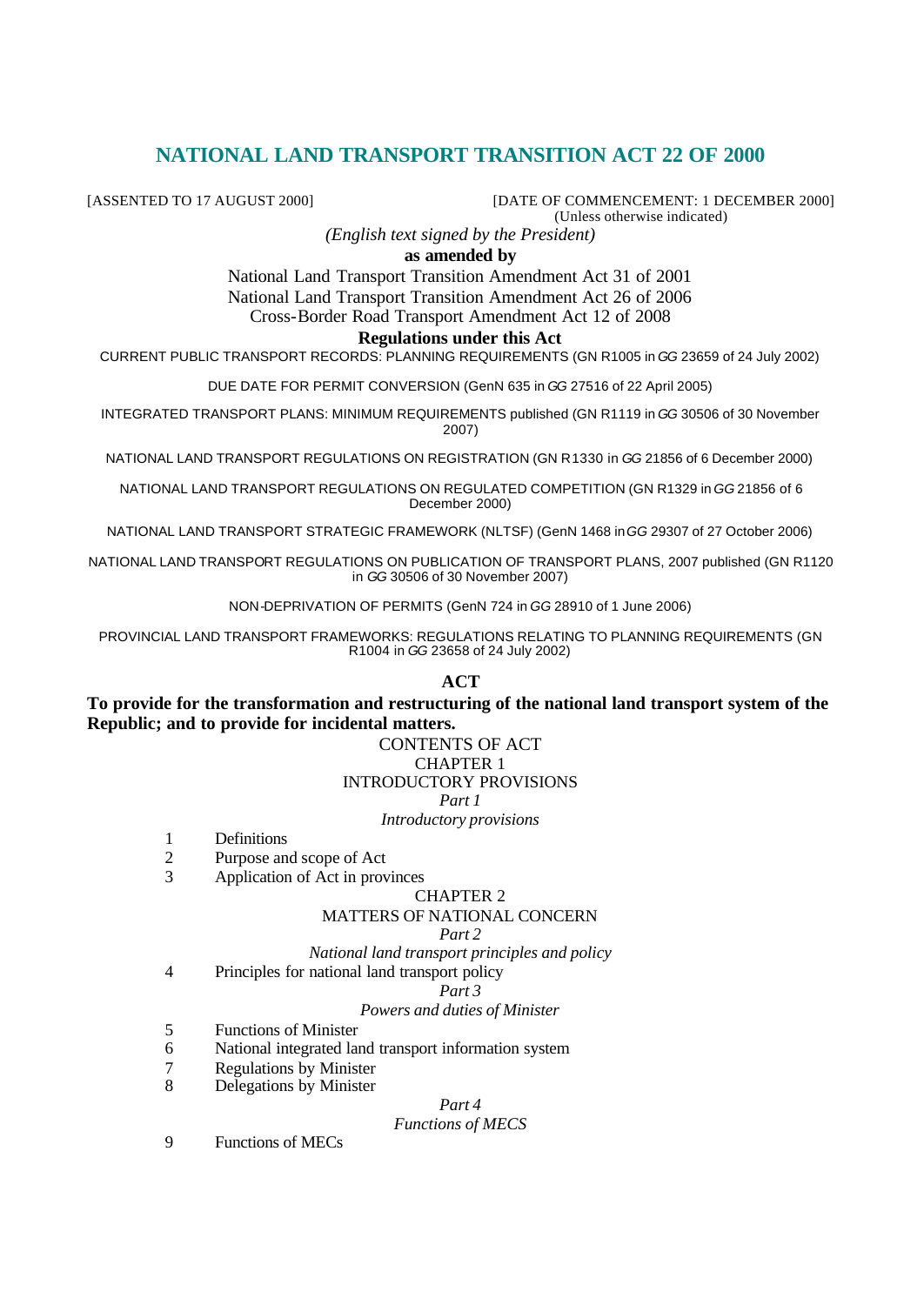#### *Part 5*

#### *Transport authorities: matters of national concern*

- Principles for establishment of transport authorities for transport areas
- Factors relevant to determining boundaries of transport areas
- Transport areas and transport authorities extending across provincial boundaries
- Finances of transport authorities
- Use of funds received by transport authorities

### *Part 6*

#### *Interim funding arrangements for land transport*

- Minister may provide funds for land transport
- MEC may provide funds for land transport
- Municipalities may provide funds for land transport

#### *Part 7*

#### *Transport planning*

- General principles for transport planning, and its relationship with land development
- Types of plans required by Act
- Planning authorities
- National land transport strategic framework
- Provincial land transport frameworks
- 23 to 26 inclusive  $\ldots$

#### [Ss. 23 to 26 inclusive repealed by s. 11 of Act 26 of 2006.]

- Integrated transport plans
- Approval of commuter rail components of transport plans
	- [S. 28 substituted by s. 13 of Act 26 of 2006.]
- Publication of transport plans and substantial changes in land use and public transport infrastructure and services

#### *Part 8*

#### *Provincial operating licensing board: matters of national concern*

Establishment and functions of provincial boards

#### *Part 9*

## *Operating licences: matters of national concern*

- Types of vehicles which may be used for public transport services
- Continuation and conversion of existing permits
- Operating licence or permit prerequisite for operation of public transport services
- Operating licence is not a right
- Maximum validity period of operating licences
- Board to which application must be made
- Notice of applications regarding operating licences
- Disqualifications with regard to holding of operating lic ences
- Operating licences for public transport services provided for in transport plans
- Operating licences for contracted services
- Special procedures for legalisation
- Withdrawal of operating licences upon termination of contracts
- Duties of holder of operating licence or permit
- Conveyance of learners, students, teachers and lecturers
- Minimum information to be contained in operating licences
- Interaction between public transport and cross-border road transport

## *Part 10*

### *Regulated competition*

- Subsidised service contracts
- Requirements to qualify as tenderer for commercial service contract or subsidised service contract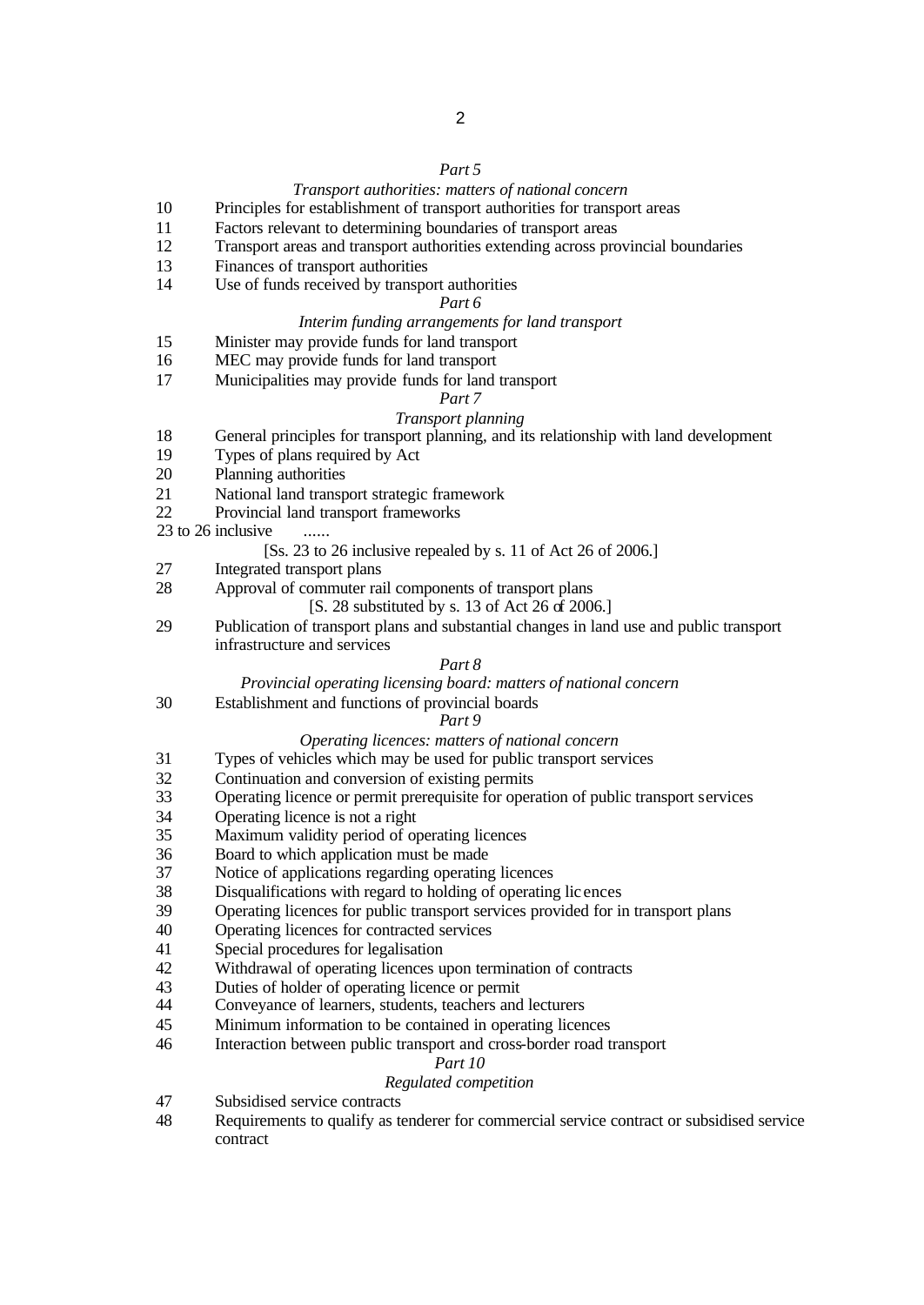- Involvement of municipalities and transport authorities in public transport services
- Commercial service contracts
- Withdrawal of operating licence or permit in rationalisation of public transport services

#### *Part 11*

### *Registrations*

- National Transport Register
- Appointment of Registrars

### *Part 12*

#### *Registrations and other matters relating to minibus taxi industry*

Functions of Registrar

- Registration of association or non-member in one province only
- Provisional registration and full registration of associations and non-members registered under provincial laws
- Direct full registration of associations
- Registration of members
- Issuing of certificates and distinguishing marks upon registration or provisional registration
- Requirements for constitutions of associations
- Minister to determine minimum requirements for codes of conduct
- Benefits of registration

## CHAPTER 3

## MATTERS OF PROVINCIAL CONCERN

## *Part 13*

#### *Functions of MEC*

- Functions of MEC
- Regulations by MEC

#### *Part 14*

#### *Transport authorities: matters of provincial concern*

- Agreements for formation of transport areas and transport authorities
- Declaration of transport areas, and concomitant establishment of transport authorities
- Requirements for founding agreements
- Functions and competencies of transport authorities
- Ancillary powers of transport authorities
- Governance of transport authorities
- Dissolution of transport authorities
- Finances of transport authorities
- Delegations by governing body
- Provisions applicable to delegations
- Transport executives
- Joint transport executives

#### *Part 15*

#### *Provincial operating licencing board: matters of provincial concern*

- Appointment of members of board
- Duties of board

#### *Part 16*

#### *Operating licences: matters of provincial concern*

- Continuation and conversion of existing permits
- Conversion of permits not allowed in certain circumstances
- Manner of converting permits to operating licences
- Conversion of permits to operating licences for larger vehicles
- Disposing of applications with regard to operating licences for non-contracted services
- Cancellation of certain operating licences not brought into use
- Issue of operating licences, and contents thereof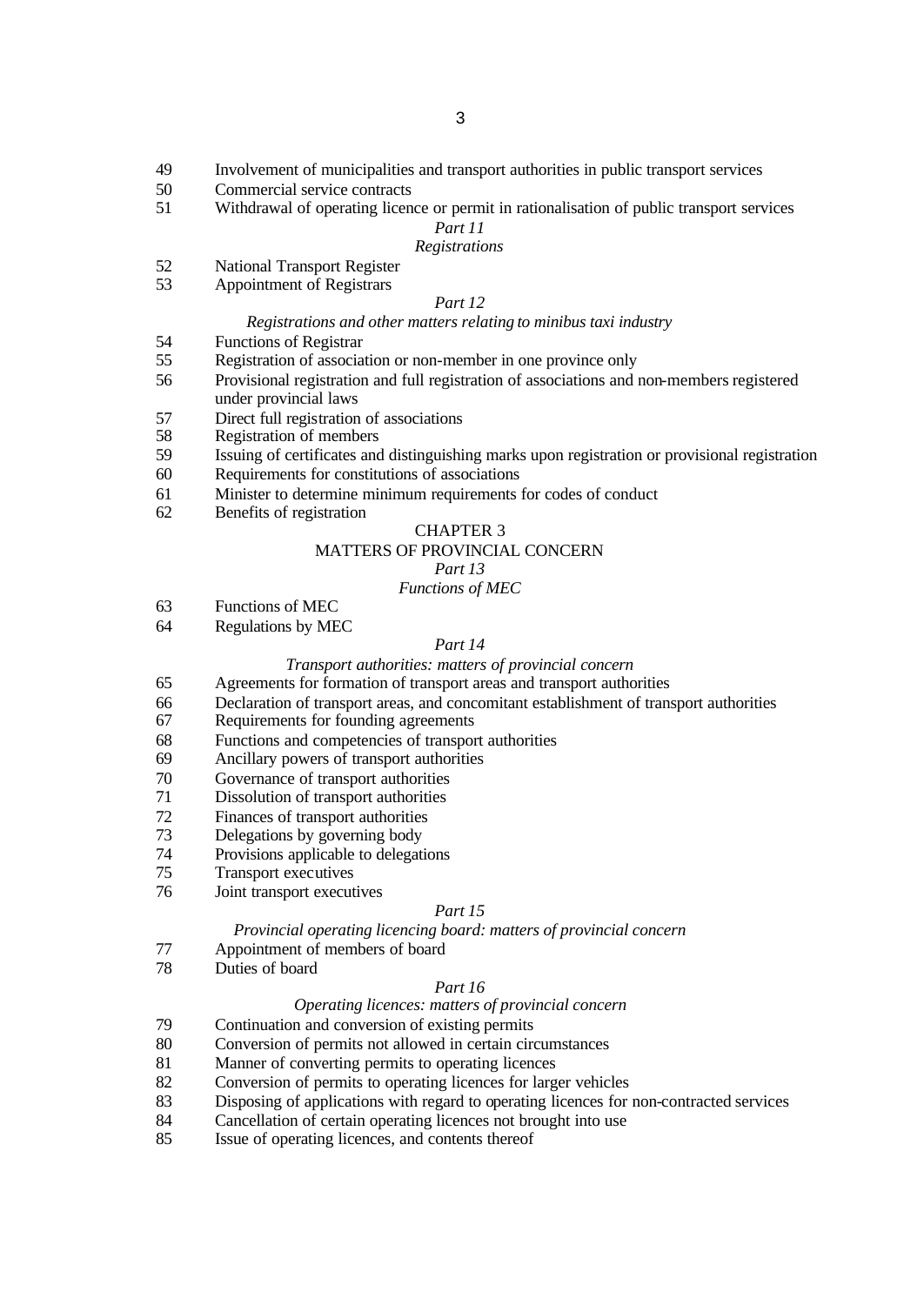- Authority conveyed by operating licence
- Persons who may hold operating licences
- 88 Rules applicable with regard to various operating licences
- Use of same vehicle for long-distance and other public transport services
- Amendment of operating licence: Replacement of specified vehicle
- Special conditions relating to metered taxi and staff services
- Courtesy services
- Duties of holder of operating licence
- Temporary replacement of specified vehicle

#### *Part 17*

#### *Registrations and other matters relating to minibus taxi industry*

- 95 Appointment of Registrar<br>96 Disqualifications for hold
- Disqualifications for holding Registrar's office
- 97 Resignation of Registrar, and removal from office<br>98 Vacation of office
- Vacation of office
- Functions of Registrar
- Registrar required to disclose commercial and pecuniary interests
- Registrar to report annually
- Establishment and functions of panel of assessors
- Appointment, remuneration and conditions of service of assessors
- Meetings of panel of assessors
- Panel of assessors may co-opt in certain circumstances
- Resignation and removal from and vacation of office by assessors
- Disclosure of assessors' commercial and pecuniary interests
- Provisional and full registration of associations and non-members previously registered
- Provisional registration of associations not qualifying directly for full registration
- Direct full registration of associations
- Application and registration procedure
- 112 Registration or provisional registration of members<br>113 Registration of non-members
- Registration of non-members
- Certificates of registration and distinguishing marks
- Duties of registered and provisionally registered associations and non-members
- Standard minimum constitution and code of conduct
- Requirements for constitutions of associations
- Non-compliance with registered constitution, and breach of code of conduct
- Cancellation or temporary suspension of registration or provisional registration of associations, members and non-members
- Effect of lapsing or cancellation of registration on holding of permit or operating licence
- Registration or provisional registration no bar to prosecution for unauthorised operation of public transport

## *Part 18*

### *Law enforcement*

- Land transport law enforcement
- Appointment of inspectors
- Impoundment of vehicles
- Presumptions and proof of certain facts
- Powers of authorised officers
- Offences and penalties

#### CHAPTER 4 GENERAL MATTERS

*Part 19*

*General matters*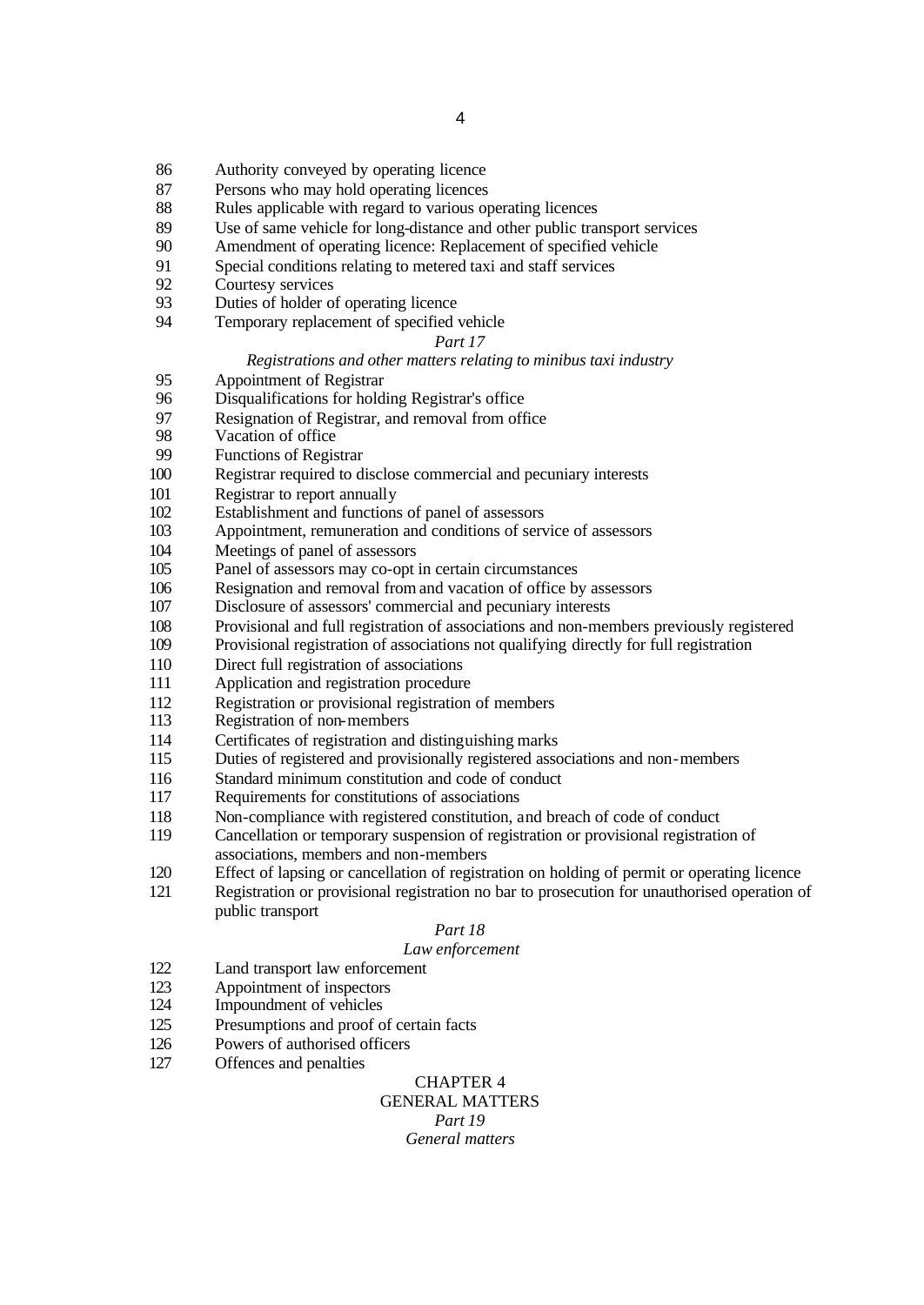- 128 Appeals in general
- 129 Appeals to Transport Appeal Tribunal
- 130 Amendment of Act 78 of 1977

131 and 132 ......

# [Ss. 131 and 132 repealed by s. 10 of Act 31 of 2001.]

- 133 Amendment of Act 45 of 1998
- 134 Transitional provisions
- 135 Act binds State
- 136 Short title and commencement

#### **CHAPTER 1**

# **INTRODUCTORY PROVISIONS (ss 1-3)**

#### *Part 1*

## *Introductory provisions* **(ss 1-3)**

## **1 Definitions**

(1) In this Act, unless inconsistent with the context-

**'association'** means any group of persons formed primarily in relation to the operation of minibus taxi-type services, and-

- *(a)* which has been formed not for gain;
- *(b)* whose object is to promote the interests of its members; and
- *(c)* whose funds are to be applied in promoting those interests;

## **'authorised officer'** means-

- *(a)* an inspector contemplated in section 123;
- *(b)* a member of the South African Police Service, including a member of a municipal police service as defined in section 1 of the South African Police Service Act, 1995 (Act 68 of 1995);
- *(c)* a person in the service of a provincial department or a municipality whose duty is to inspect motor vehicles or licences for motor vehicles or to control traffic;
- *(d)* a road transport inspector contemplated in section 39 of the Cross-Border Road Transport Act, 1998 (Act 4 of 1998);

**'board'** means the public transport licensing board established for a province in compliance with section 30 to perform the functions mentioned in that section;

**'bus'** means a motor vehicle designed or modified for the conveyance of more than 34 persons, including the driver, subject to sectio n 31;

[Definition of 'bus' substituted by s. 1 *(a)* of Act 26 of 2006.]

**'capacity building'** means investment made with the purpose of enhancing the ability of individuals and institutions to achieve their development goals;

**'charter service'** means a public transport service operated by road involving the hire of a vehicle and a driver for a journey at a charge arranged beforehand with the operator, where-

- *(a)* neither the operator nor the driver charges the passengers individual fares;
- *(b)* the person hiring the service has the right to decide the route, date and time of travel; and
- *(c)* the passengers are conveyed to a common destination;

**'Code of Conduct'** means the code of conduct prescribed for a province by the MEC under section 116;

**'commercial service contract'** means an agreement concluded between a contracting authority and a public transport operator, in terms of which the-

- *(a)* operator is to operate a public transport service, provided for in a public transport plan;
- *(b)* operator's consideration consists of fares payable by the passengers that are carried and,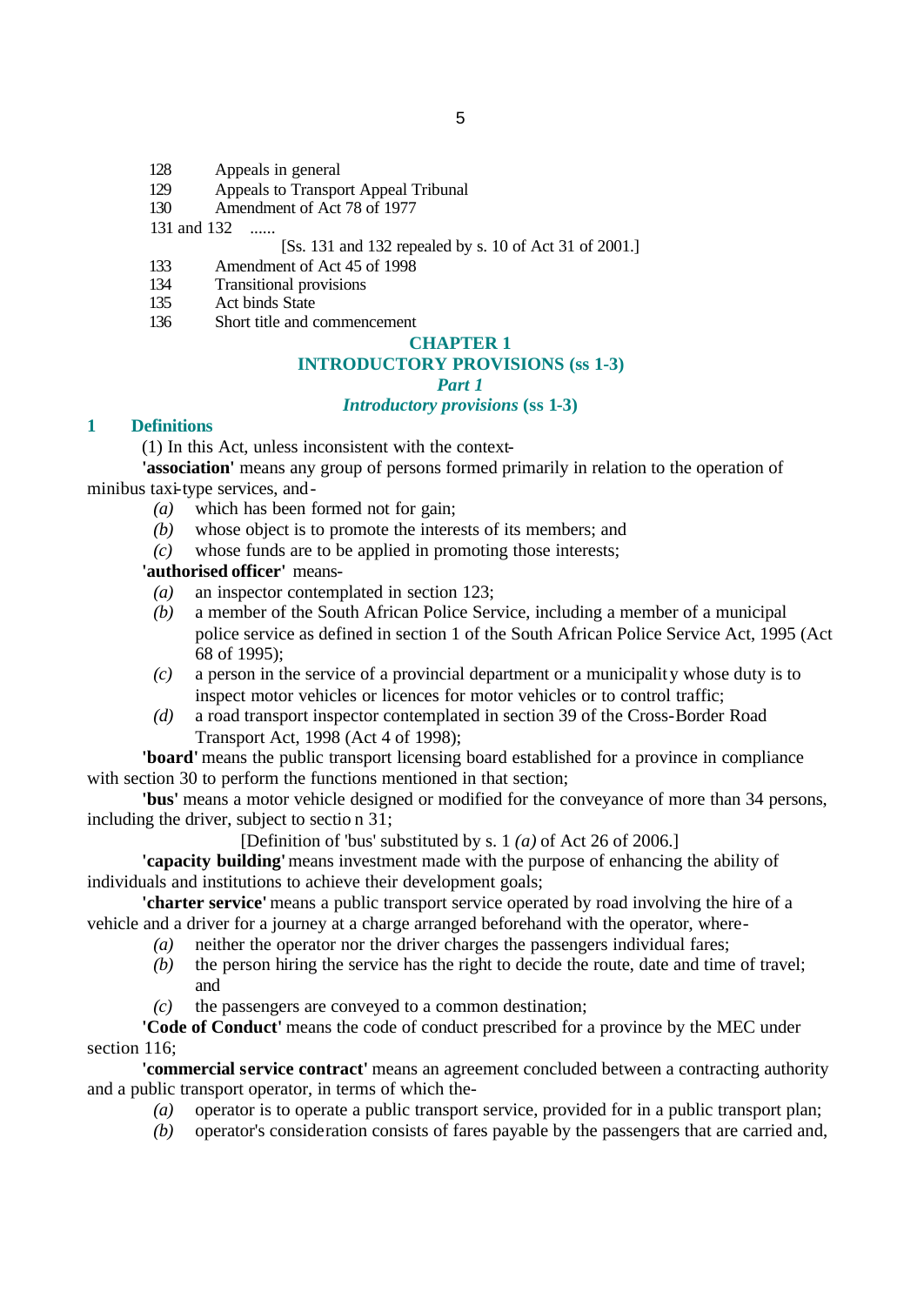where passengers pay concessionary fares, also of the reimbursement made by the contracting authority to that operator; and

*(c)* operator does not receive any subsidy or other financial support from any organ in any sphere of government and for the purposes of this paragraph, reimbursements made to the operator in respect of concessionary fares is not regarded as a subsidy or other form of financial support;

**'commuting'** means travelling daily between home and work by means of a public transport service, and **'commuter'** has a corresponding meaning;

**'concession agreement'** or 'concession' means any agreement between a public transport operator and a contracting authority for the operatio n of a public transport service on a railway line or rail network-

- *(a)* in accordance with a public transport plan; and
- *(b)* at a price and on a service level provided for in that agreement,

whether or not the public transport operator, in terms of the agreement, is also required to construct, maintain or rehabilitate the infrastructure and other assets used in connection with that service;

**'concessionary fare'** means the fare paid by a passenger fa lling within a special category;

**'Constitution'** means the Constitution of the Republic of South Africa, 1996 (Act 108 of 1996);

**'contracting authority'** means the Department, any provincial department, transport authority or municipality bound to a contract or concession agreement concluded with a public transport operator;

[Definition of 'contracting authority' substituted by s. 1 *(a)* of Act 31 of 2001 and by s. 1 *(b)* of Act 26 of 2006.]

**'co-operative'** means a co-operative as defined in section 1 of the Co-operatives Act, 1981 (Act 91 of 1981)

**'core city'** means a municipality designated under section 4 of the Urban Transport Act, 1977 (Act 78 of 1977), as the core city of an MTA, and includes any municipality which, after the commencement of this Act, is so designated;

**'courtesy service'** means a transport service for customers or clients provided by an organisation which is not a public transport operator where the organisation provides its own vehicle or a vehicle provided by an operator in terms of a contract with that organisation;

**'cross-border road transport'** means cross-border road transport as defined in section 1 of the Cross-Border Road Transport Act, 1998 (Act 4 of 1998);

**'current public transport record'** means a transport plan contemplated in section 23;

**'current tendered contract'** means a contract concluded before the commencement date of this Act for the operation of a public transport service between the Department or a province, on the one hand and, a public transport operator, on the other hand, to whom the tender for the provision of a service was awarded by the State Tender Board or the competent provincial tender board or authority in accordance with law, and which is still binding between them, the term of which expires only after the date of commencement of this Act, and includes a contract which is binding between the-

- *(a)* public transport operator and a province due to the Department assigning its rights and obligations to the province irrespective of whether the assignment occurred before or after the date of commencement of this Act; or
- *(b)* public transport operator and a transport authority or a municipality or a core city to which the province, after the date of commencement of this Act-
	- (i) may have assigned its rights and obligations; or
	- (ii) as the case may be, may have further assigned the rights and obligations assigned to it by the Department in terms of paragraph *(a)*;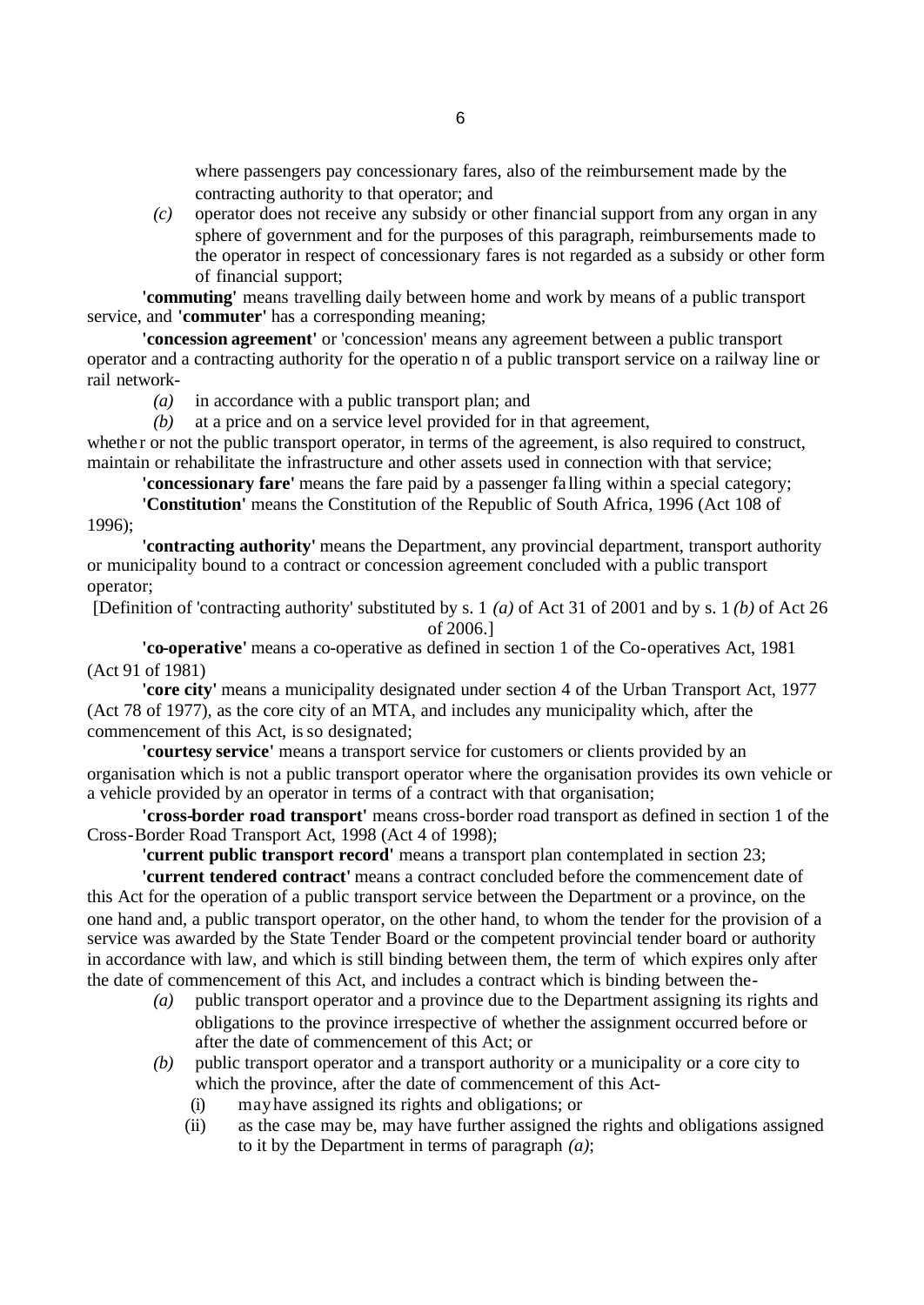[Para. *(b)* substituted by s. 1 *(b)* of Act 31 of 2001.]

**'Department'** means the Department of Transport in the national sphere of government; **'Director-General'** means the Director-General of the Department;

**'framework'** means an outline for the structure within and the form according to which a plan, policy or strategy is determined and developed;

**'grievance procedure'** means the procedure laid down in the constitution of an association to resolve an internal grievance raised by a member or a group of members;

**'infrastructure'**, in relation to land transport, means fixed capital equipment and facilities in the land transport system;

**'inspector'** means an inspector designated under section 123;

**'integrated development plan'** means the integrated development plan which, in terms of the Local Government: Municipal Structures Act, 1998 (Act 117 of 1998), is to be prepared by a municipality;

**'integrated transport plan'** means an integrated transport plan contemplated in section 27;

**'interim contract'** means a contract, not being a current tendered contract, for the operation of a subsidised scheduled service, the term of which expires after the date of the commencement of this Act, and which-

- *(a)* was concluded before that date between the province and the Department on the one hand, and the public transport operator who is to operate that service, on the other hand, and is still binding between them or only binding between the province and that operator; or
- *(b)* is binding between that public transport operator and any transport authority or a core city or a municipality, due to the assignment to it, after the date of commencement of this Act, of the rights and obligations of the province under the contract contemplated in paragraph *(a)*;

**'interprovincial transport'** means a public transport service operating between two or more provinces;

**'intraprovincial transport'** means a public transport service operating within the boundaries of a province;

**'key performance indicator'** means a yardstick or standard established to measure levels of performance and achievement;

**'land transport'** means the movement of persons and goods on or across land by means of any conveyance and through the use of any infrastructure and facilities in connection therewith;

'long-distance service' means a scheduled or unscheduled public transport service, other than a service for commuting, that is provided beyond the boundary of the area covered by a transport plan, where passengers are charged fares individually;

[Definition of 'long-distance service' substituted by s. 1 *(c)* of Act 31 of 2001.]

**'MEC'** means the member of the Executive Council of a province who is responsible for public transport in the province in question;

**'member'** means a member of an association;

**'metered taxi service'** means a public transport service operated by means of a motor vehicle which is designed, or lawfully adapted, in compliance with the Road Traffic Act, 1989 (Act 29 of 1989), to carry fewer than nine seated persons, including the driver, where that vehicle-

- *(a)* is available for hire by hailing, by telephone or otherwise;
- *(b)* may stand for hire at a rank; and
- *(c)* is equipped with a sealed meter, in good working order, for the purpose of determining the fare payable;

**'midibus'** means a motor vehicle designed or modified solely or principally for the conveyance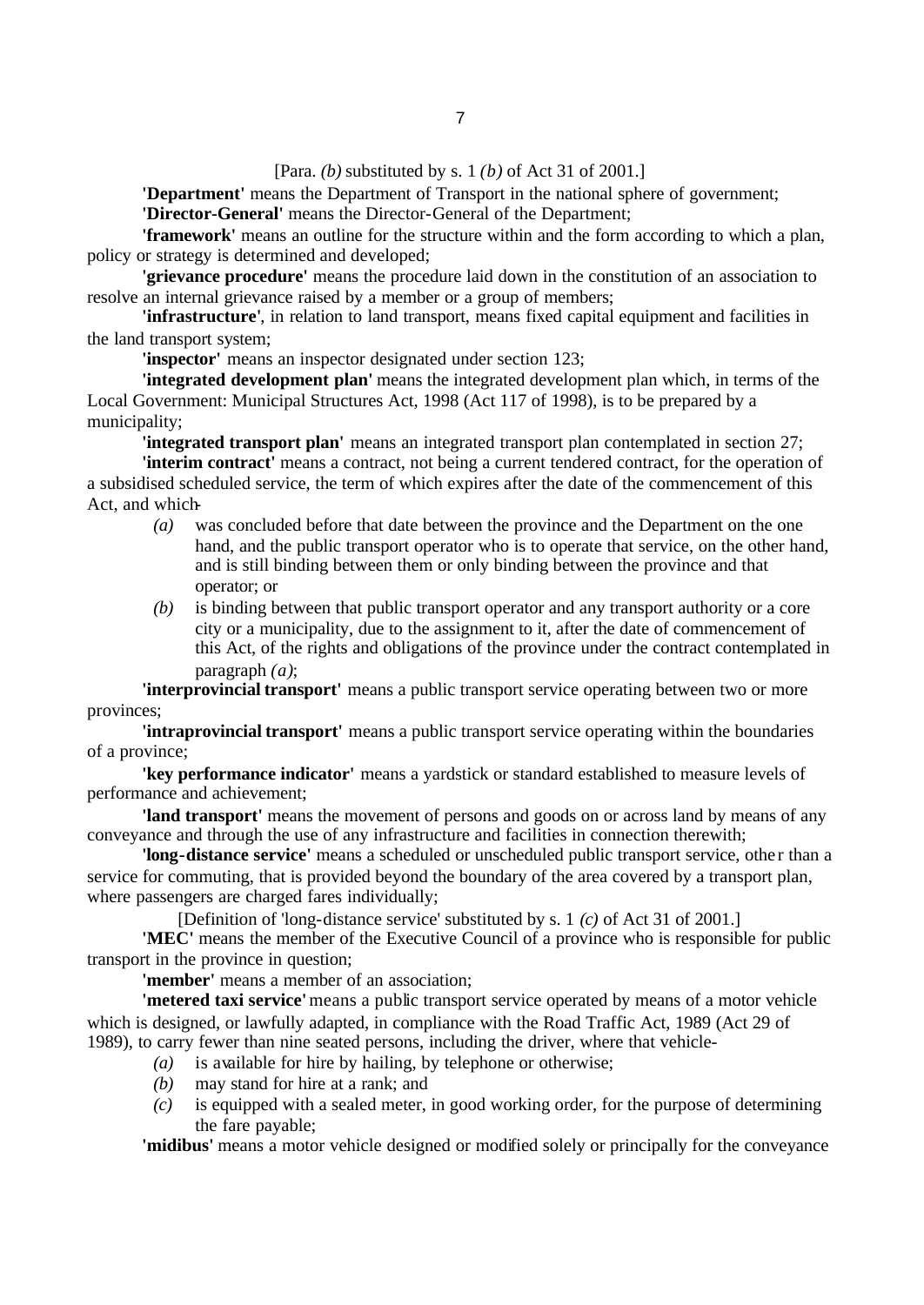of more than 16 but less than 35 persons, including the driver and for the purposes of the National Road Traffic Act, 1996, (Act 93 of 1996), is a sub-category of a bus;

[Definition of 'midibus' substituted by s. 1 *(c)* of Act 26 of 2006.]

**'minibus'** means a motor vehicle designed or modified solely or principally for the conveyance of more than nine but not more than 16 seated persons, including the driver;

[Definition of 'minibus' substituted by s. 1 *(d)* of Act 26 of 2006.]

**'minibus taxi-type service'** means an unscheduled public transport service operated on a specific route or routes, or where applicable, within a particular area, by means of a motor-car, minibus or midibus, subject to section 31;

**'Minister'** means the Minister of Transport in the national sphere of government;

**'motor car'** means a motor vehicle, other than a motor cycle, motor tricycle or motor quadrucycle as defined in the National Road Traffic Act, 1996, (Act 93 of 1996), designed or modified solely or principally for the conveyance of not more than nine persons, including the driver;

[Definition of 'motor car' substituted by s. 1 *(e)* of Act 26 of 2006.]

**'motor vehicle'** and **'vehicle'** mean a motor vehicle as defined in section 1 of the Road Traffic Act, 1989 (Act 29 of 1989);

**'MTA'** means a metropolitan transport area declared and existing under section 3 of the Urban Transport Act, 1977 (Act 78 of 1977);

**'municipality'** includes all municipalities contemplated in section 155 (6) of the Constitution, and in the case of a category C municipality contemplated in section 155 (1) *(c)* thereof, also includes the Category B municipalities contemplated in section 155 (1) *(b)* in its area;

**'municipal public transport service'** means any public transport service that is rendered for a consideration within the area of a planning authority;

[Definition of 'municipal public transport service' inserted by s. 1 *(f)* of Act 26 of 2006.]

**'municipal transport operator'** means a municipality which operates a public transport service or an organisation which operates such a service and in which the majority of the shares or the controlling interest is held by a municipality, or which is otherwise controlled or is owned by a municipality;

**'non-contracted service'** means a public transport service other than one operated in terms of a commercial service contract, subsidised service contract, current tendered contract, interim contract or concession agreement;

**'non-member'** means any person, whether a natural person or a juristic person, who is not a member of an association;

**'operating licence'** means a public transport operating licence required by section 33 and granted and issued in accordance with Part 16;

**'operating licence strategy'** means a transport plan consisting of an operating licence strategy contemplated in section 24;

**'organ of state'** means an organ of state as defined in section 239 of the Constitution;

**'parastatal transport operator'** means an organisation which operates a public transport service and in which the majority of the shares or the controlling interest is held by a province, or which is otherwise controlled or is owned by a province;

**'participating municipality'** means any municipality that is party to a founding agreement for the establishment of a transport authority;

**'permit'** means a public road carrier permit or similar authority issued under a previous law, and which is in force at the commencement of this Act in terms of section 79;

**'persons with disabilities'** means all persons whose mobility is restricted by temporary or permanent physical or mental disability, and includes the very young, the blind or partially-sighted, the deaf or hard of hearing;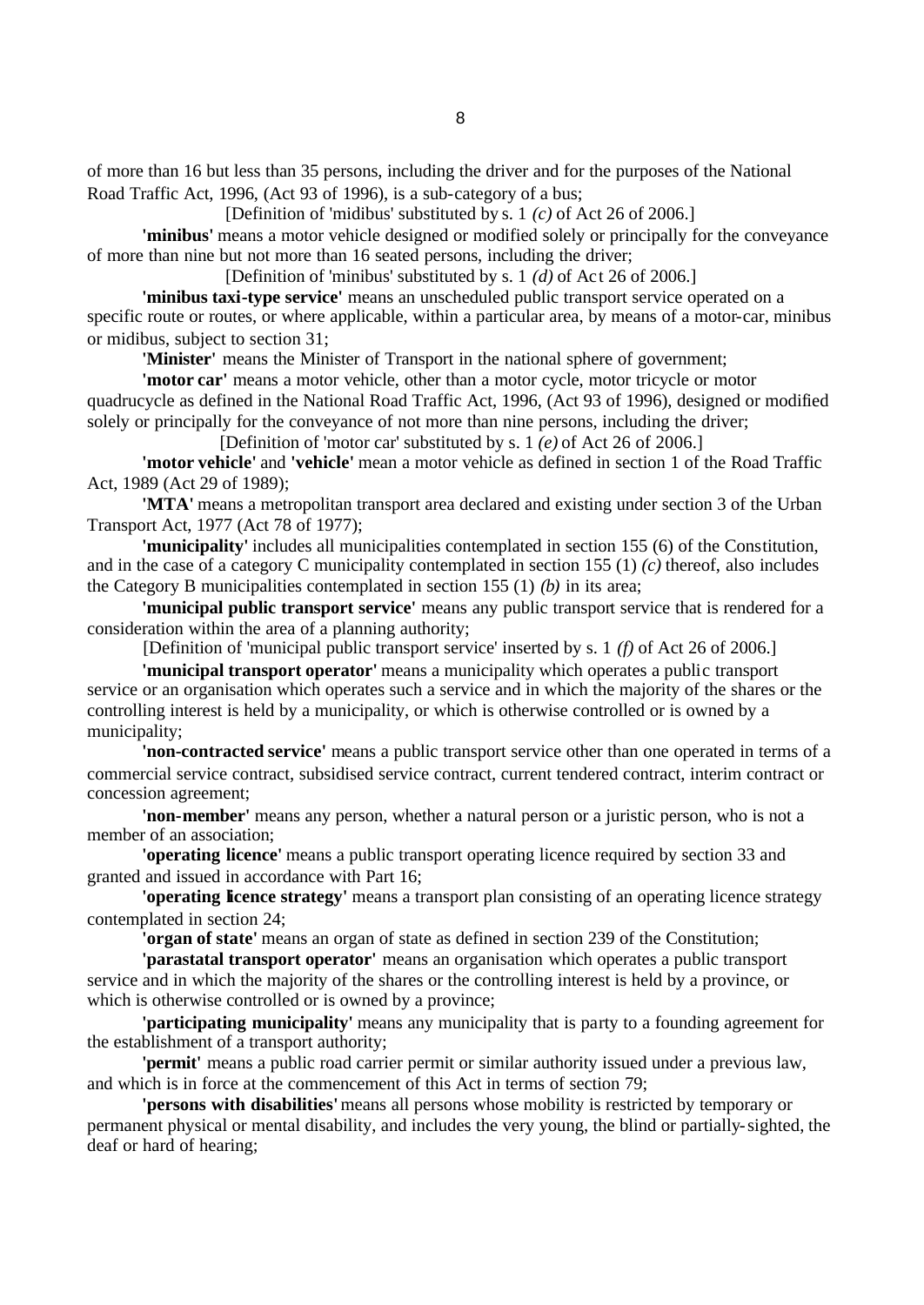**'planning authority'** means a transport authority, a core city or any municipality whose jurisdictional area has not been included wholly or partly in a transport area or a MTA in respect of its jurisdictional area or the parts thereof that have not been so included, as the case may be;

[Definition of 'planning authority' substituted by s. 1 *(d)* of Act 31 of 2001.]

**'prescribed'** means prescribed by regulation in terms of this Act, by the Minister or an MEC, as the case may be;

**'previous law'** means any law the operation and application of which is excluded by or in terms of section 3, and which is superseded by this Act in accordance with that section;

**'provincial department'** means the department within the administration of a province that is charged with public transport matters within the province;

**'provincial land transport framework'** means a provincial land transport framework contemplated in section 22;

**'provincial law'** includes the provisions of Chapter 3 and any other applicable provincial legislation;

**'public transport operator'** means a person carrying on the business of operating a public transport service;

**'public transport plan'** means a public transport plan contemplated in section 26;

**'public transport service'** means a service for the carriage of passengers by road or rail, whether the service is subject to a contract or not, and where the service is provided for a fare or other consideration or reward, including any service that is-

- *(a)* a scheduled service;
- *(b)* an unscheduled service, which includes a minibus taxi-type service;
- *(c)* a charter service;
- *(d)* a long-distance service;
- *(e)* a metered taxi service;
- *(f)* a rail service;
- *(g)* a tourist service;
- *(h)* a staff service,

except if clearly inappropriate, the term **'public transport'** must be interpreted accordingly;

**'rail service'** means a public transport service operated on a rail track or electro-magnetic guideway;

**'rationalisation plan'** means a plan contemplated in section 25;

**'registered'**, in relation to any association, the members of any association and any nonmembers, means their registration in the provincial transport register in accordance with this Act and relevant provincial laws;

**'registered builder'** means a builder registered under section 5 of the National Road Traffic Act, 1996 (Act 93 of 1996);

[Definition of 'registered builder' inserted by s. 1 *(g)* of Act 26 of 2006.]

**'registered constitution'** means an association's constitution, filed in the Registrar's records, pursuant to the association's successful application for provisional or full registration;

**'registered importer'** means an importer registered under section 5 of the National Road Traffic Act, 1996 (Act 93 of 1996);

[Definition of 'registered importer' inserted by s. 1 *(h)* of Act 26 of 2006.]

**'registered manufacturer'** means a manufacturer registered under section 5 of the National Road Traffic Act, 1996 (Act 93 of 1996);

[Definition of 'registered manufacturer' substituted by s. 1 *(e)* of Act 31 of 2001 and by s. 1 *(i)* of Act 26 of 2006.]

**'Registrar'** means the person appointed as the provincial transport Registrar for a province by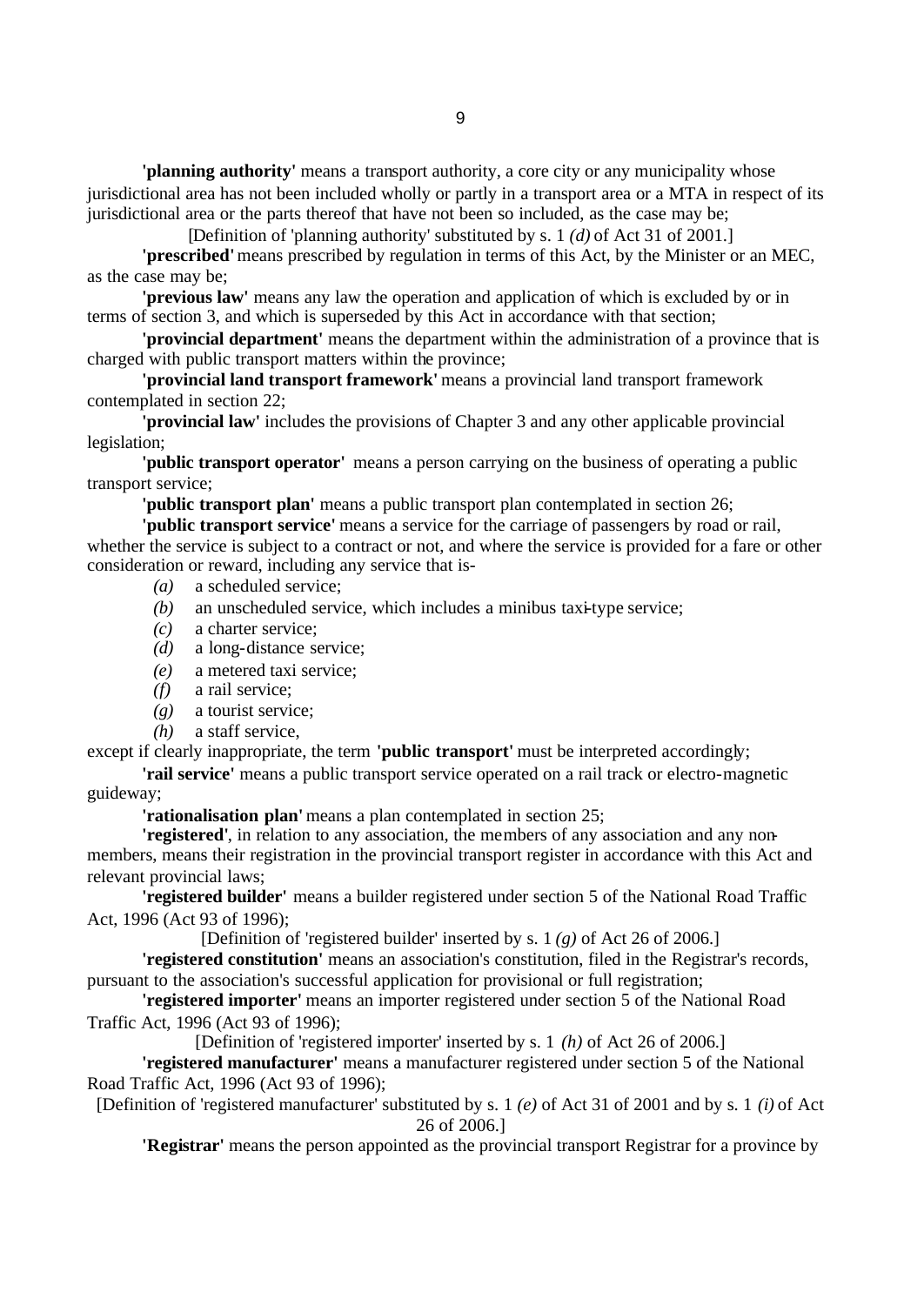its MEC in compliance with relevant provincial laws and section 53;

**'replacing provincial law'** means a law or a provision of a law of a provincial legislature with regard to matters to which Chapter 3 of this Act applies and which, for all or any of the arrangements made in Chapter 3, substitutes its own arrangements within the framework of the national land transport policy and the scope and ambit of the provisions of this Act;

**'roadworthy certificate'** means a certificate certifying the roadworthiness of a motor vehicle in accordance with the requirements of the Road Traffic Act, 1989 (Act 29 of 1989);

**'scheduled service'** means a public transport service operated by road by a motor car, minibus, midibus or bus on a particular route or routes in accordance with a timetable;

**'special categories of passengers'** means learners, persons with disabilities, tourists, transferring long-distance passengers, the aged, pregnant women and those who are limited in their movements by children with or without pushchairs or prams;

**'special event'** means a cultural, religious, sporting or recreational event, or any entertainment, conference, exhibition or show, which is to occur or be held on a specific day or a number of specific consecutive days at a predetermined venue;

**'staff service'** means a public transport service by road provided by means of a vehicle owned by an employer or a vehicle provided by a public transport operator in terms of a contract with the employer, when used exclusively for the conveyance of the employer's employees;

**'subsidised service contract'** means an agreement, other than an interim contract or a current tendered contract, concluded between a contracting authority and a public transport operator to operate a scheduled service provided for in a public transport plan and in terms of which the public transport operator, in addition to the passenger fares paid, receives financial support in terms of a tendered contract;

**'this Act'** includes any regulation made and in force in terms of section 7 or 64;

**'timetable'** means a published document informing passengers of headways, that is intervals between departures or the passing of vehicles, or times when and places where public transport services are available, indicating at least origin and destination points and significant intermediate locations along the route;

**'tourist service'** means a public transport service by road for the carriage of tourists to or from tourist attractions, where the tourists are accompanied by a tour guide registered under section 21 of the Tourism Act, 1993 (Act 72 of 1993);

**'transfer'**, in relation to an operating licence, means a transfer from the holder of the operating licence to another person;

**'transport area'** means the area of a transport authority, contemplated in section 11;

**'transport authority'** means an authority contemplated in section 10 (1) for a transport area; **'transport plan'** means any plan provided for in section 19;

**'travel demand management'** means a system of actions to maximise the capacity of the transport system for the movement of people and goods rather than vehicles, among others, through increasing vehicle occupancy, developing priority measures for public transport, encouraging travel during off-peak periods, shifting demand between modes, restricting the space available for parking, adjusting the price of parking, and other appropriate measures;

**'unscheduled service'** means a public transport service operated by road on a particular route or routes, or, where applicable, within a particular area, without a timetable, where passengers are charged fares individually.

(2) Any reference in this Chapter, Chapter 2 or Chapter 4, to Chapter 3 or any part, section or provision of Chapter 3, however expressed, must in the case where there is a replacing provincial law, be regarded as a reference to the corresponding chapter, part, section or provision of that replacing law.

**2 Purpose and scope of Act**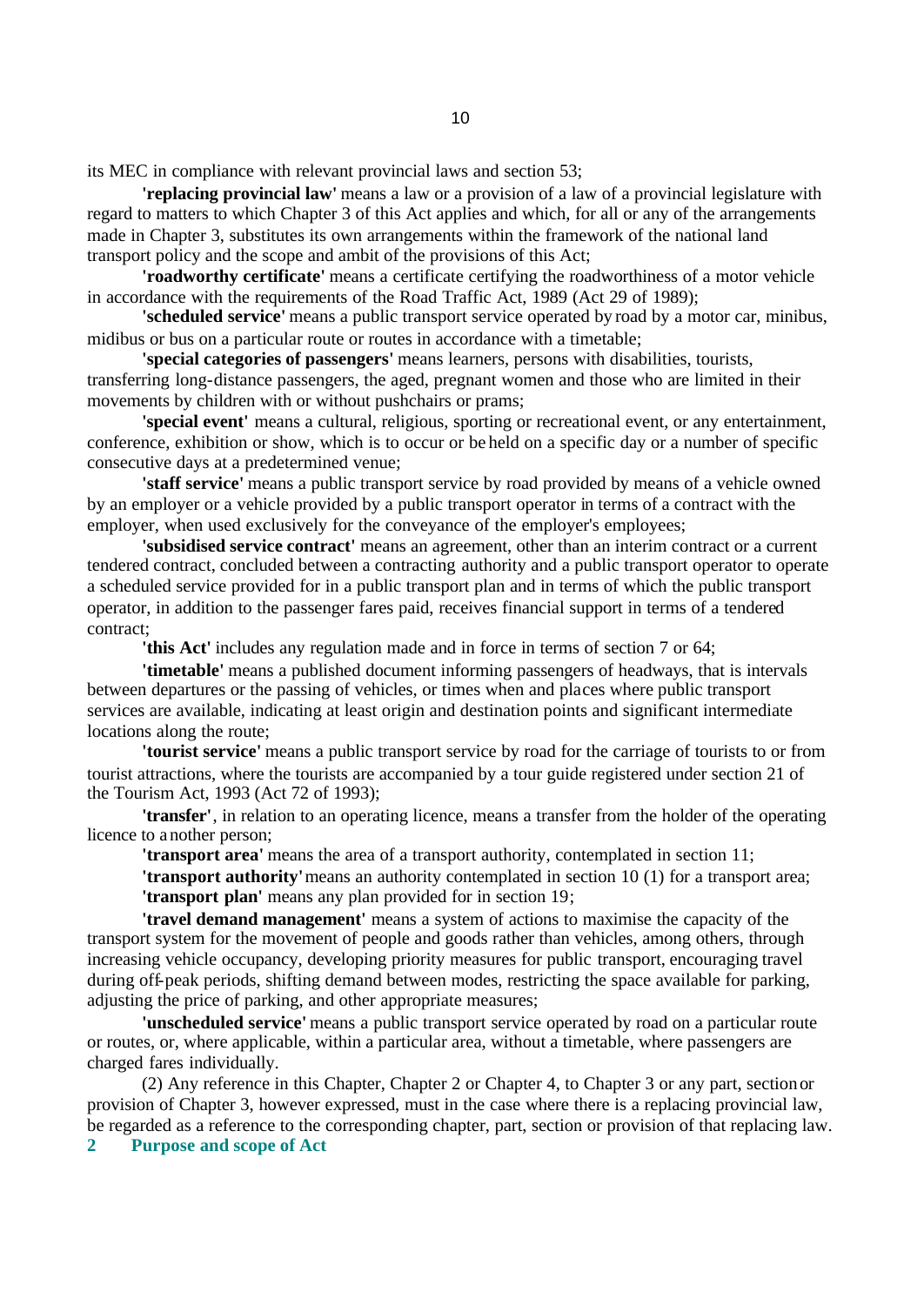- (1) This Act provides the measures necessary to-
	- *(a)* transform and to restructure the Republic's land transport system;
	- *(b)* give effect to the national policy concerning the first phases of the process; and
	- *(c)* achieve a smooth transition to the new system applicable nationally.

(2) Chapter 2 of this Act prescribes those policies, principles, requirements, guidelines, frameworks, norms and standards that necessarily must be the same for all the provinces of the Republic, and other matters contemplated in section 146 (2) of the Constitution, in order to achieve and deal effectively with the transformation and restructuring of the land transport system of the Republic nationally, in the process introducing and establishing the new land transport system contemplated in subsection (1), for the Republic as a whole.

## **3 Application of Act in provinces**

- *(a)* This Chapter, Chapter 2 and Chapter 4 are regarded as provisions contemplated in section 146 (2) of the Constitution and apply to the exclusion of any other law that is in force in any province or in the Republic as a whole and which is inconsistent with that Chapter.
- *(b)* Chapter 3-
	- (i) does not apply in a province in so far as it relates to a matter with regard to which there is a replacing provincial law in force in the province concerned, to the extent that such a replacing law deals with the matter;
	- (ii) applies to the exclusion of any other law of any province with regard to a matter dealt with in Chapter 3 in so far as the province's law is inconsistent with Chapter 2.

# **CHAPTER 2 MATTERS OF NATIONAL CONCERN (ss 4-62)**

## *Part 2*

# *National land transport principles and policy* **(s 4)**

## **4 Principles for national land transport policy**

(1) The following principles apply with regard to the determination, formulation, development and application of land transport policy in the Republic:

- *(a)* Public transport services-
	- (i) are aimed at providing affordable transport to the public;
	- (ii) are so designed as to achieve-
		- *(aa)* integration of modes;
			- *(bb)* cost-efficiency and service quality;
			- *(cc)* the optimal allocation and utilisation of available resources;
		- *(dd)* market development;
	- (iii) are so designed as to have-
		- *(aa)* value to the customer; and
		- *(bb)* the least harmful impact on the environment;
	- (iv) are so designed that appropriate modes should be selected and planned for on the basis of where they have the highest impact on reducing the total systems cost of travel, and this decision should be informed by an appropriate assessment of the impact on the customer and anticipated customer reaction to such change;
	- (v) are planned so that customer needs must be met by facilitating customer reaction to system changes in the planning process and by maximising the integration of such services;
	- (vi) are planned where possible so that subsidies are aimed to assist currently marginalised users and those who have poor access to social and economic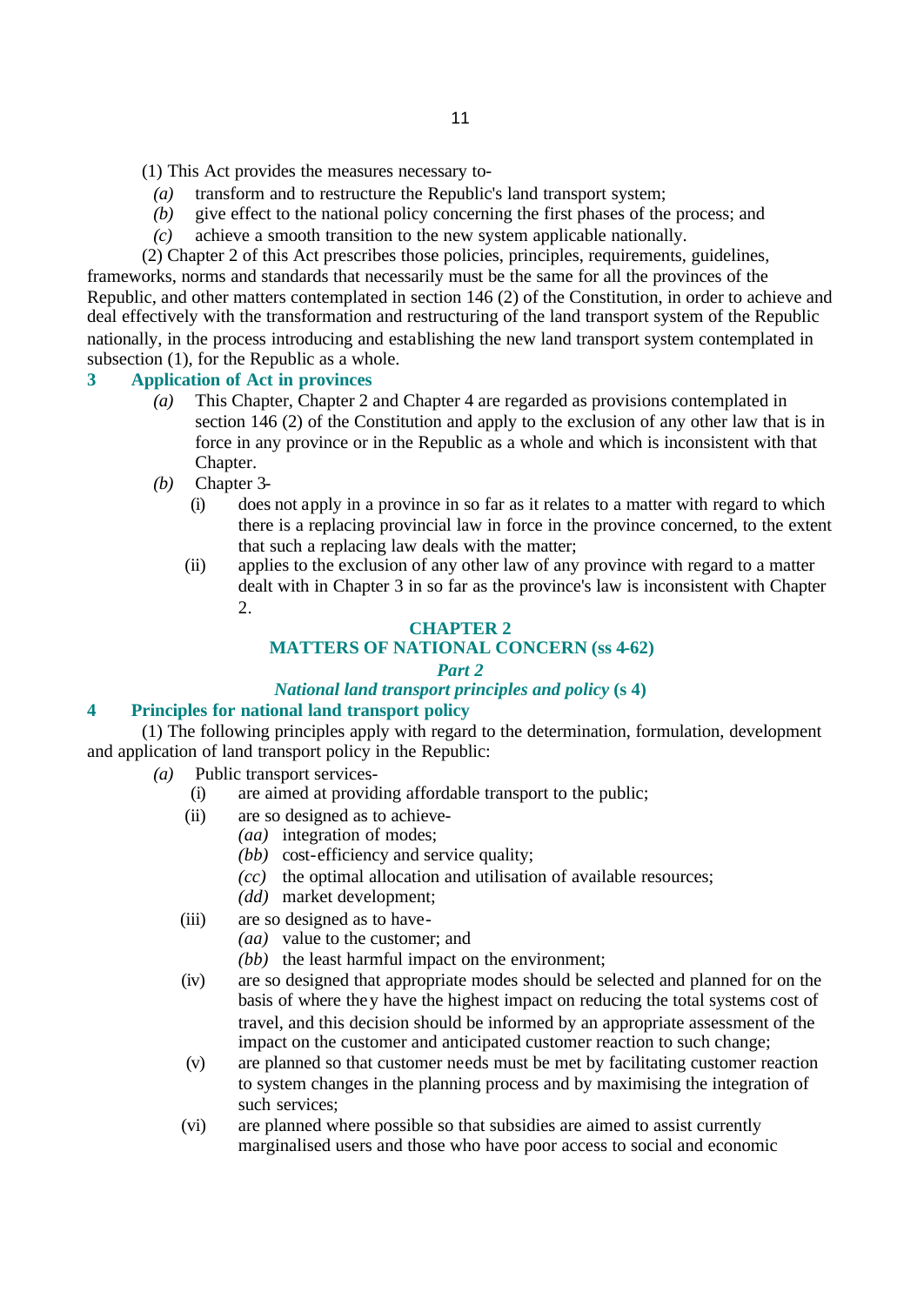activity.

- *(b)* All role-players must strive to achieve an effective land transport system through integrated planning, provision and regulation of infrastructure and services and diligent and effective law enforcement.
- *(c)* Public transport services, facilities and infrastructure must be so provided and developed as to integrate the different modes of land transport.
- *(d)* Safety and effective law enforcement must be promoted as vital factors in land transport management and regulatory systems, and the efforts in this regard of all competent authorities and functionaries must be co-ordinated to prevent duplication.
- *(e)* For the purposes of land transport planning and the provision of land transport infrastructure and facilities, public transport must be given higher priority than private transport.
- *(f)* Scarce resources available for the provision of land transport must be used optimally.
- *(g)* Investment in infrastructure and operations must promote economic, financial, technical and environmental sustainability.
- *(h)* Effectiveness and efficiency must be promoted in the provision and operation of land transport services and administering land transport matters.
- *(i)* Co-ordination of institutional functions in land transport must be promoted.
- *(j)* Land transport functions must be integrated with related functions such as land use and economic planning and development through, among others, development of corridors, and densification and infilling, and transport planning must guide land use and development planning.
- *(k)* The needs of special categories of passengers must be considered in planning and providing public transport infrastructure, facilities and services, and these needs should be met as far as may be possible by the system provided for mainstream public transport.
- *(l)* The participation of all interested and affected parties, including vulnerable and disadvantaged persons, in transport planning must be promoted, taking into account that people must have the opportunity to develop the understanding, skills and capacity necessary to achieve equitable and effective participation.
- *(m)* The computerised land transport information systems of the national government, provinces, municipalities and transport authorities must be compatible with one another and must be so designed as to allow mutual access as well as access by the systems of the provinces' boards and the systems of planning authorities, subject to section 6.
- *(n)* All spheres of government must promote public transport and the flow of interprovincial transport and cross-border road transport.
- *(o)* The principle of user charging or cost recovery from direct users must be applied wherever appropriate and possible, in that such users should pay for all or most of the costs related to the service or activity in question.

(2) The following persons must be impartial, have no direct financial or business interest in any sector of the public transport industry, and may not decide or adjudicate on a matter in which they have such an interest:

- *(a)* Members of boards;
- *(b)* staff of such boards who are directly involved in issuing operating licences;
- *(c)* members of provincial transport appeal bodies contemplated in section 128;
- *(d)* members of the Transport Appeal Tribunal established by section 3 of the Transport Appeal Tribunal Act, 1998 (Act 39 of 1998);
- *(e)* officials of planning authorities directly responsible for the development of operating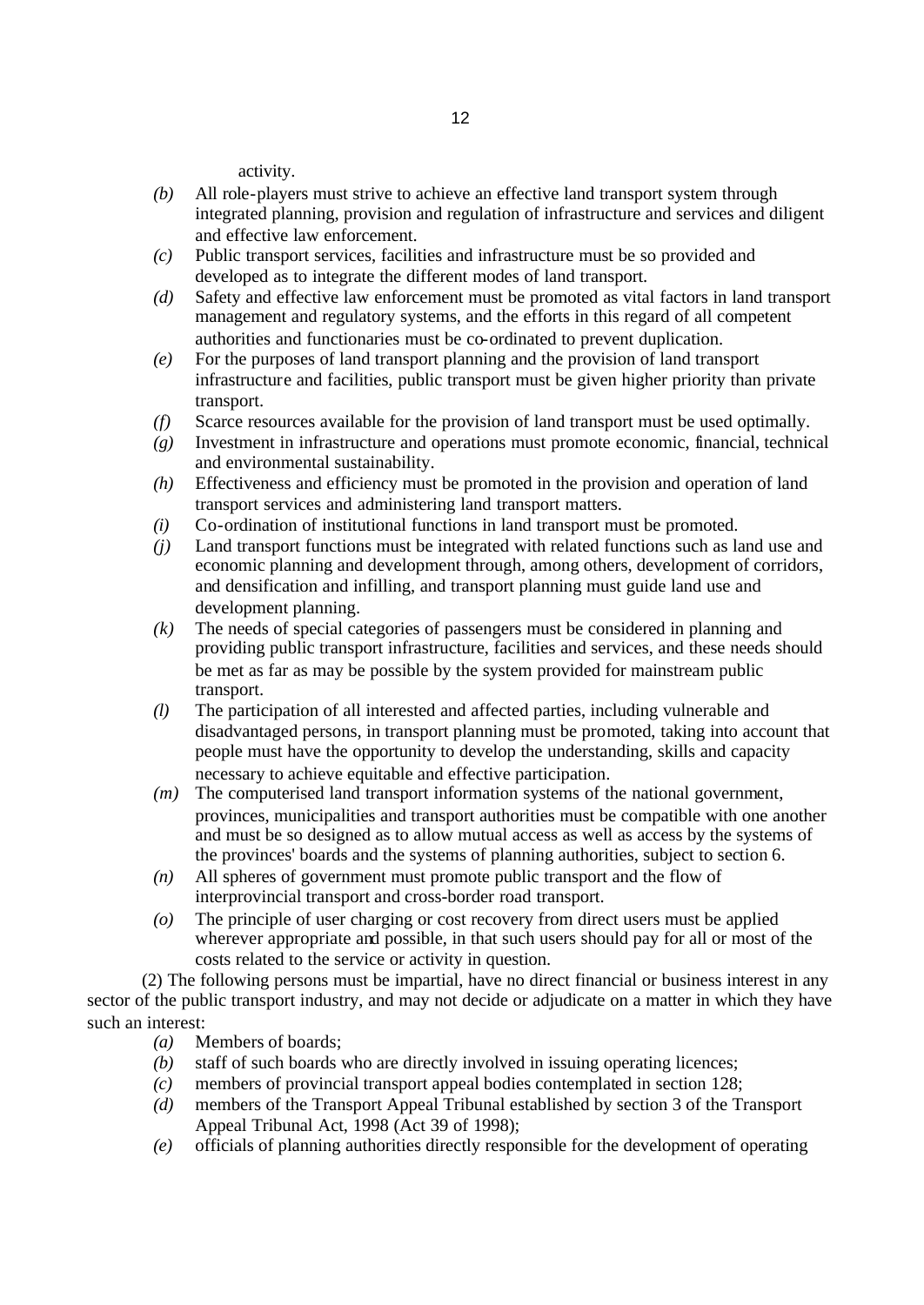licences strategies;

*(f)* officials directly involved in the management and execution of public transport related law enforcement.

# *Part 3*

# *Powers and duties of Minister* **(ss 5-8)**

### **5 Functions of Minister**

(1) The Minister must, after consultation with all the MECs, publish the national land transport policy by notice in the *Government Gazette*.

(2) The notice may also include-

- *(a)* the government's goals concerning land transport in the Republic;
- *(b)* the policy objectives to be pursued to achieve those goals;
- *(c)* the key performance indicators, and the targets to be met, to monitor the implementation of national land transport policy and national norms and standards and to compare them with international norms and standards; and
- *(d)* target dates for the transformation of the land-based public transport sector.

[Para. *(d)* added by s. 2 *(a)* of Act 26 of 2006.]

(3) Whenever any proposals relevant to determining or amending the national transport policy are to be considered, the Minister must by notice in the *Government Gazette* publish those proposals and in that notice invite interested parties and the public to comment on the proposals and make representations with regard thereto.

(4) The Minister must monitor all provincial land transport policies and frameworks and all transport planning required or envisaged by this Act to see that it is developed, prepared and formulated within the ambit of the national transport policy.

(5) The Minister must-

- *(a)* monitor the implementation of the national land transport policy and, where necessary, any investigations conducted into matters arising from the implementation, and cause any necessary adjustments to be made to that policy;
- *(b)* facilitate the increased utilisation of public transport;
- *(c)* strive to ensure that the money available for land transport matters is applied in an efficient, economic, equitable and transparent manner;
- *(d)* assist provincial departments that lack the necessary staff or resources, in meeting their responsibilities and performing their functions and duties with regard to land transport;
- *(e)* co-ordinate between the three spheres of government with a view to avoid duplication of effort and resources;
- *(f)* cause to be prepared a national land transport research programme aimed at achieving the objectives of national policy and have it carried out and financed systematically, and assign research projects to persons or institutions considered best equipped to carry out the research;
- *(g)* give guidance concerning education, training, and capacity building in connection with land transport matters, and prescribe requirements in this regard, but the Minister-
	- (i) may do so only in consultation with the Minister of Education and the Minister of Labour with a view to ensuring that education and training in subjects or training courses relating to land transport, are directed towards complying with the National Qualifications Framework defined in section 1 of the South African Qualifications Authority Act, 1995 (Act 58 of 1995), and with the Skills Development Act, 1998 (Act 97 of 1998);

[Sub-para. (i) substituted by s. 2 *(b)* of Act 26 of 2006.]

(ii) must thereby promote uniform standards for the relevant subjects and courses in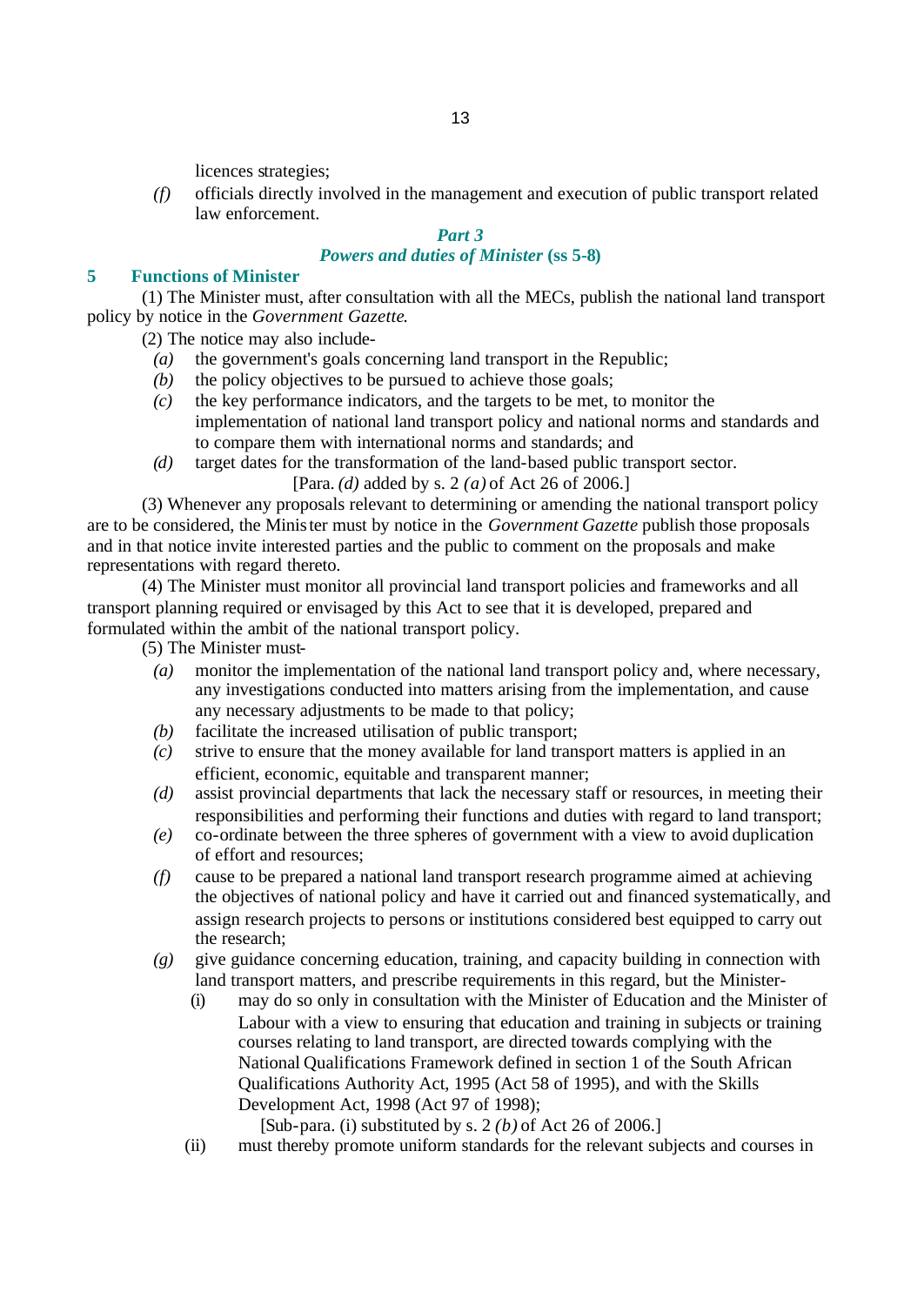all the provinces;

- (iii) may take measures to promote, facilitate and co-ordinate the provision of training by public and private institutions;
- *(h)* in taking any measures relating to public transport-
	- (i) accommodate therein relevant national and international benchmarks and best practice;
	- (ii) promote, within overall land transport objectives, the safety of passengers;
	- (iii) encourage efficiency and entrepreneurial behaviour on the part of transport operators in the operation of public transport services, and encourage them to tender competitively for contracts and concessions;
	- (iv) promote a strategic and integrated approach to the provision of public transport;
	- (v) promote the efficient use of energy resources, and limit adverse environmental impact in relation to land transport;
- *(i)* so promote public transport that-
	- (i) it is effective in satisfying user needs;
	- (ii) it operates efficiently as regards the use of resources;
	- (iii) the services operated are of an acceptable standard and readily accessible and are operated in conjunction with effective infrastructure provided at reasonable cost;
	- (iv) in the operation of public transport services, high priority is given to safety;
- *(j)* strive to ensure that in the promotion of integrated public transport modes, due consideration is given to the needs of transport users;
- $(k)$  promote effective integrated transport planning;
- *(l)* where this Act requires public consultation and participation before taking any decision or performing any official act, prescribe the procedures to be followed in this regard;
- *(m)* publish a report annually on the key performance indicators mentioned in subsection (1) *(c)*.
- (6) The Minister may-
	- *(a)* after consultation with the relevant MECs and the relevant public transport operator and, where applicable, after consulting the relevant transport authority, set maximum or minimum fares for subsidised public transport by rail until the Minister has assigned the rail function to another sphere of government;
	- *(b)* after consultation with all of the MECs, by notice in the *Government Gazette*, set norms and standards of a general nature in respect of fares for subsidised public transport services by road or rail with a view to-
		- (i) effective targeting of subsidy in terms of national policy;
		- (ii) providing integrated fare and ticketing systems in public transport networks; and
		- (iii) achieving cost recovery by operators;
	- *(c)* prescribe requirements for integrated fare systems, comprising fare structures, levels and technology, to ensure compatibility between such systems;
	- *(d)* after consultation with all of the MECs, prescribe norms and standards relating to the qualificatio ns and conduct of inspectors;
	- *(e)* in consultation with the MECs, prescribe criteria and a methodology for the rationalisation of public transport services as contemplated in sections 24, 25 and 51 (1) *(a)*; and
	- *(f)* prescribe a process to be followed for offering alternative services in the place of existing services to holders of operating licences or permits under section 51.

# **6 National integrated land transport information system**

(1) The Minister must develop, establish and maintain a national information system with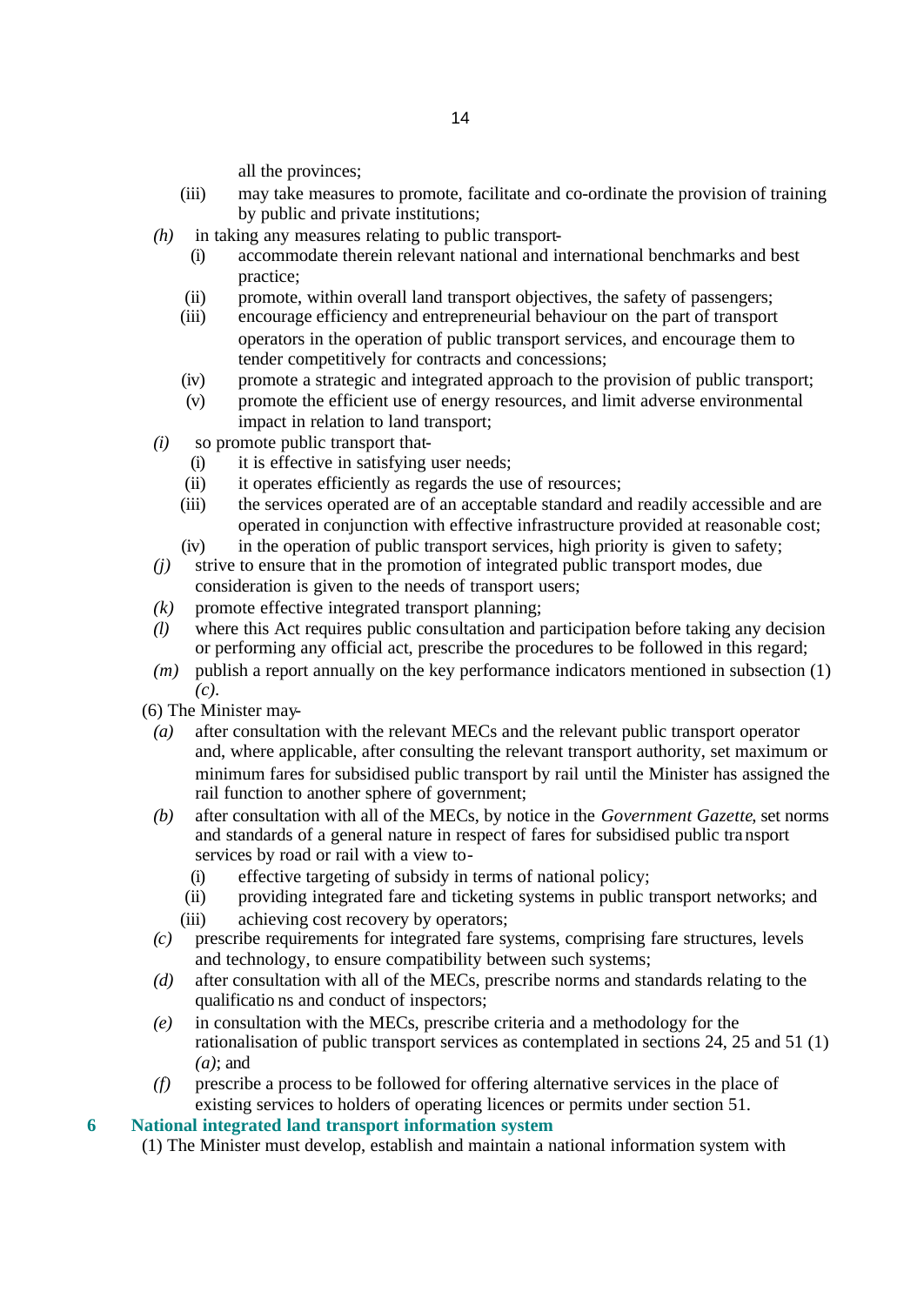regard to land transport, based on sound business processes, and in collaboration with the provinces integrate that system with the information systems kept by provinces.

(2) *(a)* Every MEC, every transport authority and every municipality must provide the Minister, in the manner and at the times as prescribed by the Minister, with the information so prescribed about their actions or position with regard to matters so prescribed that are relevant to-

- (i) the objects and purposes of this Act;
- (ii) the national land transport policy;
- (iii) the utilisation of moneys made available to them by the Department, whether directly or indirectly, for the performance of their functions with regard to land transport in terms of this Act.

#### [Para. *(a)* amended by s. 3 *(a)* of Act 26 of 2006.]

*(b)* The provincial department may, in accordance with an agreement between the MEC and a municipality, act on behalf of the municipality for purposes of paragraph *(a)*.

(3) Despite subsection (2), the Minister may at any time by notice in writing require a particular transport authority or municipality to provide the Minister with any information about its actions or position with regard to any non-prescribed matter of the nature mentioned in subparagraph (i), (ii) or (iii) of subsection (2) *(a)*.

[Sub-s. (3) substituted by s. 3 *(b)* of Act 26 of 2006.]

(4) The information provided in compliance with subsections (2) and (3) must be used as the basis for monitoring the implementation of national transport policy, as well as planning, and serves to assist all spheres of government in making decisions on investing in public transport.

(5) The information required for the purposes of paragraph *(a)* of subsection (2) may be prescribed only after consultation with the MECs, all transport authorities and organised local government.

## [Sub-s. (5) substituted by s. 3 *(c)* of Act 26 of 2006.]

(6) The Minister must have all the information that was provided in terms of subsections (2) and (3), included in the national information system kept in relation to land transport, and may make that information available to interested parties on payment of the prescribed fee, if any, or, where appropriate, by means of any radio or television broadcast or publication in the press or other printed media, subject to subsection (7).

(7) Subject to the Promotion of Access to Information Act, 2000 (Act 2 of 2000), the Minister may not make information available under subsection (6) which, potentially, is commercially sensitive and may harm the business or commercial interests or viability of any particular person, organisation or entity, or is of a personal nature that may lead to the invasion of the privacy of any person, may not be so included in that system, nor be specified in such a manner that it will lead, directly or indirectly, to the identification of that person, organisation or entity, or to their being so harmed or to their privacy being invaded.

(8) Where a province, transport authority or municipality fails to provide any information in compliance with subsection (2) or (3), the Minister may withhold any payment to that province, transport authority or municipality, until it has provided the information.

[Sub-s. (8) substituted by s. 3 *(d)* of Act 26 of 2006.]

### **7 Regulations by Minister**

(1) The Minister may, after consultation with the MECs, make regulations relating to any matter which may or must be prescribed by way of a regulation under this Act.

(2) The regulations made under this section may provide that any person who contravenes a provision thereof or fails to comply therewith is guilty of an offence, and liable on conviction to a fine or to imprisonment not exceeding three months.

(3) A regulation made in terms of any previous law and in force immediately before the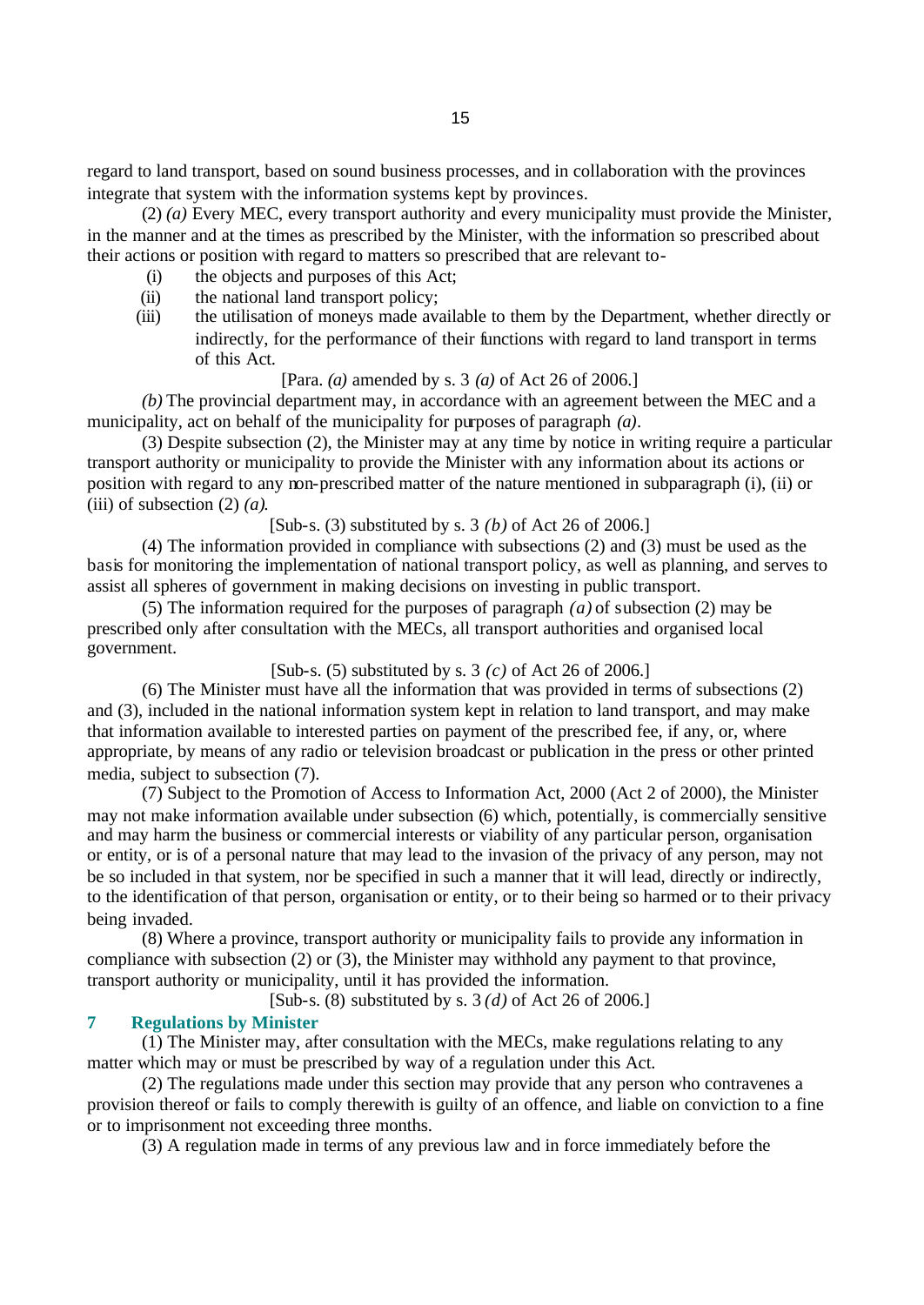commencement of this Act with regard to matters in relation to which the Minister, in terms of subsection (1), is competent to make regulations, is regarded for the purposes of this Act, as a regulation made under that subsection until superseded by a new regulation under this section.

## **8 Delegations by Minister**

(1) The Minister may delegate to any officer in the Department any power or duty of the Minister in terms of this Act, except power to make regulations.

(2) Any delegation of a power or duty under this section-

- *(a)* does not prevent the Minister from exercising that power or performing that duty;
- *(b)* must be done in writing, and
- *(c)* may at any time be amended or withdrawn.

# *Part 4*

# *Functions of MECs* **(s 9)**

## **9 Functions of MECs**

(1) Every MEC must-

- *(a)* monitor the implementation of the provincial land transport policy and, where necessary, any investigations conducted into matters arising from implementation, and cause the necessary adjustments, if any, to be made to that policy;
- *(b)* strive to ensure that the money available for land transport matters is applied in an efficient, economic, equitable and transparent manner;
- *(c)* assist planning authorities that lack the necessary staff or resources, in meeting their responsibilities and performing their functions and duties with regard to land transport.

(2) Every MEC must, by notice in the *Provincial Gazette*, from time to time and after consultation with transport authorities in the province and the relevant provincial organisation contemplated in section 2 (1) *(b)* of the Organised Local Government Act, 1997 (Act 52 of 1997), publish provincial land transport policy, including, but not limited to-

- *(a)* the province's goals concerning land transport;
- *(b)* the policy objectives to be pursued to achieve those goals; and
- *(c)* the key performance indicators, and the targets to be met, to monitor the implementation of such policy and provincial norms and standards and comparing them with national norms and standards.

[Sub-s. (2) amended by s. 4 of Act 26 of 2006.]

(3) Whenever any proposals relevant to determining or amending the provincial transport policy is to be considered, the MEC must by notice in the *Provincial Gazette* make known those proposals and in that notice invite interested parties and the public to comment on the proposals and make representations with regard thereto.

(4) Every MEC must prepare a provincial transport framework for the relevant province in accordance with section 22.

[Date of commencement of sub-s. (4): 1 June 2002.]

*Part 5*

#### *Transport authorities: matters of national concern* **(ss 10-14) 10 Principles for establishment of transport authorities for transport areas**

(1) Transport authorities may be established for transport areas by a written founding agreement between-

- *(a)* the MEC and a single municipality; or
- *(b)* the MEC and municipalities whose areas of jurisdiction fall wholly or partly within the transport area.

(2) The Minister must be a party to the founding agreement contemplated in subsection (1) if the Minister provides funding for the transport authority, but only in relation to those issues for which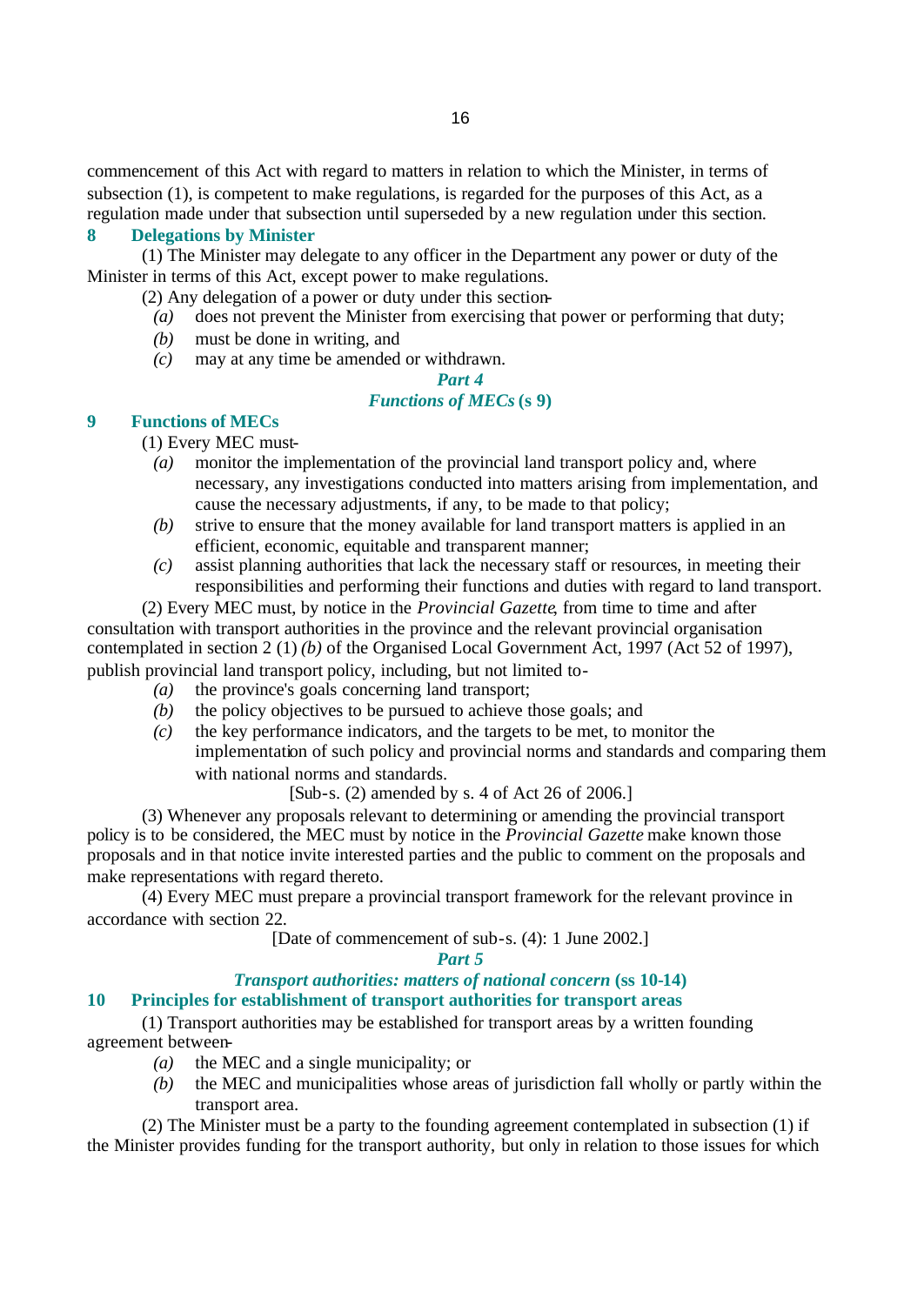such funding is provided.

(3) Transport authorities may be established if their effect is to improve transport service delivery in the local sphere of government by grouping transport functions into a single, well-managed and focused institutional structure.

(4) Subsection (1) *(a)* and *(b)* also apply to municipalities whose areas of jurisdiction or parts thereof are situated in an MTA, in which case the MEC must withdraw the notice under which the area or areas of the municipality or municipalities concerned were included in the MTA under the Urban Transport Act, 1977 (Act 78 of 1977).

(5) The MEC may not unreasonably withhold consent for the establishment of a transport authority.

(6) The founding agreement must be in writing and reflect the agreement reached between the parties and provide at least for the following:

- *(a)* The parties to the agreement;
- *(b)* the basis for the establishment of a governing body for the transport authority and the structure thereof;
- *(c)* operational, financial and procedural arrangements, including voting procedures;
- *(d)* a point-to-point description of the boundaries of the transport area or, where such boundaries coincide with municipal boundaries, a reference to such municipal boundaries or a reference to such municipal boundaries as they may change from time to time.

(7) The MEC must publish founding agreements, after their conclusion, in the relevant *Provincial Gazette* and declare the relevant area as a transport area by such publication.

(8) A transport authority so established is a juristic person separate from the participating municipality or municipalities.

(9) Despite the provisions of any other law, a transport authority may not be placed in liquidation.

(10) A transport authority is governed and controlled by the governing body appointed for it in accordance with its founding agreement, which must consist solely of councillors of the constituent municipality or municipalities, the number of which is determined in the founding agreement.

(11) The technical, professional, administrative, clerical and other work of a transport authority may be performed by-

- *(a)* the municipal administration of one of the participating municipalities specified in that agreement;
- *(b)* any one or more specified departments in the municipal administration of one or more participating municipalities so specified; or
- *(c)* a transport executive as a separate body under the auspices and subject to the control of the transport authority.

(12) A province may provide staff or other assistance to a transport authority to enable it to perform its professional, technical, administrative and other work.

(13) Subject to legislation applicable to local government, a transport authority must perform the following functions, as well as those assigned to it by provincial laws:

*(a)* Subject to section 20 (4) and (5), in its capacity as planning authority, prepare transport plans for the transport area, and be responsible for the implementation thereof, and monitor its performance in achieving its goals and objectives;

[Date of commencement of para. (*a*): 1 June 2002.]

*(b)* develop land transport policy within its area based on national and provincial guidelines, which includes its vision for the area, and incorporate spatial development policies on matters such as densification and infilling as well as development corridors;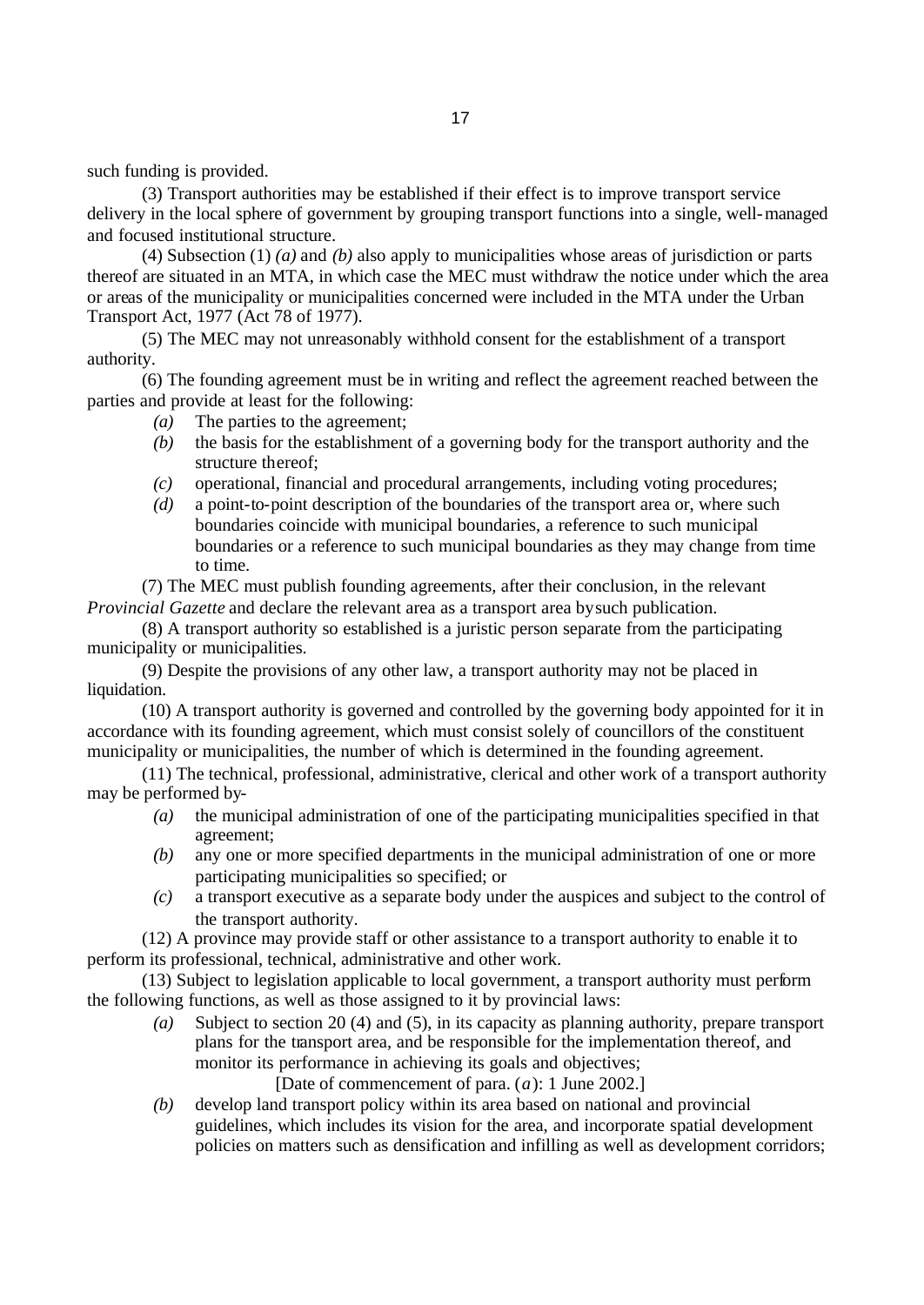- *(c)* perform financial planning with regard to land transport within or affecting the transport area, with particular reference to transport planning, infrastructure, operations, services, maintenance, monitoring and administration;
- *(d)* manage the movement of persons and goods on land by co-ordinating such movement;
- *(e)* encourage, promote and facilitate public consultation, participation or involvement through hearings, seminars and workshops and any other means that are appropriate to ensure effective communication with customers, communities, organised labour and transport operators, and the Minister may prescribe requirements and procedures in this regard;
- *(f)* subject to section 20 (4) and (5), call for tenders for public transport services to be operated in terms of commercial service contracts and subsidised service contracts, prepare tender specifications and documents for that purpose, evaluate the tenders received and the award of the tenders, but this function may be undertaken after the date of declaration of the transport authority under subsection (7), but not later than a date to be determined by the Minister in agreement with the transport authority and the relevant MEC.

(14) A transport authority may be dissolved only if all of the parties to the transport authority have entered into an agreement in terms of which proper arrangements are made for dissolution of the authority and for-

- *(a)* succession to the assets, liabilities and commitments of the transport authority upon dissolution;
- *(b)* the continuation and finalisation of any projects and work commenced by the transport authority before dissolution;
- *(c)* the responsibilities, obligations and duties of the municipality or each of the municipalities party to the transport authority with regard to the execution or implementation of any other commitment made or decision taken by the transport authority in the exercise or performance of its functions; and
- *(d)* the date on which the dissolution is to take effect.

(15) The Minister may by notice in the *Government Gazette* publish a *pro forma* founding agreement which sets out minimum terms to be included in all founding agreements.

## **11 Factors relevant to determining boundaries of transport areas**

(1) The MEC and the municipality or municipalities that propose to enter into a founding agreement, must when considering the formation of a transport area, have due regard at least to-

- *(a)* dominant passenger movements;
- *(b)* economic interdependency between inhabitants;
- *(c)* integrated land use and transport development potential;
- *(d)* the extent to which public transport services are provided and operated effectively and efficiently within the area;
- *(e)* demographic, natural and geographical factors and characteristics;
- *(f)* whether there is a capacity within the area to perform and carry out any technical or specialized functions or work necessary for or arising from the governance of a transport area in terms of this Act;
- *(g)* other criteria, if any, that may be prescribed by a law of the province and are not inconsistent with this Act.
- (2) The Minister or the MEC may prescribe matters to be considered with a view to

determining the boundaries of transport areas in addition to those mentioned in subsection (1), and procedures for such determination.

(3) The MEC must consult with the members of the executive council responsible for local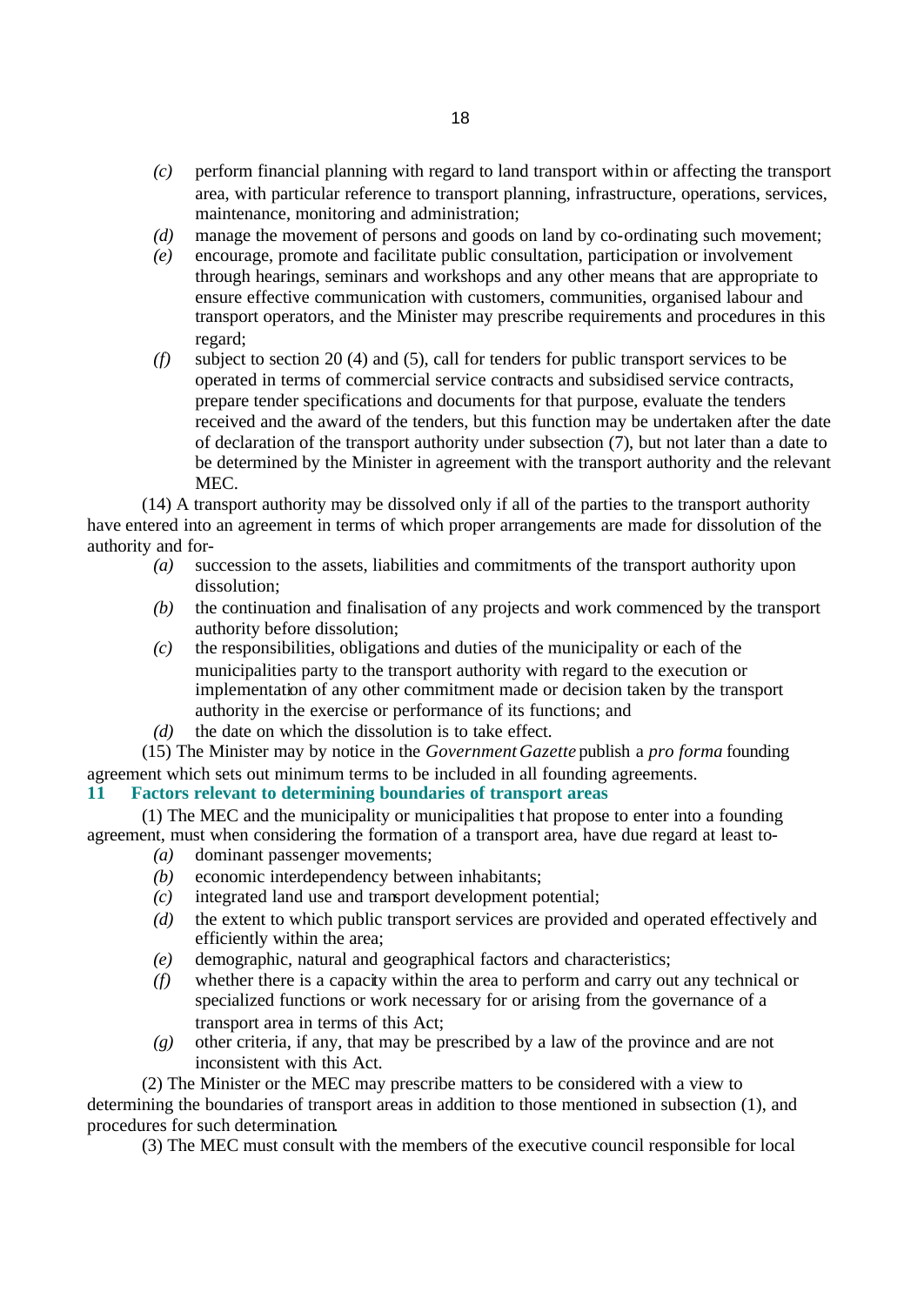government affairs and for finance of the province concerned before a decision is taken as to the formation of a transport area.

# **12 Transport areas and transport authorities extending across provincial boundaries**

(1) Subject to subsection (2) and to the conclusion of a founding agreement that complies with provincial legislation, the MECs of two or more provinces may enter into an agreement which gives authorisation for-

- *(a)* the formation of a single transport area extending across one or more of the common provincial boundaries and comprised of the jurisdictional areas, or part thereof, of municipalities falling within the respective provinces; and
- *(b)* the establishment of a single transport authority for such a transport area.
- (2) Such an authorising agreement may be concluded only if-
	- *(a)* the affected area falling in one province is contiguous to the affected area falling in the other province or, as the case may be, one or more of the other provinces concerned; and
	- *(b)* the municipalities concerned have agreed in principle on the establishment of a transport authority for a transport area consisting of their jurisdictional areas jointly; and
	- *(c)* those MECs are satisfied that those jurisdictional areas, taken together, meet the requirements for a functional transport area, due regard being had to section 11.

(3) The agreement must further provide that, in relation to the transport area and the transport authority that may be established for it, one of those MECs, who must be identified in the agreement, is the nominated MEC as regards any powers and duties which, in terms of this Act, may be exercised or must be performed by the MEC with regard to a transport area or its transport authority.

(4) The MEC may enter into such an agreement only after consultation with the members of the executive council responsible for local government affairs, and for planning, of the provinces concerned.

# **13 Finances of transpo rt authorities**

(1) Every transport authority must-

- *(a)* conduct its affairs in an effective, economic and efficient manner so as to optimise the use of its resources in addressing the land transport needs of the community in its area and those travelling to and from that area;
- *(b)* conduct its financial affairs in an accountable and transparent manner and have proper accounting records kept in accordance with generally accepted accounting practice;
- *(c)* prepare a financial plan as an integral part of its transport plans;
- *(d)* structure and manage its planning, administration and budgeting processes in a manner that gives priority to the basic transport needs of the community in its area and those having to be moved to and from that area, and that supports the implementation of national and provincial transport policy;
- *(e)* manage its financial resources in a manner that enables it to meet its objectives and make them sustainable; and
- *(f)* regularly monitor and assess its progress in achieving the objectives set out in its transport plans.

(2) Subject to the approval of the governing body, the chief executive officer of the transport authority must open an account in the name of the authority with a registered banking institution in which all moneys rec eived by the authority are to be deposited and from which its expenses are to be paid.

(3) Every transport authority must establish and maintain an internal audit and control system with a view to ensuring proper financial control.

(4) A transport authority, in awarding contracts for goods and services, must apply a system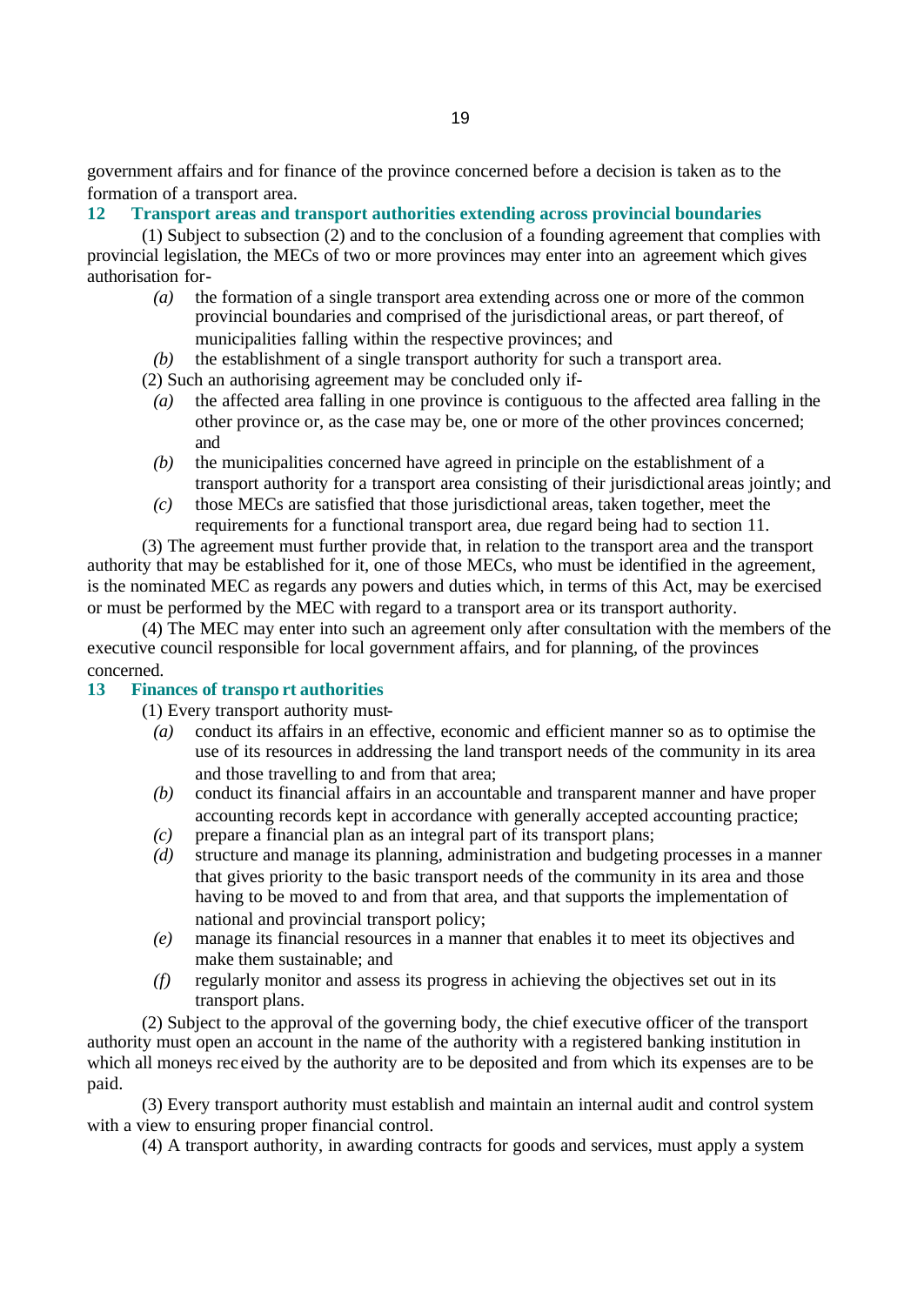which is fair, equitable, transparent, competitive and cost-effective, and which is in accordance with the Preferential Procurement Policy Framework Act, 2000 (Act 5 of 2000), and any relevant local government laws.

## [Sub-s. (4) substituted by s. 5 of Act 26 of 2006.]

(5) The Minister may, after consulting the Minister of Finance in the national sphere of government and the MECs, prescribe responsibilities and duties of transport authorities concerning financial and fiscal matters.

(6) The financial and fiscal matters may, among others, relate to-

- *(a)* the financial records and accounts to be kept and the financial statements to be prepared;
- *(b)* the auditing of those records, accounts and financial statements which may only be audited by a person registered and practising for own account as a public accountant and auditor;
- *(c)* the time allowed for the submission of its audited financial statements to the governing body, the participating municipalities and the MEC;
- *(d)* consequences and procedures where persons cause the transport authority financial loss or damage, or where unauthorised expenditure has been incurred;
- *(e)* procedures to be followed and measures to be taken to remedy the situation where the financial position of a transport authority has unduly deteriorated;
- (f) procedures applicable to the preparation and compilation of the budgets of transport authorities;
- *(g)* procedures and requirements for the procurement of goods and services, subject to subsection (4);
- *(h)* the investment of the moneys of transport authorities; and
- *(i)* the charging of fees for or the generating of revenue from services rendered by transport authorities.

(7) The financial year of transport authorities must coincide with the municipal financial year.

### **14 Use of funds received by transport authorities**

A transport authority must use moneys-

- *(a)* received from the Minister under section 15 (1) *(b)*;
- *(b)* received by the relevant province under section  $16(1)(b)$ ;
- *(c)* received from its participating municipalities under section 17,

for the performance of that authority's functions in terms of this Act or a replacing provincial law, to meet the expenditure incurred by it in the performance of work arising from or otherwise connected with those functions or the performance thereof and to give effect to the national and provincial land transport policy.

#### *Part 6*

### *Interim funding arrangements for land transport* **(ss 15-17) 15 Minister may provide funds for land transport**

(1) *(a)* For the performance of the Minister's functions in terms of this Act and to meet the expenditure incurred by the Department in the performance of work arising from or otherwise connected with those functions, the Minister must use moneys appropriated by Parliament for that purpose.

*(b)* The Minister may, from funds contemplated in paragraph *(a)*, make moneys available to provinces, municipalities or transport authorities to assist them in performing their functions in terms of this Act or replacing provincial laws.

(2) The moneys made available under subsection (1) are to be applied so as to give effect to the national and provincial land transport policy and achieve the objects and purposes of this Act and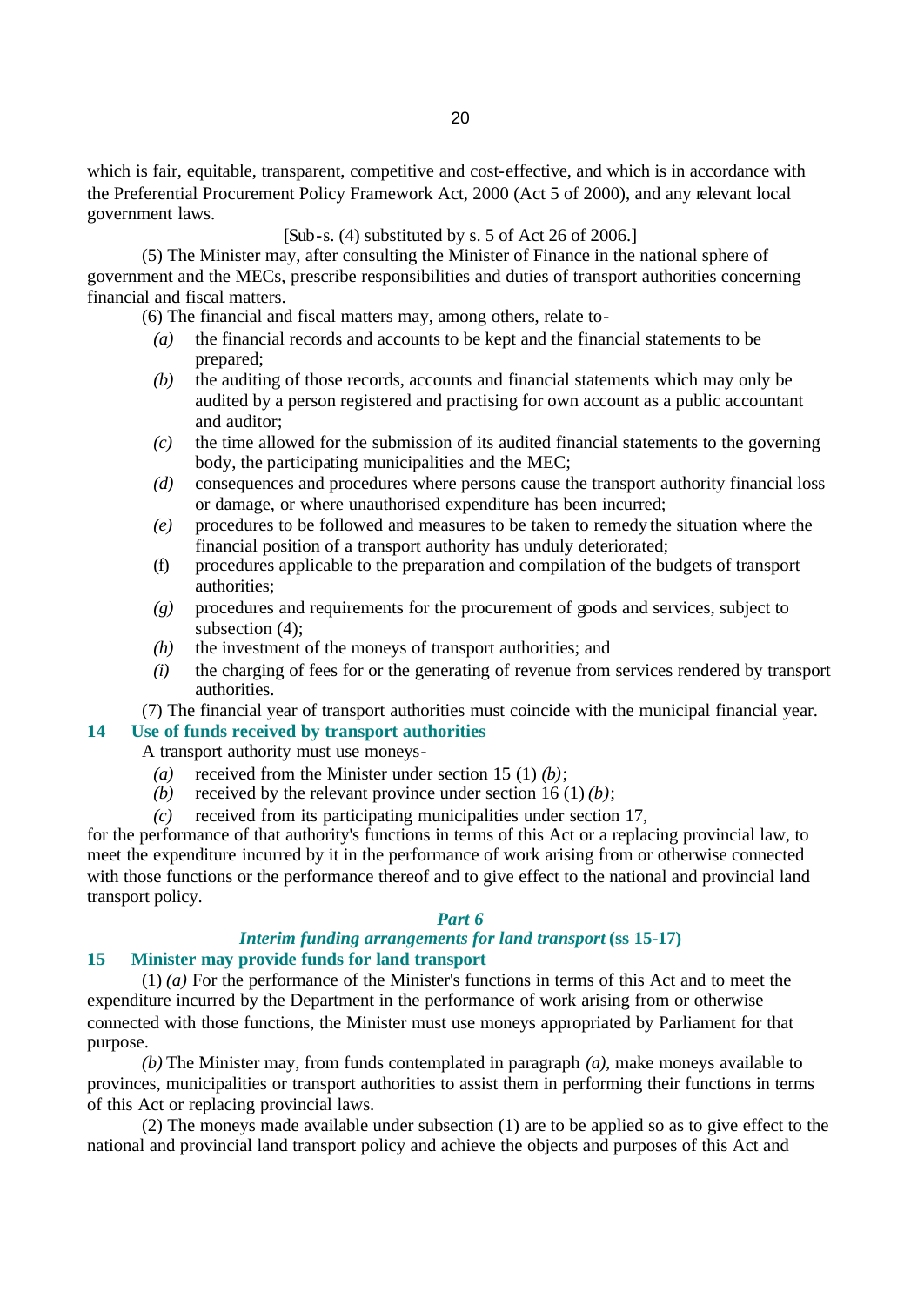replacing provincial laws and the Minister may for that purpose impose conditions that are considered fit and are not inconsistent with this Act, including conditions relating to specific purposes for which the moneys are to be utilised.

(3) Moneys made available under subsection (1) *(b)*-

- *(a)* for use for a particular or specified purpose, may not be used for any other purpose; or
- *(b)* subject to specified conditions, may not be dealt with contrary to those conditions.

# **16 MEC may provide funds for land transport**

(1) *(a)* For the performance of the MEC's functions in terms of this Act or a replacing provincial law and to meet the expenditure incurred by the provincial department in the performance of work arising from or otherwise connected with those functions the MEC must use moneys received from the Minister or appropriated by the relevant provincial legislature for that purpose.

*(b)* The MEC may, from funds received or appropriated under paragraph *(a)*, make moneys available to municipalities or transport authorities to assist them in performing their functions in terms of this Act or replacing provincial laws.

(2) The moneys made available under subsection (1) are to be applied so as to give effect to the national and provincial land transport policy and achieve the objects and purposes of this Act and replacing provincial laws and the MEC may for that purpose impose conditions that are considered fit and are not inconsistent with this Act and replacing provincial laws.

(3) Moneys made available under this section-

*(a)* for use for a particular or specified purpose, may not be used for any other purpose; or

*(b)* subject to specified conditions, may not be dealt with contrary to those conditions.

(4) Where a transport authority is established and becomes responsible for the function mentioned in section 10 (13) *(f)*, the MEC must transfer to that transport authority a share, to be determined after consultation with the Minister and the transport authority, of the amount appropriated by Parliament for the relevant province in the Division of Revenue Act for that function for that specific financial year.

### **17 Municipalities may provide funds for land transport**

A municipality may appropriate money to make contributions to the transport authority of which it is a part, for use as contemplated in section 14.

#### *Part 7*

# *Transport planning* **(ss 18-29)**

## [Date of commencement of Part 7: 1 June 2002.]

### **18 General principles for transport planning, and its relationship with land development**

(1) Land transport planning must be integrated with the land development process, and the transport plans required for that purpose by this Act are designed to give structure to the function of 'municipal planning' mentioned in Part B of Schedule 4 of the Constitution, and must be accommodated in and form an essential part of integrated development plans, with due regard to section 84 (1) *(a)*, 84 (2) and 84 (3) of the Local Government: Municipal Structures Act, 1998 (Act 117 of 1998), and for this purpose-

*(a)* where the relevant planning authority is a municipality contemplated in section 20 (1) *(c)*, the plans mentioned in section 19 (1) *(g)* must form the transport component of the integrated development plan of the municipality;

[Para. *(a)* substituted by s. 6 *(a)* of Act 26 of 2006.]

*(b)* where the jurisdictional area of a municipality falls wholly or partly in a transport area, the plans mentioned in section 19 (1)  $(g)$  constitute the transport component of the integrated development plans of such municipality in respect of that part of its jurisdictional areas that falls within the transport area.

[Para. *(b)* substituted by s. 6 *(a)* of Act 26 of 2006.]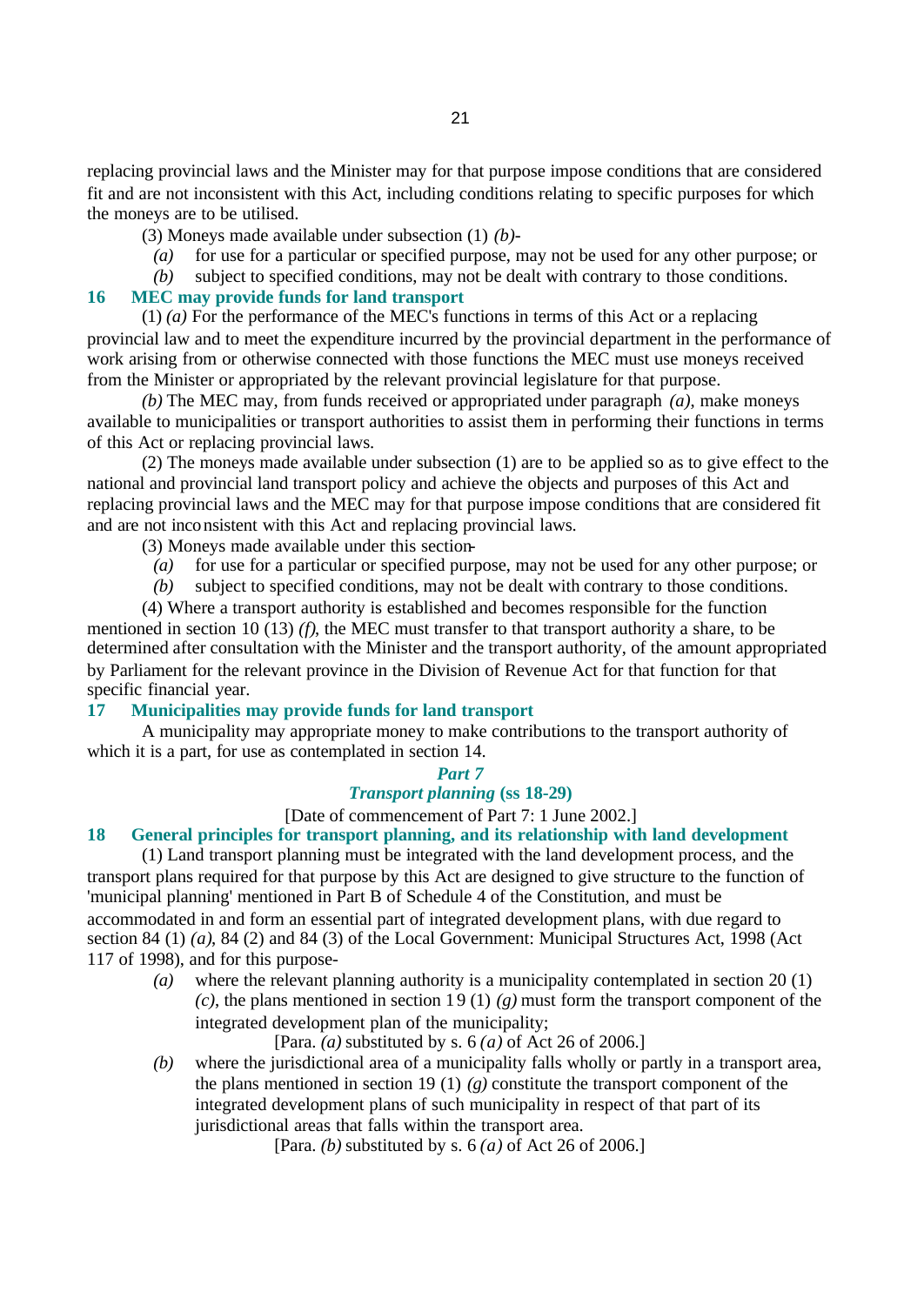(2) Subject to this section, land transport planning must be so carried out so as to cover both public and private transport and all the modes of land transport relevant in the area concerned, and must focus on the most effective and economic way of moving from one point to another in the system.

(3) Transport plans must be developed so as to-

- *(a)* enhance the effective functioning of cities, towns and rural areas through integrated planning of transport infrastructure and facilities, transport operations including freight movement, bulk services and public transport services within the context of those integrated development plans and the land development objectives set in terms of section 27 of the Development Facilitation Act, 1995 (Act 67 of 1995), or, where applicable, land development objectives of that nature set in terms of relevant provincial laws;
- *(b)* direct employment opportunities and activities, mixed land uses and high density residential development into high utilisation public transport corridors interconnected through development nodes within the corridors, and discourage urban sprawl where public transport services are inadequate;
- *(c)* give priority to infilling and densification along public transport corridors;
- *(d)* give higher priority to public transport than private transport by ensuring the provision of adequate public transport services and applying travel demand management measures to discourage private transport;
- *(e)* enhance accessibility to public transport services and facilities, and transport functionality in the case of persons with disabilities; and
- *(f)* minimise adverse impacts on the environment.

(4) Transport planning must be viewed as a continuous process by which planning authorities professionally develop and implement integrated public transport services for their areas.

(5) A planning authority must, unless clearly inappropriate or not reasonably practical in the circumstances, in preparing any transport plan, ensure co-ordination and integration within and between land transport modes so as to optimise the accessibility and utilisation of public transport services, facilities and infrastructure.

(6) The MEC must ensure the co-ordination of the planning processes of all planning authorities under the jurisdiction of the province.

[Sub-s. (6) substituted by s. 6 *(b)* of Act 26 of 2006.]

[Date of commencement of s. 18: 1 June 2002.]

# **19 Types of plans required by Act**

(1) The following plans are required for the purposes of this Act:

- *(a)* A national land transport strategic framework provided for in section 21;
- *(b)* provincial land transport frameworks provided for in section 22;
- *(c)* to *(f)* ......

[Paras. *(c)* to *(f)* deleted by s. 7 *(a)* of Act 26 of 2006.]

*(g)* integrated transport plans provided for in section 27.

(2) The responsibility for the preparation of transport plans is as follows:

- *(a)* The Department must prepare a national land transport strategic framework to guide land transport planning countrywide;
- *(b)* every province must prepare its initial provincial land transport framework as an overall guide to transport planning within the province;
- *(c)* ......

[Para. *(c)* deleted by s. 7 *(c)* of Act 26 of 2006.]

*(d)* transport authorities and all municipalities must prepare an integrated transport plan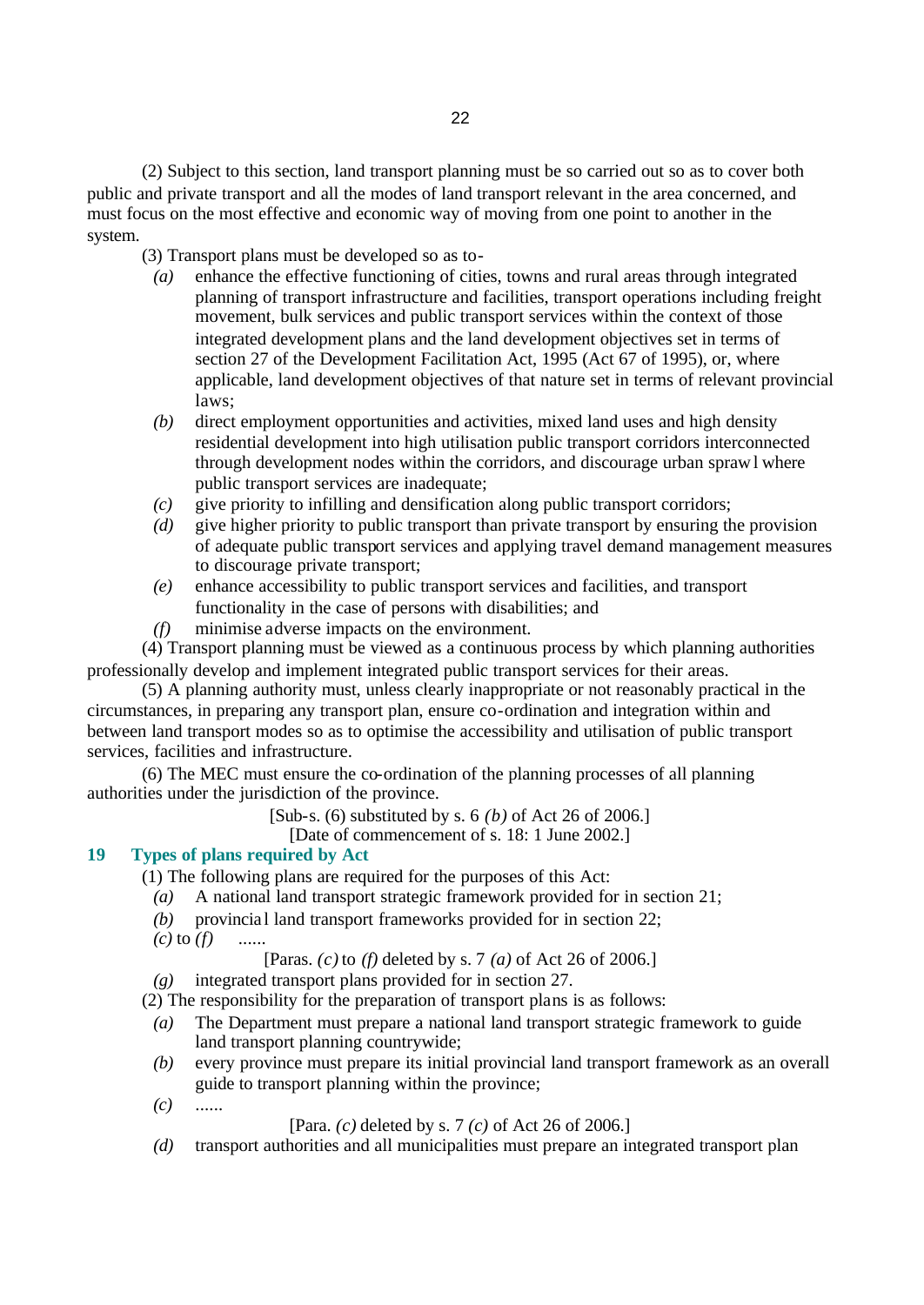dealing with such matters as may be prescribed by the Minister: Provided that the Minister may prescribe different matters for different types or categories of municipalities;

[Para. *(d)* substituted by s. 7 *(d)* of Act 26 of 2006.]

*(e)* every province must prepare subsequent provincial land transport frameworks which, in addition to the provision of subparagraph (ii), must summarise the local plans in the province.

[Sub-s. (2) amended by s. 7 *(b)* of Act 26 of 2006.]

(3) Subject to section 20 (4) and (5), provincial transport frameworks must include the planning of both intraprovincial and interprovincial long-distance services, which must be linked where applicable with other public transport services, and may provide for charter services, staff services and tourist services, and in the case of interprovincial transport, this must be done in consultation with the MEC of the other province or provinces concerned.

(4) *(a)* The Minister must, as soon as possible after the commencement of this Act, in consultation with the MECs and by notice in the *Government Gazette*, determine a date by which each province must have prepared its provincial land transport framework.

*(b)* The date for the integrated transport plans mentioned in subsection (1) *(g)* must be linked to the provincial land transport framework and must be as agreed upon by the MECs.

[Para. *(b)* substituted by s. 7 *(e)* of Act 26 of 2006.]

(5) The planning authority must before or on the date determined in terms of subsection (4) publish a notice in English and at least one other official language in a newspaper circulating in the area of the planning authority making known that the plan in question has been completed and is available for public inspection at a place stated in the notice and the MEC may prescribe procedures to be followed in promoting public participation in the transport planning process.

(6) The Minister and any MEC may provide financial or other assistance for planning to enable authorities to fulfil their obligations under this Part from money appropriated by Parliament or by the relevant provincial legislature, as the case may be.

(7) The content of the frameworks and plans mentioned in subsection (1) *(b)* and *(g)*, respectively, must be as required by this Act, but the Minister may, in consultation with the relevant MEC or MECs, modify the requirements for those plans, in the prescribed manner, in relation to rural areas in particular provinces.

[Sub-s. (7) substituted by s. 7 *(f)* of Act 26 of 2006.]

[Date of commencement of s. 19: 1 June 2002.]

## **20 Planning authorities**

(1) The integrated transport plans contemplated in section 19 (1) *(g)* must be prepared by the following authorities, to be known as planning authorities, subject to subsections (4) and (5), and these plans may be different in respect of rural planning authorities except for those that have subsidised public transport services:

- *(a)* Transport authorities, in respect of their transport areas;
- *(b)* ......

[Para. *(b)* deleted by s. 8 *(b)* of Act 26 of 2006.]

*(c)* other municipalities, where their jurisdictional areas have not been included wholly or partly in transport areas, in respect of their jurisdictional areas and, where such areas are partly included in a transport area, in respect of that part of such area that is not so included.

[Para. *(c)* substituted by s. 8 *(c)* of Act 26 of 2006.]

[Sub-s. (1) amended by s. 8 *(a)* of Act 26 of 2006.]

(2) *(a)* A planning authority may enter into an agreement with any other planning authority or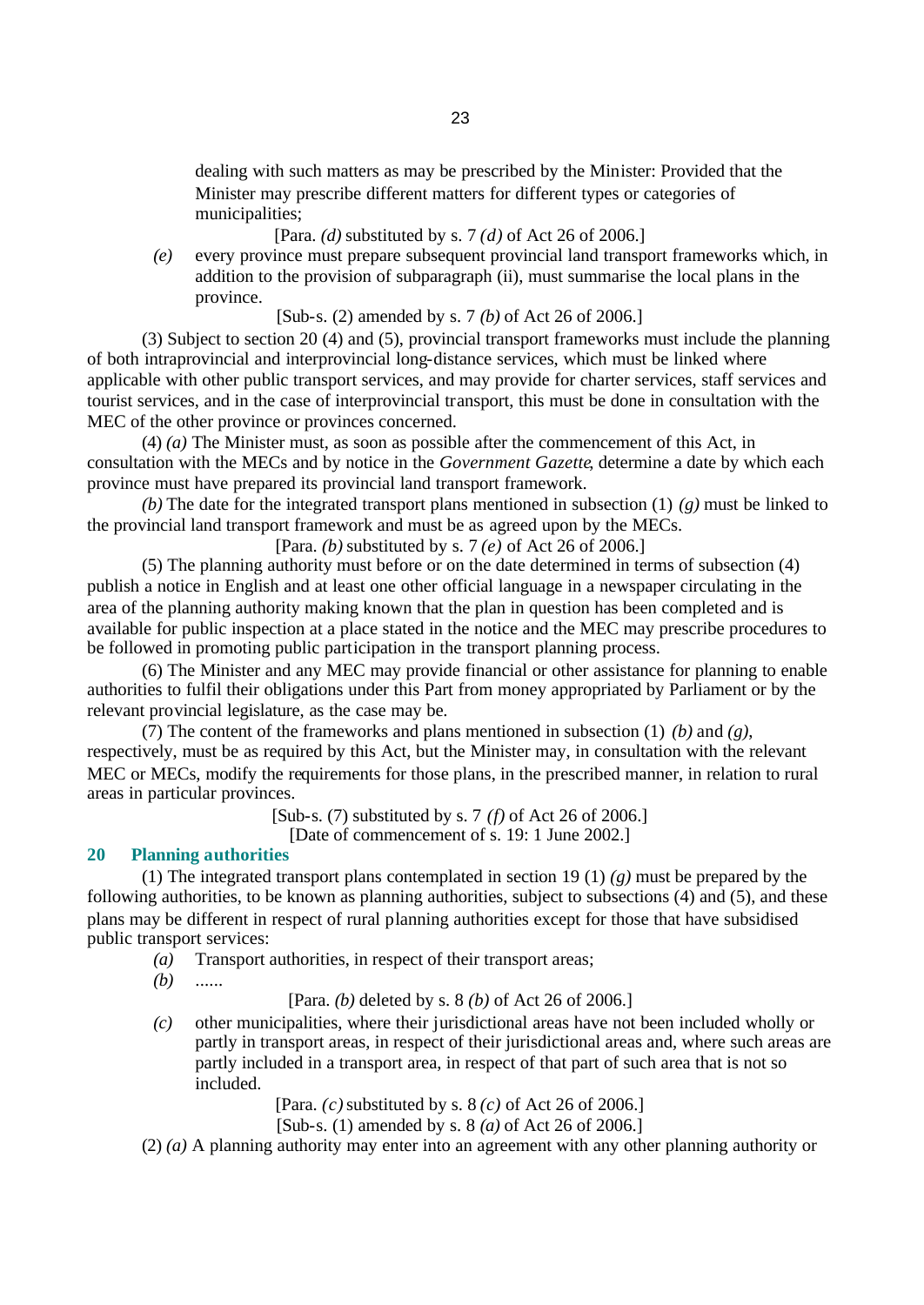the provincial department to assist it in performing its functio ns in terms of this Part.

*(b)* Such an agreement does not detract from the planning authority's ultimate responsibility for the functions entrusted to it by this Part.

(3) Every planning authority required to do so in terms of section 19 (2) *(d)* must supply the relevant transport plans to the board and make recommendations to that board about the conversion of permits to operating licences, and about applications for new operating licences, as required by Part 9.

[Sub-s. (3) substituted by s. 8  $(d)^{i*}$  of Act 26 of 2006.]

(4) Where there are substantial public transport services between adjacent transport areas, the MEC is responsible for the effective planning of such services, and must ensure that such services are planned jointly with the respective transport authorities and integrated with their transport plans.

(5) A transport authority may apply to the MEC for the transport authority to take over the planning of the services contemplated in subsection (4), and in deciding whether to do so, the MEC must consider primarily-

- *(a)* the extent to which the services are being operated within the transport area concerned; and
- *(b)* the ability of the transport authority to carry out the responsibilities relating to this function.

 $(6)$  ......

[Sub-s. (6) deleted by s.  $8 (e)^{i}$  f Act 26 of 2006.]

[Date of commencement of s. 20: 1 June 2002.]

# **21 National land transport strategic framework**

(1) *(a)* The Minister must, by a date to be determined by the Minister after consultation with the MECs and published by notice in the *Government Gazette*, prepare a five-year national land transport strategic framework for the country.

*(b)* The Minister must update the national land transport strategic framework every two years.  $[Sub-s. (1)$  substituted by s. 9 of Act 26 of 2006.

(2) The national land transport strategic framework must serve to guide land transport planning countrywide and must not derogate from the constitutional planning functions of provinces and municipalities.

(3) The national land transport strategic framework must-

- *(a)* set out national policy with respect to land transport;
- *(b)* promote the integration of national, provincial and local land transport planning;
- *(c)* describe mechanisms to re solve possible conflicts between land use and transport planning and possible conflicts between provinces and municipalities in the land transport context;
- *(d)* set out a general strategy for freight transport nationwide;
- *(e)* set out a general strategy for rail transport nationwide, including long-distance passenger rail and a commuter rail concessioning strategy;
- *(f)* set out a general strategy for national roads;
- *(g)* set out a general strategy for cross-border land transport;
- *(h)* set out the national key performance indicators;
- *(i)* set out a general strategy to support tourism;
- *(j)* set out a general strategy for land transport and the environment;
- *(k)* set out a general strategy for land use restructuring;
- *(l)* set out a general strategy for interprovincial land transport; and
- *(m)* set out a general strategy for transporting persons with disabilities.

[Date of commencement of s. 21: 1 June 2002.]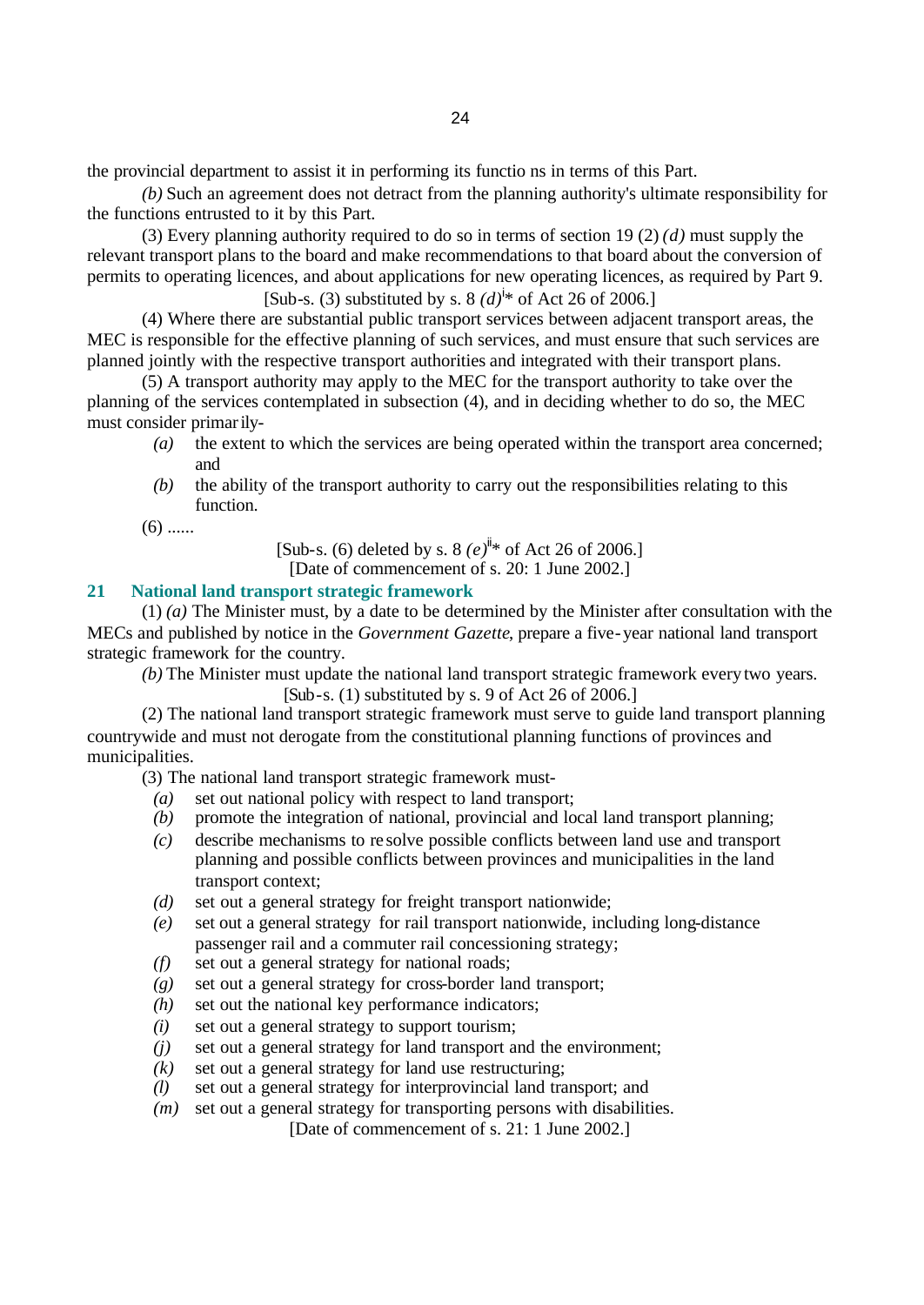## **22 Provincial land transport frameworks**

(1) *(a)* Every MEC must prepare a five-year provincial land transport framework in accordance with the requirements prescribed by the Minister after consultation with all the MECs and must publish it in the *Government Gazette* on a date determined by the Minister.

*(b)* An MEC contemplated in paragraph *(a)* must, subject to section 21 (1) *(b)*, update his or her provincial land transport framework at least once every two years.

*(c)* When preparing the provincial land transport framework, the MEC must be guided by the national land transport strategic framework.

[Sub-s. (1) substituted by s. 10 *(a)* of Act 26 of 2006.]

(2) The initial provincial land transport framework must serve to guide land transport in the province, including intraprovincial, interprovincial and cross-border transport and any subsequent provincial land transport frameworks must also include summaries of the local plans within the province.

(3) The provincial land transport framework must-

- *(a)* be consistent with the province's vision, policy and objectives;
- *(b)* specify the changes to the province's land transport policies and strategies since the previous year's five-year plan;
- *(c)* from the second year, include a list reflecting a summary of the transport projects and project segments in order of precedence, that are to be carried out in that five-year period, and the cost of each project and this summary must-
	- (i) also deal with those projects identified in transport plans in the province; and
	- (ii) further be prepared with due regard to the relevant integrated development plans prepared in terms of any relevant local government law and the relevant land development objectives set in terms of section 27 of the Development Facilitation Act, 1995 (Act 67 of 1995), or, where applicable, land development objectives of that nature as set in terms of a law of the province;
- *(d)* describe the measures to be taken by the province with a view to ensuring proper coordination between the transport plans of the planning authorities in respect of which the province has jurisdiction;
- *(e)* describe progress with respect to the establishment and functioning of transport authorities in the province;
- *(f)* include the province's detailed budget with regard to land transport for the relevant financial year, including funding sources, in the format prescribed by the Minister;
- *(g)* describe mechanisms that have been instituted to resolve possible conflicts between provincial transport and land use planning;
- *(g*A*)* set out a strategy for travel demand management in the province;

[Para. *(g*A*)* inserted by s. 10 *(b)* of Act 26 of 2006.]

- *(h)* set out a general strategy for the needs of learners and persons with disabilities;
- *(i)* include the approved spatial plan of the province;
- *(j)* include a road plan for the province;
- *(k)* include a public transport strategy for the province;
- *(l)* set out a general strategy or plan for the movement of hazardous substances contemplated in section 2 (1) of the Hazardous Substances Act, 1973 (Act 15 of 1973), by road along designated routes, in consultation with the provincial department responsible for environment affairs;
- *(m)* set out the key performance indicators specified by the Minister, as well as any others specified by the MEC, to be used to measure the performance by the province and planning authorities of their functions and responsibilities in terms of this Act;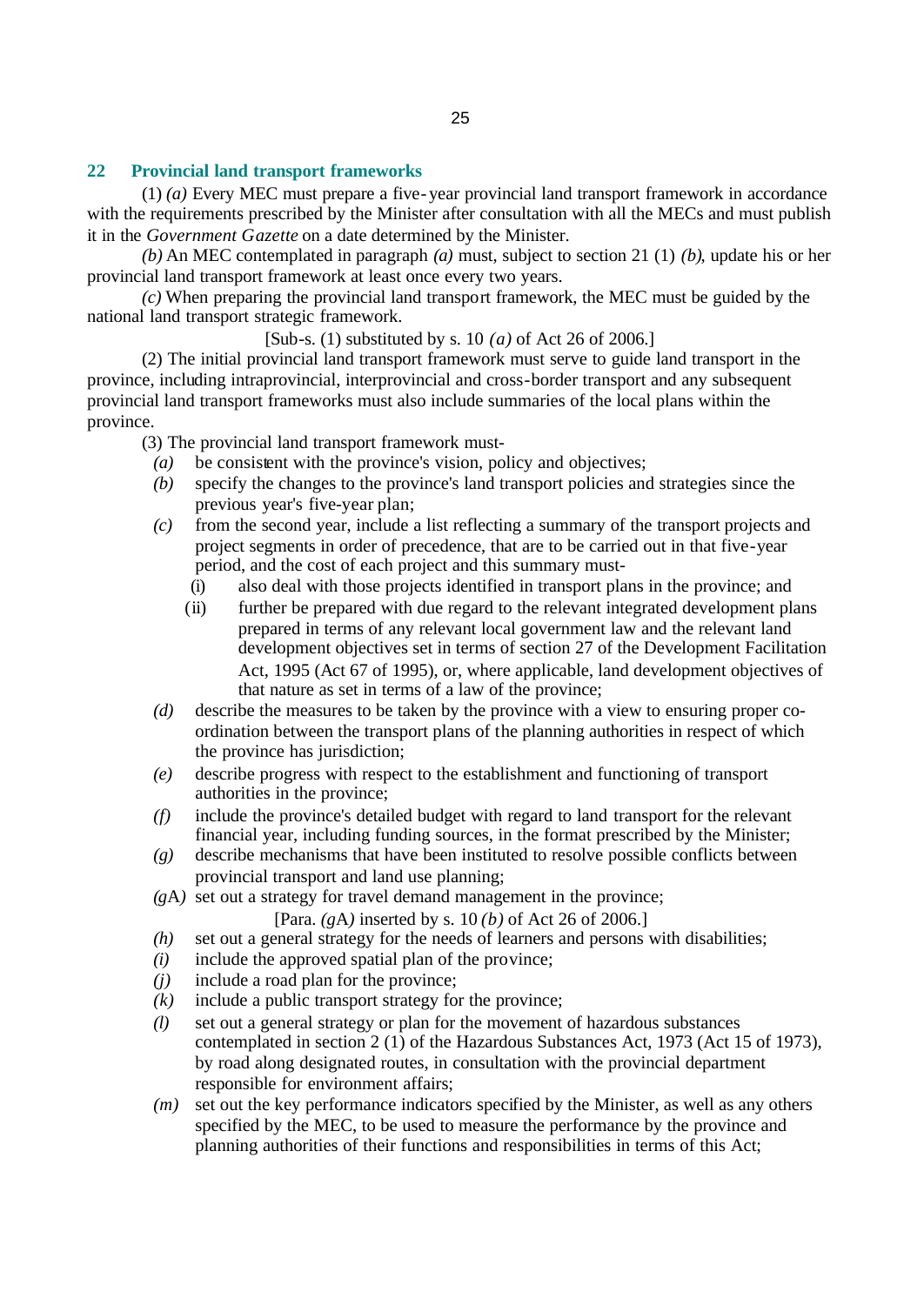- *(n)* include details of intraprovincial and interprovincial long-distance services;
- *(o)* set out a general strategy for tourism; and
- *(p)* include details of liaison mechanisms and structures proposed for interprovincial longdistance services.

(4) The provincial land transport framework submitted to the Minister in terms of this section must be accompanied by copies of all agreements regarding interprovincial transport concluded between the province concerned and other provinces.

[Date of commencement of s. 22: 1 June 2002.]

## **23 to 26 inclusive ......**

[Ss. 23 to 26 inclusive repealed by s. 11 of Act 26 of 2006.]

[Date of commencement of ss. 23 to 26: 1 June 2002.]

## **27 Integrated transport plans**

(1) Transport authorities and all municipalities must prepare and submit to the MEC by the date determined by the MEC, integrated transport plans for their respective areas for the five-year period commencing on the first day of that financial year.

[Sub-s. (1) substituted by s. 12 *(a)* of Act 26 of 2006.]

 $(2)$  ......

[Sub-s. (2) deleted by s. 12 *(b)* of Act 26 of 2006.]

(3) An integrated transport plan must be in accordance with requirements and in the manner and form as the Minister may prescribe in consultation with the MECs, but the MEC may prescribe the content of integrated transport plans in addition to such requirements.

(4) The integrated transport plans must by the date determined in terms of subsection (1) be submitted to the MEC for approval, which approval must relate only to-

- *(a)* procedures and financial issues that affect the province;
- *(b)* provincial policy and principles regarding transport across the boundaries of the areas of planning authorities;
- *(c)* interprovincial transport; and
- *(d)* any other matter provided for in the relevant provincial laws.

[Sub-s. (4) substituted by s. 12 *(c)* of Act 26 of 2006.]

(5) A person may not transport hazardous substances contemplated in section 2 (1) of the Hazardous Substances Act, 1973 (Act 15 of 1973), in the area of a planning authority, except on a designated route indicated in an integrated transport plan contemplated in section 29 (1), that is in accordance with the general strategy or plan contemplated in section 22 (3) *(l)*.

[Sub-s. (5) substituted by s. 12 *(c)* of Act 26 of 2006.]

(6) Any person who contravenes or fails to comply with subsection (5) is guilty of an offence.

# [Sub-s. (6) added by s. 12 *(d)* of Act 26 of 2006.]

[Date of commencement of s. 27: 1 June 2002.]

# **28 Approval of commuter rail components of transport plans**

Until the function of commuter rail is devolved from the national to another sphere of government, the transport framework and plans contemplated in section 19 (1) *(b)* and *(g)*, respectively, must be submitted to the Minister for approval of the commuter rail component of such framework and plans, within the prescribed manner and time.

[S. 28 substituted by s. 13 of Act 26 of 2006.]

[Date of commencement of s. 28: 1 June 2002.]

# **29 Publication of transport plans and substantial changes in land use and public transport infrastructure and services**

(1) On approval of the national land transport strategic framework, a provincial transport framework or an integrated transport plan, the Minister or planning authority, as the case may be, must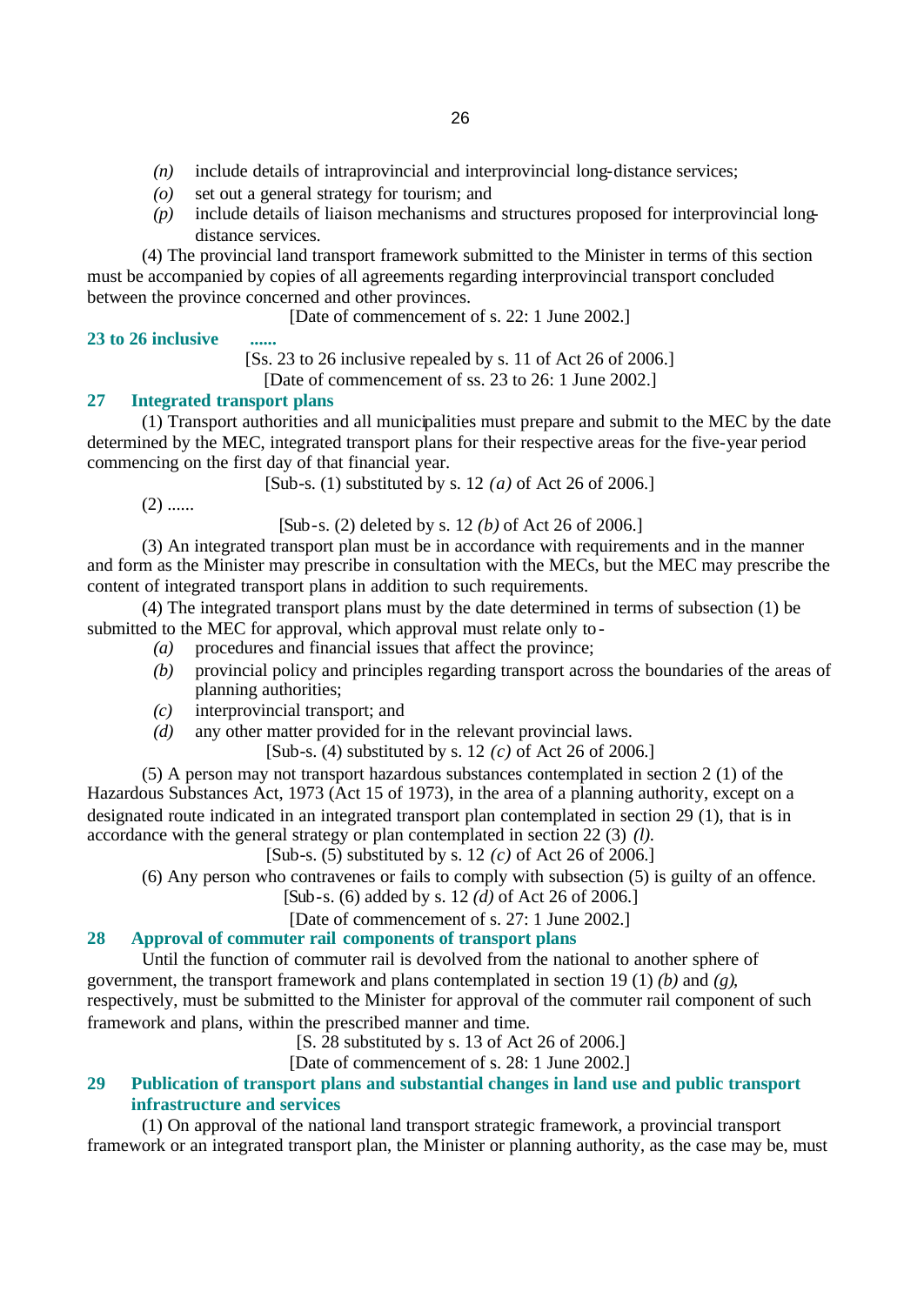publish, in the *Provincial Gazette*, or, in the case of the national land transport strategic framework, in the *Government Gazette*, the prescribed particulars of such plans, which must include particulars of routes designated under section 27 (5).

[Sub-s. (1) substituted by s. 14 *(a)* of Act 26 of 2006.]

(2) All persons, including the State and parastatal institutions, agencies and utilities are bound by the provisions of plans published under subsection (1), and-

- *(a)* no substantial change or intensification of land use on any property may be undertaken without the written consent of the relevant planning authority;
- *(b)* developments on property within a transport area are subject to traffic impact assessments and public transport assessments as prescribed by the MEC;
- *(c)* where new or upgraded transport infrastructure or services are suggested in such a traffic impact assessment or public transport assessment, the costs thereof must be paid as decided by the relevant planning authority;
- *(d)* no action may be taken that would have the result of substantially decreasing the quantity or availability of land transport infrastructure or services, unless the owner of the land on which the infrastructure is situated, or the holder of the relevant operating licence, has notified the relevant planning authority in writing not less than 90 days before the action is taken.

[Para. *(d)* substituted by s. 14 *(b)* of Act 26 of 2006.]

(3) Despite any law to the contrary, any authority with responsibility for approving substantial changes or intensification in land use or development proposals which receives an application for such change or intensification, must-

- *(a)* within 14 days of receipt of such application and prior to considering or ruling on such application, submit such application to the relevant planning authority for its assessment and determination of the impact of the application on transport plans and public transport services; and
- *(b)* ensure that such application is accompanied by the required traffic impact assessment and public transport assessment, and has sufficient information for such authority to assess and determine the impact of the application on transport plans and services.
- (4) The planning authority must, within 90 days-
	- *(a)* approve or refuse an application for a change or intensification in land use or development proposal submitted in terms of subsection (3); and
	- *(b)* submit its written decision and any objections with respect to such application, including directions or conditions for compliance with the transport plans, to such authority vested under law with responsibility for considering the application. [Sub-s. (4) amended by s. 14 *(c)* of Act 26 of 2006.]

(5) The authority vested with responsibility for consideration of applications for change or intensification in land use or its development may not approve such application-

- *(a)* prior to the expiry of the 90-day period referred to in subsection (4); or [Para. *(a)* substituted by s. 14 *(d)* of Act 26 of 2006.]
- *(b)* which is in conflict with the directions of or conditions required by the planning authority as contemplated in subsection (4) *(b)*, except to the extent that the planning authority's directions or conditions are altered by the development tribunal in terms of subsection  $(6)$ .

(6) Where any person is aggrieved by any decision of a planning authority in terms of this section, such person may appeal against the decision to the development tribunal established for the relevant province under section 15 of the Development Facilitation Act, 1995 (Act 67 of 1995), or replacing provincial legislation, in the manner and within the time prescribed.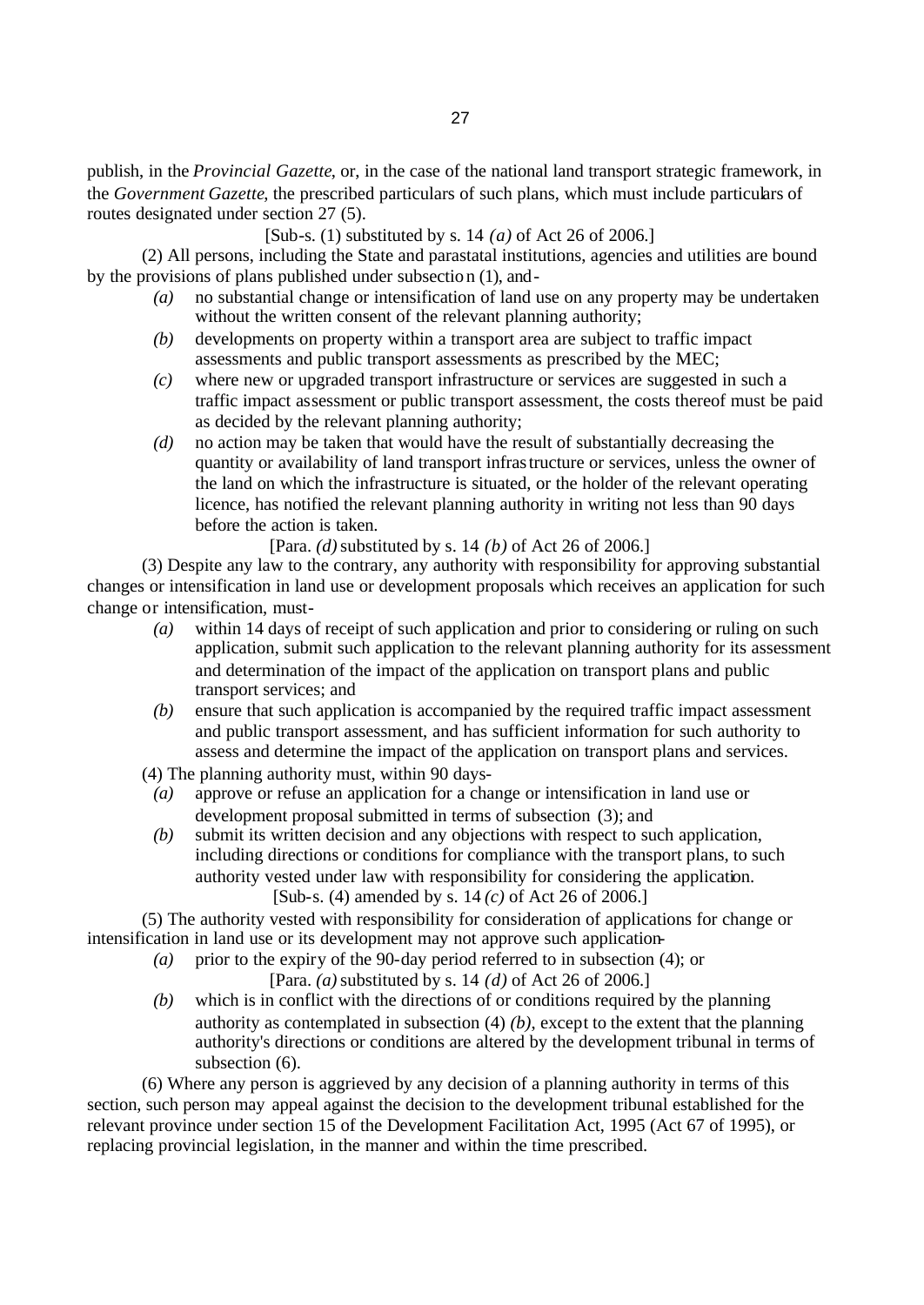(7) Despite any provision to the contrary in the Deeds Registries Act, 1937 (Act 47 of 1937), or any other law, conditions imposed in terms of subsection (4) *(b)* must be registered or endorsed against the relevant title deed.

(8) Despite any provision to the contrary in the Deeds Registries Act, 1937 (Act 47 of 1937), or any other law, the registrar of deeds may, with the written approval of the planning authority, cancel any condition which has in terms of subsection (5) been inserted in a deed of transfer or endorsed upon a title deed.

(9) Any person who undertakes a development involving a change or intensification in land use or development proposal without the approval of the planning authority under this section, or contrary to a condition imposed by such an authority, is guilty of an offence and is liable on conviction to a fine or imprisonment for a period not exceeding six months.

(10) Where a building or structure has been erected without the approval of a planning authority in circumstances where such approval should have been obtained under this section, or in conflict with a condition imposed under this section, the relevant planning authority may apply to the High Court having jurisdiction for an order compelling the owner of the property to demolish or remove the building or structure at the owner's cost, or authorising the authority to do so and claim the costs involved from the owner, or making such other order as the Court may consider to be just.

[Date of commencement of s. 29: 1 June 2002.]

## *Part 8*

## *Provincial operating licensing boards: matters of national concern* **(s 30) 30 Establishment and functions of provincial boards**

(1) Subject to subsection (2), every MEC must establish a board for the province and appoint fit and proper persons as members who are characterised by their independence, impartiality and fairness and who further are suitable for membership by reason of their understanding of and expertise in or knowledge of the public transport industry.

(2) A province may provide in provincial laws for the functions of the board to be transferred to similar bodies to be established by transport authorities, in respect of applications relating to transport within their transport areas, but only if the MEC is satisfied that the particular transport authority is competent to do so and is performing the functions contemplated in section 10 (13) satisfactorily.

(3) The functions of a board are to receive, consider and decide on or otherwise dispose of, in accordance with this Act and relevant provincial laws, subject to sections 90 and 94

- *(a)* applications for the granting of operating licences for intraprovincial transport;
- *(b)* applications for the granting of operating licences for interprovincial transport involving the province for which the board has been established, subject to the approval of the relevant board of the other province, or of every other province, in which passengers are picked up or set down, as the case may be, subject to subsection (5);
- *(c)* applications for the renewal, amendment or transfer of operating licences for intraprovincial transport and provincial legislation may, subject to section 36 *(a)*, however, limit or prohibit such transfer; and
- *(d)* applications for the renewal, amendment or transfer of operating licences that had been so granted by it for interprovincial transport, subject to the approval of the relevant board of the other province, or of every other province, in which passengers are picked up or set down, as the case may be, but subject to subsection (5).

[Para. *(d)* substituted by s. 2 *(b)* of Act 31 of 2001.]

[Sub-s. (3) amended by s. 2 *(a)* of Act 31 of 2001.]

(4) In addition, a board, on application made to it by the holder of any permit at any time before the day on which the permit lapses in terms of section 32, may convert the permit to an operating licence in terms of this Act and relevant provincial laws, if, in terms of subsection (3), it would have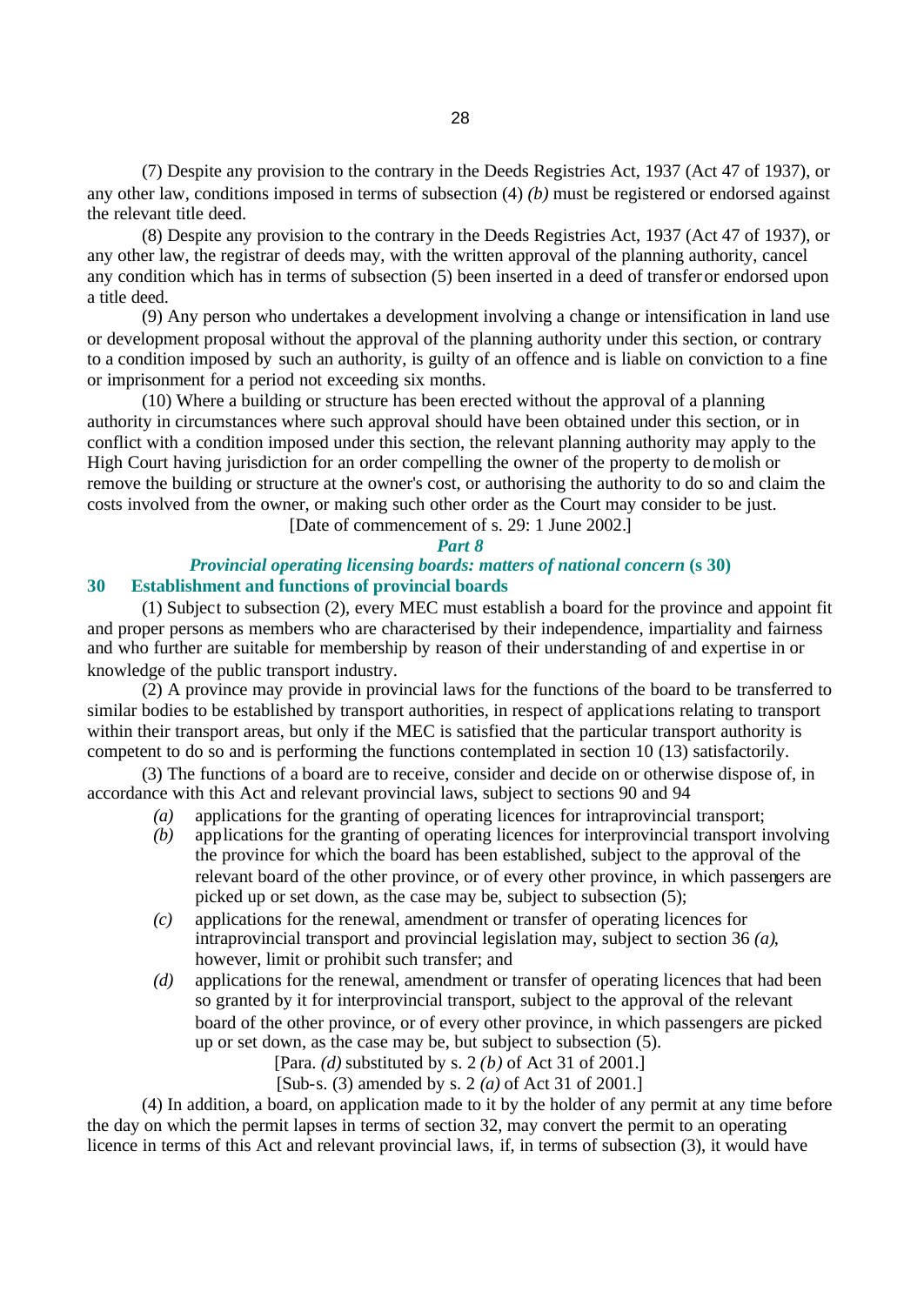had jurisdiction if the applicant had applied for an operating licence involving the same kind of transport.

(5) *(a)* If, in the case of any application mentioned in paragraph *(b)* or *(d)* of subsection (3), the board considering the application, has not succeeded in obtaining the required approval of another board by the expiry of the period prescribed by the MEC for that purpose, the first-mentioned board may refer the matter for decision to the Transport Appeal Tribunal established by section 3 of the Transport Appeal Tribunal Act, 1998 (Act 39 of 1998).

*(b)* A board approached for its approval in terms of paragraph *(b)* or *(d)* of subsection (3), that fails to communicate its decision before expiry of that prescribed period to the board that requested the approval, must be regarded for the purposes of paragraph *(a)* of this subsection as having refused its approval.

#### *Part 9*

## *Operating licences: matters of national concern* **(ss 31-46) 31 Types of vehicles which may be used for public transport services**

(1) Despite this Act or any other law, from a date to be determined by the Minister by notice in the *Government Gazette*, operating licences may only be issued for vehicles designed or lawfully modified by a registered manufacturer, registered builder or registered importer in compliance with the National Road Traffic Act, 1996 (Act 93 of 1996), according to acceptable safety standards, to carry such number of persons as may be determined by the Minister in the said notice, unless the Minister, in consultation with the MECs, provides otherwise for special categories of vehicles by notice in the *Government Gazette*, to cater for exceptional cases in rural areas, or exceptional cases in relation to tourist or courtesy services.

[Sub-s. (1) substituted by s. 15 *(a)* of Act 26 of 2006.]

(2) Despite this Act or any other law, from a date to be determined by the Minister by notice in the *Government Gazette*, which may not be earlier than 1 October 2006, no vehicle may be used for the operation of a public transport service, except by a foreign carrier as defined in section 1 of the Cross-Border Road Transport Act, 1998 (Act 4 of 1998), unless it is a vehicle contemplated in subsection (1) and unless the Minister, in consultation with the MECs, provides otherwise for special categories of vehicles by notice in the *Government Gazette*, to cater for exceptional cases in rural areas, or exceptional cases in relation to tourist or courtesy services.

(3) *(a)* After a relevant integrated transport plan has been approved and published under section 29 (1), a motor vehicle may not be used for the operation of an unscheduled commuter service where there are existing scheduled services on the same route or on another route in the same corridor, unless the operation of such unscheduled commuter service on those routes is allowed by that transport plan.

*(b)* If there are any existing permits or operating licences allowing such unscheduled commuter services in contravention of the transport plan contemplated in paragraph *(a)*, the board must cancel or amend those permits or licences accordingly.

## [Sub-s. (3) substituted by s. 15 *(b)* of Act 26 of 2006.]

(4) Where a vehicle has been specially adapted to carry wheelchairs, the provisions of this Act regarding vehicle capacity apply, unless the Minister prescribes otherwise.

(5) No standing passengers may be carried in a motor car, minibus or midibus, unless the vehicle is a midibus being used for a scheduled feeder or distribution service and the planning authority concerned has specifically authorised the use of such vehicle for such a service in writing.

[Sub-s. (5) substituted by s. 15 *(c)* of Act 26 of 2006.]

(6) *(a)* An adapted light delivery vehicle may be used for public passenger road transport services in a particular area if-

(i) there is no appropriate public transport available in that area; and

(ii) the services are rendered under such conditions as may be determined by the MEC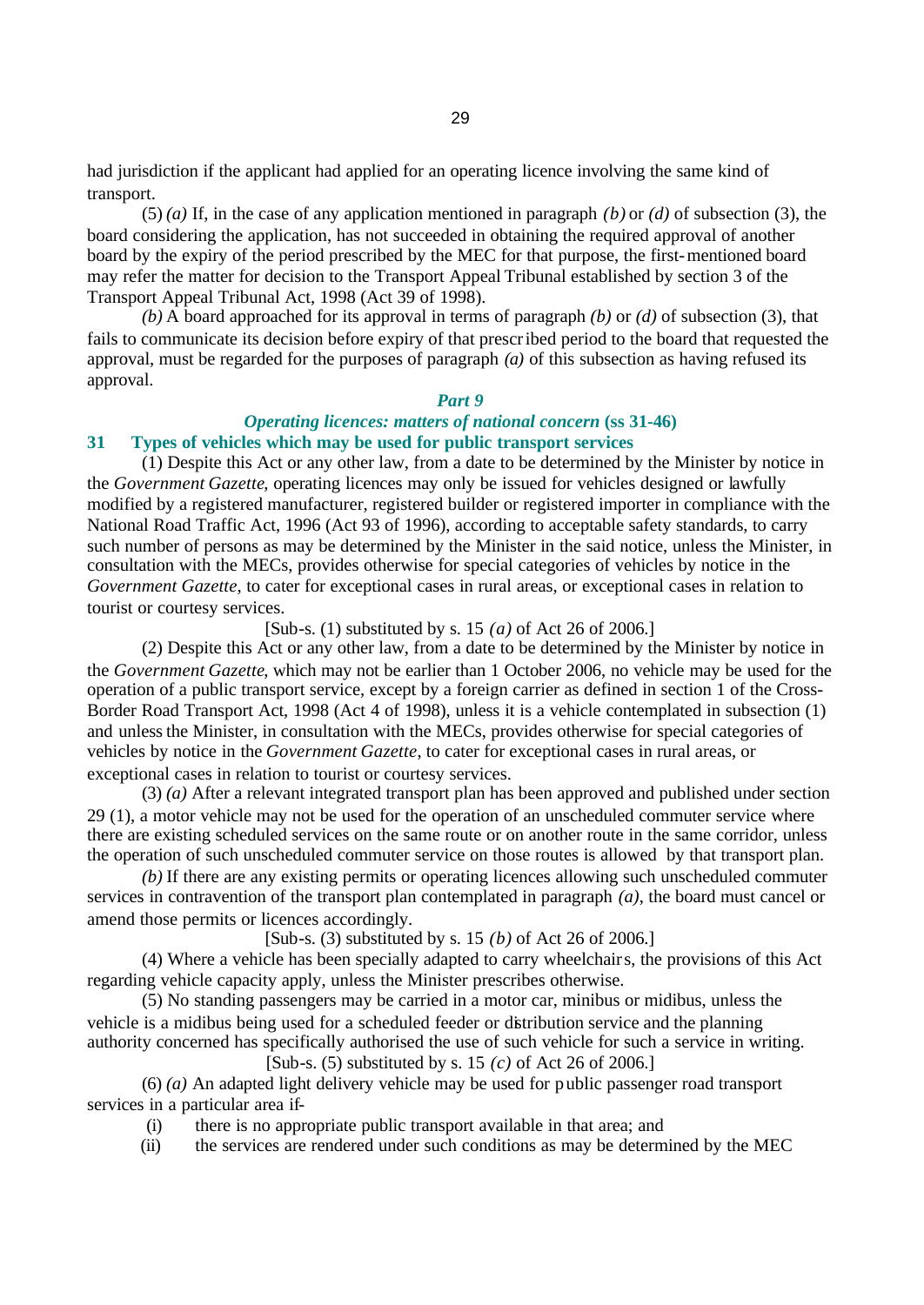#### concerned.

*(b)* For the purposes of this subsection, an 'adapted light delivery vehicle' means a light delivery vehicle that has been manufactured or modified by a registered manufacturer, registered builder or registered importer in compliance with the National Road Traffic Act, 1996 (Act 93 of 1996), for the conveyance of persons.

## [Sub-s. (6) added by s. 15 *(d)* of Act 26 of 2006.]

## **32 Continuation and conversion of existing permits**

(1) All permits must be converted to operating licences by the date mentioned in subsection (2), failing which they lapse.

(2) *(a)* The Minister in consultation with the MECs must by notice in the *Government Gazette* determine a date by which all permits must have been converted for the purposes of this section, with due regard among other things to the consideration that operators may not be deprived of their permits through not being able to apply timeously for conversions due to circumstances beyond their control.

*(b)* The Minister, in consultation with the MECs, may defer the date so determined by notice in the *Government Gazette* in respect of a particular province or provinces.

(3) Subject to subsections (5) and (6), a permit authorising services by means of a minibus may be converted to an operating licence for a minibus, even if the number of authorised passengers increases, but a conversion under this section may not have the result that the total number of passengers that may be conveyed in terms of the operating licence is more than fifteen per cent greater than the total number of passengers that could be conveyed under the permit or permits from which the operating licence was converted, unless this Act or relevant transport plans allow for this.

(4) Subject to this Act, an operating licence that has been converted from a permit confers the same authority and has the same status as the permit from which it was converted.

(5) *(a)* Subject to section 31 (3), permits for unscheduled services operated by means of minibuses may be converted to operating licences for unscheduled or scheduled services operated by means of midibuses, depending on relevant transport plans, on the basis of one operating licence for the surrender of two permits.

*(b)* Such an operating licence must be issued for an indefinite period if both such permits were issued for an indefinite period, otherwise for a fixed period not exceeding five years.

*(c)* Such an operating licence must, in addition to the matters mentioned in provincial laws, specify the number of seated passengers that may be carried.

(6) Permits for unscheduled services operated by vehicles with a seating capacity of fewer than nine persons, including the driver, may be converted to operating licences-

- *(a)* for unscheduled services operated by means of minibuses on the basis of one operating licence for the surrender of two permits and the operating licence must be issued for an indefinite period if both such permits were issued for an indefinite period, otherwise for a fixed period not exceeding five years; or
- *(b)* for unscheduled or scheduled services operated by means of midibuses, subject to section 31 (3), on the basis of one operating licence for the surrender of four permits, which operating licence must-
	- (i) be issued for an indefinite period if all four such permits were issued for an indefinite period, otherwise for a fixed period not exceeding five years; and
	- (ii) in addition to the matters mentioned in provincial laws, specify the number of seated passengers that may be carried.

## **33 Operating licence or permit prerequisite for operation of public transport services**

(1) Subject to subsection (2), no person may operate a road-based public transport service without holding the necessary permit or operating licence or, in the case of a special event, a temporary permit issued in terms of section 20 of the Road Transportation Act, 1977 (Act 74 of 1977), or an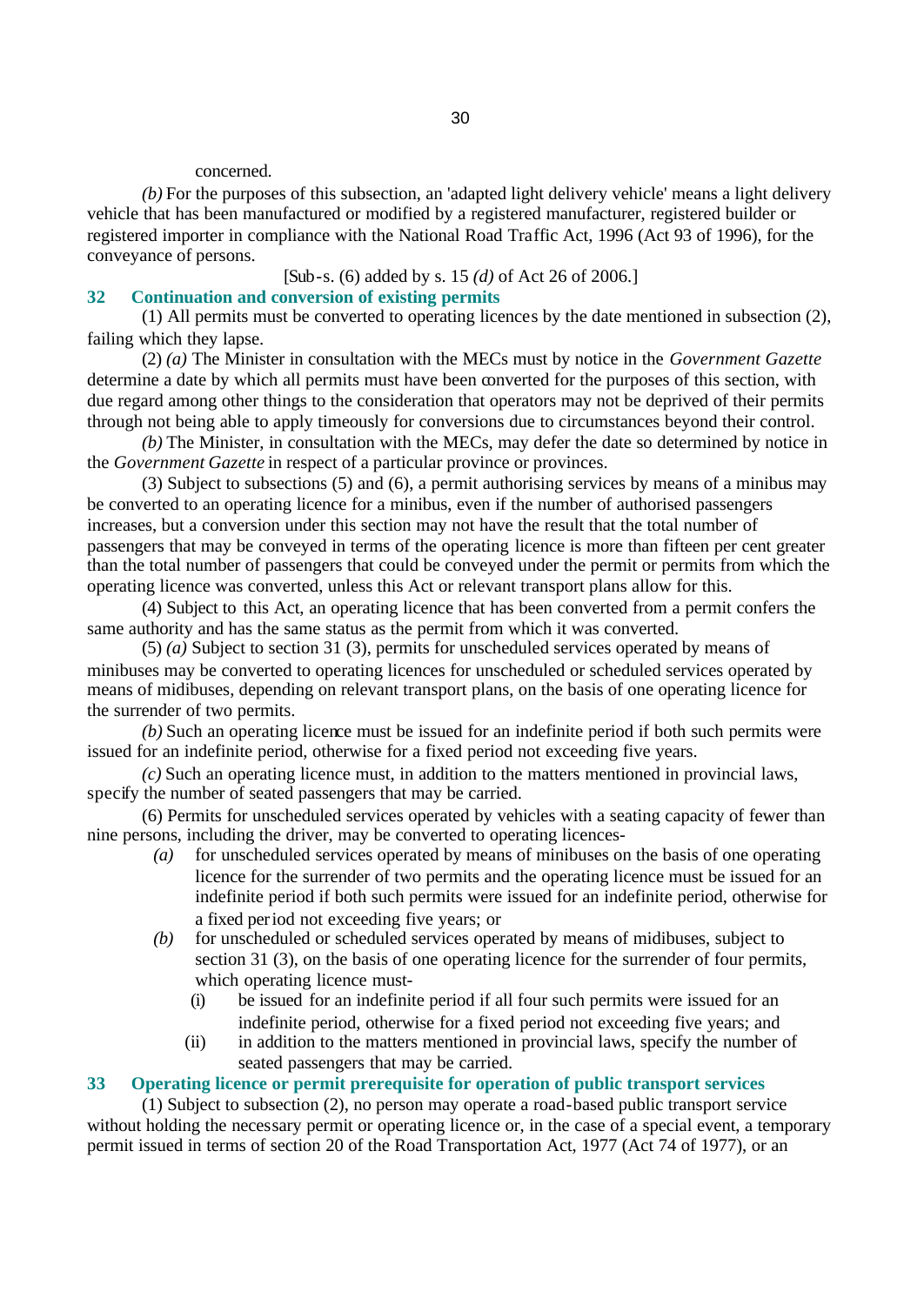authorisation obtained or completed in terms of a replacing provincial law, for such special event.

(2) Subsection (1) does not apply to any person operating a public transport service in the circumstances contemplated in section 1 (2) of the Road Transportation Act, 1977 (Act 74 of 1977), or a replacing provincial law, subject to section 44, or in the course of conducting-

- *(a)* cross-border road transport on the authority of a permit granted and issued to the person in accordance with Part 6 of the Cross-Border Road Transport Act, 1998 (Act 4 of 1998); or
- *(b)* cabotage on the authority of a permit mentioned in section 31 of that Act.

## **34 Operating licence is not a right**

(1) Except on the conversion of a permit to an operating licence, no person has a right to be issued with an operating licence.

(2) An operating licence in respect of a minibus taxi-type service may be granted only to a person who is a member of a provisionally or fully registered association, or to a registered nonmember, or to a person who has applied for registration as a non-member and has been granted a certificate contemplated in section 113 (2).

# **35 Maximum validity period of operating licences**

No operating licence may be issued for longer than five years, except where the operating licence is issued pursuant to the conversion of a permit or permits and this is allowed for in section 32 or 79 or relevant provincial laws.

## **36 Board to which application must be made**

Any application for-

- *(a)* the granting, renewal, amendment or transfer of an operating licence for intraprovincial transport, must be made to the board of the province concerned;
- *(b)* the granting of an operating licence for interprovincial transport must be made to the board of the province where the journey originates;
- *(c)* the renewal, amendment or transfer of an operating licence for interprovincial transport that had been granted by the board of a particular province, must be made to the board of that province.

# **37 Notice of applications regarding operating licences**

(1) A board must by notice in the *Government Gazette*, in the manner and within the time prescribed by the MEC, give notice of receipt of an application for-

- *(a)* the granting, renewal, amendment or transfer of an operating licence; and
- *(b)* the conversion of permits to operating licences where the permit is converted from a radius-based or area-based permit to a route-based operating licence, or where there is a conversion to an operating licence for a vehicle which is more than 15 per cent larger,

and in that notice state the essential particulars of the applications prescribed by the MEC, subject to subsection (2), and invite interested persons and bodies to comment and make representations with regard thereto by a specified date.

(2) In the case of applications contemplated in paragraph *(b)* of subsection (1), and subsection (2) of section 41, where the applicant has already applied for a permit as contemplated in subsection (2) *(c)* of that section, the board may, instead of stating such particulars in the notice in the *Government Gazette*, state that such particulars are available for inspection at the board's offices, if it posts the particulars on a notice board at its offices in a prominent position for the relevant period.

(3) All comments and representations received in response to and in compliance with that notice and which are relevant to the disposal of that application, must be duly considered by that board in dealing with the application.

## **38 Disqualifications with regard to holding of operating licences**

A person directly involved in the following functions or directly involved in the management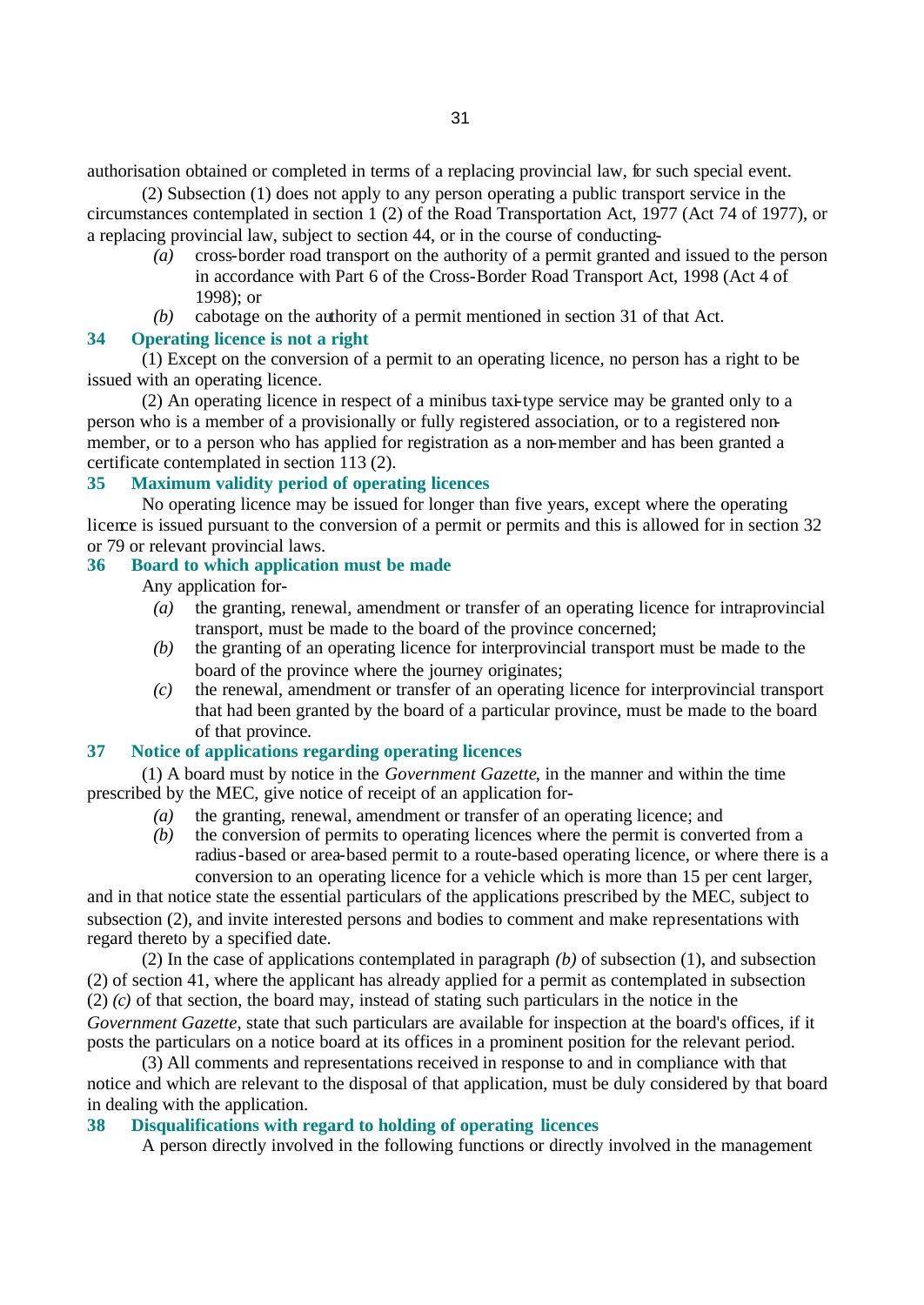thereof, may not hold an operating licence authorising the operation of a public transport service or be engaged in the operation of such a service:

- *(a)* Evaluating applications relating to, or issuing, operating licences;
- *(b)* preparing operating licences strategies;
- *(c)* undertaking law enforcement relating to public transport;
- *(d)* processing applications for registration or provisional registration of associations, members thereof or non-members, or issuing registration certificates or distinguishing marks pursuant thereto;
- *(e)* acting as an assessor contemplated in section 102;
- *(f)* operating or working at a testing station in terms of the Natio nal Road Traffic Act, 1996 (Act 93 of 1996).

### [Para. *(f)* added by s. 16 of Act 26 of 2006.]

# **39 Operating licences for public transport services provided for in transport plans**

(1) Before considering any application for-

- *(a)* the granting, renewal, amendment or transfer of an operating licence authorising the operation of any public transport service other than a charter service; or
- *(b)* the conversion of a permit to an operating licence that involves a conversion from a radius- or area-based permit to a route-based operating licence, or to an operating licence for a larger vehicle,

in the area of a planning authority, the board must by written notice inform the planning authority of the application with the request to make recommendations with regard to the application, together with any representations, to the board within the period stated in the notice.

(2) The planning authority must-

- *(a)* make its recommendations and any representations it considers fit, having due regard to the transport plans prepared for its area, or, if there are no such plans, according to due inquiries and investigations carried out by it; and
- *(b)* submit them to the board within the period allowed therefor by the notice issued in terms of subsection (1).

(3) The board may condone the late submission of recommendations and representations under subsection  $(2)$ .

(4) Subject to section 83, the board, in disposing of an application, must act according to, and may not grant an operating licence contrary to-

- *(a)* those transport plans; and
- *(b)* the recommendations and representations submitted in terms of subsection (2).

(5) Where the planning authority has failed to submit recommendations and representations to the board in response to the latter's request, that board may dispose of and decide the application without any input from the planning authority, by considering the matters mentioned in paragraphs *(a)* to *(f)* of section 83 (1).

## **40 Operating licences for contracted services**

(1) *(a)* Where any commercial service contract or subsidised service contract has been awarded by a competent tender board or authority after completion of a process of public tendering in accordance with law, but subject to section 47 (3), the relevant boards may not refuse the application of the relevant public transport operator for the granting or renewal of an operating licence required for the purposes of that service, subject to section 30 (3) *(b)* and 30 (5).

*(b)* Such an application must be made in the manner and form prescribed by the MEC and be accompanied by the fee so prescribed, and that operator must specify in the application every vehicle by means of which the public transport service in terms of such a contract is to be operated.

(2) Upon having applied successfully with regard to such an operating licence, that operator is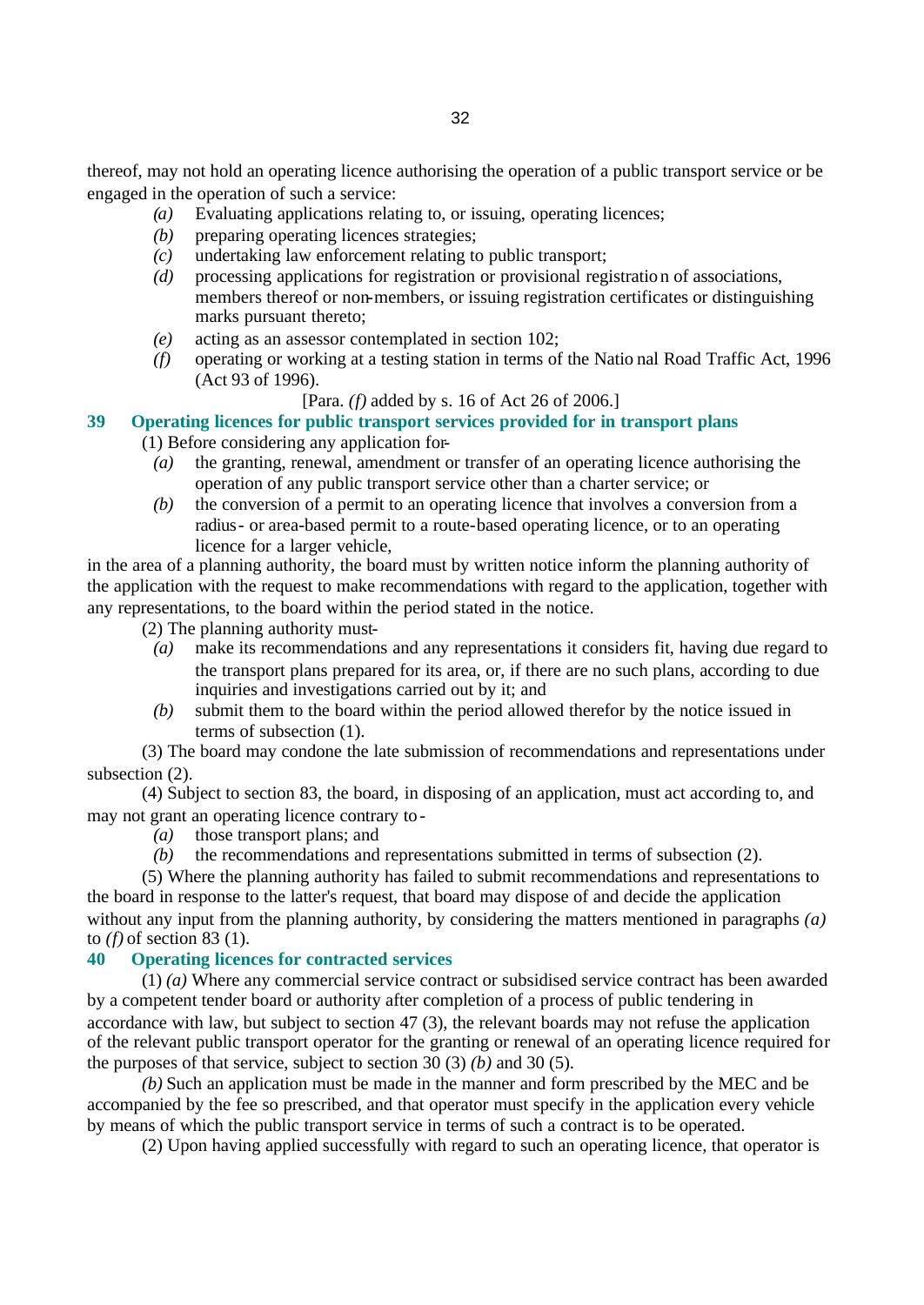entitled to be issued with an operating licence for every vehicle by means of which the public transport service in terms of such a contract is to be operated.

(3) Operating licences for the operation of public transport services to be provided in terms of commercial service contracts or subsidised service contracts must be granted only for the duration and subject to the terms and conditions of the contract in question, and may be amended to extend the duration thereof where the duration of the relevant contract is extended.

## **41 Special procedures for legalisation**

(1) Despite other provisions of this Act, the MEC, in consultation with the Minister, may prescribe regulations providing that the board must grant operating licences to public transport operators for minibus taxi-type services whose associations applied for their registration on or before 30 June 1997, subject to subsection (2), where such operators have not been able to apply for or obtain permits in the past due to reasons beyond their control such as inability of the government to process applications, unfair discrimination or lack of information and understanding of the relevant processes.

(2) Regulations under subsection (1) may provide-

- *(a)* that the board must grant the operating licence if the applicant complies with criteria set by the MEC in the regulations, in consultation with the Minister, but subject to the following:
	- (i) The board must consider the matters set out in section 83 (1);
	- (ii) the vehicle to which the application relates, must be registered in the name of the applicant;
	- (iii) the applicant must be a member of a registered or provisionally registered association, which applied for registration on or before 30 June 1997;
	- (iv) the routes in respect of which the applicant's association was registered, must have been verified in the manner prescribed by the MEC;
	- (v) the board must submit the application to the relevant planning authority for recommendations on the matters set out in section 83 (1) *(b)*, and must consider those recommendations, subject to section 39 (5);
	- (vi) the applicant must have applied for the operating licence on or before a date set by the MEC in the regulations, in consultation with the Minister;
- *(b)* for special procedures and forms in respect of applications contemplated in this subsection;
- *(c)* that applicants who have already applied for permits before the date of commencement of this Act, need not re-apply if they meet the requirements set in the regulations; and
- *(d)* that no new operating licences may be granted for minibus taxi-type services in the province, apart from those contemplated in subsection (1), until a date set by the MEC in the regulations, in consultation with the Minister, but that the MEC may grant exemptions from this requirement in respect of specific routes on advice from the relevant planning authority.

## **42 Withdrawal of operating licences upon termination of contracts**

Where a commercial service contract, subsidised service contract, current tendered contract or interim contract has been terminated for any reason, the board must, upon proof of termination furnished by the relevant contracting authority, withdraw the operating licence or permit or, as the case may be, every operating licence or permit, relating to the operation of the public transport service provided in terms of such a contract.

## **43 Duties of holder of operating licence or permit**

The holder of an operating licence or permit must-

*(a)* on demand by an authorised officer, produce the operating licence or permit or any authorisation or registration certificate issued in terms of this Act or replacing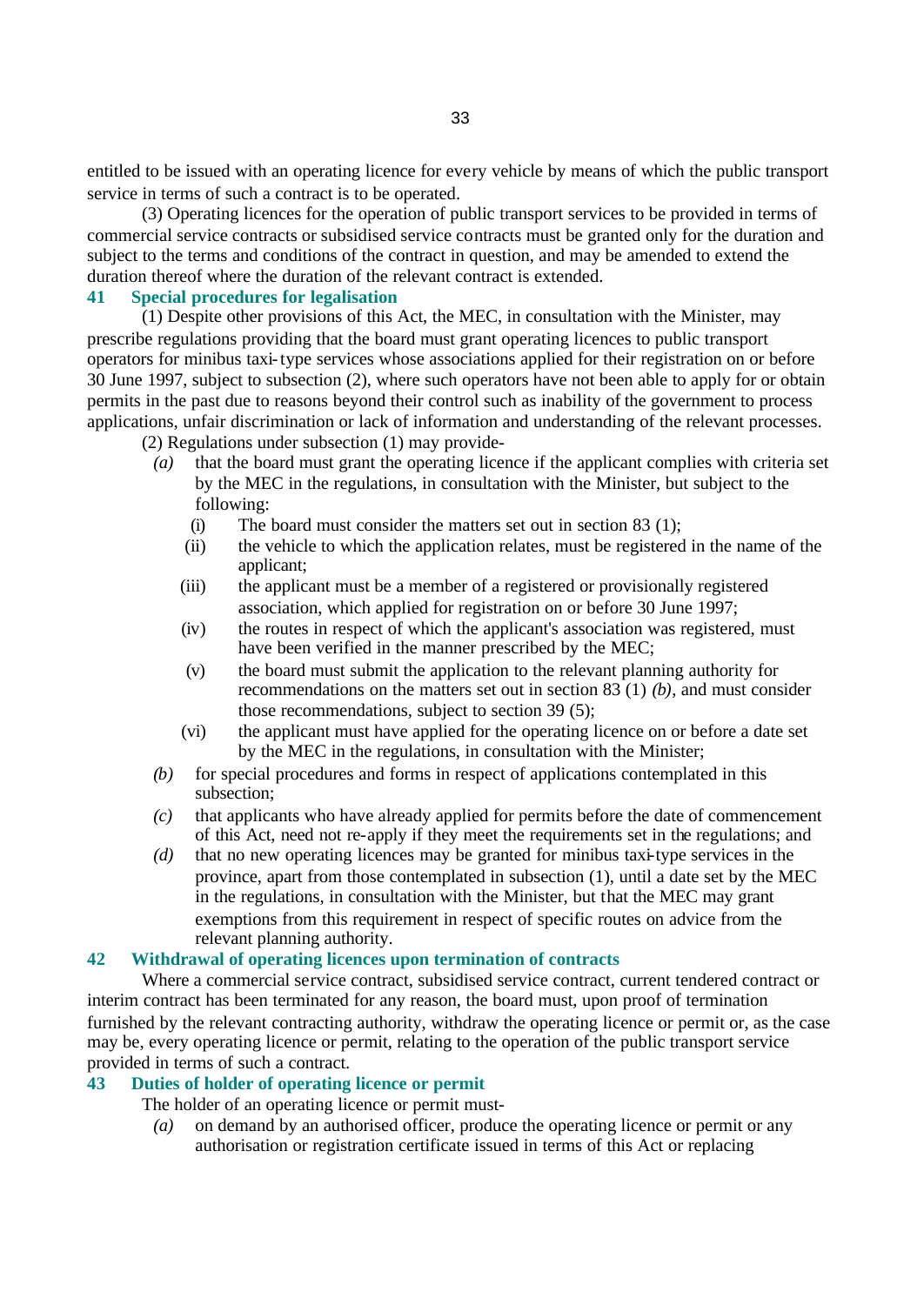provincial laws, subject to section 93 (1) *(b)*;

- *(b)* display and keep affixed in the manner and form prescribed by the MEC, a distinguishing mark on the vehicle to which the operating licence or permit relates;
- *(c)* inform the board in writing of the sale or any other change of ownership of the vehicle to which the operating licence or permit relates within seven days after such sale or change has taken place.

[Para. *(c)* added by s. 17 of Act 26 of 2006.]

# **44 Conveyance of learners, students, teachers and lecturers**

The conveyance of learners, students, teachers or lecturers to and from a school or other educational institution on a daily basis, is regarded as a public transport service.

[Date of commencement of s. 44: 1 July 2001.]

## **45 Minimum information to be contained in operating licences**

The Minister, in consultation with the MECs, may prescribe minimum information to be contained in operating licences issued by a provincial board.

#### **46 Interaction between public transport and cross-border road transport**

(1) Where on trips involving cross-border road transport, a domestic public transport operator picks up or sets down passengers within the Republic after leaving the point of origin and before crossing the relevant international border, such operator must be in possession of the necessary operating licence or permit as required by this Act.

 $(2)$  ......

[Sub-s. (2) deleted by s. 23 of Act 12 of 2008.]

#### *Part 10*

### *Regulated competition* **(ss 47-51)**

## **47 Subsidised service contracts**

(1) After the expiry of any interim contract or current tendered contract or any extension thereof, whether provided for in such contract or negotiated, if the public transport service that had been operated in terms thereof will continue to be subsidised, that service must be operated in terms of a subsidised service contract.

[Sub-s. (1) substituted by s. 3 *(a)* of Act 31 of 2001.]

(2) Only a provincial department, a transport authority and a metropolitan municipality may enter into a subsidised service agreement with a public transport operator, and, subject to subsection (3), only if-

- *(a)* the service to be operated in terms thereof, has been put out to public tendering in accordance with a procedure prescribed by or in terms of a law of the province;
- *(b)* the tender has been awarded by the tender authority in accordance with that procedure; and
- *(c)* the contract is entered into with the successful tenderer.

[Sub-s. (2) amended by s. 18 *(a)* of Act 26 of 2006.]

(3) The Minister may in terms of procedures prescribed, in consultation with the MEC and the relevant transport authority, if any, grant exemption from the requirements of subsection (2) and allow that a contract be negotiated with an operator, once only, in respect of a service or part of a service if-

- *(a)* the negotiation of such a contract, in the opinion of the Minister, is necessary-
	- (i) to promote the economic empowerment of small business, or of persons disadvantaged by unfair discrimination; or
	- (ii) to facilitate the restructuring of a parastatal or municipal transport operator to enable it to-
		- *(aa)* comply with section 48 or to discourage monopolies; and
		- *(bb)* promote the economic empowerment of small business, or of persons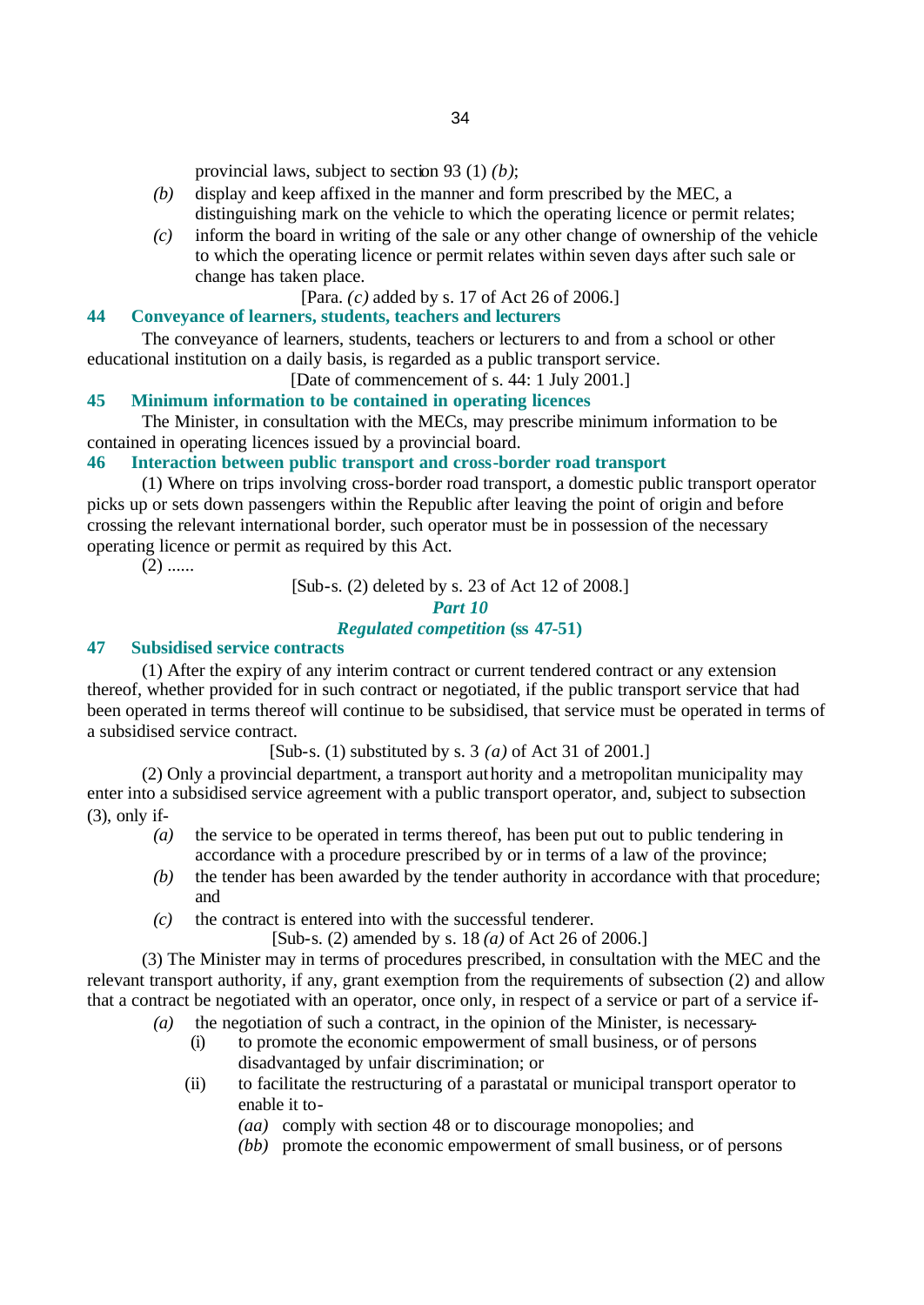- *(b)* the negotiation of such contract will not lead to-
	- (i) a substantial increase in the services being provided by the relevant parastatal or municipal transport operator;
	- (ii) more than the prescribed percentage of the total value of subsidised service contracts in the transport area or province in question being subjected to negotiated contracts under this subsection; and
	- (iii) the cost of the negotiated contract, calculated in the prescribed manner, being substantially higher than what would have been the case were the service subjected to competitive tendering under similar terms and conditions;
- *(c)* the service for which the negotiated contract is contemplated is not at the relevant time, and has not previously been, the subject of a current tendered contract or a contract negotiated under this subsection;
- *(d)* the contract to be negotiated complies with all requirements prescribed under subsection (4) *(a)*, is substantially in the form of the model contract documents contemplated in subsection (4) *(b)* and has a maximum validity period of seven years; [Para. *(d)* substituted by s. 18 *(b)* of Act 26 of 2006.]
- *(e)* the provincial department, transport authority or metropolitan municipality, as the case may be, prepares a business plan that-
	- (i) sets out how the negotiated contract will be implemented; and
	- (ii) states how the requirements of this section have been complied with; and [Para. *(e)* amended by s. 18 *(c)* of Act 26 of 2006.]
- *(f)* ......
- [Para. *(f)* substituted by s. 3 *(b)* of Act 31 of 2001 and deleted by s. 18 *(e)* of Act 26 of 2006.]
	- *(g)* the contract provides that the operator must, by a date stated in the contract, which may not be later than two years after the date of commencement thereof, be majority-owned by persons disadvantaged by unfair discrimination.
	- (4) The Minister must, in consultation with the MECs-
	- *(a)* prescribe requirements for tender and contract documents to be used for subsidised service contracts which will be binding on contracting authorities unless the Minister agrees that an authority may deviate from the requirements in a specific case;
	- *(b)* provide model tender and contract documents, and publish them in the *Government Gazette*, for subsidised service contracts as a requirement for contracting authorities, who may not deviate therefrom-
		- (i) except in the case of a municipality using its own funds in terms of section 49 (4); or
		- (ii) unless this is agreed to by the Minister.
			- [Para. *(b)* substituted by s. 18 *(d)* of Act 26 of 2006.]

(5) In performing their functions under subsidised service contracts, public transport operators must comply with all applicable labour legislation and industry agreements, road traffic legislation and other relevant laws, and the model tender and contract documents mentioned in subsection (4) must provide for sanctions to enforce such compliance.

(6) Where the Minister wishes to act under subsection (3), the Minister must give notice in the *Government Gazette* of the intention to do so, with particulars relating to the proposed action, and allow interested persons to make comments or representations relating thereto within a time specified in the notice.

(7) The Minister must consider any comments and representations received before deciding to proceed with the proposed action.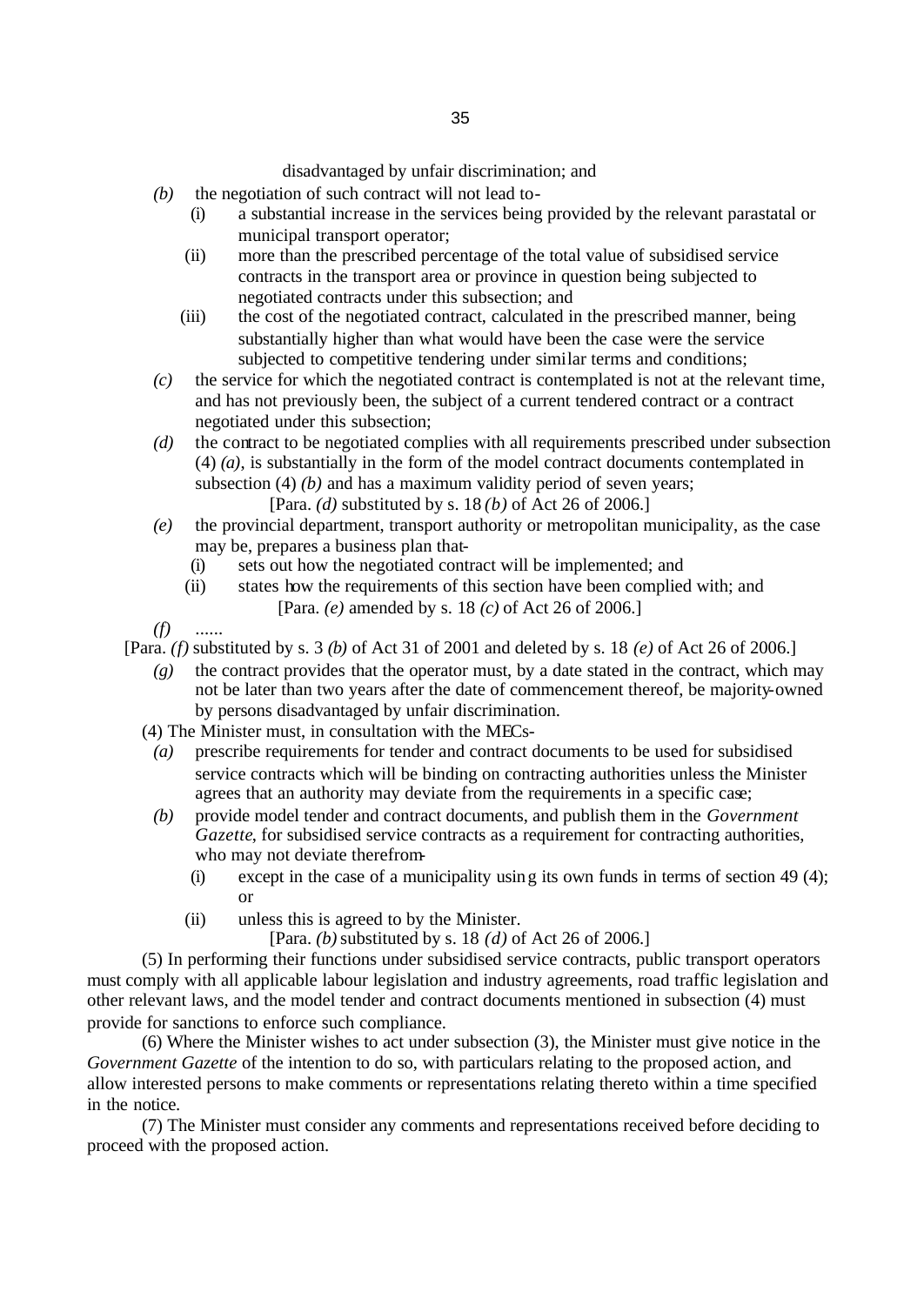# **48 Requirements to qualify as tenderer for commercial service contract or subsidised service contract**

(1) To qualify as a tenderer for a commercial service contract or a subsidised service contract, an operator and, where appropriate, any person or entity exercising ownership control over an operator, or performing services on behalf of, or in the capacity as agent of, an operator-

- *(a)* in the case of an unscheduled service must be registered with the Registrar of the province in which the relevant contract is to be performed, where this Act or a replacing provincial law requires such registration; and
- *(b)* must conduct public transport operations according to business principles with financial ringfencing; and
- *(c)* must be liable to pay income tax, subject to subsection (2), and furnish proof to the satisfaction of the competent tender board or authority that the operator is registered as a taxpayer under the Income Tax Act, 1962 (Act 58 of 1962).

(2) A municipal or parastatal transport operator who does not comply with subsection (1) *(c)* may qualify to be awarded a subsidised service contract, once only in respect of a particular service, where-

- *(a)* the service was operated by such operator on 1 October 1996; and
- *(b)* the service was not previously subject to an interim contract or a current tendered contract.

(3) The Minister may prescribe additional requirements or qualifications for public transport operators to qualify as tenderers for subsidised service contracts or commercial service contracts.

(4) For the purposes of subsection (1) *(b)*, an operator is financially ringfenced if-

- *(a)* the business of the operator's undertaking is conducted separately from that of another entity or undertaking or any other organisation;
- *(b)* the operator keeps separate accounting records, in accordance with generally accepted accounting practice and procedures, of its assets, liabilities, income, expenditure, profits and losses;
- *(c)* the operator's undertaking is financially sustainable in terms of its financial statements; and
- *(d)* the operator has no unfair advantage as regards access to financial or other support or resources from any organ of state, unless such advantage is part of a scheme which applies generally, approved by the Minister, to protect or advance public transport operators disadvantaged by unfair discrimination.

(5) For the duration of a commercial service contract or subsidised service contract, an operator and, where appropriate, any person or entity exercising ownership control over an operator, or performing services on behalf of or in the capacity as agent of an operator, must-

- *(a)* keep separate record, in accordance with generally accepted accounting practices and procedures, of his or her or its financial position, performance, flow of funds and change in financial position;
- *(b)* undergo an annual audit by a person registered in terms of section 15 of the Public Accountants' and Auditors' Act, 1991 (Act 80 of 1991), as an accountant and auditor, and engaged in public practice as such;
- *(c)* comply with the requirements of subsection (1);
- *(d)* not enjoy an unfair advantage emanating from an organ of state, but that any advantage emanating from a subsidised service contract is not deemed to be an unfair advantage for the purposes of this section.
- (6) For the purpose of this section-
	- *(a)* 'ownership control' means the ability to exercise or to influence substantially the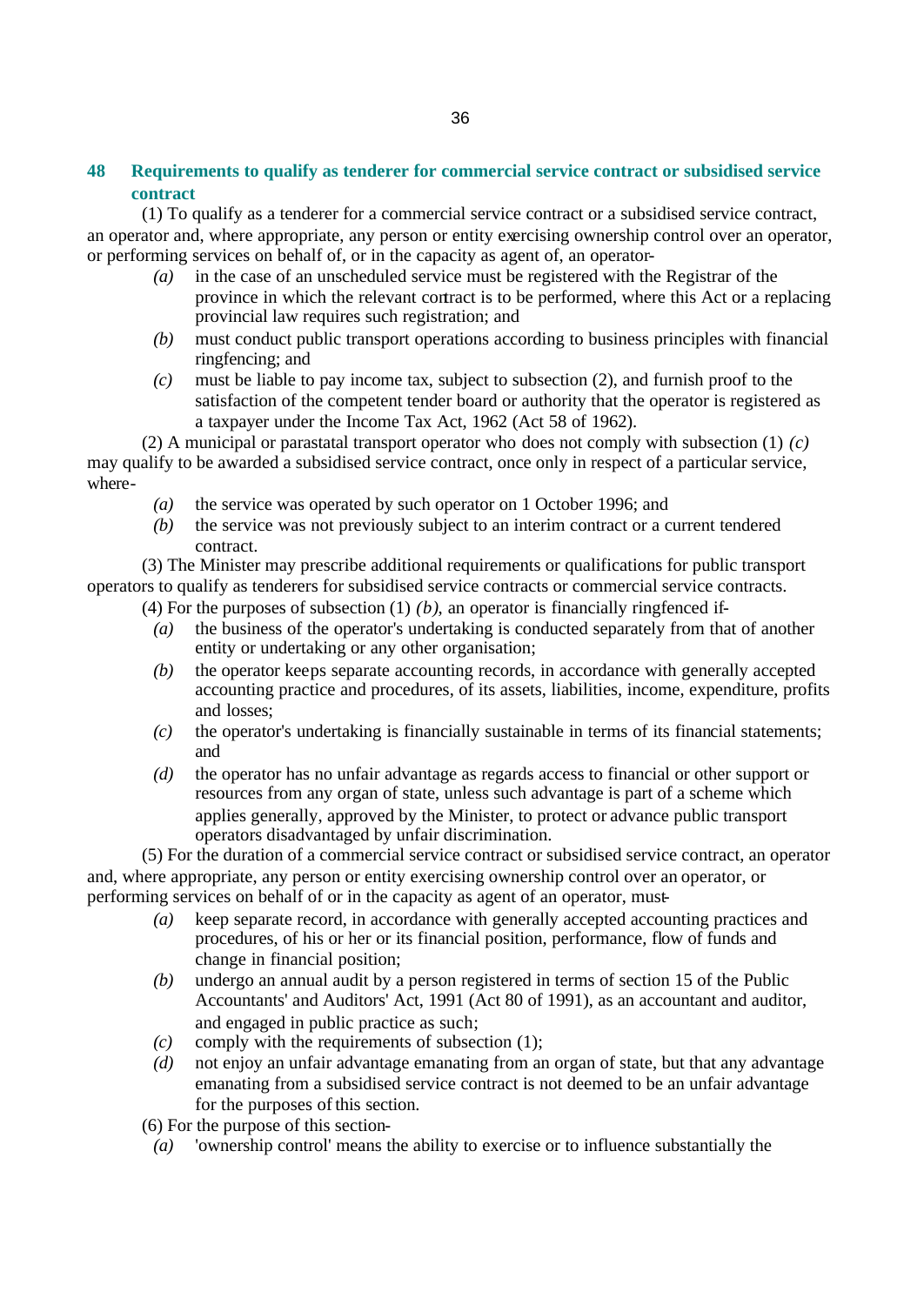exercise, of any of the financial and operating policies of an operator so as to obtain a benefit from its activities; and

- *(b)* 'unfair advantage' means, but is not limited to-
	- (i) the receipt by an operator of any direct or indirect benefit, including funds, resources, donations, grants, consideration or other advantage, whether financial or otherwise, which is not available on the same terms and conditions to all other potential operators;
	- (ii) the direct or indirect guarantee or honouring of any of the obligations of the operator, including the arrangement or facilitation of the granting of any such loan;
	- (iii) the direct or indirect provision of a loan bearing no interest, or interest at a substantially lower rate than would be available commercially to a similar operator under similar conditions, or a loan in respect of which interest payments are deferred for a period of more than six months, including the arrangement or facilitation of the granting of any such loan;
	- (iv) allowing an operator to make use, or failing to prevent an operator from making use, of any public resources, including infrastructure, property, facilities, assets, human resources, systems, expertise or intellectual property, or facilitating such action, which would not be available to another similar operator on the same terms and conditions.

# **49 Involvement of municipalities and transport authorities in public transport services**

(1) A transport authority may not operate any public transport service, but may own movable or immovable assets relating to such a service which are leased or otherwise made available to public transport operators, if such assets are made available to operators with due regard to the transport plans of such authority and to sections 9 and 217 (1) and (2) of the Constitution.

(2) Unless it complies with section 48-

- *(a)* a municipality that is a party to a transport authority may not conclude a subsidised service contract with that transport authority;
- *(b)* no municipality may conclude a subsidised service contract with any other transport authority, a province or any other municipality; and
- *(c)* no body established by a municipality to conduct public transport operations may tender for any commercial service contract or subsidised service contract.

(3) Subject to section 47 (3), no moneys made available for the purposes of this Act may be used in connection with the operation of a public transport service by a municipal transport operator or parastatal transport operator otherwise than in accordance with a commercial service contract, a subsidised service contract, an interim contract or a current tendered contract, or a negotiated contract contemplated in section 47 (3).

 $[Sub-s. (3)$  substituted by s. 4 of Act 31 of 2001.

(4) Subsections (2) and (3) do not preclude any municipality from operating a municipal public transport service at its own cost.

### **50 Commercial service contracts**

A planning authority may, by notice in the *Provincial Gazette* and in a newspaper generally circulating in the area where a public transport service is to be operated, invite tenders from public transport operators for the operation of that service in terms of a commercial service contract.

**51 Withdrawal of operating licence or permit in rationalisation of public transport services**

(1) *(a)* When a planning authority proposes to rationalise the operation of the public transport services in its area or where a transport plan reveals that there is a surplus of public transport services on a particular route, as a result of which an existing non-contracted public transport service is no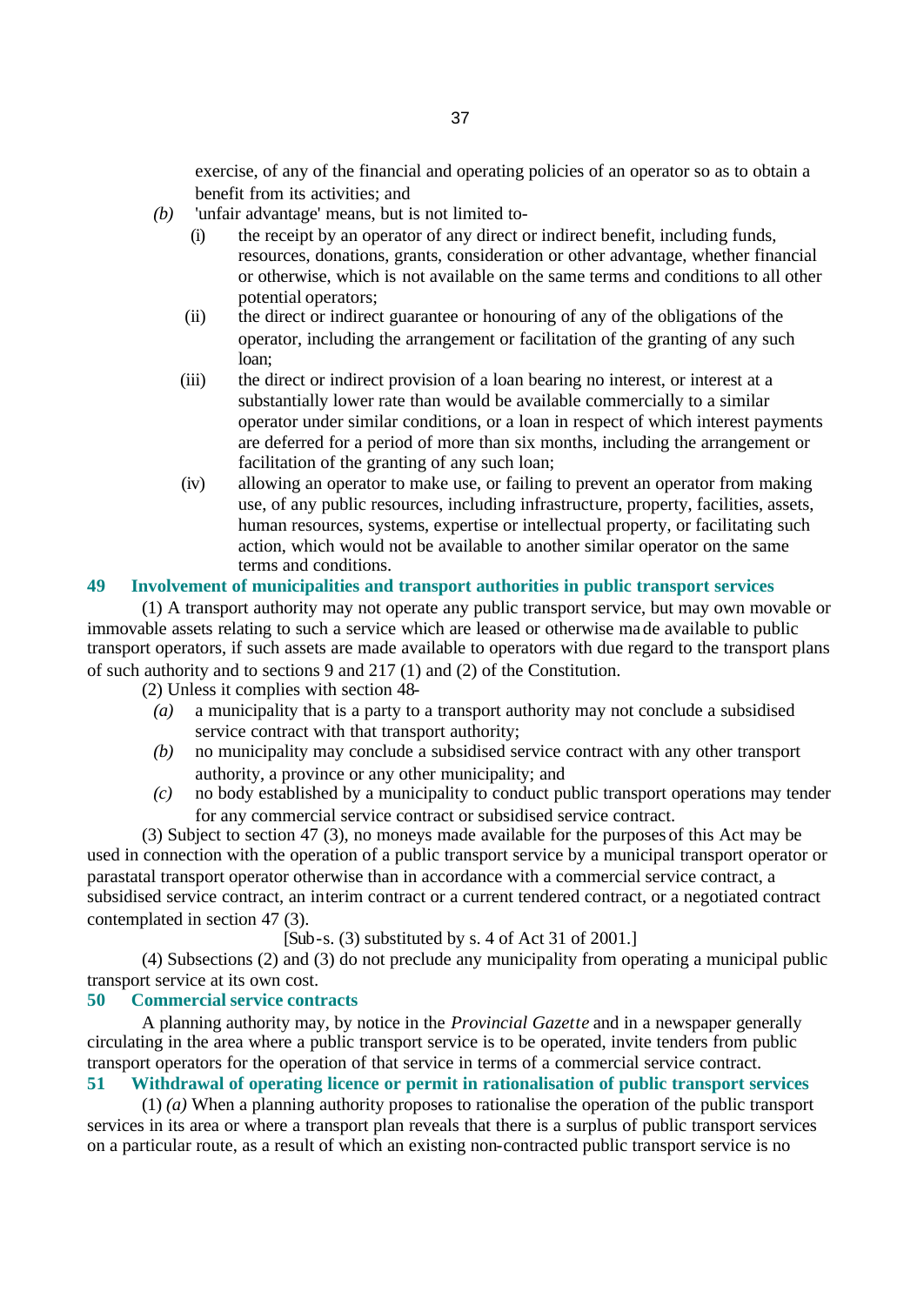longer required, the planning authority must use its best endeavours to offer the holder of the operating licence or permit in question any viable alternative service or services in the place of the existing service.

- *(b)* Such an offer may not be refused unreasonably by that holder.
- *(c)* Where the offer of any viable alternative service or services has been accepted-
	- (i) the holder of the existing operating licence or permit must apply forthwith to the board in accordance with this Act and applicable provincial laws for the granting of the necessary operating licence or operating licences with regard to the alternative service or services;
	- (ii) the planning authority must forthwith furnish its recommendations to the board;
	- (iii) that holder must surrender the operating licence or permit for the existing service to the board when it has decided the application.

(2) *(a)* If the planning authority is unable to offer any viable alternative service or services to the holder of the existing operating licence, or such holder has refused to accept such alternative service, that authority may apply to the board to withdraw the operating licence.

*(b)* The board, upon receipt of such an application, in writing, must notify the holder of the existing operating licence accordingly, and request the holder to furnish reasons, within the time mentioned in the notification, why the existing operating licence should not be withdrawn.

*(c)* If, after having considered the application and the reasons and representations, if any, furnished by the holder of the existing operating licence, the board is satisfied that the operation of the public transport service to which the existing operating licence or permit relates, is inconsistent with the proposed new public transport plan, the board may withdraw the existing operating licence or permit.

*(d)* The effective date of such withdrawal is when the relevant plan becomes operative or a date six months as from the date of the board's decision, whichever occurs last, and the board must by written notice inform the holder of the existing operating licence or permit accordingly.

(3) Where an operating licence or permit is withdrawn in terms of subsection (2), the planning authority is liable to pay fair compensation to the person who was the holder of that operating licence at the time of its withdrawal, for loss suffered as a result of the withdrawal, unless-

- *(a)* that holder unreasonably refused the offer of an alternative service;
- *(b)* there are other grounds which, in terms of this Act, justify the withdrawal of that operating licence;
- *(c)* the public transport service to which that operating licence relates on the route or routes in question, is supported financially or operated by a municipal transport operator that is not yet financially ringfenced or is funded wholly or partly by the State; or
- *(d)* that holder has failed to register as a taxpayer in terms of the Income Tax Act, 1962 (Act 58 of 1962), where such holder is required by that Act so to register.

(4) That compensation must be calculated in accordance with guidelines determined by the Minister in consultation with the MECs, and published by notice in the *Government Gazette*, and must be best suited to the circumstances and conditions prevailing in the province, and the Minister in consultation with the MECs must prescribe a minimum amount of such compensation.

(5) A notice in terms of subsection (2)  $(c)$  must be sent to the holder of the withdrawn operating licence or permit within the period and in the manner as prescribed by the MEC so as to give that holder sufficient opportunity to submit a claim for compensation and which must, in the manner so prescribed, set out in detail the manner in which the claimed amount is calculated and substantiate the amount claimed.

(6) *(a)* The planning authority and such a holder must use their best endeavours to reach agreement on the amount of the compensation within the guidelines determined by the Minister in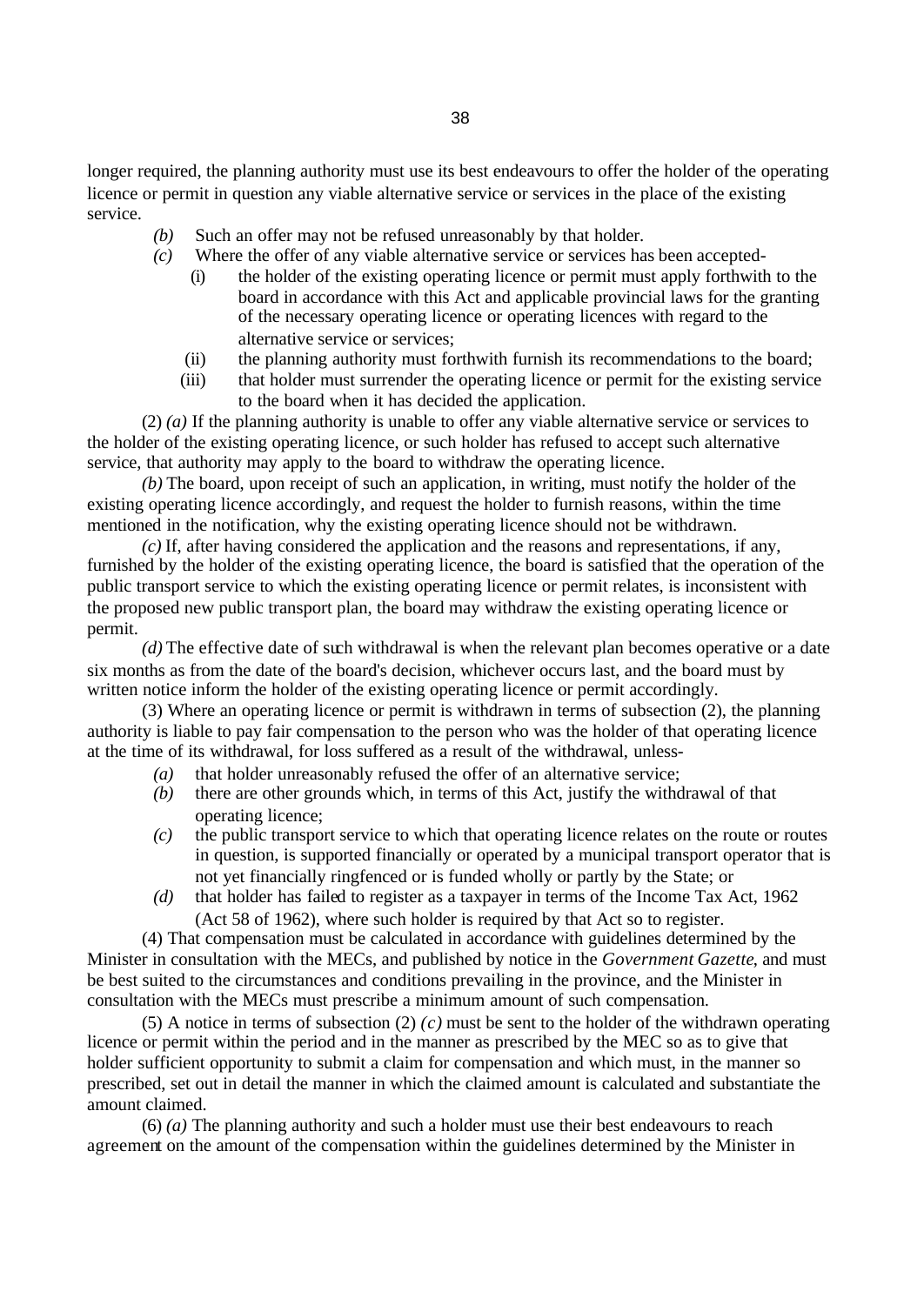terms of subsection (4).

*(b)* Should the parties fail to reach agreement as to such an amount, they may approach any competent court having jurisdiction to decide the matter.

# *Part 11 Registrations* **(ss 52-53)**

### **52 National Transport Register**

(1) The Minister must designate an officer in the Department to keep and maintain a National Transport Register.

(2) In such Register must be recorded the information about associations, public transport services and operators, the vehicles used for operating those services and any other relevant information derived from the provincial registers, that may be prescribed by the Minister from time to time.

(3) The purpose of the National Transport Register is to serve as a data base to monitor the implementation of formalisation of the public transport industry and to serve as input to the government's programme of economic assistance to that industry.

(4) *(a)* Subject to subsection (7) of section 6, which applies with the changes required by the context, the information recorded in the National transport Register is open to inspection by the public during the Department's normal office hours.

*(b)* At the request of any interested person and on payment of the fee, if any, that has been prescribed by the Minister, that official must furnish the person with a certified copy of or extract from any record contained in the Register.

# **53 Appointment of Registrars**

(1) Every MEC must appoint a fit and proper person as the Registrar for the province on terms and conditions agreed to between the MEC and the member of the executive council responsible for finance, by a date determined by the Minister in consultation with the MECs.

(2) The Registrar so appointed is responsible for receiving, considering and deciding upon applications for the registration of associations and their members, and of non-members, and related matters, at least in respect of the minibus taxi industry as provided for in this Part and Part 17.

(3) Subject to subsection (4), a Registrar must perform the functions of that office independently, fairly and impartially.

(4) Despite the provisions of this Act, any person appointed as a Registrar before the commencement of this Act may continue in office until expiry of the period for which such Registrar was appointed, or for three years after such date of commencement, whichever is the shorter.

*Part 12*

### *Registrations and other matters relating to minibus taxi industry* **(ss 54-62) 54 Functions of Registrar**

### A Registrar-

- *(a)* receives and, in accordance with this Act and applicable provincial laws, considers and decides on applications for the registration or provisional registration of associations based in the province and their members, and of any non-members so based
- *(b)* in the circumstances determined in this Act, decides on and effects the suspension or cancellation of such a registration of any association or any of its members or any nonmember in accordance with such laws;
- *(c)* keeps records of all other information required to maintain the National Transport Register.

### **55 Registration of association or non-member in one province only**

(1) *(a)* An association and any of its members or any non-member that undertakes interprovincial services may not at any time be registered or provisionally registered in more than one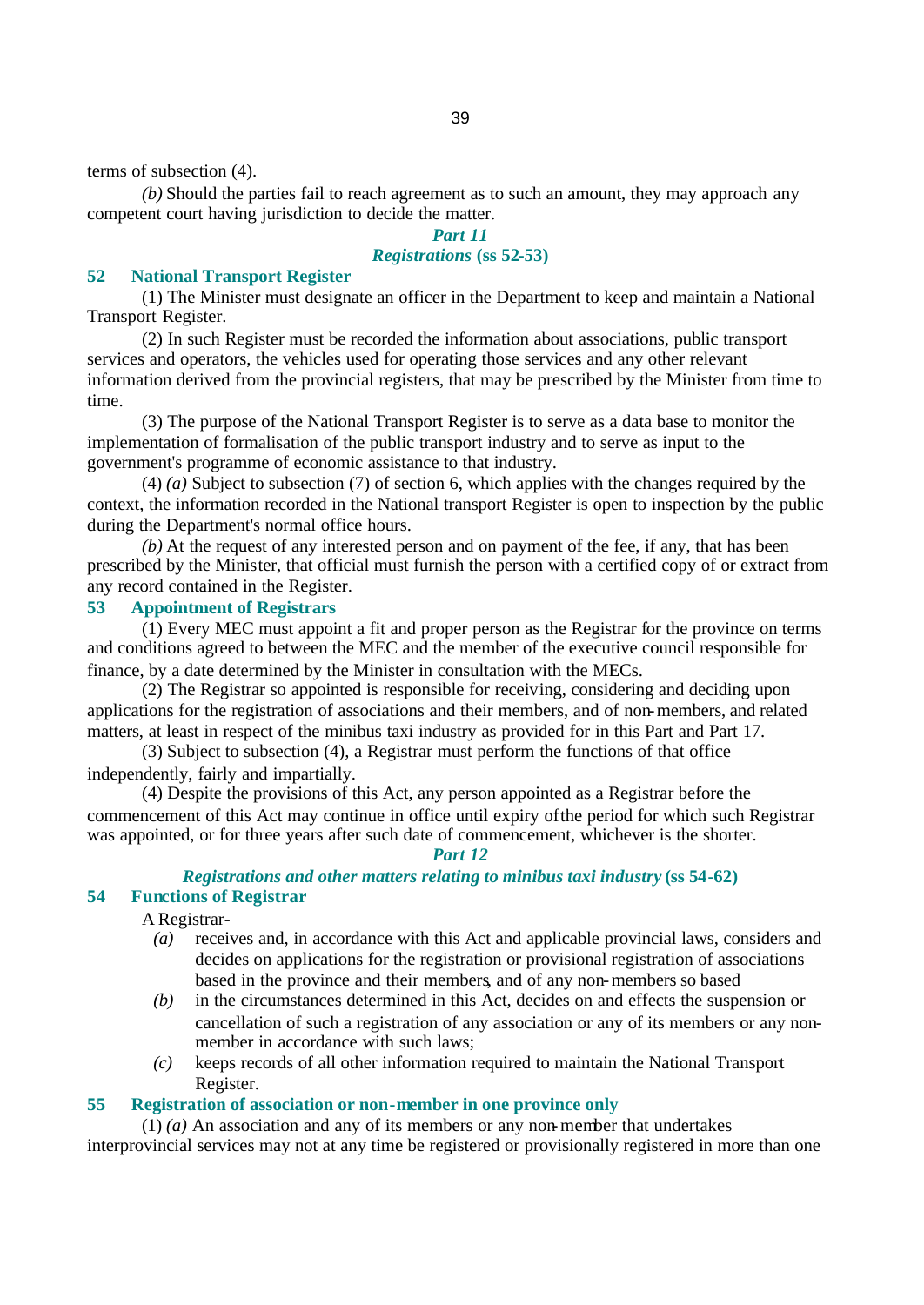province in respect of a particular route.

*(b)* For the purposes of paragraph *(a)* and section 57 *(b)* (i), associations and non-members must select the province where they are based and once a selection has been made, it may in the case of an association, be changed only in accordance with a resolution adopted by the members of the association at an annual general meeting of its members in accordance with the association's constitution.

(2) A registration or provisional registration of an association and any of its members and of any non-member, who undertake interprovincial transport in a province while registered in another province, is without any legal force.

(3) After having registered or provisionally registered any association whose members undertake interprovincial transport, in accordance with this section, the Registrar concerned must forward a copy of that association's registration certificate or certificate of provisional registration to the Registrar of each other province to or from which public transport services are operated by that association's members.

**56 Provisional registration and full registration of associations and non-members registered under provincial laws**

(1) Any association and any non-member which, immediately before the commencement of this Act, was registered in terms of any provincial law, is regarded as an association or non-member registered provisionally for a period ending on a date to be determined by the MEC by notice in the *Provincial Gazette* after consulting the Minister and the other MECs.

(2) The provisional registration of an association or non-member in terms of subsection (1), lapses on whichever one of the following events takes place first:

- *(a)* When the period mentioned in subsection (1) expires;
- *(b)* when the provisional registration is converted to full registration in terms of provincial laws.

(3) The provisional registration of a non-member may not be converted to full registration unless the non-member-

- *(a)* has had each permit held by that non-member converted to an operating licence; and
- *(b)* holds an operating licence for each vehicle by means of which the non-member operates a public transport service; and
- *(c)* has subscribed to the Code of Conduct applicable in the province.

### **57 Direct full registration of associations**

- Associations qualify for full registration only if-
	- *(a)* every member of the association-
		- (i) holds an appropriate operating licence for each vehicle by means of which the member operates a public transport service; and
		- (ii) operates the public transport service to which such an operating licence relates, in compliance with the terms of, and conditions attached to, the authorisation conferred by the operating licence;
		- (iii) has had all permits held by that member converted to operating licences;
		- (iv) has subscribed to a constitution that complies with this Act;
	- *(b)* the association's application for registration has been made-
		- (i) to the Registrar of the province where it is based; and
		- (ii) by the association's authorised representatives in the manner provided for in this Act and applicable provincial laws;
- *(c)* the association complies with relevant provincial laws in all other respects.

### **58 Registration of members**

Where an association has been provisionally or fully registered, the Registrar must register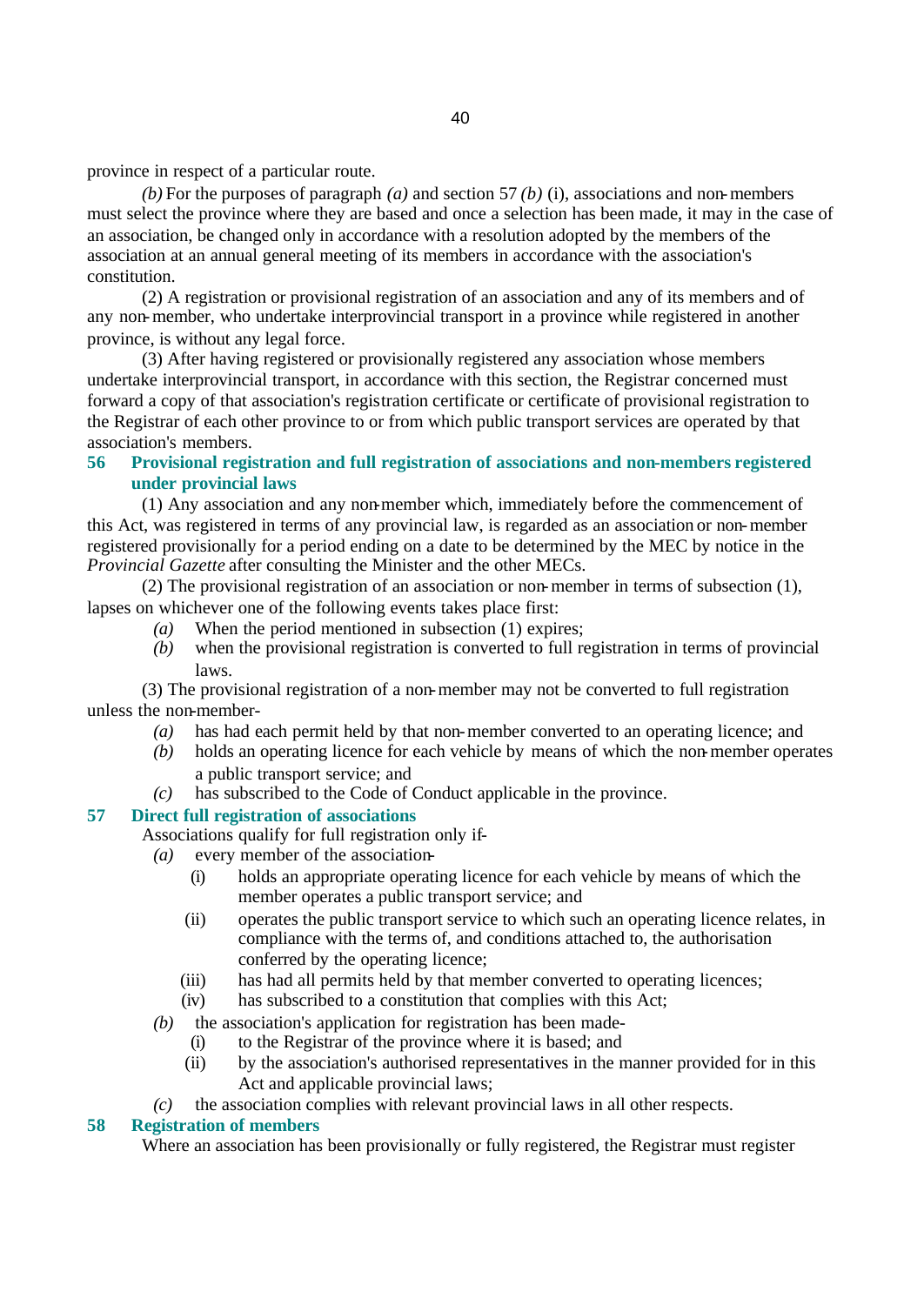every member thereof in respect of which the required information has been provided in the relevant application form, as a provisional or full member of that association, as the case may be.

### **59 Issuing of certificates and distinguishing marks upon registration or provisional registration**

(1) The Registrars must liaise with one another so as to ensure that the registration numbers allocated by each of them to associa tions, their members, and non-members are unique.

(2) *(a)* Where a member or non-member that is registered, is engaged in interprovincial transport, the Registrar must in addition issue, in the manner and form prescribed by the Minister, a distinguishing mark for each vehicle of the registered member or non-member that is used under the authority of an appropriate operating licence to operate the interprovincial transport.

*(b)* Where a member or non-member that is provisionally registered is engaged in interprovincial transport, the Registrar must in addition issue, in the manner and form prescribed by the Minister, a distinguishing mark for each vehicle of the provisionally registered member or nonmember-

- (i) that is so used under the authority of an appropriate operating licence or permit; or
- (ii) in respect of which the provisionally registered member or non-member has made application for an appropriate operating licence in accordance with this Act and relevant provincial laws.

(3) The Minister may, in consultation with the MECs, prescribe the minimum particulars to be contained in any registration certificate or certificate of provisional registration to be issued for interprovincial transport.

# **60 Requirements for constitutions of associations**

The constitution of an association must for the purposes of full registration comply with the minimum requirements, if any, prescribed by the Minister in consultation with the MECs.

# **61 Minister to determine minimum requirements for codes of conduct**

Every MEC must prescribe a Code of Conduct for operators of minibus taxi-type services in the province, and the Minister may, in consultation with the MECs, prescribe the matters which, as a minimum, must be included in such a code of conduct.

### **62 Benefits of registration**

(1) Only registered or provisionally registered associations, members and non-members may receive financial assistance from any organ of state in any sphere of government or from any transport authority for the purposes of establishing or operating a co-operative for minibus taxi operators. [Sub-s. (1) substituted by s. 19 *(a)* of Act 26 of 2006.]

(2) Only registered members and registered non-members are eligible to be awarded a commercial service contract or a subsidised service contract.

(3) An organ of state and a transport authority may not render financial assistance for any purpose relating to public transport to any operators of minib us taxi-type services who are not registered or provisionally registered members or non-members, or to any associations that are not so registered, except assistance relating to training or instruction.

[Sub-s. (3) substituted by s. 19 *(b)* of Act 26 of 2006.]

### **CHAPTER 3**

### **MATTERS OF PROVINCIAL CONCERN (ss 63-127)**

*Part 13*

### *Functions of MEC* **(ss 63-64)**

### **63 Functions of MEC**

(1) The MEC must, in addition to the functions contemplated in section 9-

*(a)* facilitate the increased utilisation of public transport for the province;

*(b)* take the necessary steps to promote co-ordination between transport authorities and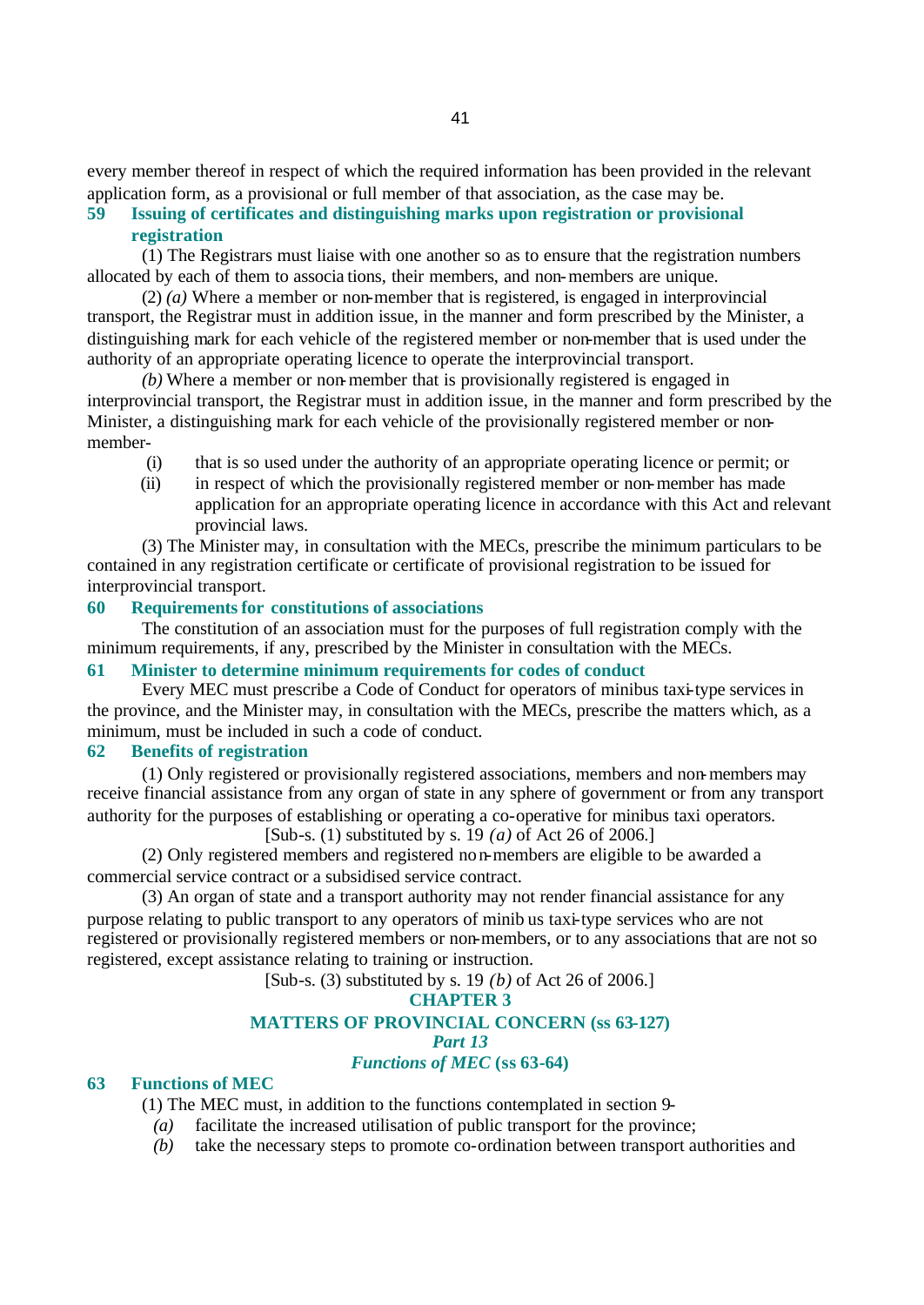other planning authorities in the province, or between such authorities and the province, with a view to avoiding duplication of effort;

- *(c)* in taking any measures to promote public transport-
	- (i) further, within overall land transport objectives, the reasonable safety of passengers;
	- (ii) encourage efficient and commercial conduct on the part of transport operators in their provision of public transport services, and encourage competitive tendering for contracts and concessions;
	- (iii) further a strategic and integrated approach to the provision of public transport;
	- (iv) further or encourage the efficient use of energy resources, and limit or reduce adverse environmental impacts to the minimum;
- *(d)* promote public transport so that-
	- (i) it is effective in meeting user needs;
	- (ii) it operates efficiently as regards the use of resources;
	- (iii) the services provided, are of an acceptable quality and are readily accessible and are operated in conjunction with effective infrastructure provided at reasonable cost;
	- (iv) in the operation of public transport services, high priority is given to safety;
- *(e)* strive to ensure that in the promotion of integrated transport due consideration is given to the needs of transport users;
- *(f)* promote the performance of integrated transport planning in the province and cause to be prepared a provincial transport framework in accordance with section 22; [Date of commencement of para. (*f*): 1 June 2002.]
- *(g)* where this Act requires public consultation and participation before taking any decision or performing any official act, prescribe the procedures to be followed in this regard.

(2) Where at the commencement of this Act, the province has been undertaking planning of public transport, other than of services contemplated in section 20 (4), which in terms of the Constitution should be undertaken by municipalities, the MEC and the planning authorities concerned must make arrangements for the transfer of the planning functions to the planning authorities concerned.

#### **64 Regulations by MEC**

(1) The MEC may make regulations with regard to any matter which, in terms of this Act, may or must be prescribed by an MEC under this Act.

(2) The regulations may, in appropriate cases, provide that any person who contravenes a provision thereof or fails to comply therewith, is guilty of an offence and on conviction is liable to imprisonment not exceeding three months or a fine.

(3) Any regulation made in terms of any previous law and in force immediately before the commencement of this Act with regard to matters in relation to which the MEC, in terms of subsection (1), is competent to make regulations, is regarded for the purposes of this Act, as regulations made in terms of that subsection until such time as the MEC makes a superseding regulation under this section.

(4) The MEC may-

- *(a)* set maximum or minimum fares for subsidised public transport by rail, if the Minister has assigned the rail function to the province concerned;
- *(b)* by notice in the *Provincial Gazette*, set norms and standards in respect of matters relating to the operation of subsidised public transport services by road that are subsidised from the provincial budget, and related infrastructure, to the extent that this function has been assigned to the province.

*Part 14*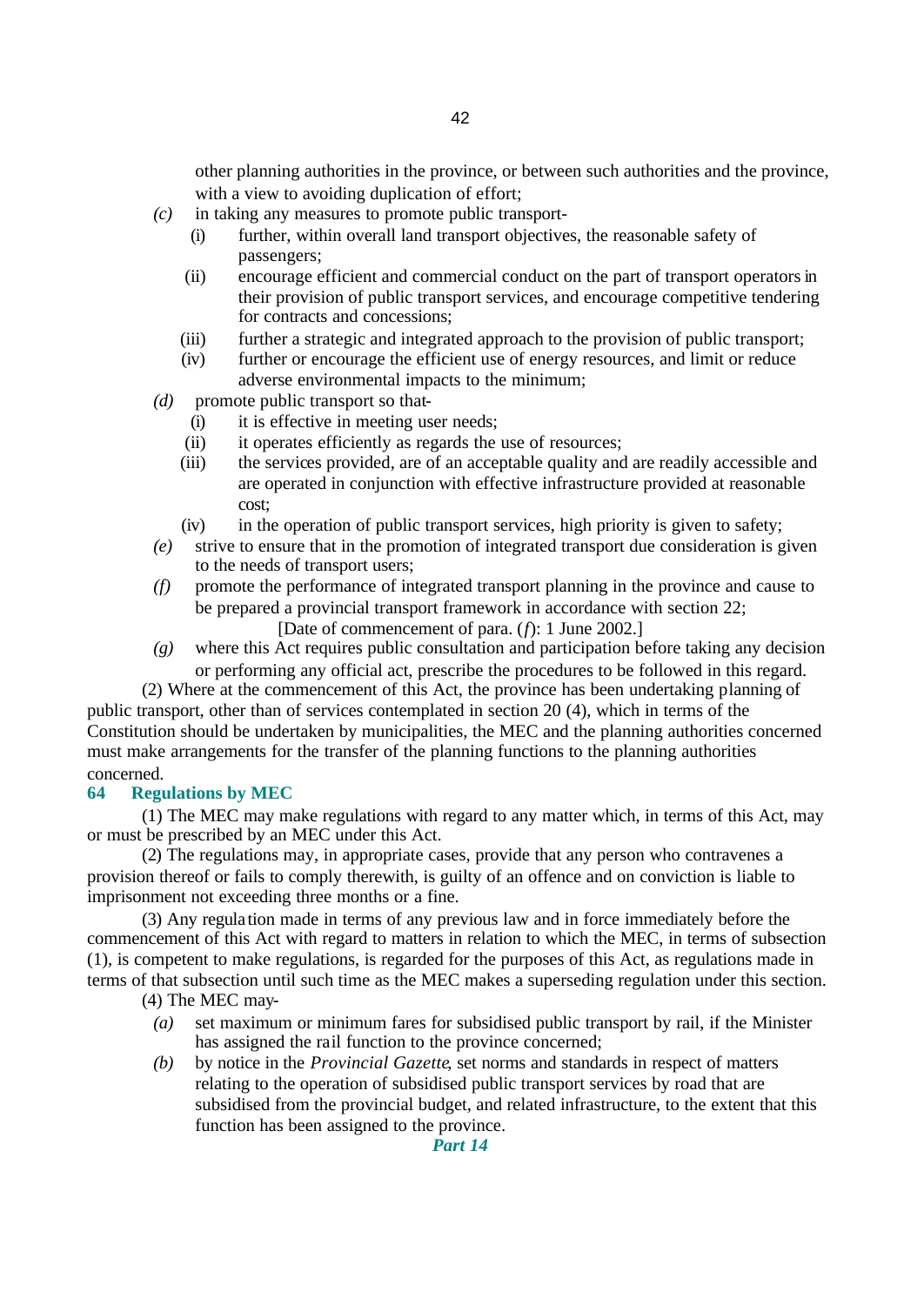# *Transport authorities: matters of provincial concern* **(ss 65-76)**

# **65 Agreements for formation of transport areas and transport authorities**

(1) Transport authorities may be established for transport areas, only as provided for in this Part and Part 5 and only if the functions of such authority in relation to the functions of the municipalities involved complies with the Constitution and with sections 84 and 85 of the Local Government: Municipal Structures Act, 1998 (Act 117 of 1998).

(2) The parties to a founding agreement may agree to amend the boundaries of the transport area concerned, provided that should such amendment involve the area of an additional municipality, the transport authority, if already established, must be dissolved in terms of section 71 and reconstituted.

# **66 Declaration of transport areas, and concomitant establishment of transport authorities**

(1) Not later than 14 days after the conclusion of an agreement mentioned in section 65, the MEC must, by notice in the *Provincial Gazette*-

- *(a)* publish the founding agreement, which must comply with the requirements of section 67;
- *(b)* declare the area concerned to be a transport area, and assign to it the name provided for in that agreement;
- *(c)* where applicable, withdraw, in the manner provided for in section 3 (1) *(c)* of the Urban Transport Act, 1977 (Act  $74^{\frac{1}{10}*}$  of 1977), the notice by which the area or areas of the municipality or municipalities concerned had been included in the relevant MTA under paragraph *(a)* or *(b)* of section 3 (1) of that Act; and
- *(d)* in accordance with and subject to the founding agreement, establish for that transport area a transport authority with effect from the date specified for that purpose in the founding agreement.

(2) A founding agreement, upon having been so published, has the force of law, and no amendment thereof has any legal force or effect until the amendment is published by notice in the *Provincial Gazette* by the MEC.

# **67 Requirements for founding agreements**

The founding agreement must be in writing and provide at least for the following:

- *(a)* A declaration by the contracting parties affirming their agreement on the establishment of a transport authority for the transport area concerned;
- *(b)* the name to be assigned to the transport area;
- *(c)* the date with effect from which that transport authority is to be established;
- *(d)* the establishment and structure of a governing body for that transport authority, the number of its members and the manner in which they are to be designated and appointed, but, only a person who serves as a councillor of a municipality party to the founding agreement (hereafter called a participating municipality), may be designated and appointed a member of the governing body;
- *(e)* the designation and appointment of a chairperson and deputy chairperson for the governing body;
- *(f)* voting procedures and members' voting rights at me etings of the governing body and any committee thereof, where applicable, and mechanisms and procedures for breaking deadlocks in decision-making;
- *(g)* the appointment or designation of a chief executive officer for that transport authority, and the responsibilities, functions and powers attached to that office;
- *(h)* the powers of the governing body that may be delegated to any of its members or to the chief executive officer of that transport authority;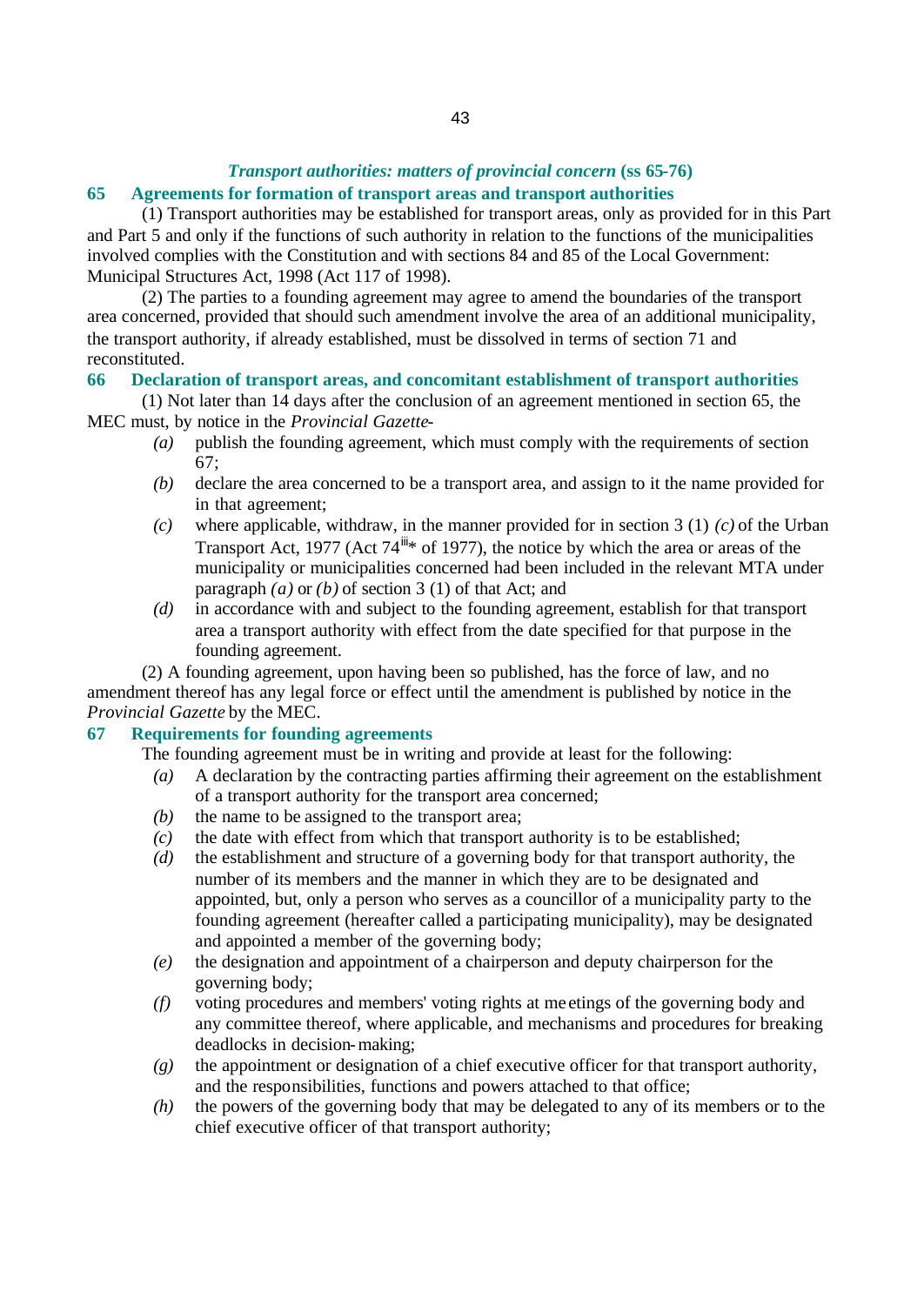- *(i)* the venue for the head office of that transport authority and for meetings of its governing body;
- *(j)* the physical address for delivering, sending or serving all correspondence, documents, notices and court process directed to the transport authority;
- *(k)* in the case where the transport area consists of the jurisdictional areas, or parts of the jurisdictional areas, of two or more participating municipalities-
	- (i) the contribution of each participating municipality to the funding of that transport authority;
	- (ii) the performance of the professional, technical, administrative, clerical, secretarial and other work arising from, necessary for, or relevant or incidental to, the exercise and performance by that transport authority of its powers and functions in terms of this Act;
	- (iii) subject to this Act, the requirements to be observed and procedures to be followed by any participating municipality that wants to withdraw from that transport authority, and its responsibilities, duties and obligations with regard to the then current or outstanding commitments and liabilities of that authority; and
	- (iv) the procedures to be followed for and pursuant to the voluntary dissolution of that transport authority, subject to section 10 (13);
- *(l)* the arrangements made for the performance of the professional, technical, administrative, clerical and other work of the transport authority in terms of section 75, if not already covered under paragraph *(k)* (ii).

# **68 Functions and competencies of transport authorities**

(1) Subject to legislation applicable to local government, a transport authority must perform the functions assigned to it by this Act and may, with the agreement of the MEC or, where applicable, MECs-

- *(a)* promote security in public transport;
- *(b)* encourage and promote the optimal use of the available travel modes so as to enhance the effectiveness of the transport system and reduce travelling time and costs;
- *(c)* develop, operate and maintain a land transport information system;
- *(d)* market and promote and assume responsibility for publicity associated with the public transport system;
- *(e)* provide information to users or potential users of public transport;
- *(f)* in the case of subsidised services, determine fare structures and fare levels, and concessionary fares for special categories of passengers, and periodically adjust fares in consultation with stakeholders, if the MEC has entrusted the subsidy function to the transport authority;
- *(g)* in the case of unsubsidised public transport services, set minimum fares;
- *(h)* make payments to public transport operators operating public transport services in terms of subsidised service contracts and concessionary fare agreements to which it is a party, if the MEC has entrusted this function to the authority;
- *(i)* institute and conduct investigations into the financial circumstances and operating practices of-
	- (i) persons who, at the time, are existing or potential operators of public transport services in relation to or in the transport area; or
	- (ii) the holders of operating licences who, at the time, are operating public transport services in relation to or in that area, and, if the holder is a company belonging to a group of companies, also into those circumstances and practices of any other company in that group of companies;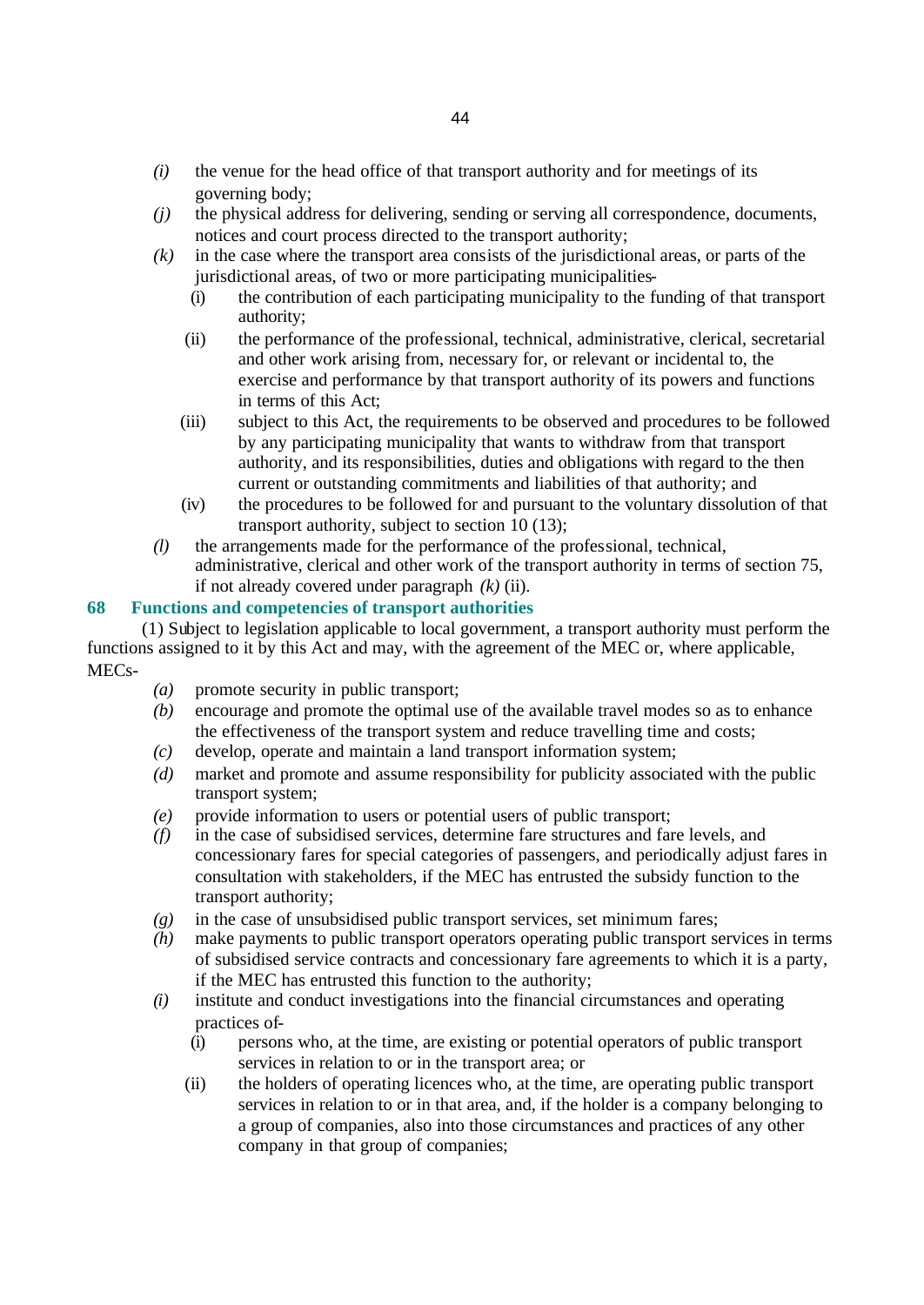- *(j)* introduce or establish, or assist in or encourage, promote and facilitate the introduction or establishment of integrated ticketing systems and determine or prescribe measures for the regulation and control of revenue-sharing among the operators involved in that system;
- *(k)* exercise control over service delivery through-
	- (i) the setting of operational and technical standards, and monitoring compliance therewith; and
	- (ii) the monitoring of contracts and concessions;
- *(l)* develop, implement and monitor a strategy to prevent, minimise or reduce any adverse impacts of the land transport system on the environment;
- *(m)* in agreement with relevant participating municipalities-
	- (i) take over functions relating to municipal roads;
	- (ii) apply measures to limit damage to the road system in that part of the transport area.

(2) The MEC and a transport authority may agree-

- *(a)* that different functions be undertaken in rural areas as opposed to urban areas in the transport area concerned; or
- *(b)* in the case of a district municipality being a participating municipality that is a Category C municipality contemplated in section 155 (1) *(c)* of the Constitution, that different functions may be undertaken within the areas of jurisdiction of the Category B municipalities in the area concerned, as opposed to areas outside of such areas.
- (3) The transport authority must, with a view to ensuring co-ordinated transport law enforcement within its area, liaise on a continuous basis with the South African Police Service, the

relevant provincial and municipal law enforcement authorities or agencies, and the inspectors appointed and serving under the Cross-Border Road Transport Act, 1998 (Act 4 of 1998).

(4) A transport authority may, with the agreement of a participating municipality, assume coresponsibility for or assist the participating municipality in the application of traffic management techniques aimed at improving road traffic movement in that part of the transport area that coincides with the jurisdictional area of that participating municipality.

(5) *(a)* Whenever a transport authority-

- (i) fails to perform its functions in terms of subsection (1);
- (ii) having undertaken a voluntary function contemplated in subsection (2), fails to perform it; or
- (iii) fails to perform such a function properly and effectively in accordance with this Act and applicable provincial laws,

the MEC, by notice in writing addressed to the transport authority through the latter's governing body or chief executive officer, may order that authority to remedy its default and perform the function concerned, or, as the case may be, to perform it properly and effectively, not later than the date stated in the notice.

*(b)* Thereupon the governing body and the chief executive officer are responsible to ensure that authority's speedy compliance with that direction.

*(c)* If the transport authority fails to remedy its default within the period allowed therefor in the notice, the MEC may-

- (i) intervene by taking steps to have the function performed by the provincial department or any other body or person that has the capacity to do so, subject to section 139 of the Constitution; and
- (ii) use moneys from the provincial revenue fund that are earmarked for allocation to the transport authority, to pay the costs arising from taking those steps, or recover those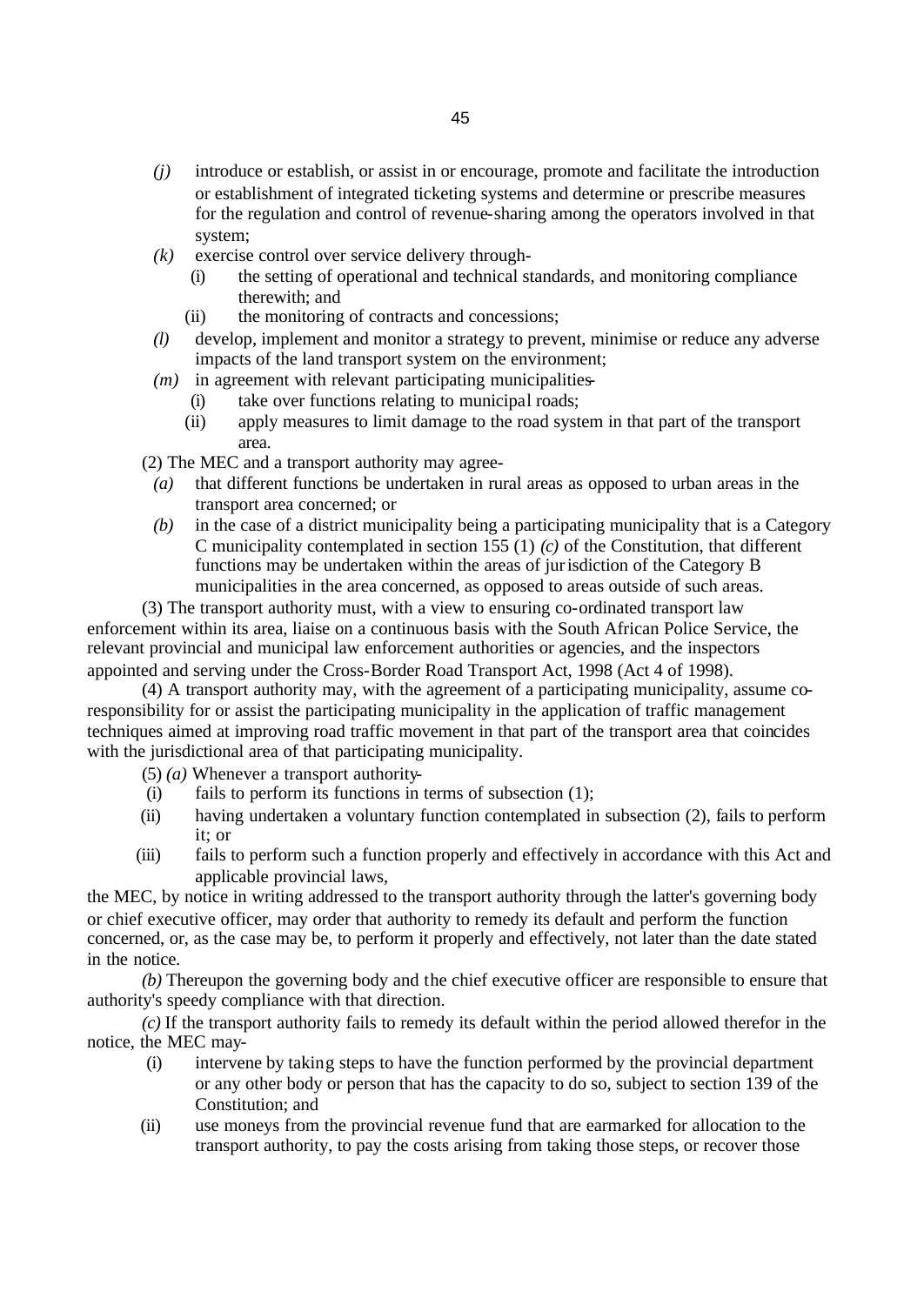costs from the transport authority.

### **69 Ancillary powers of transport authorities**

(1) A transport authority may enter into an agreement with a municipality that is not a participating municipality in terms of which the transport authority is to exercise or perform on behalf of that municipality, any power or function entrusted to the municipality by or in terms of this Act or applicable provincial laws.

(2) The transport authority may only enter into such an agreement if it is competent in terms of this Act and applicable transport legislation to exercise or perform the same or a similar power or function with regard to its transport area.

(3) An agreement in terms of subsection (1) may involve the utilisation of funds of a transport authority outside of its transport area, if the MEC and the member of the executive council responsible for finance both agree.

(4) In addition to the powers conferred on it by or in terms of this Act and by or in terms of any provincial laws, a transport authority may perform any legal act or do anything which a juristic person is competent in law to perform or do, except in so far as may be inconsistent with this Act.

# **70 Governance of transport authorities**

(1) A transport authority is governed and controlled by the governing body established for it in accordance with the founding agreement in force in respect of that authority, which must consist of councillors of the constituent municipalities.

(2) The governing body represents the transport authority, and all acts performed by the governing body or anyone duly authorised by that body to act in its place, are the acts of that authority. **71 Dissolution of transport authorities**

(1) *(a)* Subject to paragraph *(b)* of this subsection, a transport authority may be dissolved only as provided for in this section.

*(b)* Paragraph *(a)* does not affect the capacity of any MEC for local government, when acting in terms of section 14 of the Local Government: Municipal Structures Act, 1998 (Act 117 of 1998), to make any arrangements having the opposite effect, nor does it detract from the legal force and effect of any arrangements so made.

(2) A transport authority must be dissolved in terms of subsection (1) if the following requirements have been met:

- *(a)* Where there is only one municipality party to the transport authority, it has decided to terminate its participation in the transport authority and has notified the MEC in writing of the decision;
- *(b)* where there are two or more municipalities party to the transport authority-
	- (i) the municipalities concerned have agreed in principle that the transport authority be dissolved, and have so notified the MEC of that fact;
	- (ii) one or some, as the case may be, of those municipalities has or have decided to terminate its or their participation in that transport authority as the case may be, and every municipality that has so decided, has so notified the MEC and the other municipality, or, each of the other municipalities as the case may be, of the decision;
- *(c)* the MEC, within 30 days after having been so notified, has-
	- (i) by notice published in the *Provincial* Gazette and a newspaper generally read in the transport area affected by that notification, made known the proposed dissolution of the transport authority concerned;
	- (ii) invited interested parties to comment and make representations with regard thereto; and
	- (iii) requested them to furnish those comments and representations, in writing, to the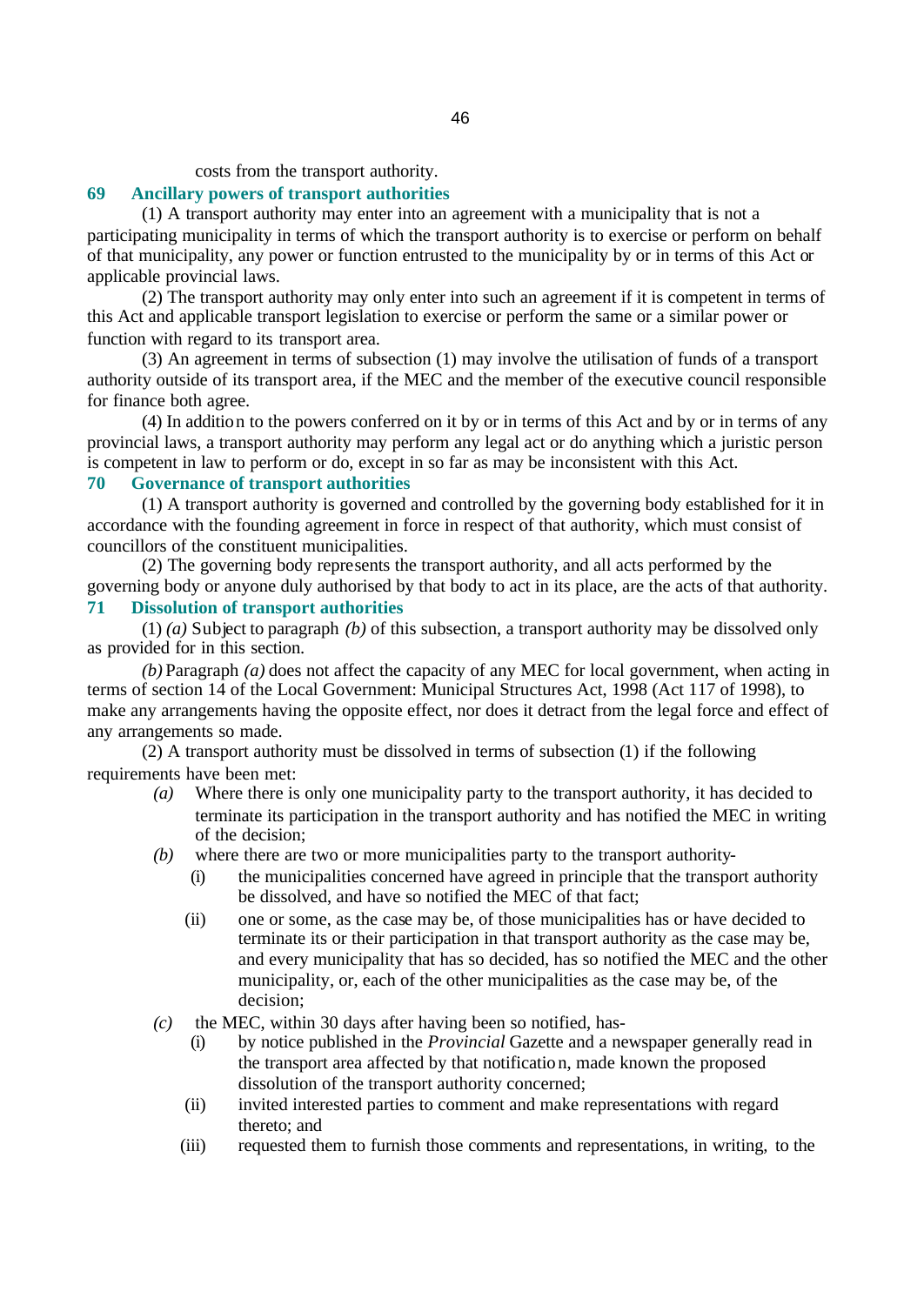MEC by the date specified in that notice, but a period of at least 30 days must be allowed for that purpose;

*(d)* if all the parties to the transport authority have entered into an agreement in terms of which arrangements are made, with due regard to the comments and representations, if any, furnished in response to the MEC's notice in terms of paragraph *(c)*, with regard to the matters listed in section 10 (13) but the date of dissolution must be so determined as to allow opportunity for sufficient notice being given in accordance with subsection (4).

(3) If the MEC and the municipality or the municipalities, as the case may be, party to that authority fail to reach agreement on any of the matters mentioned in subsection (2)-

- *(a)* the matter or matters concerned must be determined by arbitration in terms of the Arbitration Act, 1965 (Act 42 of 1965), and the arbitrator's determination is final and binding;
- *(b)* the arbitrator's determination is regarded for the purposes of subsection (2) as being part of the agreement contemplated in paragraph *(d)* of that subsection or, where applicable, as constituting that agreement.

(4) The MEC must, within 30 days of the date of an agreement contemplated in subsection (2) or (3), by notice in the *Provincial Gazette* and a newspaper generally read in the transport area concerned, make known the dissolution of the transport authority and publish the terms of that agreement, but the date of dissolution must be so determined as to allow opportunity for sufficient notice being given.

### **72 Finances of transport authorities**

(1) *(a)* The chief executive officer of a transport authority must have proper accounting records kept in accordance with generally accepted accounting practice and procedures so as to fully reflect the income and expenditure of that authority and the state of its financial affairs.

*(b)* The accounting records must include a revenue account which must be credited with all moneys which accrue to and are received by the transport authority, and must be debited with the expenses incurred by that authority.

(2) *(a)* Each transport authority must, not later than three months before the end of each financial year, prepare a statement of estimated income and expenditure for the next financial year, which must be submitted to the participating municipality or municipalities for approval by the date to be determined by the MEC, but that authority may at any time during the course of the current financial year submit a supplementary budget for that financial year to the municipality or municipalities for approval.

*(b)* The transport authority may not incur any expenditure in excess of the total amount, including a supplementary amount of the budget as approved by the municipality or municipalities in terms of paragraph *(a)*.

*(c)* A transport authority may establish a reserve fund for any purpose connected with its functions in terms of this Act, which has been approved by the MEC, and allocate to the reserve fund the moneys made available for that purpose in the budget, including any supplementary budget approved under paragraph *(a)*.

#### **73 Delegations by governing body**

(1) The governing body of a transport authority may delegate any of its powers or functions in terms of this Act, except the power of governance contemplated in section 70 and the power conferred by this subsection, to any member of that governing body.

(2) Any delegation of a power or function in terms of this section does not prevent the governing body from exercising that power or performing that function.

### **74 Provisions applicable to delegations**

(1) A delegation by the governing body under section 73-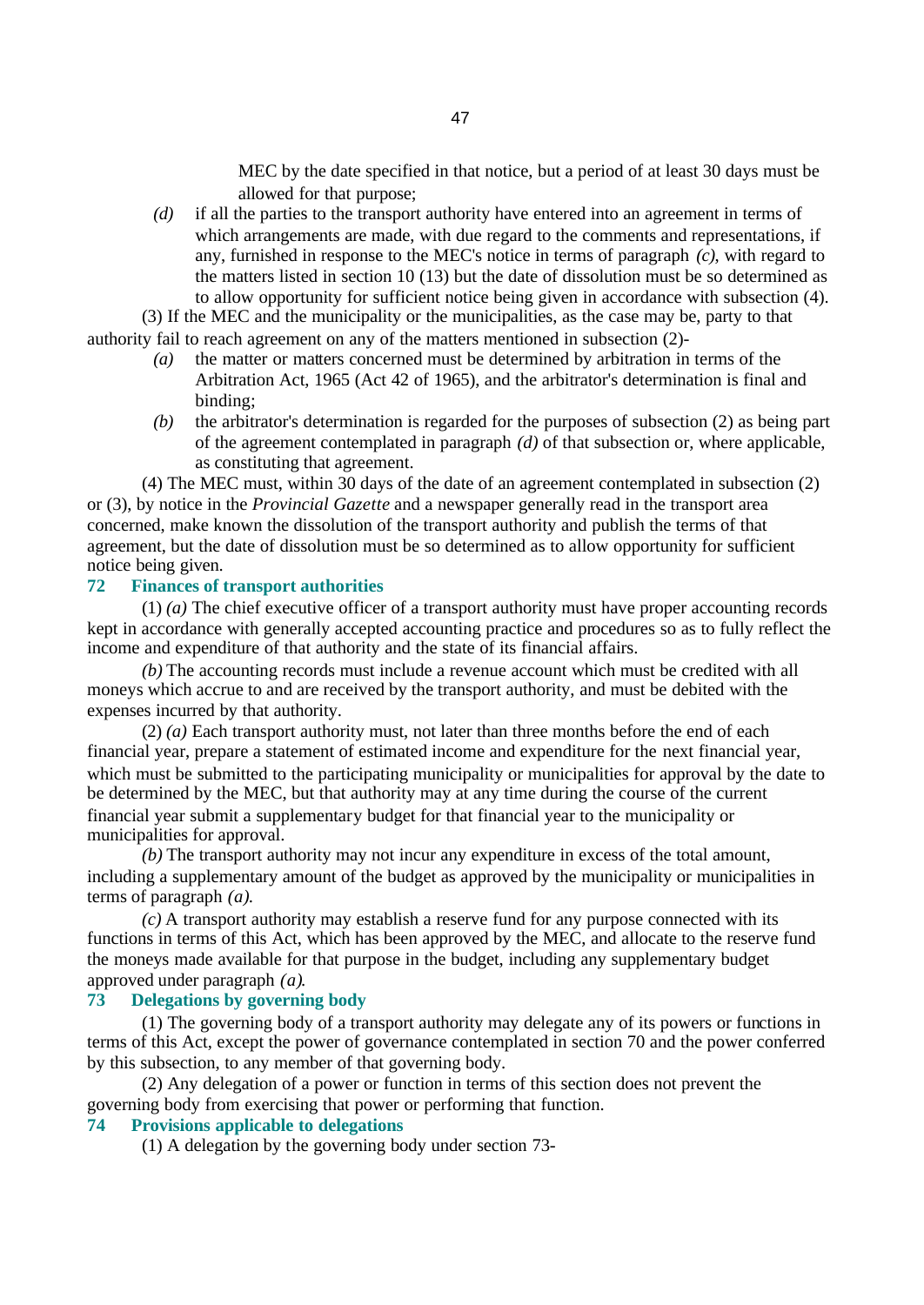- *(a)* may be made on and subject to any conditions determined by the governing body;
- *(b)* may be given together with the power to subdelegate, on and subject to any conditions so determined, if any;
- *(c)* must be in writing and must contain full particulars of the matters being delegated and of any conditions attached to the delegation, and, where the power of subdelegation is conferred, must state that fact as well as any conditions attached.

(2) The governing body may at any time-

- *(a)* amend or revoke a delegation made under section 73;
- *(b)* withdraw any decision made by the delegatee with regard to a delegated matter, and decide the matter itself but a decision made by a delegatee may not be withdrawn where it confers a right or entitlement on any third party.
- (3) If the MEC is satisfied that the interests of land transport in the province or the transport area so require, the MEC may by notice in the *Provincial Gazette*-
	- *(a)* prohibit the delegation of any particular power or function, whether generally or in the circumstances specified in the notice;
	- *(b)* limit the circumstances in which any particular power or function may be delegated;
	- *(c)* prescribe conditions for the delegation of any particular power or function;
	- *(d)* in relation to any power or function specified in the notice, prohibit sub-delegation in the event of the governing body delegating that power or function.

# **75 Transport executives**

- (1) The parties to a founding agreement may provide therein-
	- *(a)* that the professional, technical, administrative, clerical and other work arising from, necessary for, associated with or incidental to the functioning of the transport authority in terms of this Act or the exercise or carrying out of its powers and functions thereunder, is to be performed for the transport authority by the municipal administration of one of the participating municipalities specified in that agreement or any one or more specified departments in the municipal administration of one or more participating municipalities so specified, and in the latter case the relevant provisions of the Local Government Transition Act, 1993 (Act 209 of 1993), apply; or
	- *(b)* for the establishment by the transport authority of a body under its auspices and subject to its control (hereafter called a transport executive), to perform all work of that nature or any specified type or category of that work for the transport authority.
- (2) Where the founding agreement provides for the establishment of a transport executive-
	- *(a)* provision may also be made in that agreement that the transport authority, if requested thereto by another transport authority, may make its transport executive available to perform work of that nature for that other authority-
		- (i) in terms of a written agreement entered into between the transport authorities concerned;
		- (ii) for a fee or against payment of an amount specified in that agreement; and
		- (iii) in accordance with and subject to-
			- *(aa)* the standard terms and conditions, if any, stipulated in the founding agreement; and
	- *(bb)* the terms and conditions specially stipulated in that agreement; and *(b)* provision must be made at least for the following:
		- (i) Where not all the professional, technical, administrative, clerical and associated work of the transport authority is to be performed by the transport executive, specification of the type or category of work for the performance of which the transport executive is to be responsible;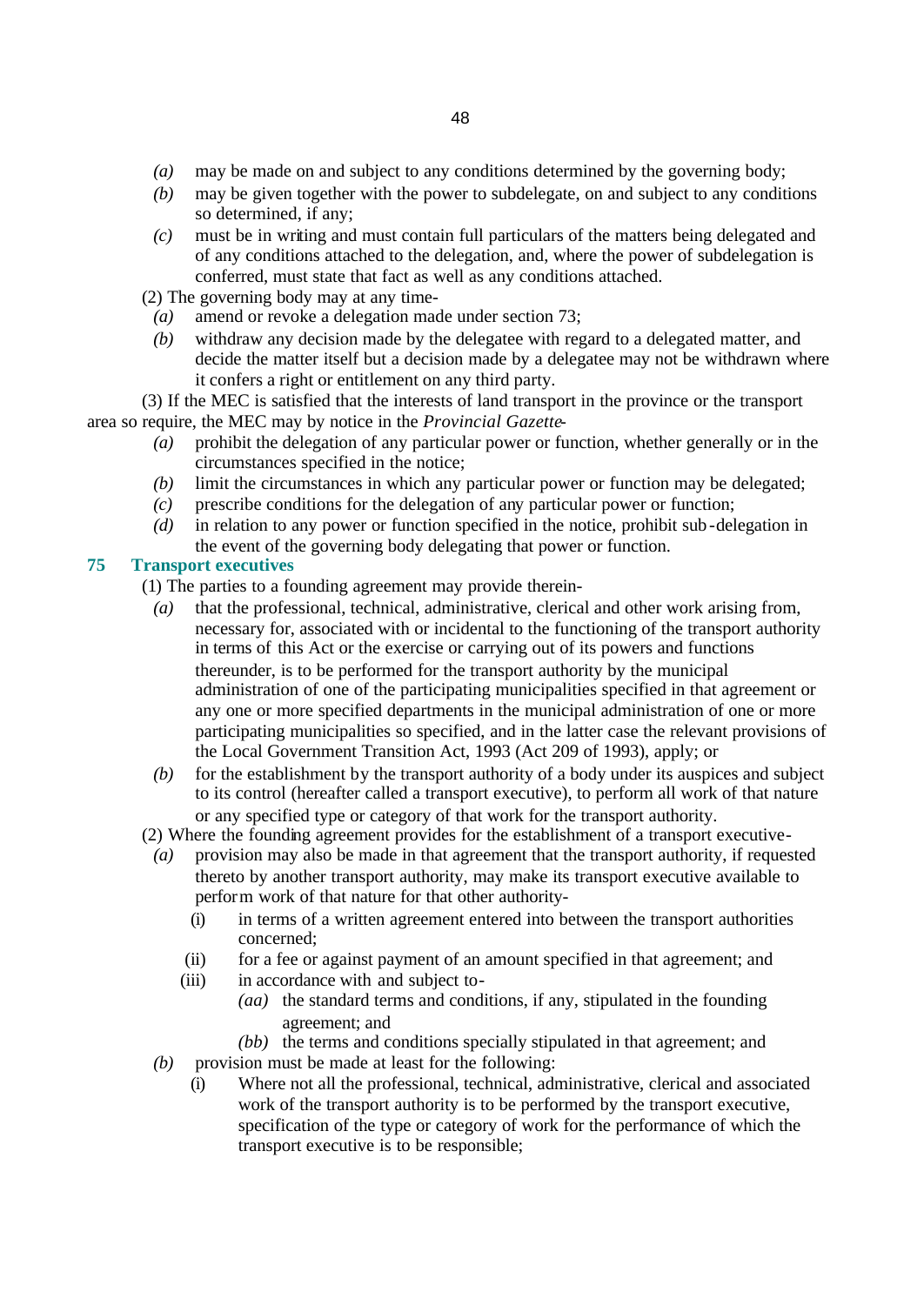- (ii) the place where the offices of the transport executive will be situated;
- (iii) the manner in or procedure according to which the staff establishment of the transport executive is to be determined; and
- (iv) the repository of the power to appoint and dismiss its staff.

### **76 Joint transport executives**

(1) The MEC and any two or more transport authorities authorised thereto by their respective participating municipalities may enter into an agreement providing for the formation of a transport executive under the auspices of those transport authorities jointly, to perform, for each of them, the professional, technical, administrative, clerical and other work arising from, necessary for, associated with or incidental to its functioning as a transport authority in terms of this Act and exercising or carrying out its powers and functions thereunder (hereafter called a joint transport executive).

(2) In such an agreement provision must further be made for at least-

- *(a)* the matters mentioned in section 75 (2) *(b)*, which, with the changes required by the context, apply in relation to a joint transport executive;
- *(b)* the powers of the participating transport authorities with regard to the exercise of supervision and control over their joint transport executive;
- *(c)* the contribution of each participating transport authority to the funding of their joint transport executive.

### *Part 15*

# *Provincial operating licencing board: matters of provincial concern (ss 77-78)* **77 Appointment of members of board**

(1) The board consists of the number of members determined by the MEC by notice in the *Provincial Gazette*.

(1A) The MEC must appoint such members and determine their conditions of service. [Sub-s. (1A) inserted by s. 5 of Act 31 of 2001.]

(1B) Such members receive the remuneration determined by the MEC with the agreement of the member of the executive council responsible for finance in the province.

[Sub-s. (1B) inserted by s. 5 of Act 31 of 2001.]

(1C) The MEC must appoint a chairperson for the board.

 $[Sub-s, (1C)$  inserted by s. 5 of Act 31 of 2001.

(1D) The MEC must, before appointing any member to the board, publish a notice of intention to do so, and invite applications for membership in at least one newspaper circulating in the province. [Sub-s. (1D) inserted by s. 5 of Act 31 of 2001.]

(2) Section 5 of the Road Transportation Act, 1977 (Act 74 of 1977), or replacing provincial laws, applies to members of the board.

(3) *(a)* Any interested person may make a written request to the board that a board member recuse himself or herself where the person has reason to believe that the member has or could reasonably be expected to have such a financial or other conflict of interest, and such a request must specify detailed reasons.

*(b)* The member concerned must give due regard to such a written request and decide whether or not to recuse himself or herself in the relevant circumstances.

#### **78 Powers and duties of board**

(1) The board must exercise or perform its powers and functions independently, free from governmental, political or other outside influence, and impartially, without fear, favour or prejudice.

(2) The board must meet as often as may be necessary to conduct its business expeditiously and efficiently.

(3) The board must keep minutes of its proceedings and keep records of all applications that have been made to it.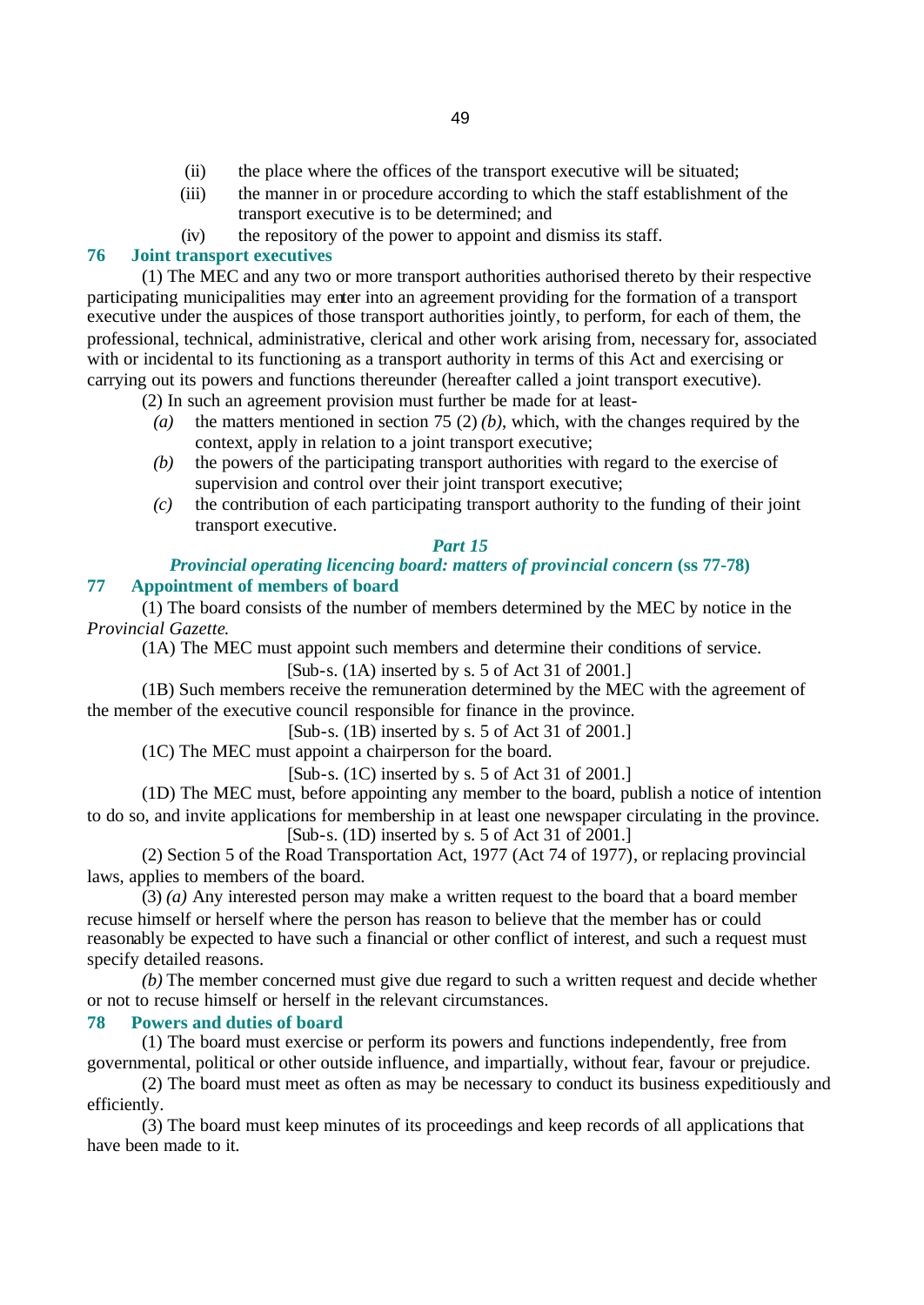(4) Every board must-

- *(a)* keep at its place of business a duplicate original of every operating licence issued by it, which includes, for the purpose of this paragraph, the duplicate original of such an operating licence as renewed, amended or transferred from time to time, and
- *(b)* have the prescribed particulars of each operating licence, which includes, for the purposes of this paragraph, an operating licence as renewed, amended or transferred from time to time, and of its holder and the vehicle to which it relates, entered on such Information System as may be prescribed by the Minister.

[Para. *(b)* substituted by s. 20 of Act 26 of 2006.]

(5) Subject to any replacing provincial laws-

- *(a)* for the purpose of dealing with a matter before it in terms of this Act, the board may exercise the powers contemplated in section 9 of the Road Transportation Act, 1977 (Act 74 of 1977), with the changes required by the context;
- *(b)* the board or an official contemplated in section 20 (5) of the Road Transportation Act, 1977, may consider and grant or refuse applications for temporary permits contemplated in section 20 of that Act, or operating licences or other authorisations for special events in terms of replacing provincial laws if, in the case of such an official, that official places a record of actions taken by him or her in terms of this paragraph before the board at its next meeting for the board's ratification;
- *(c)* the board may withdraw, suspend or vary a permit or operating licence in the circumstances contemplated in section 25 (1) *(a)* of the Road Transportation Act, 1977, which applies with the changes required by the context.

[Sub-s. (5) added by s. 6 *(b)* of Act 31 of 2001.]

(6) *(a)* A decision of a majority of members of the board present at a meeting constitutes the decision of the board.

*(b)* In the event of an equality of votes on any matter, the person presiding at the meeting has a casting vote in addition to his or her deliberative ordinary vote, unless the MEC prescribes alternative arrangements.

[Sub-s. (6) added by s. 6 *(b)* of Act 31 of 2001.]

[S. 78 amended by s. 6 *(a)* of Act 31 of 2001.]

*Part 16*

#### *Operating licences: matters of provincial concern* **(ss 79-94)**

### **79 Continuation and conversion of existing permits**

(1) Subject to this Part, any permit issued for an indefinite period and any permit issued for a definite period which, on the commencement of this Act, has not yet expired, remains in force temporarily as provided for in this section.

(2) The holder of such a permit may have it converted to an operating licence in accordance with this Part by applying for the conversion, in the manner prescribed by the MEC-

- *(a)* in the case of a permit for an indefinite period, before the expiry of the period determined by the Minister under section 32 (2);
- *(b)* in the case of a permit for a definite period, before the expiry of the definite period or the period contemplated in paragraph *(a)*, whichever occurs first.

(3) A permit mentioned in subsection (1) lapses-

- *(a)* where such an application for conversion has not been made-
	- (i) in the case of a permit for an indefinite period, on the expiry of the period mentioned in paragraph *(a)* of subsection (2);
	- (ii) in the case of a permit for a definite period, on the expiry of the definite period or the period mentioned in that paragraph, whichever occurs first; or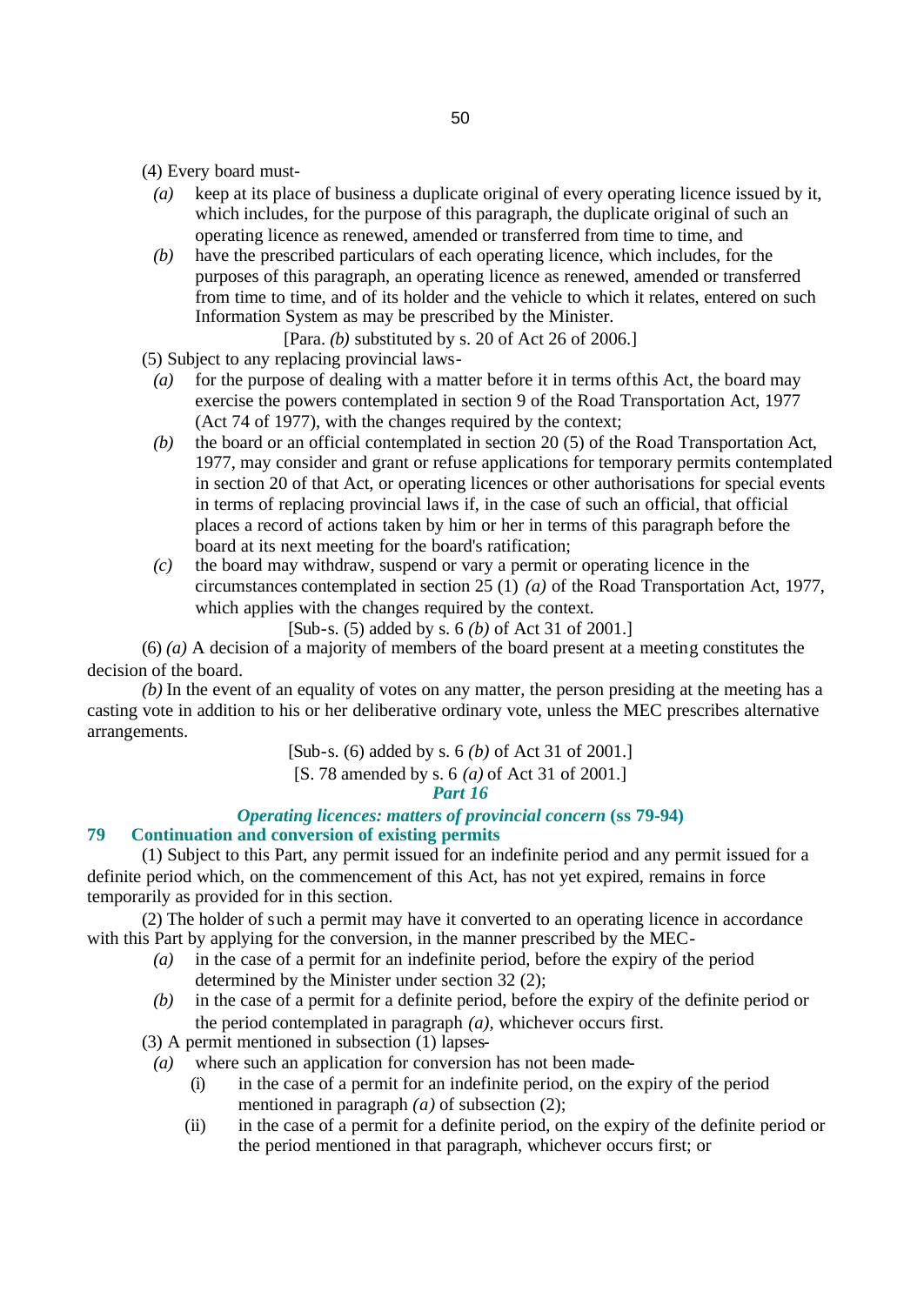*(b)* where such an application has been made, upon the conversion of the permit to an appropriate operating licence in accordance with this Act.

(4) The authority conferred by a permit may not be renewed, amended or transferred unless the permit has first been converted to an operating licence in accordance with this Part.

### **80 Conversion of permits not allowed in certain circumstances**

(1) A permit may not be converted to an operating licence unless the transport service that it authorises, has been provided on a regular basis for a period of at least 180 days before the date on which application is made for conversion, except where the permit was issued less than 180 days before the date of such application.

(2) The applicant must furnish proof to the satisfaction of the board that the requirement set by subsection (1) has been met, by supplying written confirmation from the relevant planning authority, or by such other method as the board deems sufficient.

# **81 Manner of converting permits to operating licences**

(1) Subject to this Act, an operating licence issued in place of a permit pursuant to the conversion contemplated in section 79, must confer the same authority as that which had been conferred by the permit, except that route descriptions that are considered by the board to be vague or inadequate, may be improved.

(2) In the case of the conversion of a permit for a scheduled service-

- *(a)* that authorises the operation of that service within a defined area, the operating licence to which that permit is converted, must authorise the operation of that service according to one or more routes that are specified in detail, based on the holder's actual operations for the period of 180 days prior to the date of application, and must set out the timetable for that route or each of them, as the case may be;
- *(b)* where that service is provided in terms of an interim contract or current tendered contract, the operating licence to which that permit is converted, must be made specific to that contract.

(3) In the case of the conversion of a permit for an unscheduled service-

- *(a)* which is not a metered taxi service, that authorises the operation of that service within a defined area, the operating licence to which that permit is converted, must-
	- (i) authorise the operation of that service according to one or more routes, based on the holder's actual operations for the period of 180 days prior to the date of application; and
	- (ii) specify the route or routes in detail, except in circumstances where the board on reasonable grounds finds the non-detailed specification of the route or routes justified:
- *(b)* that authorises operation within a particular radius, the operating licence to which that permit is converted-
	- (i) must authorise the operation of that service according to one or more routes that must be specified in detail, based on the holder's actual operations for the period of 180 days prior to the date of application, subject to subparagraph (ii);
	- (ii) may, where the board finds on reasonable grounds that circumstances exist to justify such action, authorise operation of the transport service in a particular area that is described in detail.

(4) In the case of the conversion of a permit for a metered taxi service, the operating licence to which that permit is converted, must describe the particular area within which passengers may be picked up in the operation of that service.

(5) Except where the permit to be converted already authorises public transport services on a particular route or routes, the board must reque st each planning authority in whose area the services are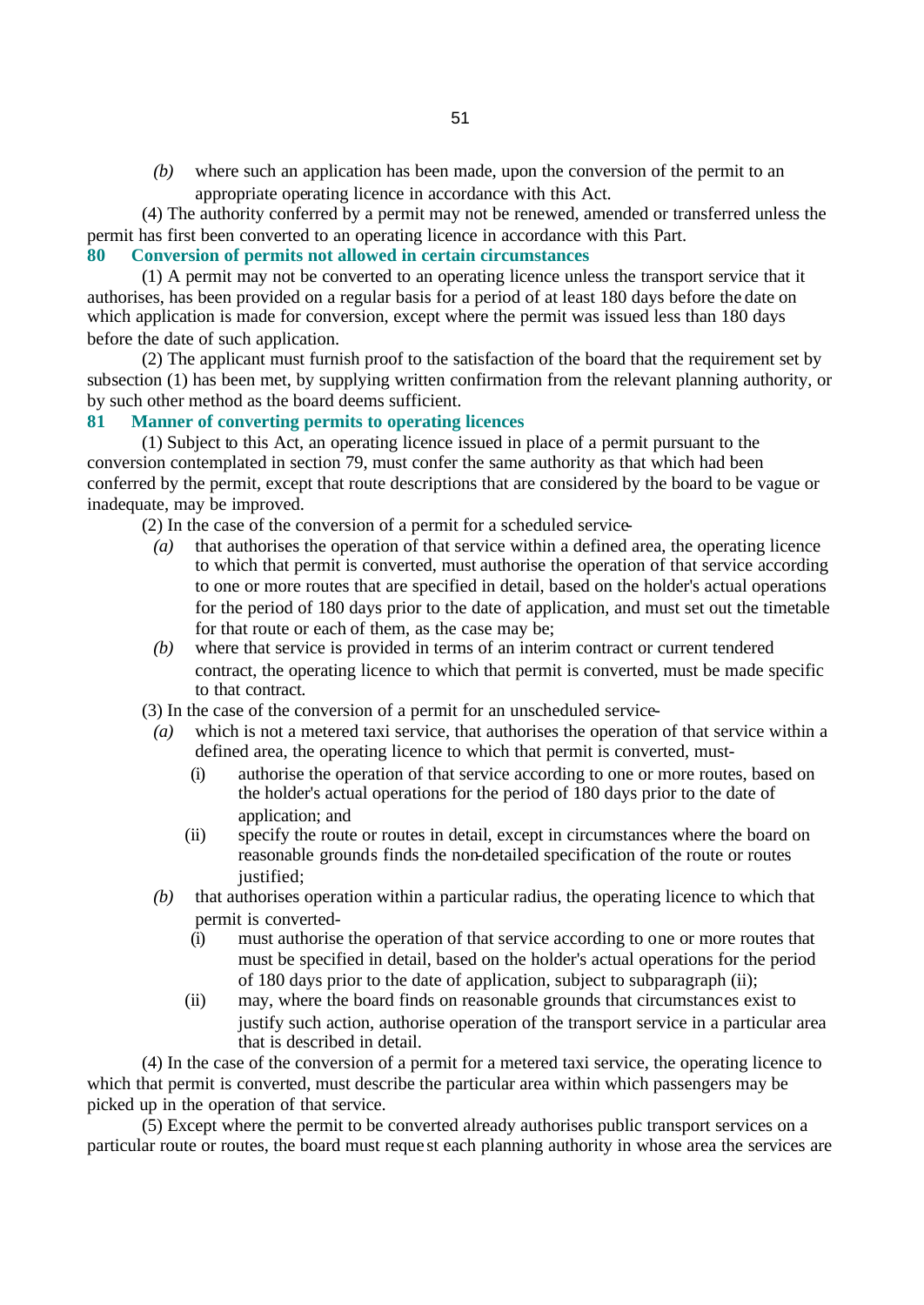operated to make any representations and recommendations it considers fit with regard to the route or routes, or, where applicable, the area, to be specified in the operating licence to which that permit is to be converted.

(6) Permits issued in terms of the Venda Road Transportation Act, 1979 (Act 13 of 1979), and the Ciskei Road Transportation Control Act, 1982 (Act 4 of 1982), that are renewable annually, but are otherwise not limited to a period of validity, are regarded for the purposes of conversion to operating licences as permits issued for an indefinite period.

(7) A permit converted to an operating licence in terms of this section may not be issued to a person as the nominee of another person.

(8) No compensation is payable to the holder of a radius- or area-based permit by virtue of its conversion to a route-based operating licence in terms of this section.

### **82 Conversion of permits to operating licences for larger vehicles**

Application for the conversion of a permit to an operating licence for a larger vehicle under section 32 (5) or (6) must be made in the manner and form prescribed by the MEC.

**83 Disposing of applications with regard to operating licences for non-contracted services**

(1) Where any application is made for the granting, renewal, amendment or transfer of an operating licence in respect of a non-contracted service, the board may grant or refuse the application only after having considered, subject to subsection (2) and section 30 (3) *(b)* and (5)-

- *(a)* whether the vehicle by means of which the service is to be operated is suitable for that purpose;
- *(b)* the availability of ranks or terminals or other facilities or spaces for boarding or alighting from and for holding or parking vehicles engaged in the operation of that service, and the recommendations with regard thereto of the relevant planning authority or municipality and of any other planning authority and municipality with an interest in the matter;
- *(c)* the existence of any by-law, regulation, prohibition, limitation or restriction by a municipality that has relevance to the transport service that the applicant proposes to operate under the authority of the operating licence to which the application relates;
- *(d)* whether the applicant has any previous conviction for an offence of the type and seriousness prescribed by the MEC, committed within the period so prescribed before the date of the application;
- *(e)* the ability of the applicant to operate the service for which the operating licence is sought, in a manner satisfactory to the public;
- *(f)* recommendations or representations duly submitted in connection with the application by the planning authority or any other interested party.

(2) An application for an operating licence relating to the operation of a non-contracted service on any particular route or routes in the area of a planning authority, may not be granted if the public transport requirements for the particular route or routes are adequately served by a then existing public transport service of a similar nature, standard or quality provided in terms of a commercial service contract or subsidised service contract or in terms of operating licences as shown by relevant transport plans.

(3) Such an application must be made in the manner prescribed by the MEC and be accompanied by the prescribed application fee.

(4) *(a)* The board may grant an application for the granting, renewal, amendment or transfer of an operating licence subject to any conditions, determined by it, that are not inconsistent with this Act or with relevant provincial laws or transport plans.

*(b)* A condition may be so imposed only after consideration of the matters which, in terms of subsection (1) and, where applicable, subsection (2) and relevant provincial laws, are to be taken into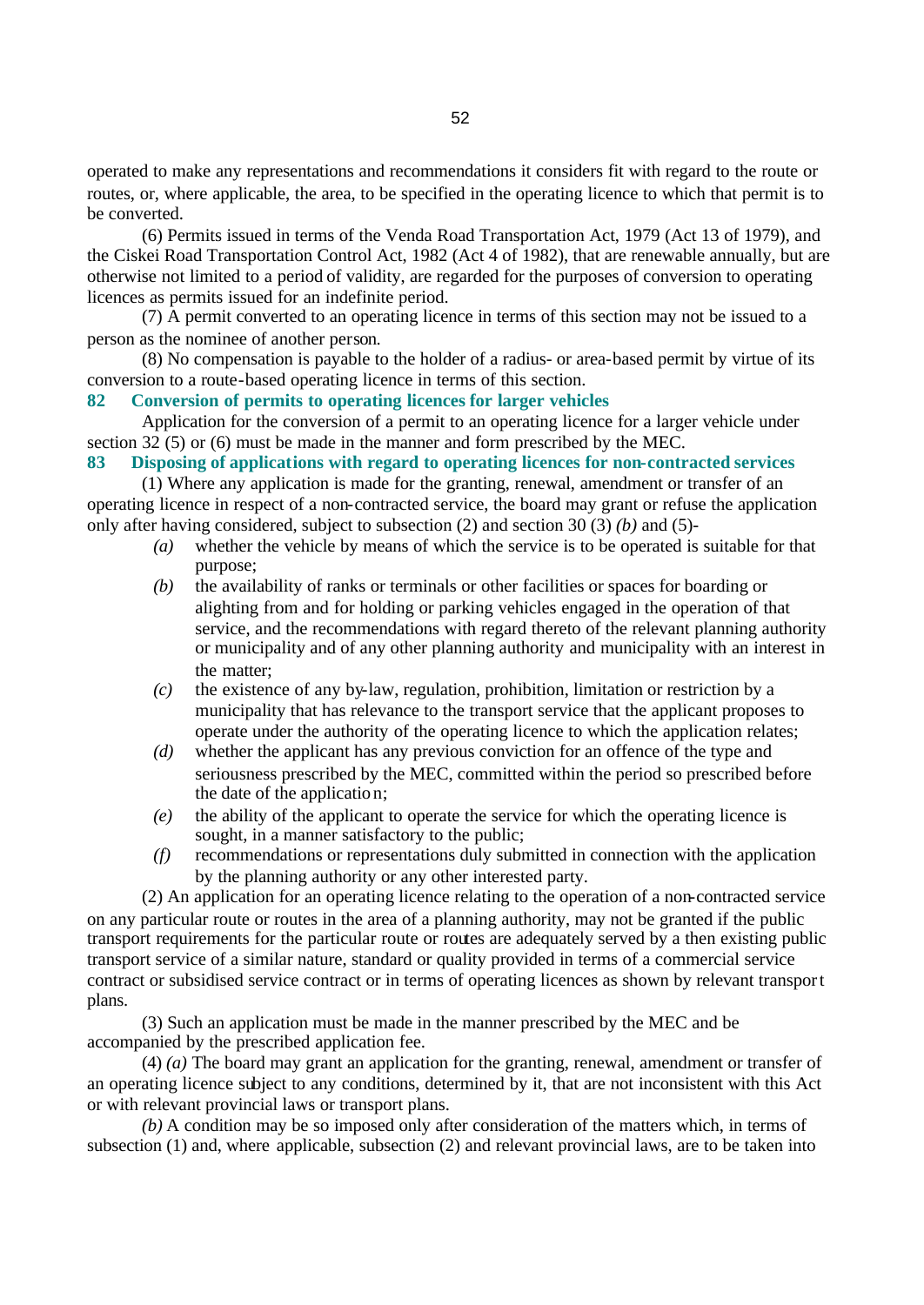consideration for the purpose of deciding the application.

# **84 Cancellation of operating licences not brought into use**

(1) Where it comes to the notice of the board that an operating licence converted from a permit has not been brought into use within 180 days, the board must, by notice in writing, call on the holder to advance good reasons, to the satisfaction of that board and within the period stated in the notice, for not having commenced operating the public transport service to which that operating licence relates, and, accordingly, why that board should not cancel that operating licence.

(2) Where the board is satisfied with the reasons advanced, the holder of that operating licence must be allowed a further period specified by that board, but not more than 180 days, to commence the operation of that service, and the holder must be informed in writing accordingly.

(3) If not so satisfied, or where the holder has failed to advance reasons within the time allowed therefore in the notice, the board must cancel the operating licence and in writing inform the holder accordingly and direct the holder to surrender that operating licence, together with the distinguishing marks with regard thereto, to the board within seven days after the date of the notice.

# **85 Issue of operating licences, and contents thereof**

- (1) An operating licence may not be issued unless-
	- *(a)* the person requiring it has applied therefore in accordance with this Act and applicable provincial laws;
	- *(b)* the successful applicant has furnished proof to the satisfaction of the board that the applicant is registered as a taxpayer under the Income Tax Act, 1962 (Act 58 of 1962), or, in terms of that Act, is not required so to register.

(2) Any operating licence granted, renewed, amended or transferred in accordance with this Act or applicable provincial laws, must be issued, in the manner and form prescribed by the MEC, by an official of the board designated by the latter for that purpose.

(3) An operating licence may not be issued in terms of this section unless the successful applicant for-

- *(a)* the granting, renewal, amendment or transfer of the operating licence has submitted to that official a current roadworthy certificate which was issued for the vehicle to which the operating licence relates not earlier than a point in time to be prescribed by the MEC, or a duly certified copy of such a certificate; and
- *(b)* the renewal, amendment or transfer of an operating licence has returned to the board the relevant operating licence that was issued previously for the same public transport service.

(4) An operating licence must state the following:

- *(a)* The name and address of the public transport operator and, where applicable, particulars of the operator's registration as a member of an association or a non-member as the case may be;
- *(b)* the registration number, make, vehicle identification number, year of manufacture, type and seating or passenger capacity of the vehicle for which the operating licence was granted;
- *(c)* the types of service for which the operating licence has been granted;
- *(d)* whether the operating licence has been granted for an indefinite or a fixed period, and, if the latter, the period for which it has been granted;
- *(e)* in the case of an operating licence for a public transport service to be operated in terms of a commercial service contract or a subsidised service contract-
	- (i) the type of contract;
	- (ii) the contract reference number;
	- (iii) the names and addresses of the parties to the contract; and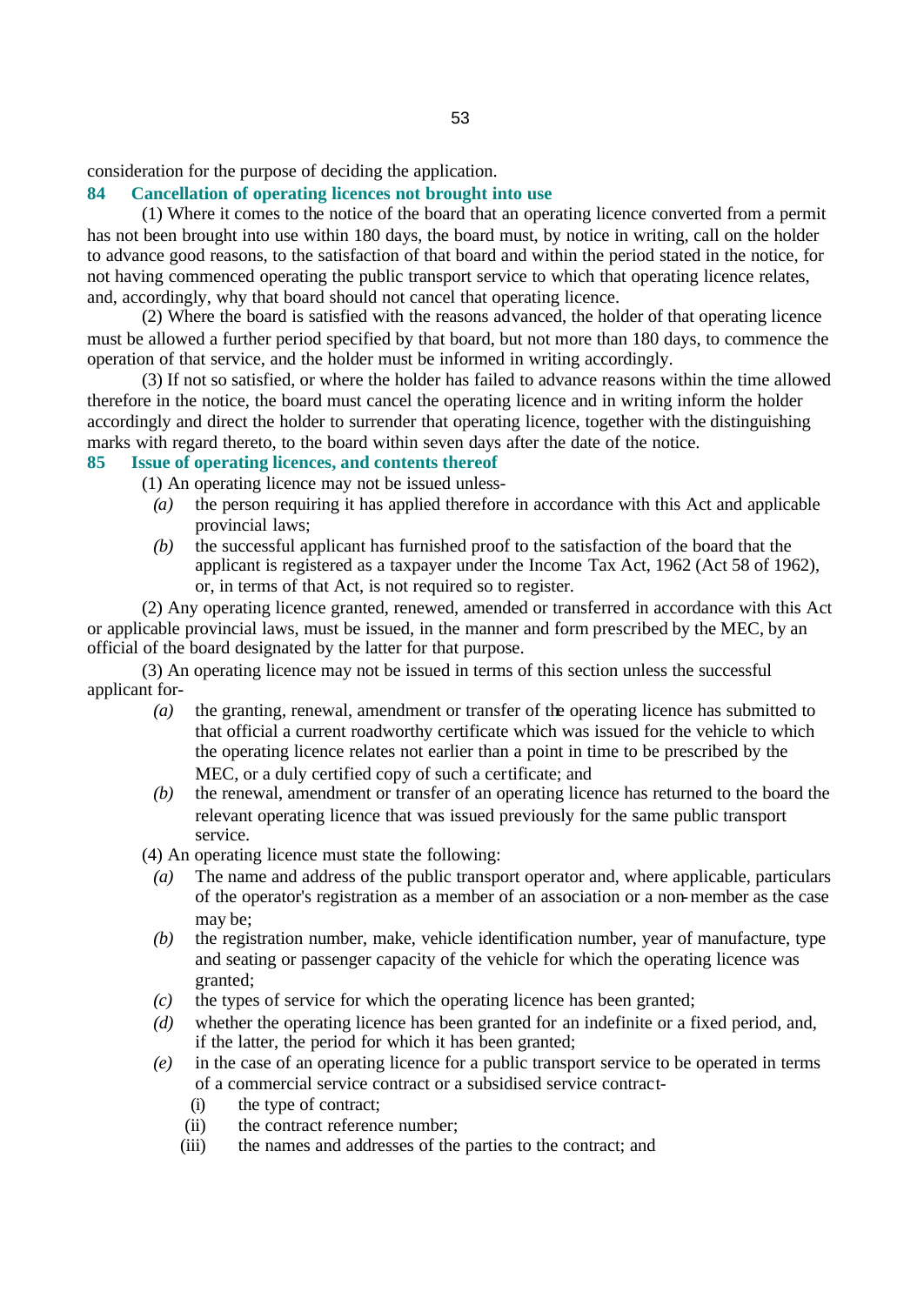- (iv) where part of such a service in terms of such a contract is to be operated by a subcontractor on behalf of the holder of an operating licence, the name and address of the subcontractor who is the owner of the vehicle by means of which that part of the service is to be operated;
- *(f)* a detailed description of the route or routes on which, or, where applicable, the particular area in which, the vehicle is to be used for the operation of the service to which the operating licence relates, through specification of the relevant street names, road numbers, beacons or land marks for each city, suburb, town, village or settlement;
- *(g)* the authorised ranks or terminals and other points for picking up and setting down passengers, where applicable;
- *(h)* in the case of scheduled services, the relevant timetables;
- *(i)* the conditions imposed by the board, if any; and
- *(j)* all other particulars that may be prescribed.

(5) Operating licences for long-distance services must specify the route or routes, the ranks or terminals for the picking up and setting down of passengers and any other points along the route or routes where passengers may be picked up or set down.

# **86 Authority conveyed by operating licence**

An operating licence granted and issued under this Act-

- *(a)* does not authorise the holder of the operating licence to undertake transport on or over a public road in the jurisdictional area of any municipality or in a transport area if it is unlawful to do so in terms of any national or provincial law in force with regard to the municipality, or in terms of any by-law of the municipality;
- *(b)* does not exempt the holder from the obligation to comply with any requirement or condition imposed by or in terms of any law, licence or permit issued by any other competent authority.

# **87 Persons who may hold operating licences**

An operating licence may only be issued to and held by the person registered, in terms of the Road Traffic Act, 1989 (Act 29 of 1989), as the owner or operator of the vehicle, as defined in that Act, and specified in the operating licence, except where the operating licence relates to the operation of a public transport service in terms of a commercial service contract or a subsidised service contract, and the public transport operator party to the contract has subcontracted another operator to operate part of that service on behalf of the first-mentioned operator, and in such a case-

- *(a)* the subcontracted operator must be the so registered owner or operator of the vehicle used by the latter for operating that service on behalf of the operator party to the commercial service contract or subsidised service contract; and
- *(b)* that vehicle must be specified in the operating licence as the vehicle to be so used for operating that service.

# **88 Rules applicable with regard to various operating licences**

(1) In determining the period of operating licences for non-contracted public transport services, due regard must be had to-

- *(a)* current and envisaged trends in utilisation on the route or routes, or, where applicable, in the particular area, concerned;
- *(b)* the efficiency of the proposed services in meeting user needs;
- *(c)* where applicable, the likelihood that, in future, the public transport service with regard to which application concerning an operating licence is made, may no longer be required in terms of the public transport plan;
- *(d)* the likelihood that the public transport service with regard to which application concerning an operating licence is made, may become the subject of a commercial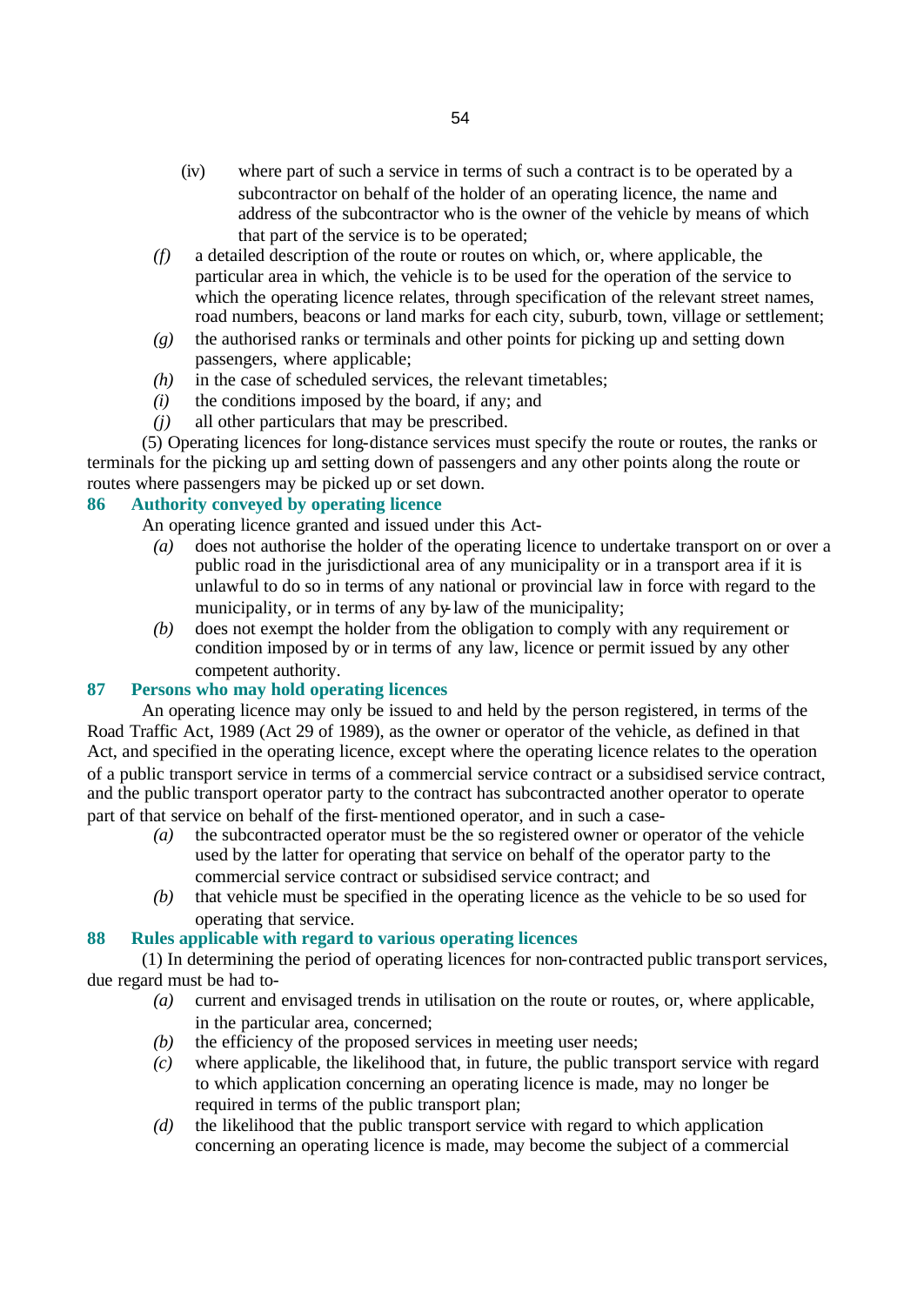service contract or a subsidised service contract.

(2) In the case of operating licences for long-distance services, the board-

- *(a)* must determine the routes, ranks, terminals and picking up and setting down points, and may specify the days of the week or month and time of day for departure from the authorised starting point of the route; and
- *(b)* when determining the picking up and setting down points for a long-distance service in the case of a minibus taxi-type service, must impose the condition that passengers may not be picked up or set down en route unless the operator has reached agreement in this regard with the relevant transport authorities and municipalities and with the taxi associations operating locally in the area concerned.

(3) In the case of operating licences for staff services to be provided on a regular basis, the board must specify the route or routes authorised.

(4) Operating licences for charter services, long-distance services, staff and tourist services must be granted for a fixed period determined by the board, subject to section 35.

(5) In the case of an application for the granting, renewal or amendment of an operating licence relating to a long-distance service, due regard must be had to the provisions of any transport plans prepared by the relevant planning authority and of any applicable provincial laws and, subject to this-

- *(a)* the extent to which the service to be provided by the applicant is necessary or desirable in the public interest;
- *(b)* the requirements of the public for the service along the route or routes on which or the particular area in which the applicant proposes to operate;
- *(c)* the existing transport facilities available to the public on that route or those routes or in that area;
- *(d)* the need to ensure co-ordination of all forms of transport, including transport by rail, to achieve an economically sound balance between the transport modes with due regard to the public interest;
- *(e)* in the case of a minibus taxi-type service, the recommendations of any taxi associations that have an interest in the matter.

# **89 Use of same vehicle for long-distance and other public transport services**

(1) *(a)* The planning authority may authorise a particular vehicle specified in an operating licence to be operated for a long-distance service, despite the fact that such a vehicle is specified in the operating licence to be used for a public transport service provided for in a transport plan.

*(b)* The planning authority may not grant such an authorisation where the operation of the longdistance service will or is likely to be detrimental to the operation, by means of that vehicle, of the public transport services provided for in that transport plan.

(2) A vehicle specified in an operating licence to provide a long-distance service may not also be specified in the operating licence as being the vehicle by means of which a public transport service provided for in a transport plan is to be operated, except if the planning authority has agreed thereto. **90 Amendment of operating licence: Replacement of specified vehicle**

(1) Where the holder of an operating licence for the operation of any public transport service wishes to replace the vehicle that is specified in that operating licence for the operation of that public transport service with another vehicle the holder must apply for the replacement, in the manner prescribed by the MEC, to a member or official of the board whom the board has authorised in writing to dispose of the matter, provided the nature of the replacing vehicle and the quality and standard of the service are not affected by the replacement.

(2) The authorised member or official of the board must allow the replacement and issue an amended operating licence to the holder, if the replacing vehicle-

*(a)* has the same passenger capacity, or less, as the vehicle which it replaces, and the quality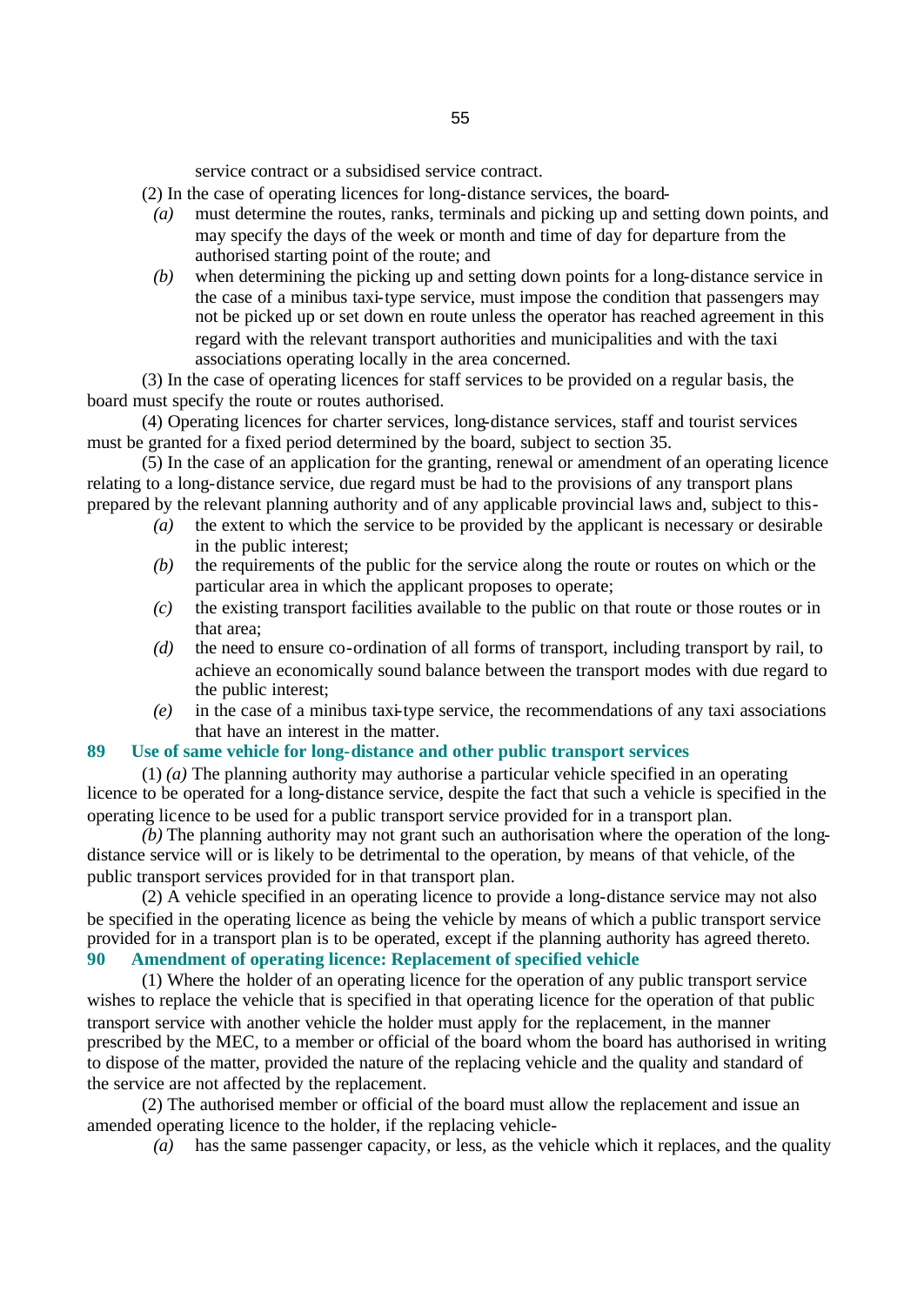and standard of the service which is authorised by the operating licence is not likely to be affected by the replacement; and

*(b)* is otherwise suitable for the operation of the public transport service authorised by that operating licence, has a national information system model number allocated to it, has been certified as roadworthy in compliance with road traffic laws and is properly licensed.

(2A) The national information system model number contemplated in subsection (2) must be linked to the registered builder who built or modified the body of the vehicle in question.

(3) Where a subcontractor operates any part of the public transport service to which an operating licence relates, on behalf of the holder of the operating licence, the subcontractor may rely on the provisions of this section to replace any vehicle of which the latter is the registered owner and which is specified in that operating licence, in all respects as if the subcontractor were the holder of that operating licence.

(4) For the purposes of this section **'national information system'** means the national information system contemplated in section 6 (1).

[S. 90 substituted by s. 21 of Act 26 of 2006.]

# **91 Special conditions relating to metered taxi and staff services**

(1) In the case of a metered taxi service, the vehicle specified in the operating licence authorising the operation of that service may-

- *(a)* leave the area described in the operating licence or permit if, on the return journey, it is to carry the same passengers as those it carries on the outward journey or the vehicle is to return to that area empty;
- *(b)* operate any particular journey at a fare not determined by operating the meter fitted to that vehicle if the fare for the particular journey has been agreed upon between the driver and the passenger or passengers concerned before the journey begins.

(2) The MEC may, in addition to the provisions of this Act, prescribe the circumstances in which an operating licence may be granted for staff services.

(3) The Minister must set standards for sealed meters for metered taxis in accordance with standards set by the South African Bureau of Standards in terms of the Standards Act, 1993 (Act 29 of 1993).

[Sub-s. (3) added by s. 22 of Act 26 of 2006.]

(4) The MEC, in consultation with the board, may determine a fare structure for metered taxi services and the MEC must publish such fare structure in the *Provincial Gazette*.

[Sub-s. (4) added by s. 22 of Act 26 of 2006.]

# **92 Courtesy services**

No operating licence is required for the operation of a courtesy service.

### **93 Duties of holder, of operating licence or permit**

(1) The holder of an operating licence must-

- *(a)* in operating the public transport service to which the operating licence relates, comply with the terms of the authorisation conferred by the operating licence and the conditions to which it is subject, and, where that service is one provided for in a public transport plan, operate that service in accordance with that plan;
- *(b)* keep the original operating licence or a duplicate original in the vehicle specified in the operating licence, and, where the vehicle so specified is temporarily replaced under provincial laws, keep the operating licence and the temporary authorisation issued for the replacing vehicle in that vehicle for the duration of the temporary replacement, but the board may direct in writing that the annexures to an operating licence do not have to be kept in such vehicle where they are too bulky to allow for this;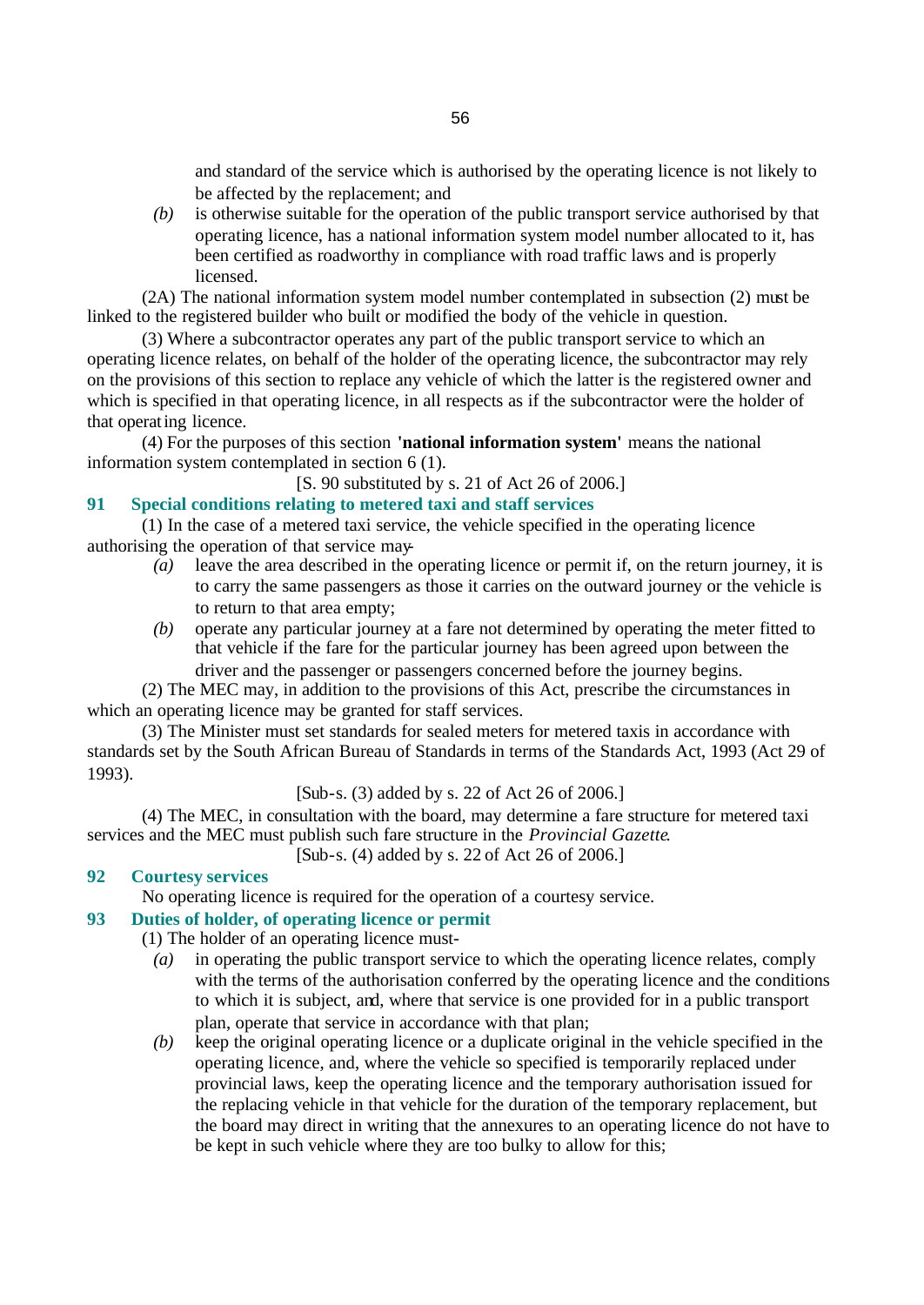- *(c)* if a member of an association registered in terms of this Act, or a non-member so registered, keep in such a vehicle the registration certificate issued to the holder in terms of section 114;
- *(d)* on demand by an authorised officer, produce that operating licence, authorisation or registration certificate;
- *(e)* keep the operating licence and any duplicate original thereof in such a condition that the letters and figures thereon are clearly legible and, if the operating licence is damaged or ceases to be clearly legible, apply for a duplicate original in the manner prescribed by the MEC;
- *(f)* cause the name, address and nature of the business of the holder to be displayed on the vehicle to which the operating licence relates, in a conspicuous place in the manner prescribed by the MEC;
- *(g)* display on or in that vehicle the other particulars as prescribed in any condition determined by the board;
- *(h)* display and keep affixed in the manner prescribed by the MEC, a distinguishing mark on the vehicle to which the operating licence relates;
- *(i)* except in the case of an operating licence granted for an indefinite period, apply timeously for renewal of the operating licence;
- *(j)* at all times keep the vehicle to which the operating licence relates in a safe and roadworthy condition and-
	- (i) have that vehicle examined for roadworthiness by not later than the time allowed therefore in the Road Traffic Act, 1989 (Act 29 of 1989); and
	- (ii) submit the new roadworthy certificate issued after every such examination to the board within 30 days after it has been issued;
- *(k)* return an operating licence that has lapsed or has been withdrawn or cancelled to the board within seven days;
- *(l)* comply with this Act and with any other requirements imposed by a relevant law of any province to whose jurisdiction the holder, in or through the operation of the service to which the operating licence relates, may be subject at any given time.
- (2) *(a)* The authority conferred by an operating licence may not-
- (i) be ceded or otherwise alienated by the holder of the operating licence, and no person may be a party to such a cession or alienation, except where the operating licence is transferred in accordance with this Act;
- (ii) be hired out by the holder of the operating licence or be hired by any other person.
- *(b)* A transaction concluded in contravention of paragraph *(a)* has no legal force.

(3) From a date determined by the MEC by notice in the *Provincial Gazette*, the holder of an operating licence for the operation of any public transport service in the province, must-

- *(a)* by not later than 21 days after the last day of each calendar month, submit to the board returns in the form prescribed by the MEC on the recommendation of the board, in which must be shown the number of passengers conveyed during the previous calendar month by means of the vehicle to which the operating licence relates and the distance, in kilometres, which was covered on the route or routes or, where applicable, in the area, specified in the operating licence, during that previous calendar month;
- *(b)* where no passengers were carried during a calendar month, notify the board thereof and state the reasons therefore not later than 10 days after the end of such a month; and
- *(c)* in the vehicle to which the operating licence relates, keep for each trip made by means of that vehicle an accurate record showing the number of passengers carried during the trip.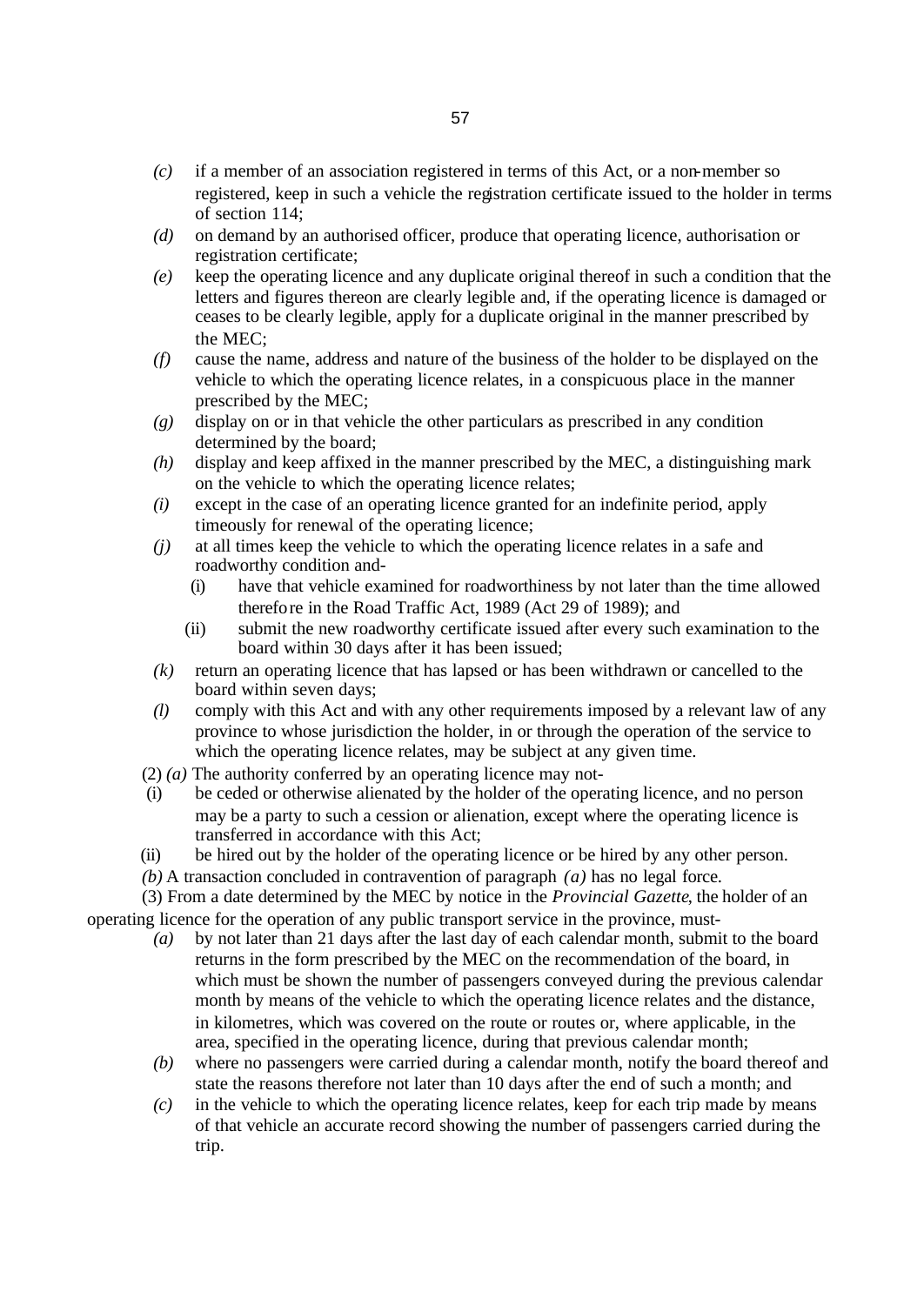(4) The information necessary for the purposes of subsection (3), must be recorded by the driver of the vehicle, or by the conductor if one is on duty, at the end of each forward and return journey.

(5) Where any subcontractor operates any part of the public transport service to which an operating licence relates, on behalf of the holder of the operating licence, this section, except subsection (1) *(i)* and *(k)*, applies to the subcontractor, with the changes required by the context, in all respects as if the subcontractor were the holder of that operating licence.

(6) For the purposes of this section, **'operating licence'** includes **'permit'**.

### **94 Temporary replacement of specified vehicle**

(1) *(a)* The board or a member of that board duly authorised by it may, on application by the holder of the operating licence or permit, grant written authorisation, where the vehicle specified in that operating licence or permit has become defective temporarily, for the holder to use another vehicle in place of the defective one, subject to subsections (2), (3) and (6).

*(b)* Where a vehicle contemplated in paragraph *(a)* belongs to a subcontractor mentioned in section 87, such an authorisation may also be granted to such a subcontractor.

(2) The written authorisation must be in the form as prescribed by the MEC, and must specify at least the following:

- *(a)* With regard to the holder, the personal particulars mentioned in paragraph *(a)* of section 85 (4) if the vehicle belongs to such a subcontractor, that authorisation must in addition contain, with regard to that subcontractor, the particulars mentioned in section 85 (4) *(e)*  (iv).
- *(b)* With regard to the replacing vehicle, the particulars mentioned in paragraph *(b)* of section 85 (4).
- *(c)* The period for which the replacing vehicle may be used for the operation of the public transport service to which the holder's operating licence relates, but the period so specified may not be longer than 21 days calculated with effect from the date on which the authorisation is issued.

(3) *(a)* The passenger capacity of the replacing vehicle preferably must be equal to that of the vehicle specified in the relevant operating licence, but may-

- (i) be smaller; or
- (ii) exceed that capacity by not more than 20 per cent.

*(b)* The replacing vehicle must be suitable for the operation of that public transport service and, except in so far as this section provides otherwise, must comply in all other respects with the requirements and conditions that apply and are in force in terms of this Act and the National Road Traffic Act, 1996 (Act 93 of 1996), with regard to the vehicle so specified in the operating licence.

[Para. *(b)* substituted by s. 23 of Act 26 of 2006.]

(4) The written authorisation must be kept in the replacing vehicle to which it relates, together with the operating licence applicable to the replaced vehicle for the duration of the period of replacement provided for in that authorisation.

(5) The replacing vehicle must, during the authorised period of replacement, be regarded in all respects as the vehicle operated under the operating licence specifying the replaced vehicle.

(6) The board or such member may refuse a second or subsequent application under subsection (1) in respect of the same vehicle, if it appears that the applicant is abusing such written authorisations.

*Part 17 Registrations and other matters relating to minibus taxi industry* **(ss 95-121)**

# **95 Appointment of Registrar**

(1) Subject to section 53, the MEC must appoint a Registrar for the province to exercise the powers and perform the functions and duties conferred and imposed on the holder of that office by this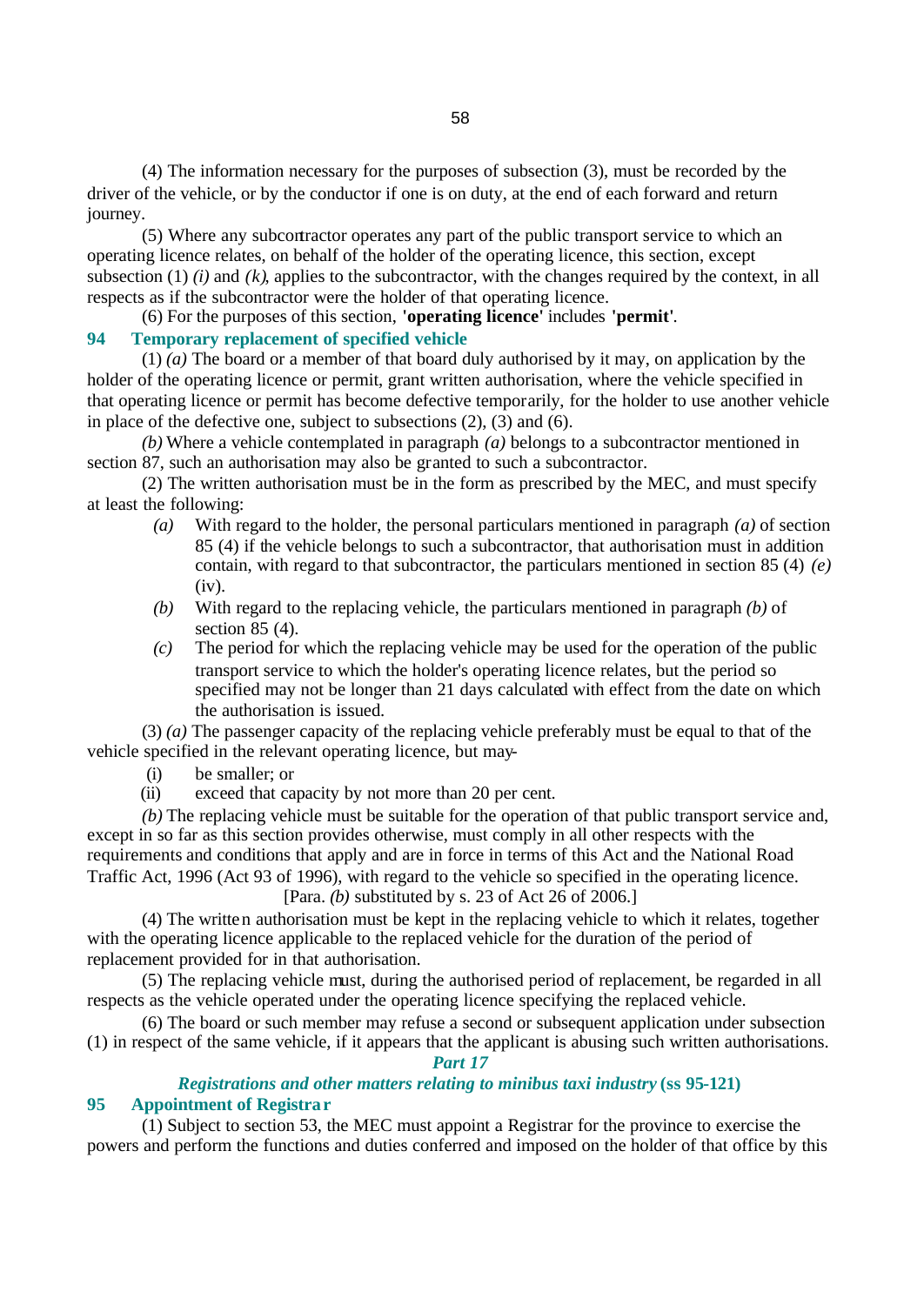Part and Part 12.

(2) *(a)* The Registrar receives the salary and allowances and is entitled to the benefits determined by the MEC with the agreement of the member of the executive council responsible for finance in the province.

*(b)* The salary, allowances and benefits so determined must be specified in the Registrar's letter of appointment.

(3) The head of the provincial department must, subject to the laws governing the public service, provide the staff necessary to assist the Registrar in the performance of the functions and duties of that office.

(4) When the office of Registrar is vacant or the Registrar is unable to act due to any temporary physical or mental disability, the MEC may appoint any fit and proper person who is not subject to any disqualification mentioned in section 96, to act as Registrar and exercise or perform the powers, functions and duties of that office until the vacancy is filled or the incumbent of that office has resumed duty, as the case may be.

# **96 Disqualifications for holding Registrar's office**

(1) A person may not be appointed or remain in office as Registrar-

- *(a)* if subject to any legal disability;
- *(b)* upon having been elected or appointed as a member of Parliament or a provincial legislature or a municipal council;
- *(c)* if at any time removed from a public office on account of misconduct;
- *(d)* upon being declared insolvent or the person's estate being or having been handed over to creditors, or where the person has been declared insolvent and is not yet rehabilitated;
- *(e)* if convicted of any offence-
	- (i) of which dishonesty is an element;
	- (ii) for which a sentence of imprisonment without the option of a fine has been imposed;
	- (iii) in terms of the Cross-Border Road Transport Act, 1998 (Act 4 of 1998), or this Act; or
	- (iv) in terms of section 127 or convicted before the commencement of this Act of any offence in terms of a previous law, if that offence is similar to any offence mentioned in section 127;
- *(f)* who, subject to section 53 (4), has any direct financial or business interest in any sector of the public transport industry.

(2) When the appointment of any person as Registrar is considered, the person may be required to disclose to the MEC, in writing, any interests which the person may have in the minibus taxi industry or any other part of the public transport industry.

# **97 Resignation of Registrar, and removal from office**

- (1) The Registrar may resign by giving one month's written notice to the MEC.
- (2) The MEC may at any time remove the Registrar from office-
	- *(a)* for failing-
		- (i) to perform the duties of the Registrar fairly and impartially; or
		- (ii) to perform those duties diligently and efficiently.
	- *(b)* for misconduct; or
	- *(c)* if, because of any physical or mental illness or disability, the Registrar has become incapable of performing the Registrar's duties or performing them efficiently.

### **98 Vacation of office**

- (1) The Registrar must vacate office-
	- *(a)* if the Registrar becomes subject to a disqualification mentioned in section 96;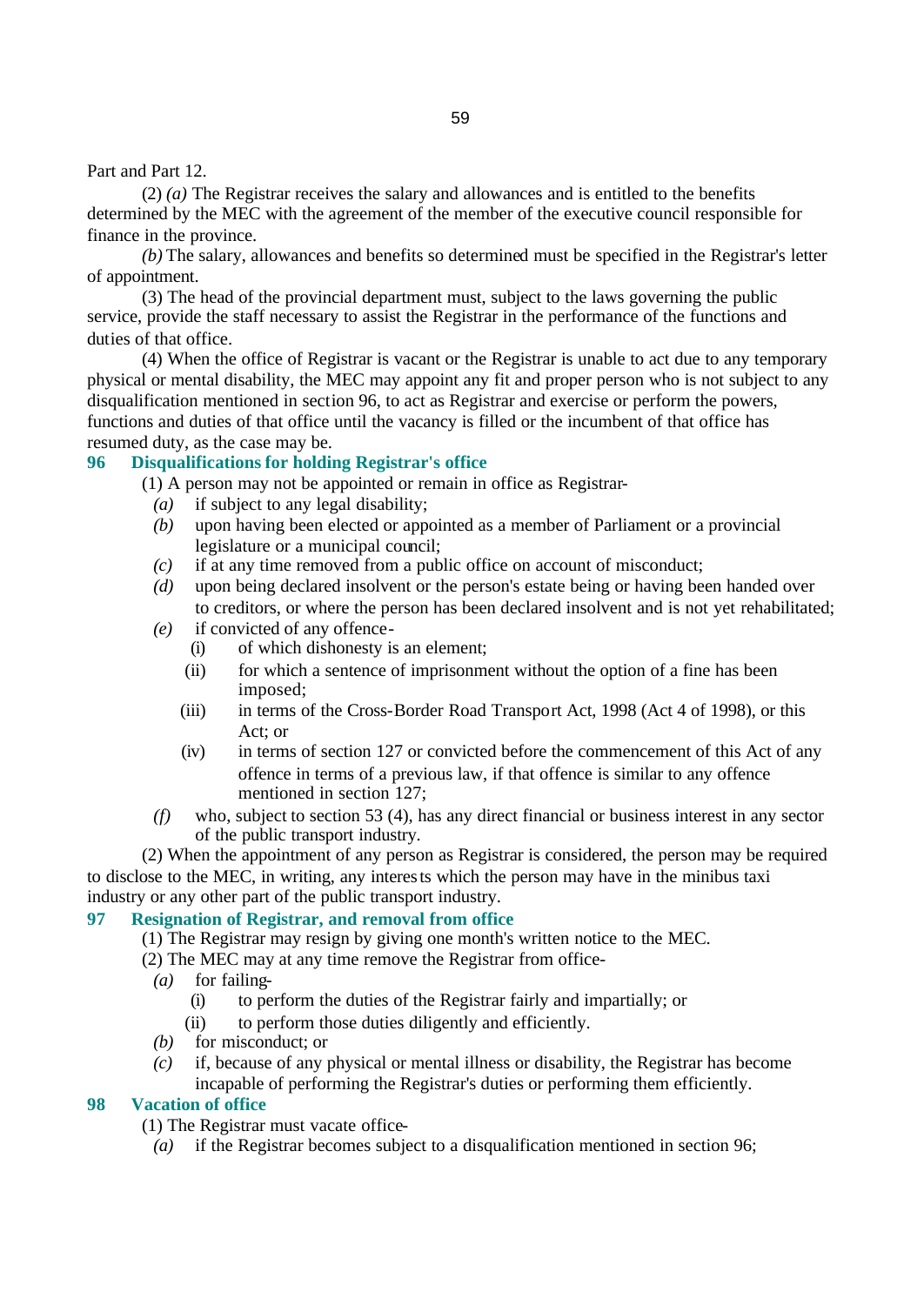- *(b)* in the case where the Registrar has resigned, when the resignation takes effect in terms of section 97; or
- *(c)* upon removal from office under section 97 (2).

(2) When the office of Registrar has become vacant, the MEC must take immediate steps to fill the vacancy by the appointment, in accordance with section 95, of a fit and proper person who is not subject to a disqualification mentioned in section 96, which applies, with the changes required in the context, to such an appointment.

# **99 Functions of Registrar**

(1) The Registrar must-

- *(a)* receive and consider and decide upon, applications for the registration of associations and their members, and of non-members, as provided for in Part 12 and this Part;
- *(b)* advise the MEC on matters falling within the scope of Part 12 and this Part, and provide the MEC with information on matters of public importance acquired in the course of performing the functions of that office in terms of those Parts;
- *(c)* take all reasonable steps to monitor and acquire information with regard to the compliance or non-compliance-
	- (i) by registered associations, with their respective constitutions;
	- (ii) by registered members and by registered non-members, with the Code of Conduct;
	- (iii) of the registered associations' constitutions, with section 117;
- *(d)* assist in the promotion of professional practices by registered associations and their members and by non-members;
- *(e)* take any steps that are reasonably necessary with a view to encouraging associations to register in accordance with Part 12 and this Part, and provide advice and assistance to enable them to apply successfully for registration;
- *(f)* consider and decide on the suspension or cancellation of the registration of an association or any member thereof or of any non-member;
- *(g)* evaluate proposed amendments to the constitutions of registered associations in order to ensure that the amendments are consistent with the requirements of section 117, and liaise with associations with a view to preventing the adoption of amendments that are not so consistent, or inform them of the inconsistency of amendments adopted by them, and call on them to abandon such amendments;
- *(h)* keep a provincial transport register in which is recorded, in the manner prescribed, the name of every association, member of an association or non-member whose application for such a registration has been granted, together with the prescribed information about the taxi service or services rendered by the association, member of the association or non-member so registered, and the vehicles used for operating those services; and
- *(i)* keep records of all other information required to maintain the National Transport Register.

(2) *(a)* The information recorded in the provincial register is open to inspection by the public during the provincial department's norma l office hours.

*(b)* At the request of any interested person and on payment of the fee, if any, that has been prescribed by the MEC, the Registrar must furnish the person with a certified copy of or extract from any record contained in the provincial transport register, subject to subsection (7) of section 6.

- (3) In dealing with any matter contemplated in subsection (1) *(a)* or *(f)*, the Registrar may-
	- *(a)* allow a person affected by or interested in the matter, or the duly authorised representative of such a person, to appear before the Registrar and-
		- (i) give evidence or make oral representations relevant to the matter;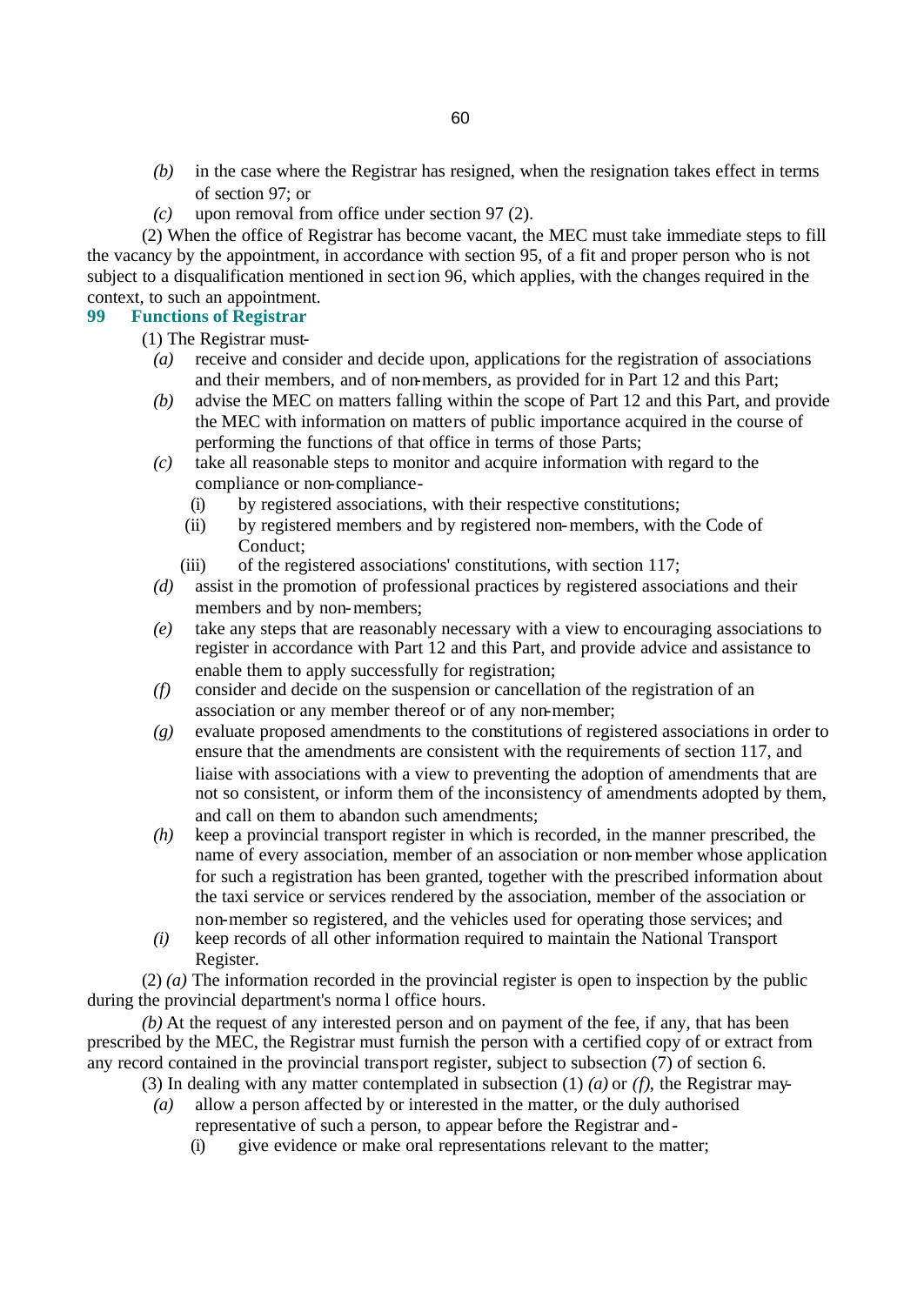- (ii) call witnesses and lead evidence on any question concerning a matter relevant to the proceedings before the Registrar;
- (iii) question a person who testifies as a witness in those proceedings;
- *(b)* issue a subpoena in the form prescribed by the MEC requiring a person to appear before the Registrar to give evidence or to produce any book, plan, document or other record, or any article, item or object, in the possession or under the control of the person, and have it served in the manner so prescribed;
- *(c)* order any person present in or at the place where the proceedings are conducted, to appear before the Registrar to give evidence or to produce any book, plan, document or other record, or any article, item or object, which is in the physical possession of the person in or at that place;
- *(d)* question any person appearing as a witness;
- *(e)* require that any oral evidence be given under oath or affirmation and, for that purpose, administer an oath to or take down an affirmation from any witness;
- *(f)* refuse to hear any oral evidence or representations from any person unless the person has been sworn in or has made an affirmation as a witness.

(4) Any party affected by any decision made or given by the Registrar may require the Registrar to furnish reasons for that decision in writing, whereupon the Registrar must do so without delay.

(5) For the purposes of this section, 'registration' and 'registered' includes a reference to 'provisional registration' and 'provisionally registered', respectively.

# **100 Registrar required to disclose commercial and pecuniary interests**

(1) The Registrar may not attend to and dispose of any matter in which the Registrar has a direct commercial or pecuniary interest which is greater than that which a member of the general public has in that matter.

(2) If at any stage it appears that the Registrar has or may have an interest which in terms of subsection (1) may preclude the Registrar from disposing of the matter, the Registrar must forthwith-

- *(a)* disclose the interest to the MEC with a view to the latter deciding the issue; and
- *(b)* suspend attendance to and disposal of the matter pending the MEC's decision.

(3) *(a)* The MEC must without delay, in writing, notify the Registrar of the decision taken on the issue.

*(b)* Where the MEC finds-

- (i) such an interest not to exist, the MEC in that notification must inform the Registrar accordingly and direct the Registrar to proceed with the matter that was so suspended; or
- (ii) such an interest to exist, the MEC must appoint another suitable person in accordance with section 95 to dispose of the matter that was so suspended.

(4) Any act performed by the Registrar in disposing of a matter contrary to subsection (1) has no legal force.

### **101 Registrar to report annually**

(1) The Registrar must annually, as soon as possible after the end of the province's financial year, submit to the MEC a report on-

- *(a)* the functioning of the Registrar's office;
- *(b)* the functioning of the panel of assessors, and its role and contributions in assisting the Registrar in the performance of the functions of that office in terms of Part 12 and this Part;
- *(c)* matters concerning the registration of associations, the members thereof, and nonmembers; and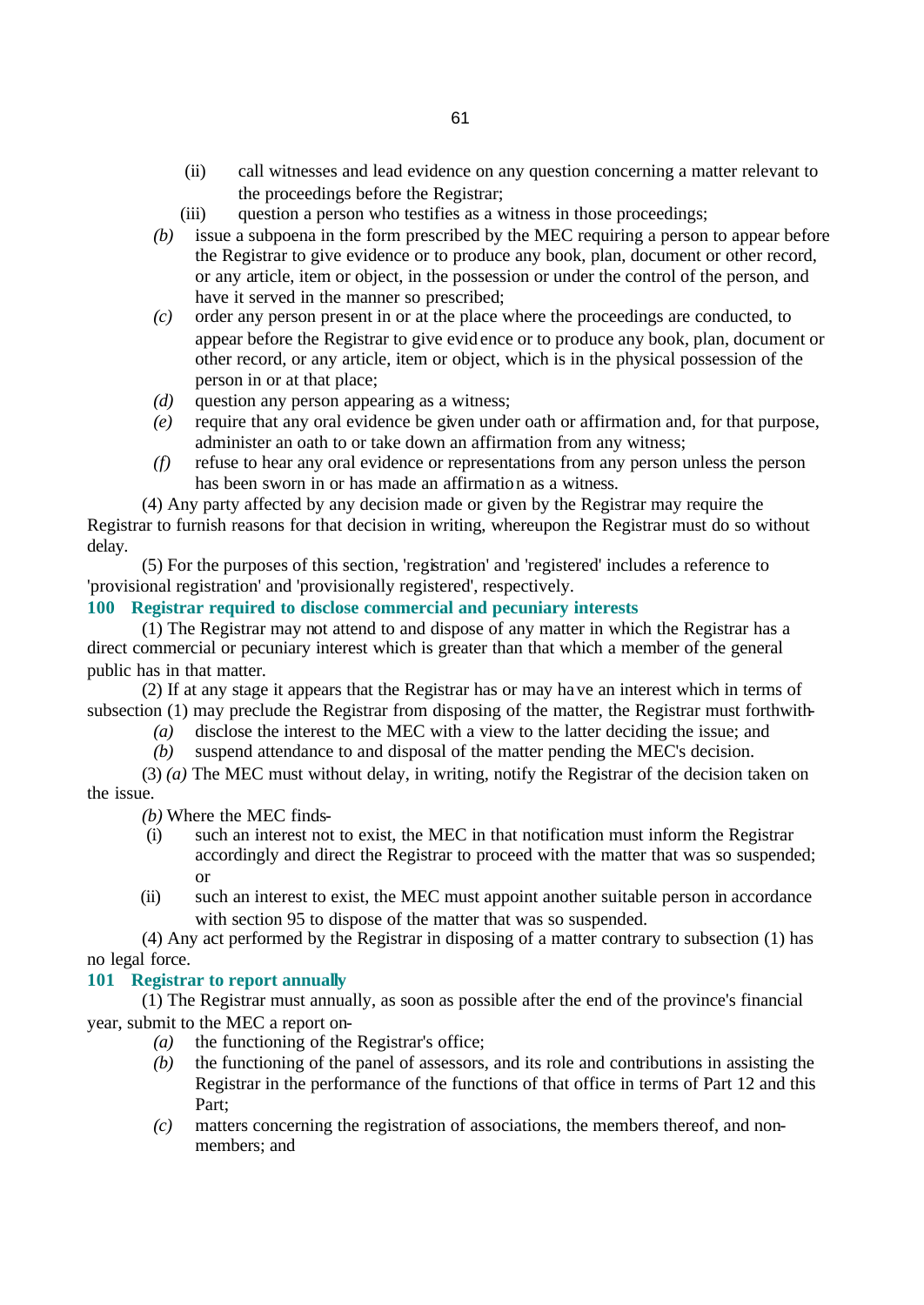*(d)* other topical matters in connection with or arising from the application of this Part and Part 12.

(2) The MEC must table the Registrar's report in the provincial legislature within 21 days of receipt, if the legislature is then sitting, or if it is not then sitting, within 21 days of the beginning of its next session.

# **102 Establishment and functions of panel of assessors**

(1) The MEC, after consultation with the Registrar, may by notice in the *Provincial Gazette* establish a panel of assessors consisting of the number of assessors specified in the notice, but not fewer than five and not more than seven, of whom-

- *(a)* one must have special knowledge of the minibus taxi industry in the province;
- *(b)* at least one must have special knowledge of the needs and interests of those inhabitants of the province who rely on the services operated in the minibus taxi industry for their transport;
- *(c)* at least one must have a formal qualification in law;
- *(d)* at least one must have special knowledge of the functioning and operations of transport authorities and municipalities in the province or under its jurisdiction.

(2) The functions of the panel of assessors are-

- *(a)* to advise the Registrar with regard to any matter which may be referred to it by the Registrar and which relates to the exercise or performance of the Registrar's powers and duties under Part 12 and this Part;
- *(b)* to make recommendations to the Registrar in connection with any matter falling within the scope of those powers and duties; and
- *(c)* at the request of and subject to the directions of the Registrar, to undertake any investigation and report its findings and recommendations to the Registrar.

# **103 Appointment, remuneration and conditions of service of assessors**

(1) Subject to subsection (2), the MEC must appoint the number of assessors specified in terms of section 102 (1).

(2) Before appointing persons as assessors, the MEC must-

- *(a)* make known his or her intentions to appoint them by notice in the *Provincial Gazette* and invite comments or objections relating to the appointment within a time stated in the notice;
- *(b)* consider any comments or objections received pursuant to such a notice.

(3) In so doing, the MEC must appoint fit and proper persons who are characterised by their impartiality, but may not appoint any person as an assessor if the person is disqualified from being appointed Registrar.

(4) An assessor is appointed-

- *(a)* for a period specified in the assessor's letter of appointment but not exceeding two years, on the expiry of which the person concerned is eligible for reappointment for not more than one term; and
- *(b)* on general terms and conditions specified in the assessors' letter of appointment.
- (5) Each of the assessors is entitled to-
	- *(a)* remuneration for each day or part of day in any month on which the assessor performed the work of the panel of assessors in terms of this Part, at a daily rate determined by the MEC with the concurrence of the MEC responsible for finance; and
	- *(b)* be reimbursed, in accordance with a tariff so determined, for all reasonable travelling and subsistence expenses necessarily incurred while the assessor performed work of that panel.

# **104 Meetings of panel of assessors**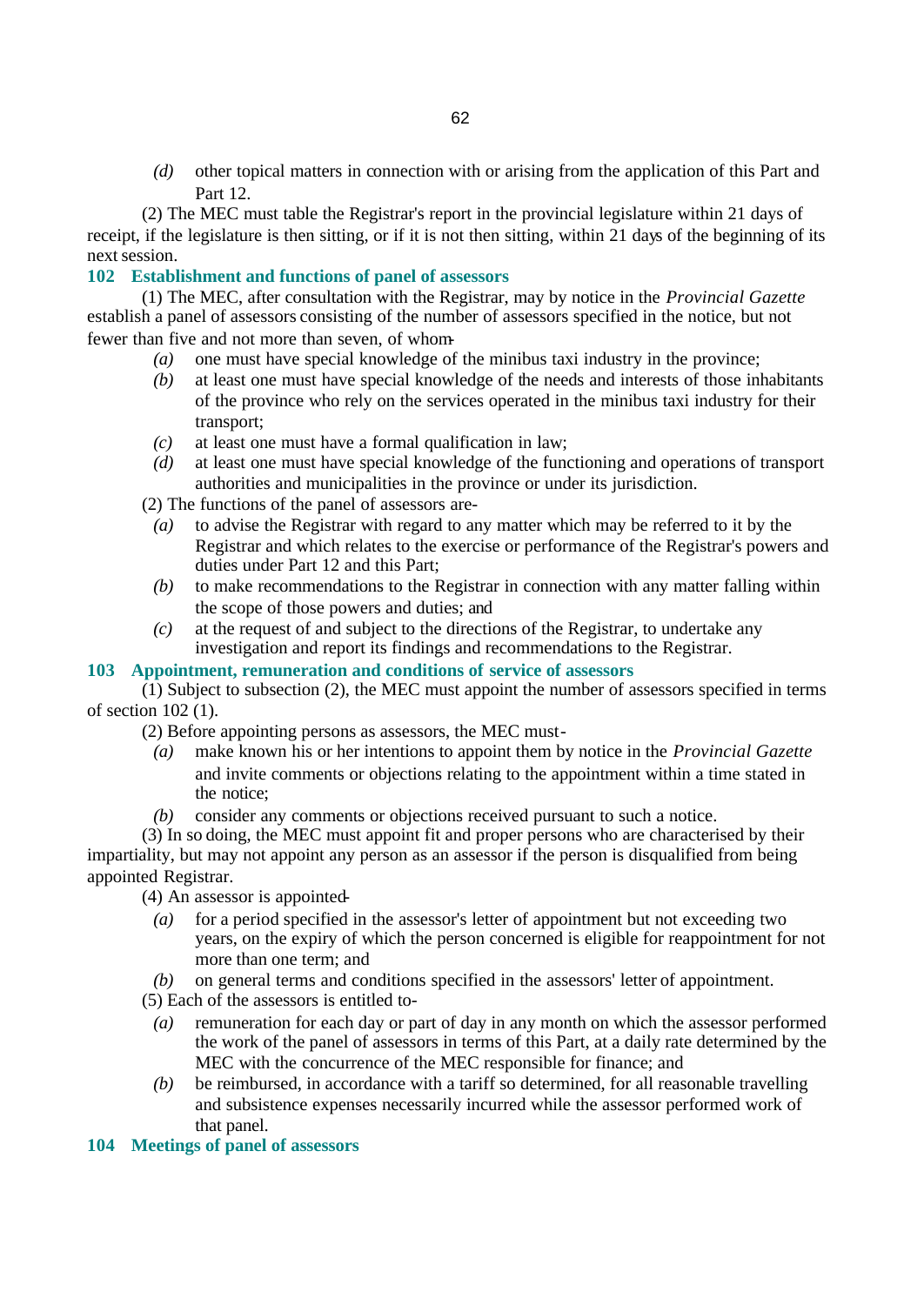(1) *(a)* The panel of assessors meets as often as may be necessary to conduct its business expeditiously and efficiently.

*(b)* For that purpose, any meeting of the panel of assessors is held at the place and time determined by its chairperson or as decided by that panel at a previous meeting but its first meeting will be held at the place and time determined by the Registrar and at that meeting, which must be attended by all the assessors, they must elect one of their number as the chairperson.

*(c)* All the assessors must be given notice in writing of any meeting of the panel.

(2) A majority of the total number of assessors forms a quorum at any meeting of that panel.

(3) *(a)* A decision of a majority of the assessors present at a meeting constitutes a decision of the panel of assessors, subject to subsection (2).

*(b)* In the event of an equality of votes on any matter, the chairperson has a casting vote in addition to a deliberative ordinary vote.

(4) No decision taken or given and no other act performed by the panel of assessors is invalid merely by reason-

*(a)* of a vacancy in that panel; or

*(b)* of the fact that any person not entitled to sit as an assessor sat as an assessor or participated in the proceedings of that panel when the decision was taken,

if that decision was taken or that act was authorised by the required majority of the assessors who were entitled to sit and participate as members of that panel.

(5) *(a)* The panel of assessors must keep minutes of the proceedings at its meetings.

*(b)* The minutes of any meeting of the panel of assessors, when confirmed at a next meeting and signed by the person who presides over the latter meeting, are, in the absence of proof of error, regarded as a true and correct record of the proceedings and matters at the meeting which they purport to minute, and are sufficient evidence of those proceedings and matters at any proceedings before a court of law or any tribunal or commission of inquiry.

### **105 Panel of assessors may co-opt in certain circumstances**

(1) The panel of assessors may, with the approval of the Registrar, co-opt to that panel one or two persons who are not disqualified in terms of section 103 (3), for the purpose of assisting that panel with any matter before it which falls within such a person's particular field of expertise or specialisation.

(2) Such a co-opted person may address the panel of assessors and participate in the panel's discussion of the matter, but may not take part in any voting thereon.

(3) Section 104 (4) applies, with the changes required by the context, also where any person has been co-opted in terms of this section.

### **106 Resignation and removal from and vacation of office by assessors**

Sections 97 and 98 relating to the Registrar's resignation and removal from and vacation of office and to the filling of a vacancy in that office, apply, with the changes required by the context, to the resignation and removal from office and vacation of office of an assessor and the filling of a vacancy in the panel of assessors.

# **107 Disclosure of assessors' commercial and pecuniary interests**

(1) An assessor may not attend or participate in any meeting of the panel where the proceedings at the meeting entail the discussion of or voting on any matter in which the assessor has a direct commercial or pecuniary interest which is greater than that which a member of the general public has in that matter.

(2) If, at any stage during any proceedings of the pane l of assessors it appears that an assessor has or may have an interest which in terms of subsection (1) may preclude the assessor from participating in the proceedings-

*(a)* the assessor must forthwith and fully disclose the nature of the interest and leave the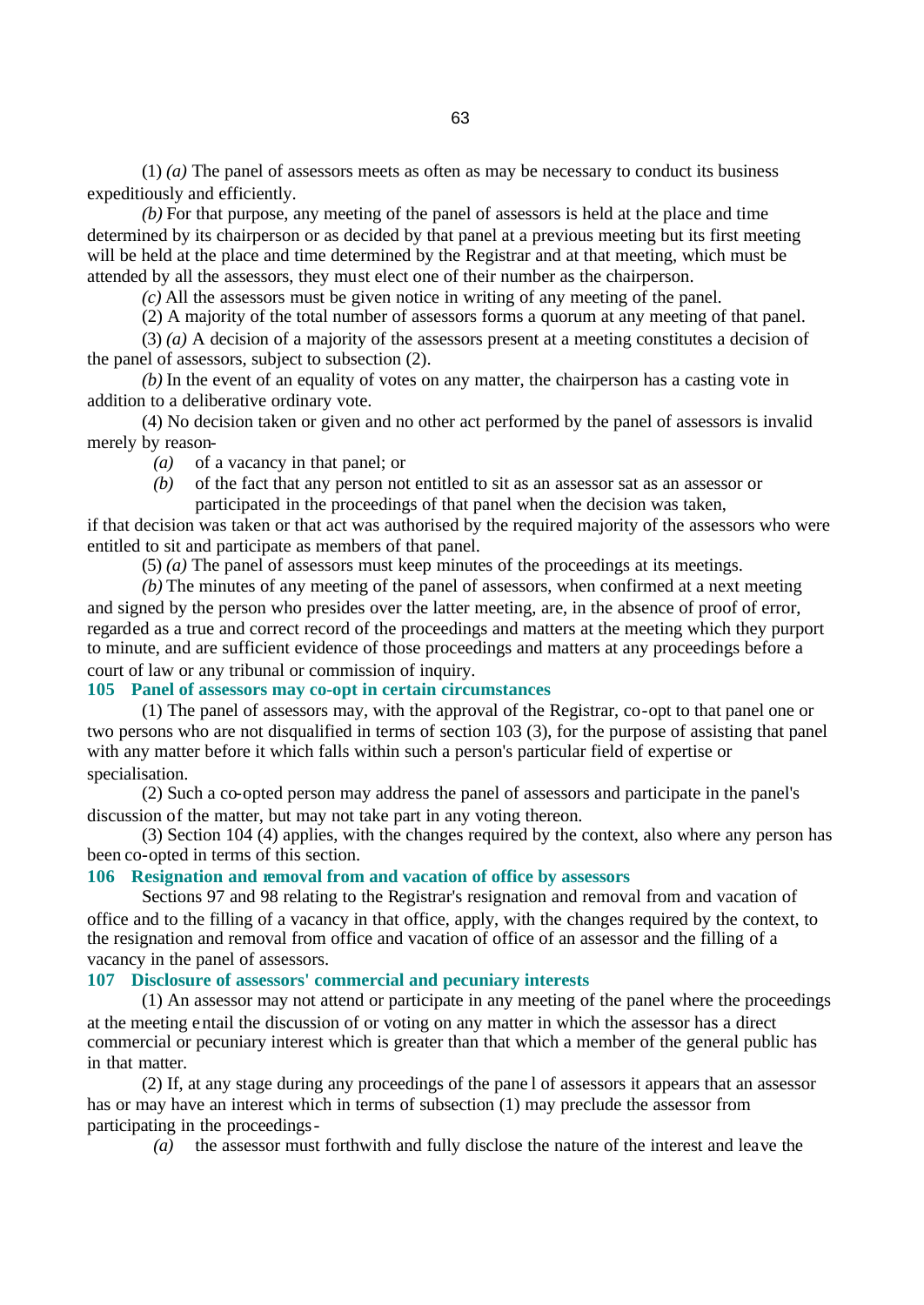venue of the meeting so as to enable the remaining members of that panel to discuss the matter and to determine whether the assessor concerned is so precluded; and

*(b)* that assessor's disclosure and the remaining assessors' determination in terms of paragraph *(a)* must be recorded in the minutes of the meeting concerned.

(3) If an assessor fails to disclose any interest in compliance with subsection (2) when that panel considers and deals with any matter to which the interest relates, or if such an assessor otherwise contravenes or fails to comply with subsections (1) or (2), the proceedings affected by the nondisclosure, contravention or non-compliance are without any legal force and effect, and the assessor concerned is guilty of misconduct.

# **108 Provisional and full registration of associations and non-members previously registered**

(1) *(a)* For the purposes of section 56, the Registrar, if satisfied that an association or nonmember qualifies for provisional registration in terms of that section, must register the association or non-member provisionally, subject to section 55 (1) *(a)*, by entering the latter's name and the required particulars as prescribed by the MEC in the provincial transport register.

*(b)* The onus rests on the association or non-member to ensure that provisional registration occurs in terms of paragraph *(a)*.

(2) The provisional registration of an association or non-member in terms of subsection (1) lapses on whichever one of the following events take place first:

- *(a)* When the period mentioned in section 56 (1) expires; or
- *(b)* when the provisional registration is converted to full registration in terms of subsection (3).

(3) The Registrar must register an association which, before the expiry of the period of its provisional registration, has applied to the Registrar to convert its provisional registration to full registration and has satisfied the Registrar-

- *(a)* that its members no longer hold any current permits under the authority of which they would be entitled, in terms of section 79, to operate their respective public transport services, due to either the one or the other or both of the following:
	- (i) The conversion of those permits to operating licences as provided for in this Act and applicable provincial laws;
	- (ii) the termination of the membership of any member who is the holder of such a permit and has failed to have that permit so converted to an operating licence;
- *(b)* that it has terminated the membership of every member who, as at the date of the application, does not hold an appropriate operating licence for each vehicle by means of which a public transport service is operated by the member; and
- *(c)* that it meets the requirements of section 110, which applies with the changes required by the context.

(4) The Registrar must register any non-member who, before the expiry of the period of provisional registration, has applied to the Registrar to convert the non-member's provisional registration to full registration and has satisfied the Registrar that the non-member complies with section 113.

(5) This section does not preclude an association whose provisional registration has lapsed in terms of subsection (2) *(a)* from applying for registration in terms of section 110.

# **109 Provisional registration of associations not qualifying directly for full registration**

(1) An association may be provisionally registered if-

- *(a)* the association has been in existence for a period not less than the period determined by the MEC by notice in the *Provincial Gazette*.
- *(b)* the number of its membership as at the date of application is not less than the minimum number as determined by the MEC by notice in the *Provincial Gazette*;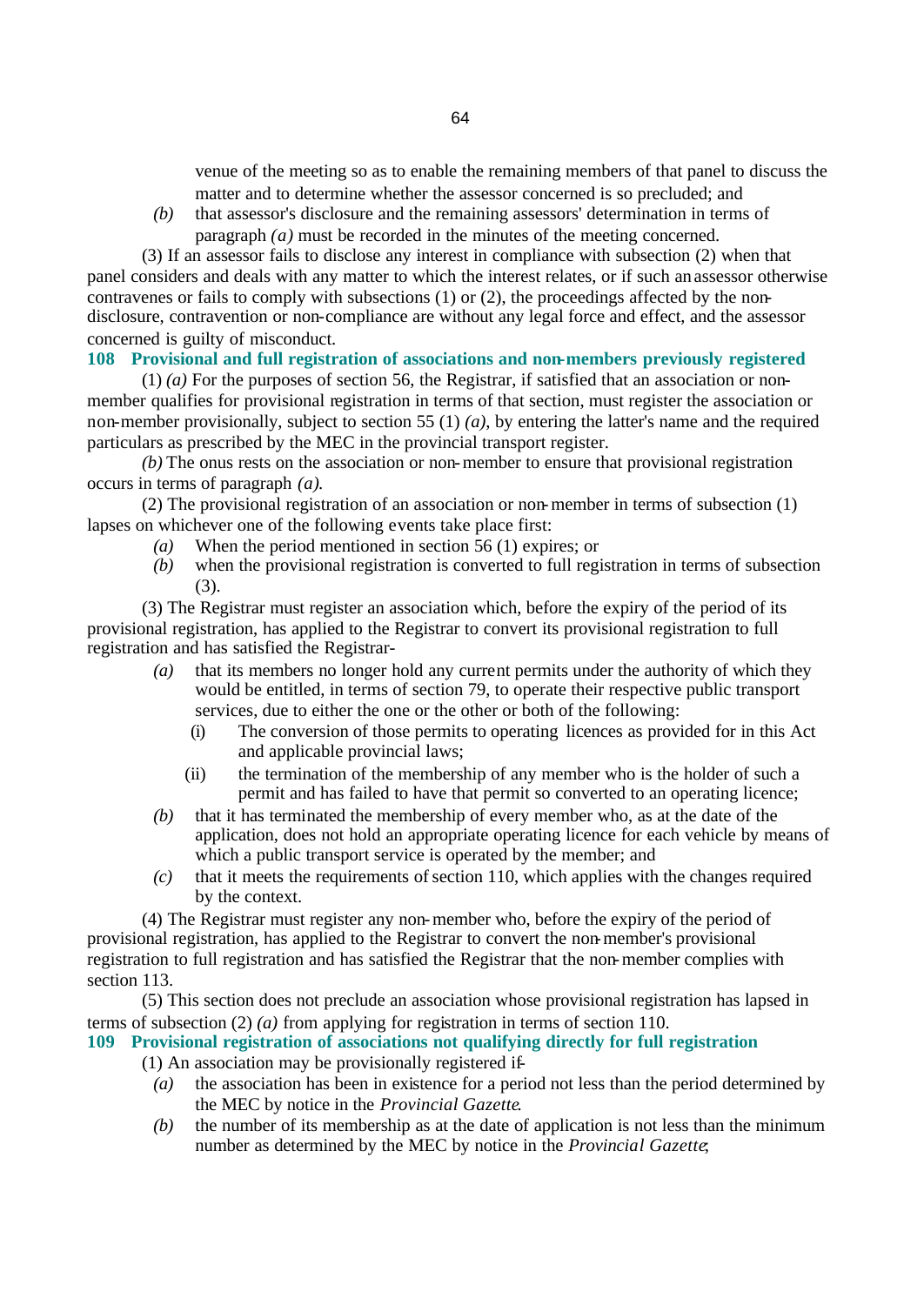- *(d)* the association has a constitution-
	- (i) which has been subscribed to by all its members, and in terms of which any breach of those specified provisions of the code of conduct by any member may result in the imposition of an appropriate penalty or sanction by a standing disciplinary committee after due inquiry; and
	- (ii) which complies with those provisions of section 117 as determined by the MEC by notice in the *Provincial Gazette*.

(2) An association may not be provisionally registered if its joining fees and membership fees exceed the maximum amounts prescribed by the MEC by notice in the *Provincial Gazette*.

(3) The Registrar, if satisfied that an applicant association meets the requirements for provisional registration imposed by subsection (1), must register it provisionally, by entering its name and the particulars prescribed by the MEC in the provincial transport register, subject to this section, and must issue to the association an appropriate registration certificate in the form so prescribed.

# **110 Direct full registration of associations**

An association qualifies for registration and, upon having applied therefore, must be registered,

if-

- *(a)* the association complies with the requirements of section 57;
- *(b)* the association has been in existence for a period not less than the period determined by the MEC by notice in the *Provincial Gazette*;
- *(c)* the number of its membership as at the date of the application is not less than the minimum number as so determined by the MEC;
- *(d)* the application fee prescribed by the MEC, if any, has been paid;
- *(e)* the amounts of the joining fee and membership fee of the association do not exceed the maximum amounts as so determined; and
- *(f)* the association is not disqualified in terms of an order issued under section 118 (5) from being registered.

# **111 Application and registration procedure**

(1) An association applies for registration or provisional registration or for conversion of provisional registration to full registration, by submitting to the Registrar-

- *(a)* an application in the form prescribed by the MEC for that purpose, that has been duly completed and is signed by the association's authorised representatives;
- *(b)* a copy of the association's constitution as signed by all its paid-up members;
- *(c)* a copy of its membership record reflecting the names of its members and, in relation to each of those members, the particulars which the MEC has prescribed for the purposes of this paragraph;
- *(d)* such other proof of the applicant's compliance with the requirements of this Act as may be prescribed by the MEC; and
- *(e)* any other information that may assist the Registrar in determining whether the requirements for registration imposed by this Act, or, the requirements for conversion to full registration, as the case may be, have been met.

(2) The Registrar, if satisfied that the applicant association meets those requirements, must register the association concerned or convert the association's provisional registration to such a full registration, or provisionally register the association by entering its name and the required particulars as prescribed by the MEC, in the provincial taxi register.

(3) Upon having registered, converted the registration or provisionally registered any association in accordance with subsection (2), all persons found by the Registrar to be members of that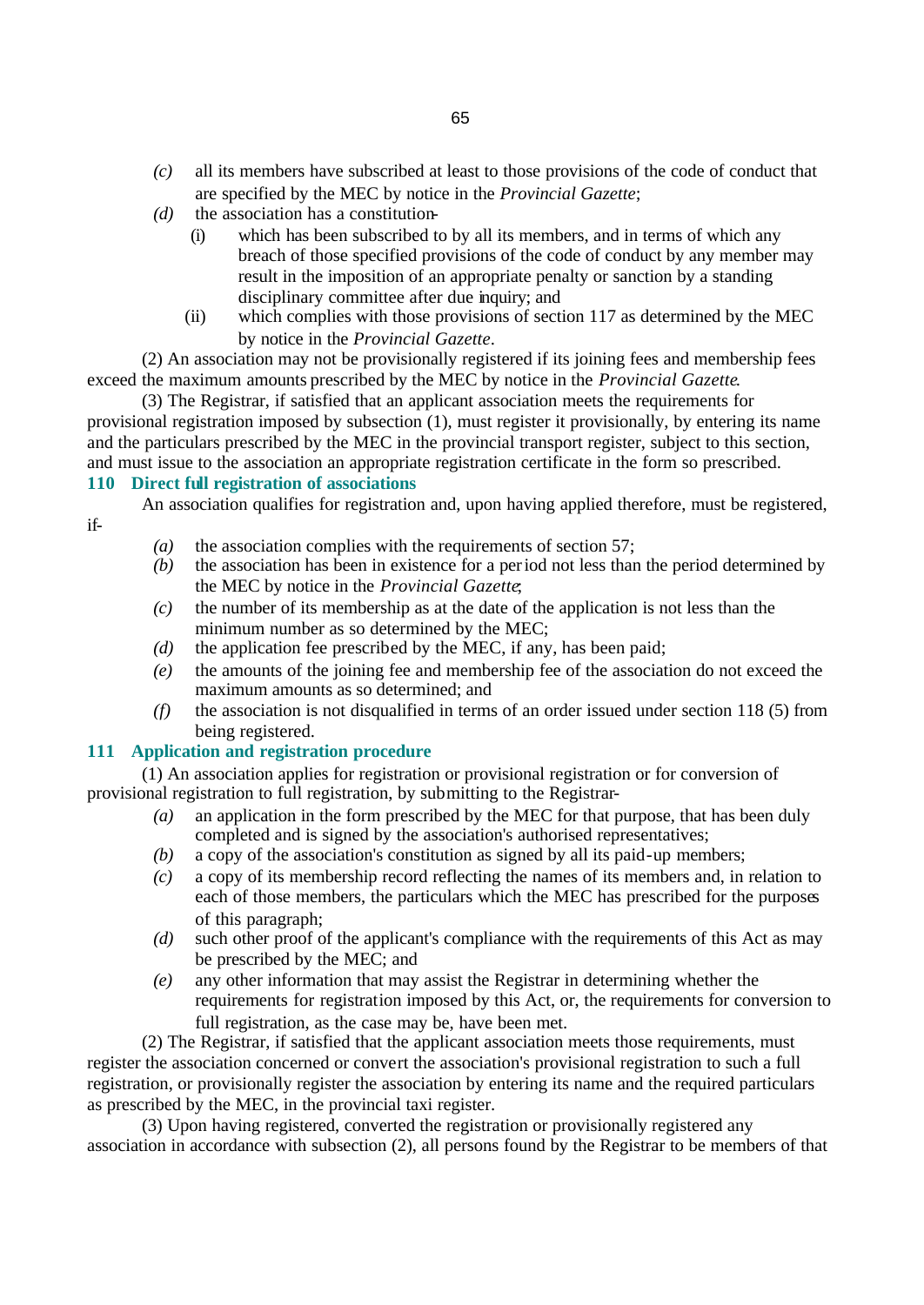association and to meet the requirements of this Act, must be registered or provisionally registered as members by entering in the provincial taxi register their names and the required particulars as prescribed by the MEC for the purposes of this subsection.

(4) A non-member applies for registration by submitting to the Registrar-

- *(a)* an application in the form prescribed by the MEC for that purpose that has been duly completed and signed by the applicant or, in the case of a non-member that is a juristic person, by the latter's duly authorised representative;
- *(b)* a statement under oath or affirmation whereby the applicant subscribes to the code of conduct; and
- *(c)* such other proof of the applicant's compliance with the requirements of this Act as may be prescribed by the MEC.

(5) The Registrar may require further information in support of any application made in accordance with this section.

### **112 Registration or provisional registration of members**

(1) Where an association has been registered, every member of the association who has subscribed to its constitution and to the code of conduct applicable in the province where that association is registered, and who complies with the other requirements of this Act and provincial laws, must be registered as a member.

(2) *(a)* (i) Where any association has been provisionally registered, every person who is a member of the association and holds an appropriate operating licence or permit for each vehicle by means of which the member operates a public transport service or has applied for the appropriate operating licence or permit, must be registered as a member provisionally for a period ending when that association's provisional registration lapses.

(ii) The onus rests on any member of an association which has been provisionally registered, who seeks provisional registration in terms of paragraph *(a)*, to take the steps necessary with a view to ensuring that the member's provisional registration takes place in terms of subparagraph (i).

*(b)* Where the provisional registration of an association has been converted to full registration, every member of the association who has subscribed to the association's constitution and to the code of conduct applicable in the province where that association is registered, must be registered as a member.

(3) *(a)* Within one month after the admission of a new member to any association mentioned in subsection (1) or (2) *(b)*, its executive committee or body, or any member thereof or office-bearer of the association authorised thereto by that committee or body, must apply to the Registrar, in the manner prescribed by the MEC, for the new member's registration as a member.

*(b)* A new member on behalf of whom such an application has been made, must be registered or provisionally registered, as the case may be, as a member if the Registrar is satisfied that-

- (i) the new member-
	- *(aa)* holds an appropriate operating licence or permit for each vehicle by means of which the member operates a public transport service or has applied for such an operating licence; and
	- *(bb)* operates the public transport service to which such an operating licence or permit relates, in compliance with the terms of, and conditions attached to, every operating licence or permit which such member holds;
		- [Sub-para. (i) substituted by s. 7 of Act 31 of 2001.]
- (ii) the new member has subscribed to the constitution of the association concerned and to the code of conduct applicable in the province where that association is registered.

#### **113 Registration of non-members**

(1) A non-member qualifies for registration and, upon having applied therefore, must be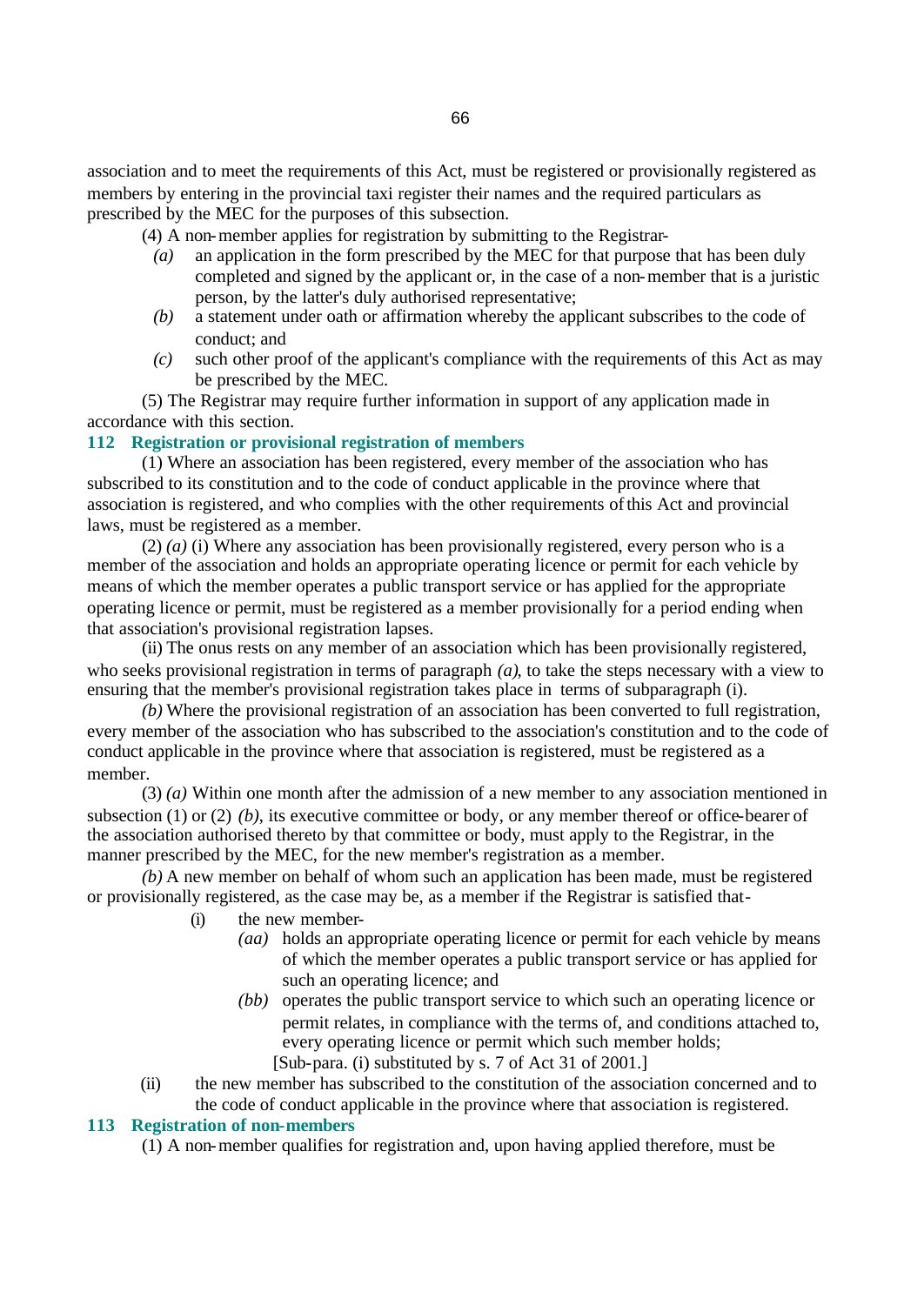registered, where-

- *(a)* the non-member has paid the application fee prescribed by the MEC;
- *(b)* the non-member, if a juristic person-
	- (i) has been in existence for a period not less than the period determined by the MEC by notice in the *Provincial Gazette*; and
	- (ii) has members which, in the case of a company or close corporation incorporated or registered in terms of the Companies Act, 1973 (Act 61 of 1973), or the Close Corporations Act, 1984 (Act 69 of 1984), respectively, do not include two or more persons who, at the time of formation of the company or close corporation, or at any time thereafter, were the operators of public transport services which are substantially the same as those operated by that company or close corporation;
- *(c)* the non-member has subscribed to the code of conduct applicable in the province where registration is sought;
- *(d)* the non-member-
	- (i) holds an appropriate operating licence or permit for each vehicle by means of which the non-member operates a public transport service; and
	- (ii) operates the public transport service to which such an operating licence or permit relates, in compliance with the terms of, and conditions attached to, the operating licence or permit;
		- [Sub-para. (ii) substituted by s. 8 of Act 31 of 2001.]
- *(e)* the applicant's registration as a non-member is ascribable to the following causes:
	- there is no registered association with regard to the route or routes or, if applicable, in the area where the applicant's public transport service is operated; or
	- (ii) where there is such a registered association, if-
		- *(aa)* the applicant has been refused membership of the association; or
		- *(bb)* the association's requirements for admission to membership are unfair; or
		- *(cc)* in view of the prevailing circumstances, the applicant reasonably cannot be expected to become a member of the association; or
		- *(dd)* the applicant, if admitted to membership of the association, will be subjected to unfair discrimination.

(2) An operating licence may not be granted to a non-member unless the non-member submits to the board a certificate from the Registrar certifying that he or she complies with the requirements of subsection (1) *(b)*, *(c)* and *(e)*, and the Registrar must issue such a certificate to a non-member who qualifies on payment of the prescribed fee.

### **114 Certificates of registration and distinguishing marks**

(1) The Registrar must upon having registered or provisionally registered any association, any member or any non-member, allocate a unique registration number to the association, member or nonmember concerned and issue to the association, member or non-member a registration certificate or a certificate of provisional registration in the manner and form and containing the particulars as prescribed by the MEC, subject to section 59.

(2) Subject to section 59, where the member or non-member is registered or provisionally registered, the Registrar must, with effect from a date determined by the MEC, by notice in the *Provincial Gazette*, issue, in the manner and form prescribed by the MEC-

- *(a)* a distinguishing mark for every vehicle of the registered member or non-member that is used, under the authority of an appropriate operating licence or permit;
- *(b)* a distinguishing mark for every vehicle of the provisionally registered member or nonmember-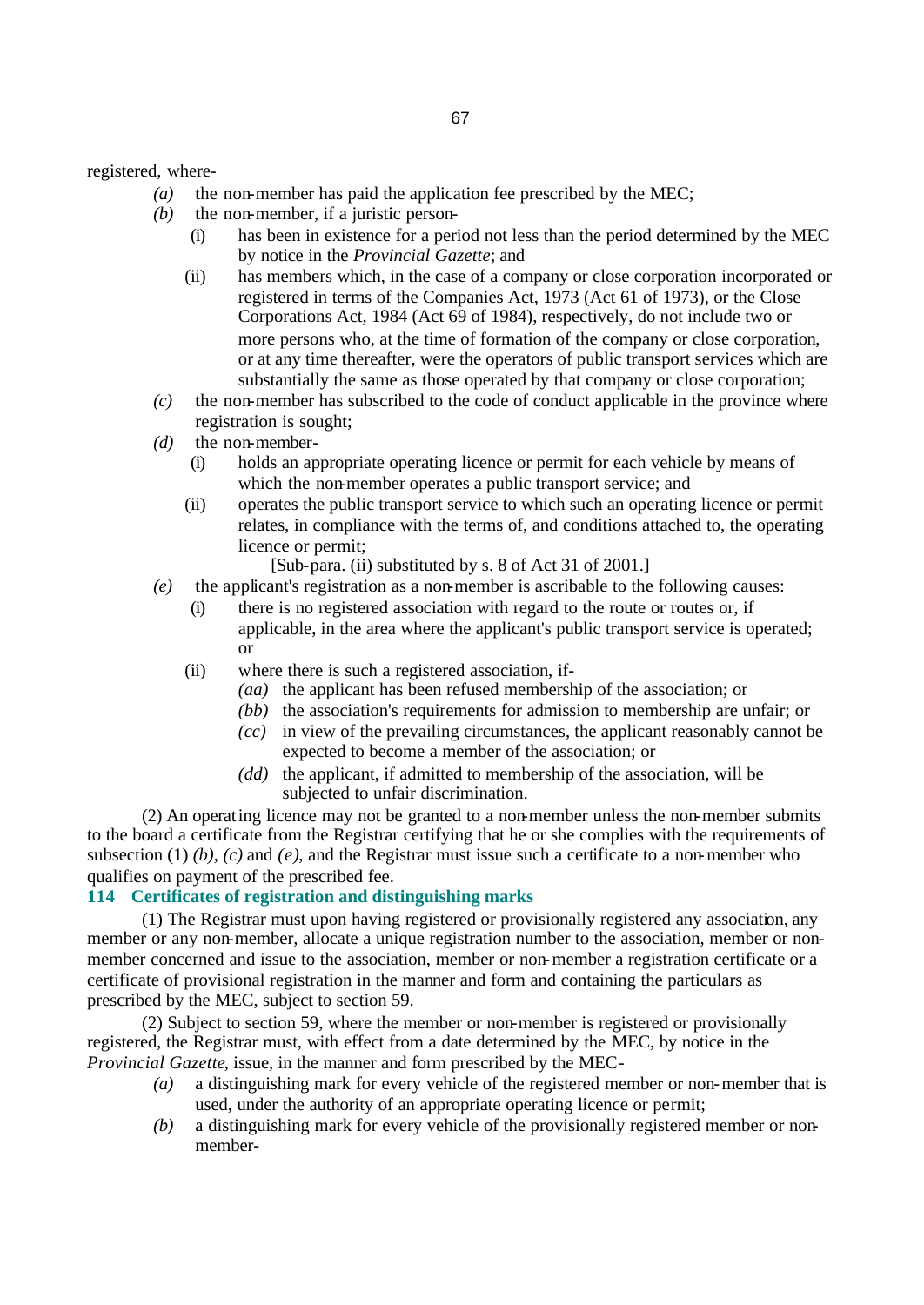- (i) that is so used under the authority of an appropriate operating licence or permit; or
- (ii) in respect of which the provisionally registered member or non-member has made application for an appropriate operating licence in accordance with this Act.

(3) Subject to section 59, the Registrar must also issue such a distinguishing mark for each vehicle used by any registered or provisionally registered member, and any registered or provisionally registered non-member, whose registration took place before the date of that notice, upon mere submission to the Registrar of-

- *(a)* the registration certificate of the registered member or non-member concerned, and a current operating licence or permit for each vehicle so used by that registered member or non-member;
- *(b)* the relevant certificate of provisional registration of the provisionally registered member or non-member, and-
	- (i) a current operating licence or permit for each vehicle used by the provisionally registered member or non-member; or
	- (ii) proof, to the satisfaction of the Registrar, that the provisionally registered member or non-member has made application for such an operating licenc e.

# **115 Duties of registered and provisionally registered associations and non-members**

(1) A registered association must-

- *(a)* take all steps that are reasonably necessary to prevent any breaches of the code of conduct and any other misconduct on the part of its members and their drivers, and to take disciplinary steps against members whenever necessary;
- *(b)* inform the Registrar expeditiously and timeously of the outcome of all disciplinary proceedings against members and grievance procedures by members;
- *(c)* inform the MEC of any impending or current conflict with any other association or associations;
- *(d)* inform the Registrar expeditiously and timeously of any changes-
	- (i) in its membership; and
	- (ii) with regard to the information furnished by it to the Registrar in compliance with this Part and Part 12;
- *(e)* inform the Registrar of the termination or temporary suspension of the membership of any registered member, within seven days after the termination or suspension;
- *(f)* timeously give the Registrar notice of all general meetings of members, and allow the Registrar or the Registrar's representative to attend such a meeting as an observer;
- *(g)* inform the Registrar timeously of any amendment proposed to its constitution and the nature and effect thereof;
- *(h)* if requested thereto by any organ of state or transport authority which has rendered financial assistance to the association or its members for a particular purpose, supply the requested information as to the application of the funds received from that source. [Para. *(h)* substituted by s. 24 *(a)* of Act 26 of 2006.]

(2) Every registered or provisionally registered non-member must-

- *(a)* inform the Registrar expeditiously and timeously of any changes with regard to the information furnished by the non-member to the Registrar in compliance with this Part and Part 12;
- *(b)* if requested thereto by any organ of state or transport authority which has rendered financial assistance to the non-member for a particular purpose, supply the requested information as to the application of the funds received from that source.

[Para. *(b)* substituted by s. 24 *(b)* of Act 26 of 2006.]

(3) Subsection (1) applies, with the changes required by the context, to any provisionally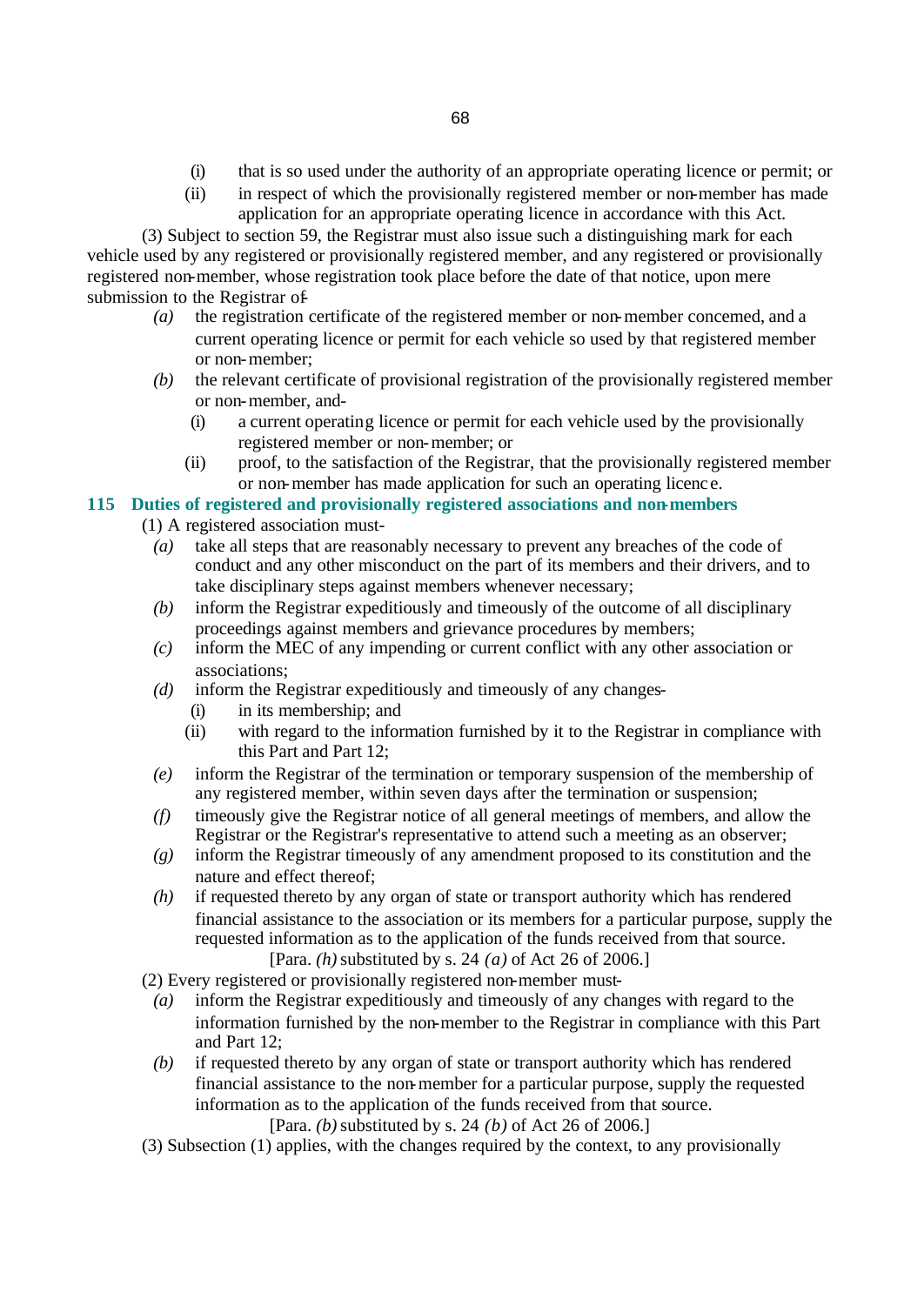registered association.

# **116 Standard minimum constitution and code of conduct**

(1) The MEC must, as soon as possible after the commencement of this Act, by notice in the *Provincial Gazette* prescribe-

- *(a)* a model constitution for associations, to be known as the standard minimum constitution, which complies with the requirements of section 117; and
- *(b)* a code of ethics, to be known as the code of conduct, providing for at least the matters provided for in section 117.

(2) The standard minimum constitution sets a yardstick for the preparation of a constitution for an association with a view to enabling the registration of associations in accordance with this Part and Part 12, provided the other requirements for registration are met.

(3) The code of conduct constitutes the set of ethical norms in accordance with which any minibus taxi-type service is to be operated.

# **117 Requirements for constitutions of associations**

(1) The constitution of an association must, for the purposes of full registration, comply with the minimum requirements, if any, prescribed by the Minister in terms of section 60, and-

- *(a)* state the association's full name and postal and physical addresses, and declare that it is an association not for gain;
- *(b)* set out its aims and objects, and state where it is based;
- *(c)* prescribe qualifications for, and admission to, membership of the association, and the rights, benefits and duties associated therewith, and require the names of all members to be entered on a membership list;
- *(d)* establish the circumstances in which a member is no longer entitled to the benefits of membership, and provide for the termination of membership and the circumstances in which membership may be terminated;
- *(e)* stipulate conduct that constitutes misconduct and give rise to disciplinary proceedings against offending members, prescribe the disciplinary steps to be taken against the members and the procedures to be followed in that regard, and establish a standing disciplinary committee for that purpose;
- *(f)* provide for appeals against the findings of the disciplinary committee, and any penalty or sanction imposed by it, or against loss of the benefits of membership or the termination of membership, prescribe a procedure for those appeals and determine the body to which those appeals may be made;
- *(g)* provide for membership fees and the method for determining membership fees and other payments by members;
- *(h)* prescribe rules for the convening and conducting of an annual general meeting of members and special meetings of members, including the quorum required for, and the keeping of minutes of, any such meeting;
- *(i)* describe the manner in which decisions are made at any meeting;
- *(j)* establish a governing body to represent and manage the affairs of the association and its members and act on its behalf, and define the powers and duties of the governing body in that regard;
- *(k)* describe the manner in which decisions are to be made by the governing body;
- *(l)* establish the office of secretary and define the functions attached thereto;
- *(m)* provide for other office-bearers on that body and define their respective functions;
- *(n)* prescribe a procedure for nominating and electing the members of that body;
- *(o)* establish the circumstances and manner in which members of that body may be removed from office;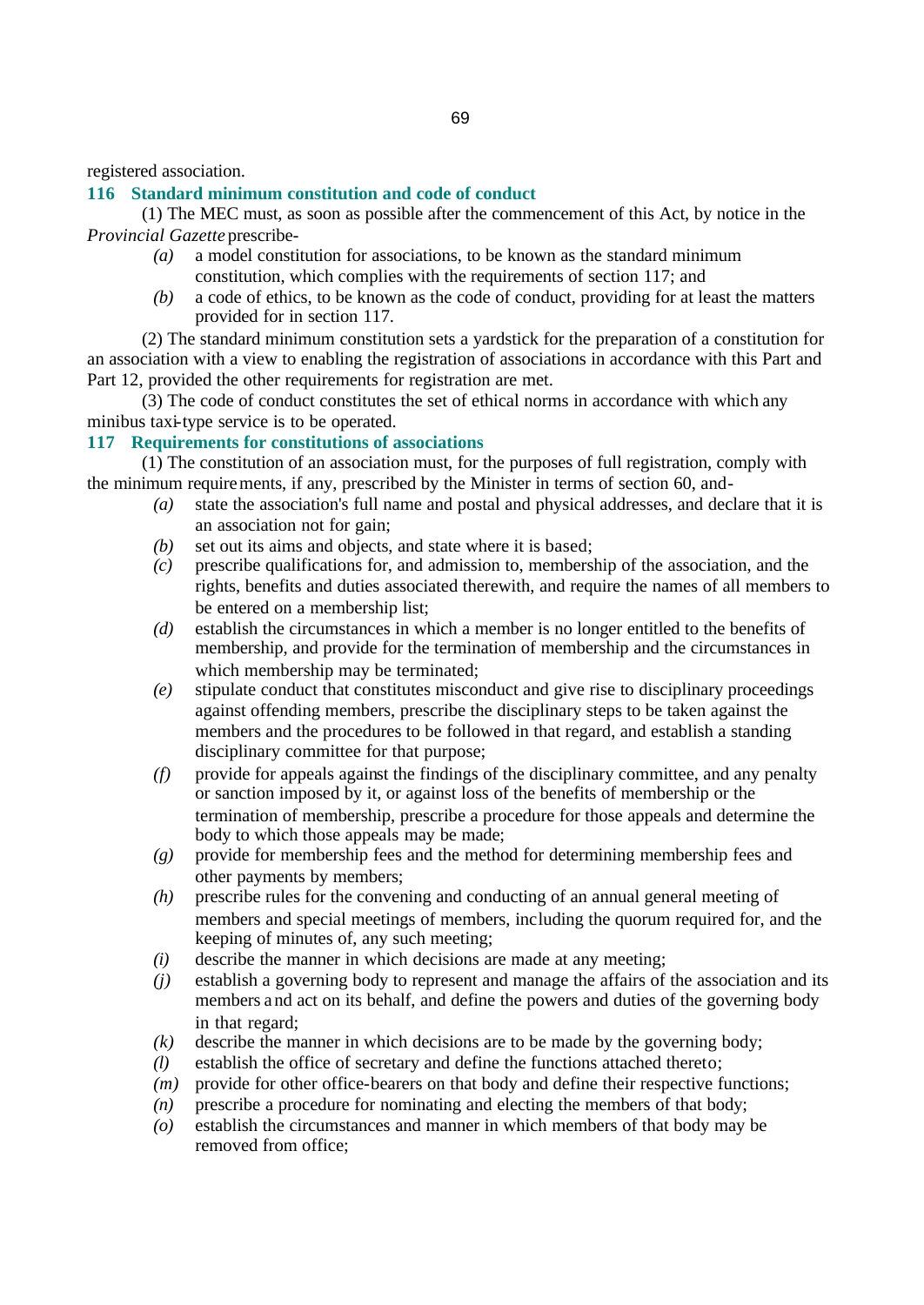- *(p)* provide for appeals against their removal from office, and prescribe a procedure for those appeals and determine the body to which those appeals may be made;
- *(q)* establish the circumstances and manner in which a ballot must be conducted;
- *(r)* provide for a grievance procedure, and the establishment of a standing grievances committee;
- *(s)* stipulate the requirements for amalgamation with any other association;
- *(t)* require proper accounting records to be kept and financial statements prepared in accordance with generally accepted accounting practice and procedures, and establish a standing financial committee;
- *(u)* determine a date for the end of its financial year;
- *(v)* provide for the appointment of an accounting officer, for financial control and responsibility, and for the annual audit of the association's accounts and statements by a person registered and practising for own account as a public accountant and auditor;
- *(w)* provide for the opening of a banking account for the association, and the banking of its money;
- *(x)* establish the purposes for which the association's money may be used.
- *(y)* prescribe a procedure for changing its constitution; and
- *(z)* prescribe a procedure by which it may be decided to dissolve the association.
- (2) The constitution also, in making provision in terms of subsection (1) for-
	- *(a)* special meetings of members, must provide for members to call a special general meeting if a stipulated number or percentage of the members indicate that they so require such a meeting;
	- *(b)* the election of members of the executive committee or body, must not allow members to be elected thereto for a single term longer than two years.
	- *(c)* the annual general meeting, must require that the election of the members of the governing body and of the association's office-bearers be held, and its audited financial statements and budget for the following financial year be considered and disposed of, at that general meeting;
	- *(d)* the matters mentioned in paragraph *(q)* of subsection (1), must provide that the election of the members of the executive committee or body and of the three standing committees must be conducted by secret ballot;
	- *(e)* the matters mentioned in paragraph *(t)* of subsection (1), must require interim financial statements to be prepared quarterly for scrutiny by members;
	- *(f)* joining fees and membership fees, must allow those fees to be determined and to be redetermined or adjusted only at the annual general meeting of members;
	- *(g)* the matters mentioned in paragraphs *(s)*, *(y)* and *(z)* of subsection (1), must require that a decision to amalgamate with another association, to amend the constitution or to dissolve the association be carried only with the support of at least two thirds of the members present at the meeting, provided there is a quorum;
	- *(h)* the qualifications for membership, must provide that an application for admission to membership will be refused unless the applicant has subscribed to the code of conduct;
	- *(i)* the circumstances in which membership may be terminated, must provide for the termination of the membership of any member operating a public transport service without the necessary operating licence, or, where applicable, the necessary permit, for each vehicle by means of which the service is operated;
	- *(j)* matters that constitute misconduct, must declare the following to be misconduct:
		- (i) the breach of the code of conduct by any member;
		- (ii) a member's employment of a driver who has not subscribed to the code of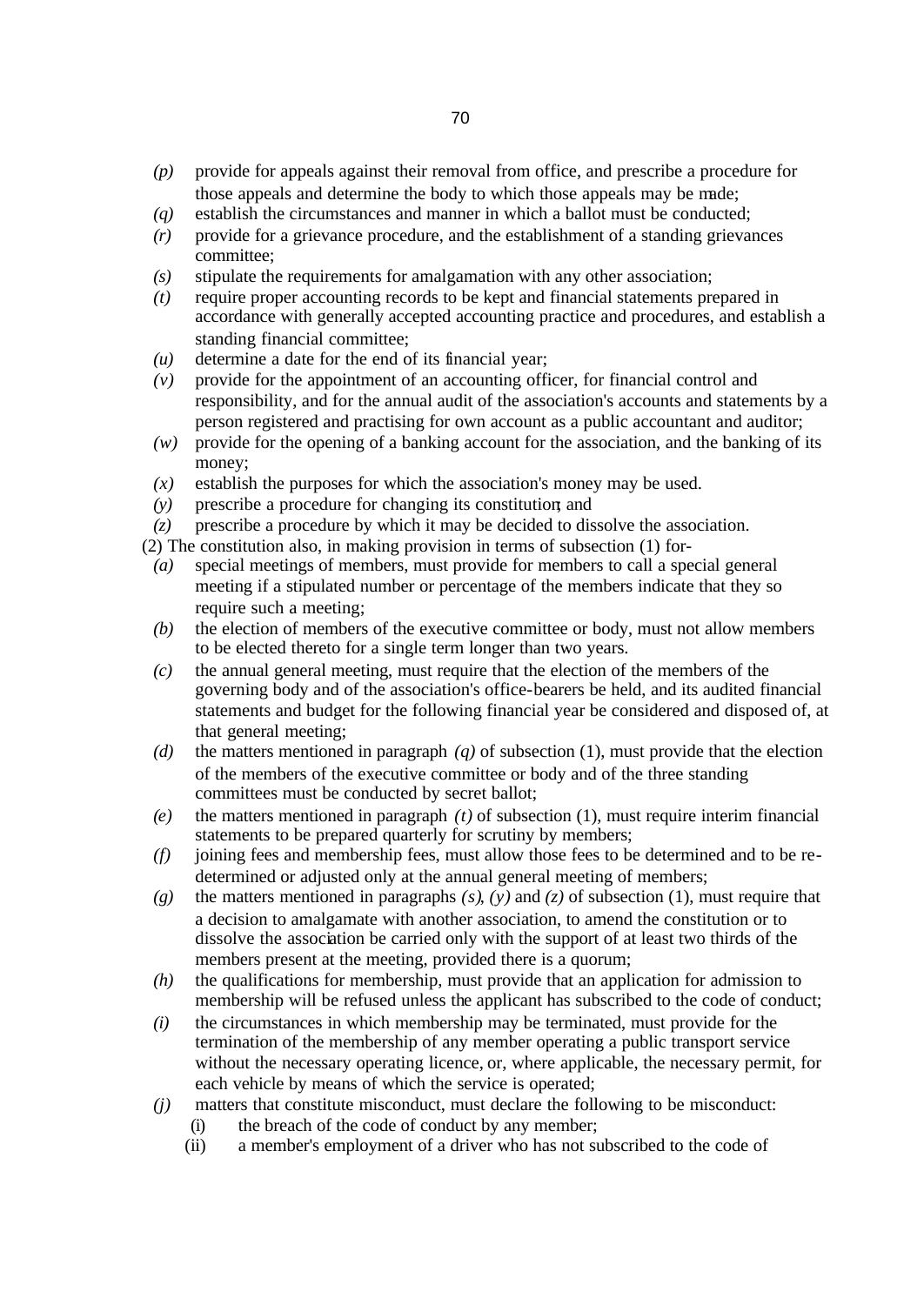conduct;

- (iii) the continued employment by the member of any driver who repeatedly has breached the code of conduct;
- (iv) failure on the part of the association's governing body or any member thereof or office-bearer of the association authorised by that body to comply with the requirements of section 112 (3) *(a)*.

# **118 Non-compliance with registered constitution, and breach of code of conduct**

(1) *(a)* Where the Registrar on reasonable grounds suspects that a registered association has failed to comply with any provision of its registered constitution that is material for the application of Part 12 or this Part, or that a registered non-member has breached the code of conduct, the Registrar must conduct an investigation into the matter.

*(b)* In conducting such an investigation, the Registrar must give the association or non-member an opportunity to make representations or give evidence with regard to the alleged non-compliance or breach.

*(c)* In deciding the matter, the representations and evidence made, given or furnished by the association or non-member must be taken into consideration.

(2) Where in terms of this Act, the specific act of non-compliance or breach constitutes an offence and the association or non-member has been charged with such an offence, the Registrar may postpone the investigation until the criminal proceedings against the accused have been finalised or withdrawn.

(3) *(a)* If the Registrar finds such an association or non-member guilty of such a noncompliance or breach, the Registrar must, by notice in writing, direct the association or non-member to remedy the non-compliance or breach within the period stated in the notice, and set out the steps to be taken for that purpose.

*(b)* An association or non-member to whom such a notice has been given, may approach the Registrar's office for assistance in taking the steps specified in the notice.

(4) Upon failure to comply with such a notice, the Registrar may impose a fine not exceeding an amount as prescribed by the MEC for the specific non-compliance or breach, or cancel the registration of the association or non-member or suspend the registration temporarily, as dictated by the gravity of the non-compliance or breach and the circumstances relevant thereto.

(5) *(a)* Where a registered association's non-compliance with such a material provision of its registered constitution or the breach of the code of conduct by a registered non-member cannot be remedied, the Registrar must impose one of the penalties provided for in subsection (4), and may, in severe cases where the penalty so imposed involves the cancellation of the registration of the association or non-member, issue an order in terms of which the association or non-member is disqualified from being registered at any time during a specified period which may not be longer than one year.

*(b)* Where the registration of an association has been terminated or suspended temporarily in terms of paragraph *(a)*, the registrations of all its members will be cancelled or suspended, as the case may be, for the same period.

(6) Upon being notified by a registered association that it has terminated or temporarily suspended the membership of a registered member for non-compliance with its registered constitution or breach of the code of conduct, the Registrar must cancel that member's registration or suspend it for the same period, respectively.

(7) The Registrar must, within one week after having acted in terms of subsection (4), (5) or (6) against any registered association, member or non-member, by written notice, notify the MEC, the Registrar of every other province and every planning authority in the province or under its jurisdictio n, of the action so taken.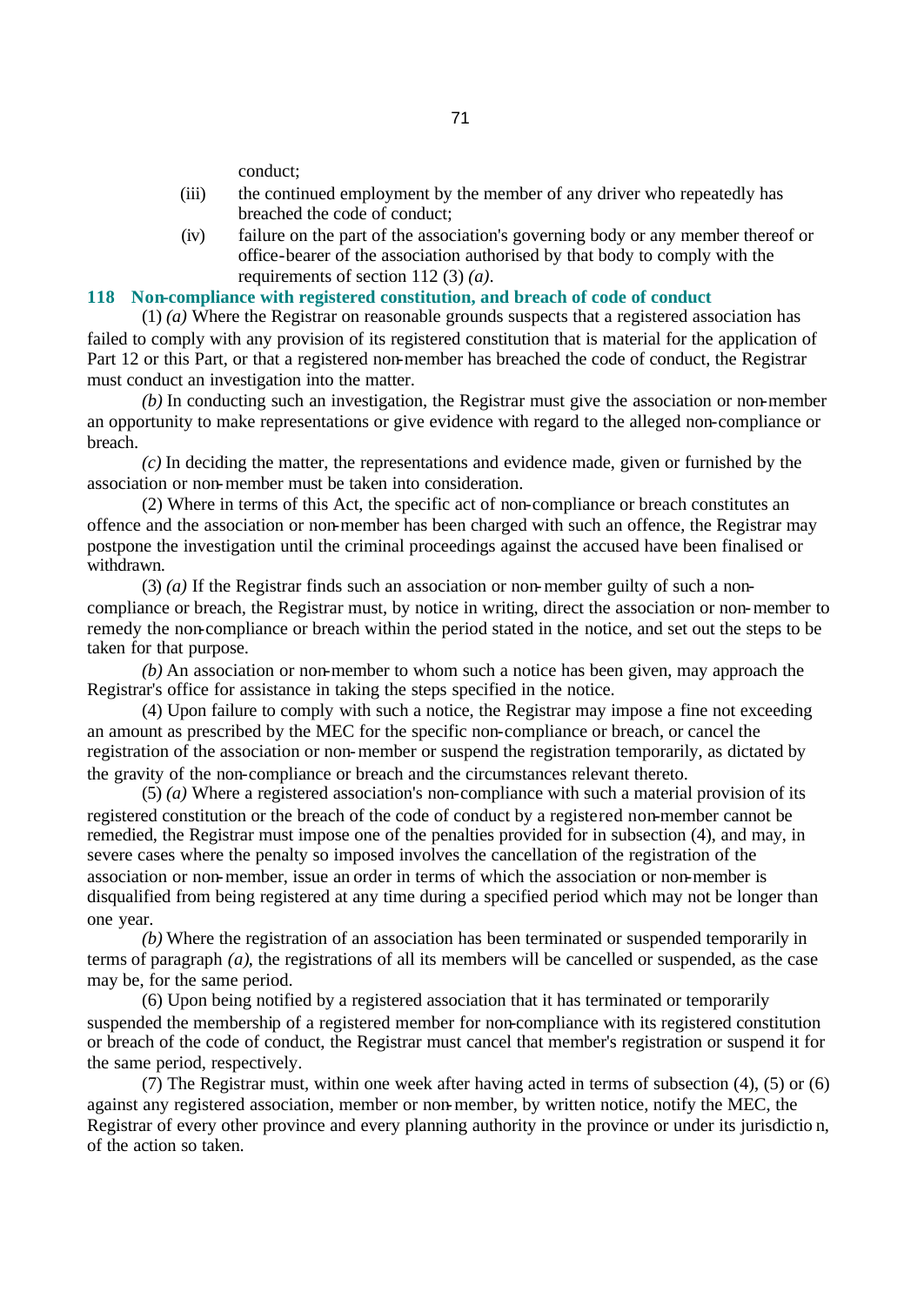(8) *(a)* The Registrar by written notice must inform any association, member or non-member of cancellation or temporary suspension of registration, and direct the association, member or nonmember, as the case may be, to return the latter's registration certificate to the Registrar within seven days of the date of the notice.

*(b)* Where an association's registration has been cancelled or suspended temporarily the Registrar must further direct the association to ensure that all its members' registration certificates are returned to the Registrar within the period specified in that notice.

(9) The preceding provisions of this section apply, with the changes required by the context, to any provisionally registered association or non-member, subject to the relevant provisions of this Act. **119 Cancellation or temporary suspension of registration or provisional registration of** 

### **associations, members and non-members**

- (1) The Registrar must cancel the registration or provisional registration of-
	- *(a)* an association-
		- (i) which has ceased to exist or is no longer based in the province; or
		- (ii) if it has secured registration or provisional registration through fraudulent conduct;
- *(b)* a member in respect of a particular association where-
	- (i) the registration or provisional registration of that association is cancelled;
	- (ii) membership of that association has been duly terminated in accordance with its constitution;
- *(c)* a non-member-
	- (i) who is no longer based in the province;
	- (ii) who, if a juristic person, has ceased to exist; or
	- (iii) who does not hold an appropriate operating licence or permit for each vehicle used by the non-member to operate a public transport service;
- *(d)* a member of an association provisionally registered who does not hold an appropriate operating licence or permit for each vehicle used by such a member to operate a public transport service, or has not applied for such an operating licence.

(2) An associa tion, member or non-member whose registration or provisional registration has been cancelled or temporarily suspended as provided for in this section or a provincial law, must return the registration certificate or certificate of provisional registration and the distinguishing marks, if any, issued with regard to the registration or provisional registration so cancelled or suspended to the Registrar within the time prescribed by the MEC.

(3) The Registrar may, where an association has terminated membership due to a member's breach of the code of conduct, if justified in the circumstances, cancel that member's registration or provisional registration in respect of any other association of which the former is a member, after having given the member sufficient opportunity to make representations and advance reasons why that should not be done.

(4) The Registrar may cancel, or suspend temporarily for a period not exceeding one year, the registration or provisional registration of-

- *(a)* any association for failure to comply with any provision of its registered constitution that is material for the application of this Part and Part 12;
- *(b)* any member-
	- (i) whose membership of an association has been suspended temporarily; or
	- (ii) of an association whose registration or provisional registration has been suspended temporarily;
- *(c)* any non-member for having breached the code of conduct;
- *(d)* any member or non-member who has been convicted of an offence mentioned in section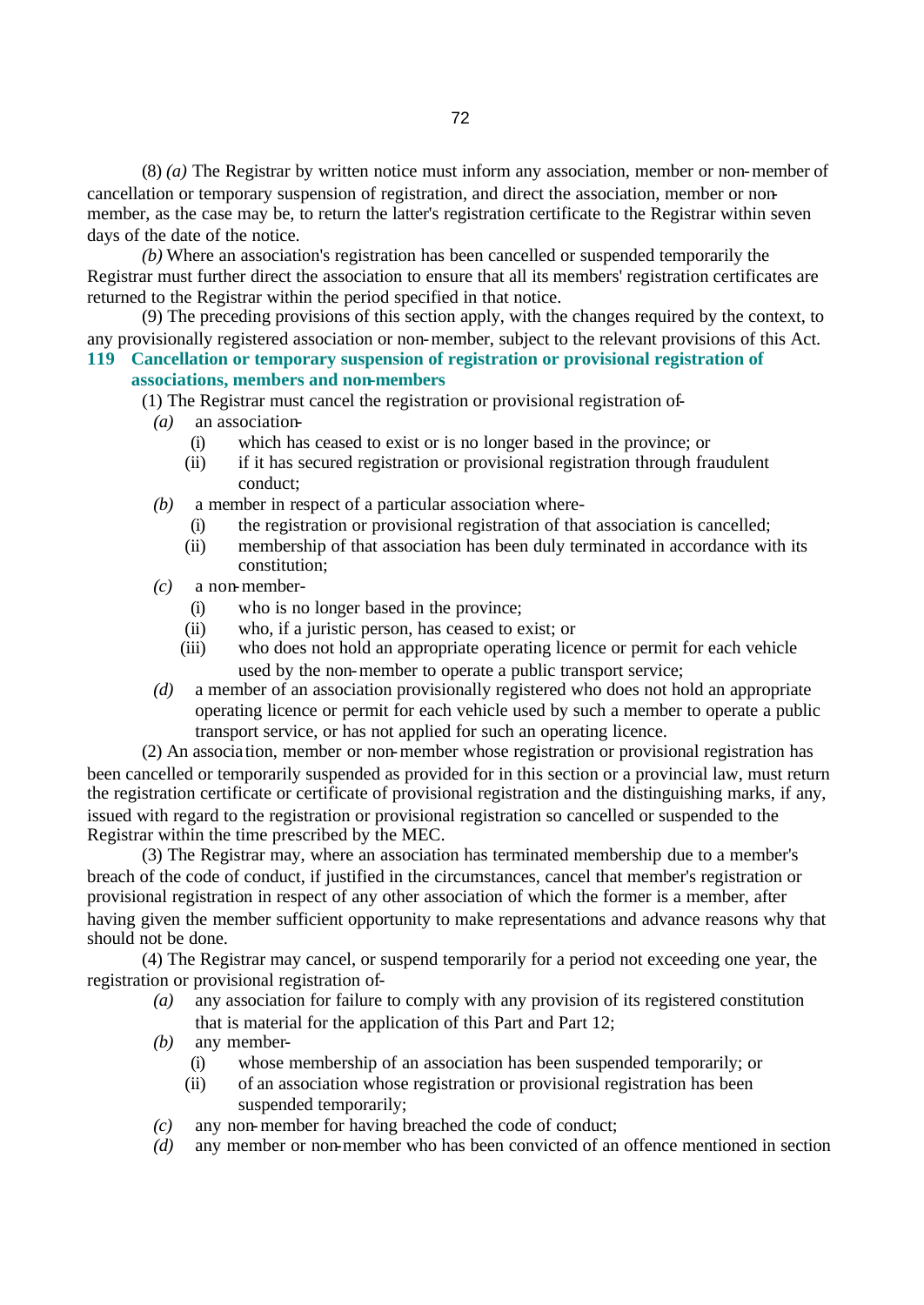127.

#### **120 Effect of lapsing or cancellation of registration on holding of permit or operating licence**

(1) Where the full registration of an association lapses or is cancelled, all permits and operating licences held by the members of that association which relate to the route or routes in question, lapse on a date calculated as 90 days after such lapsing or cancellation, unless-

- *(a)* the association has been re-registered provisionally or fully, and the member is still a member thereof;
- *(b)* the member has obtained membership of another registered or provisionally registered association operating on the route or routes in question; or
- *(c)* the member has obtained registration as a non-member in respect of the route or routes in question.

(2) Where the registration of a non-member lapses or is cancelled, all permits and operating licences held by the non-member which relate to the route or routes in question lapse on a date calculated as 180 days after such lapsing or cancellation, unless-

- *(a)* the non-member has obtained membership of a registered or provisionally registered association operating on the route or routes in question; or
- *(b)* the non-member has obtained re-registration as a non-member in respect of the route or routes in question.
- **121 Registration or provisional registration no bar to prosecution for unauthorised operation of public transport**

The registration or provisional registration of any member or any non-member, is no bar to the prosecution of such a member or non-member for an offence mentioned in section 127 (1) *(a)*.

### *Part 18 Law enforcement* **(ss 122-127)**

#### **122 Land transport law enforcement**

(1) In addition to the measures provided for in this Act with regard to law enforcement, the MECs, transport authorities and municipalities must take active steps to develop systems to improve land transport law enforcement in their respective jurisdictions.

[Sub-s. (1) substituted by s. 25 of Act 26 of 2006.]

(2) Despite the provisions of any other law-

- *(a)* an MEC;
- *(b)* a transport authority;
- *(c)* a municipality,

called in this section an enforcement authority, may enter into an agreement in terms of which-

- (i) land transport law enforcement functions are undertaken by one enforcement authority in the area of jurisdiction of another;
- (ii) authorised officers of one such authority may be seconded to another authority temporarily;
- (iii) land transport law enforcement functions are undertaken jointly, or by a public or private sector agency on behalf of the authority,

on terms and conditions set out in the agreement, including conditions as to which authority must bear the costs involved.

## **123 Appointment of inspectors**

(1) *(a)* The MEC may designate employees in the provincial department, or of transport authorities, who are fit and proper persons, as inspectors for the purposes of matters which, in terms of this Act, fall under the jurisdiction of the province or the transport authority, as the case may be.

*(b)* The head of the provincial department must issue to every inspector so appointed a certificate of appointment and official proof of identity in the prescribed form.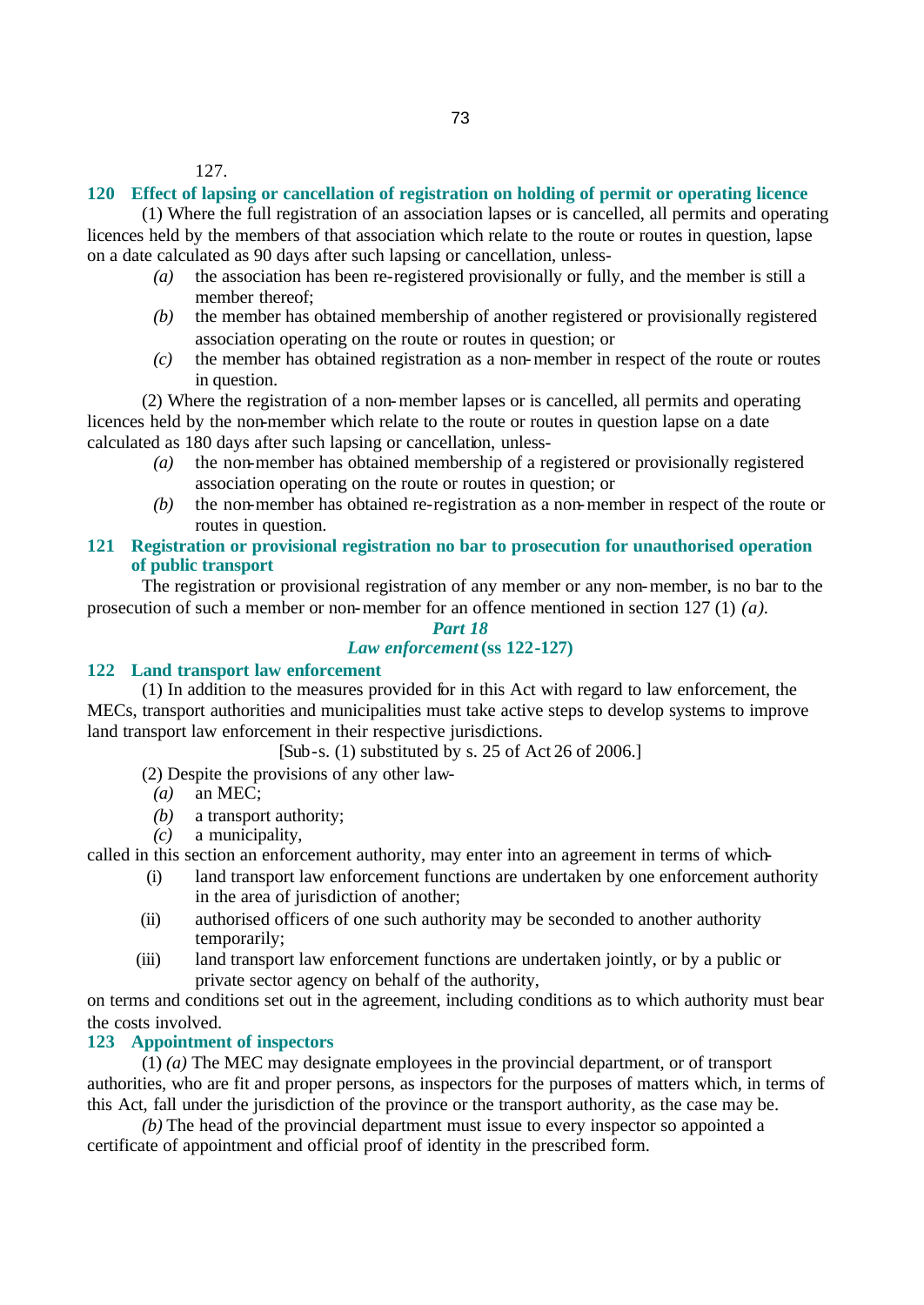(2) The functions of inspectors so appointed are to monitor compliance with this Act in the province or transport area concerned and to assist with the investigation and prevention of offences contemplated in section 127 which have been committed within the province, subject to provincial laws and the directions of the MEC and the head of the provincial department.

(3) In performing those functions, an inspector will have all the powers conferred on an authorised officer by or in terms of this Act.

(4) When performing any function or duty or exercising any power in terms of this Act, an inspector must on demand by any person in relation to whom the power, function or duty is exercised or performed, produce the certificate of appointment.

#### **124 Impoundment of vehicles**

(1) An authorised officer who is satisfied on reasonable grounds that a motor vehicle is being used by any person for the operation of public transport without the necessary operating licence or permit or contrary to the conditions imposed with regard thereto, may impound the vehicle pending the investigation and prosecution of that person for an offence mentioned in section 127 (1) *(a)* or *(b)*.

(2) A vehicle impounded under subsection (1) must be delivered to the head of the depot contemplated in subsection (4), who must retain the vehicle in the depot and release it to the person concerned only-

- *(a)* when the criminal charges against the person have been withdrawn or the person has been acquitted of the offence charged; or
- *(b)* in the case where the person is convicted of the offence charged, and unless the court has ordered otherwise, on payment to the head of the depot of the amount determined by the MEC.

(3) Upon the second or subsequent impoundment of a vehicle which had been previously impounded, subsection (2) applies, with the changes required by the context, except that the impoundment fee will be increased in accordance with the scale so determined.

(4) *(a)* The MEC or a municipality, by notice in the *Provincial Gazette*, may designate any place defined in the notice to be a depot for the purposes of this section, and may in the same manner amend or withdraw such a notice at any time.

*(b)* The MEC or, where applicable, the relevant municipality, must appoint an inspector or an authorised officer in the service of the municipality as the person in charge of the depot. **125 Presumptions and proof of certain facts**

(1) A document which purports to be an operating licence issued under this Act, or a permit issued under a previous law or a copy of such an operating licence or permit certified to be a true copy, is on mere production in any prosecution for an offence mentioned in section 127 (1), where the possession or contents of such an operating licence or permit may be relevant, admissible in evidence as proof that it is such an operating licence or permit which had been lawfully issued, or that it is a true copy thereof, as the case may be, and of the truth and accuracy of the particulars thereof.

(2) A document which states that the motor vehicle described therein is registered, under the releva nt law, in the name of a person specified therein as the owner, and which purports to have been issued under such a law by an employee of the registering authority for motor vehicles of the place where the vehicle was so registered, is on mere production in a prosecution under this Act, admissible as sufficient proof of that person's registered ownership of the vehicle and of the truth and accuracy of the particulars contained therein.

## **126 Powers of authorised officers**

(1) In addition to the functions and duties imposed on an authorised officer by or in terms of this Act, an authorised officer may-

*(a)* cause a motor vehicle to be stopped in the manner prescribed by the MEC, and enter such a vehicle in order to establish if it is used for public transport or monitor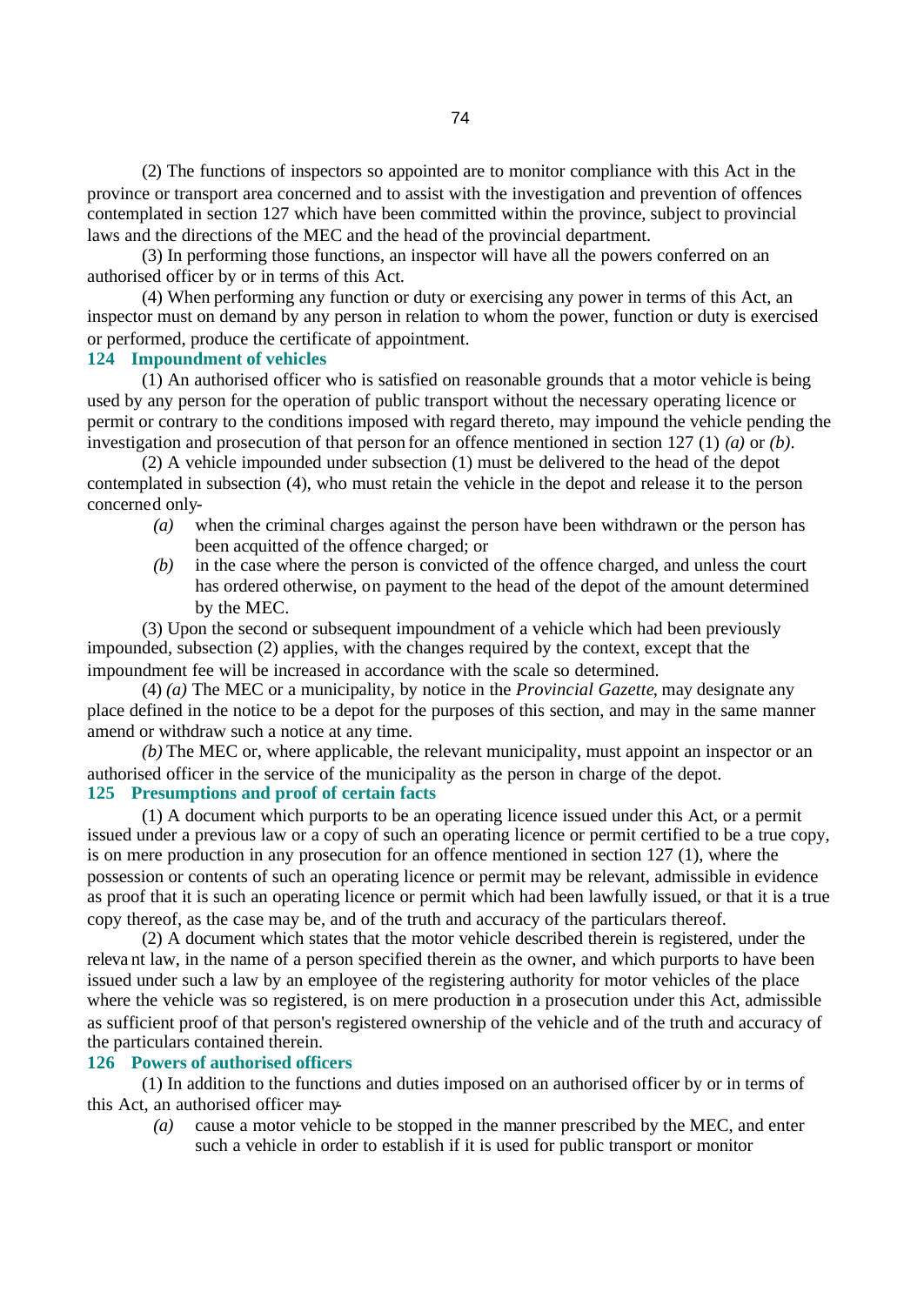compliance with any provision of this Act, or with the terms of any operating licence or permit, and may for those purposes examine or inspect the vehicle and any documentation that may be relevant;

- *(b)* require from the driver to furnish the latter's full name and residential address, and documentary proof thereof, as well as the name and address of the owner of the vehicle, and particulars of the business in connection with which the vehicle is being used;
- *(c)* require that the driver or other person in charge of the vehicle forthwith produce for inspection any documents or other records that are in or on the vehicle in the possession of the driver or that person that relate to the persons being conveyed on such vehicle;
- *(d)* require that any person on a motor vehicle suspected on reasonable grounds to be used for public transport, or a person suspected on reasonable grounds to have been on such a vehicle recently, furnish the latter's full name and address and documentary proof thereof and state if the latter has paid or has to pay any consideration for conveyance on the vehicle, and furnish the name and address of the person to whom the payment has been made or will have to be made;
- *(e)* to require that the records to be kept in or on the vehicle in terms of this Act, be produced by the driver of the vehicle or by the conductor, if any, for inspection;
- *(f)* enter or enter upon any business premises at any reasonable time to monitor compliance with this Act, and-
	- (i) question any person who, in the opinion of the authorised officer, may be able to furnish any information required for that purpose;
	- (ii) may require such a person to produce, for examination or inspection, any books and documents, and any other records, that may be relevant for monitoring purposes;
	- (iii) make extracts therefrom or copies thereof; and
	- (iv) demand an explanation of any entries in such a book, document, or other record;
- *(g)* require that the driver or other person in charge of a motor vehicle used for public transport, produce any documents whatsoever, that were issued by a competent authority, in terms of this Act, or a previous law, with regard to the vehicle or the public transport for which it may be used terms of this Act, or the previous law, as the case may be, and which, in terms of this Act or that law have to be kept on that vehicle;
- *(h)* upon the order of a board, attach an operating licence or permit that has expired or lapsed or has been withdrawn temporarily in terms of this Act, and hand it over to that board.

(2) A person questioned or required to furnish an explanation under paragraph *(f)* of subsection (1), is entitled to all the privileges to which any person testifying before a court of law is entitled.

(3) *(a)* Where an authorised officer finds a vehicle used for public transport under the authority of an operating licence or permit to be so defective as to be a danger to persons or property, the authorised officer may order the driver or other person in charge of the motor vehicle to surrender that operating licence or permit, as well as all distinguishing marks relating to the vehicle, and prohibit that driver or person forthwith to use the vehicle for public transport.

*(b)* The operating licence or permit so surrendered, must be retained by the officer until the holder of the operating licence or permit has satisfied the officer that the defects have been remedied and that the vehicle is in a roadworthy condition, the onus of proving which rests on the holder of the operating licence or permit.

## **127 Offences and penalties**

(1) A person is guilty of an offence-

*(a)* if the person operates a public transport service in contravention of section 33;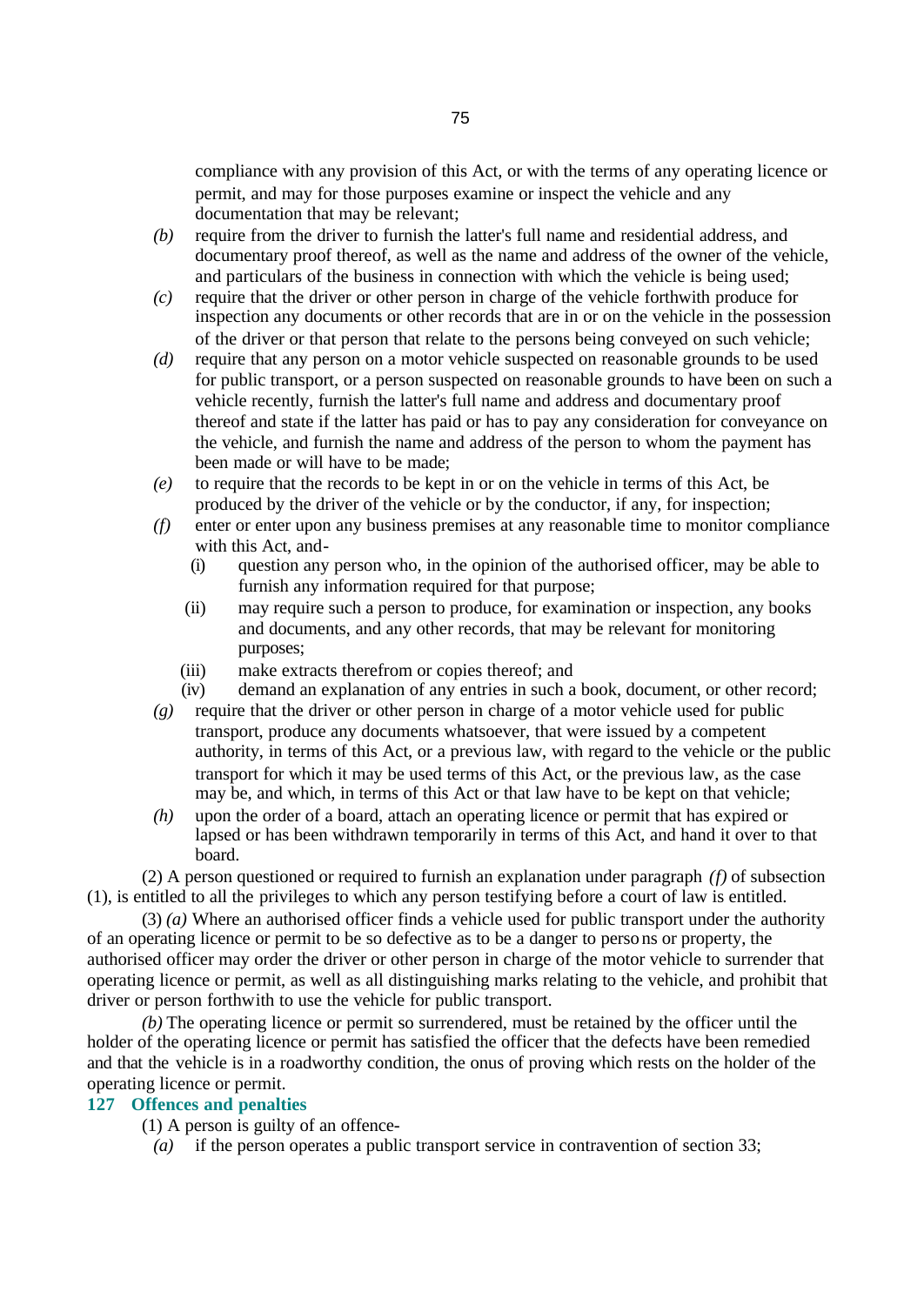- *(b)* if the person operates or undertakes a public transport service contrary to the terms and conditions of an operating licence, or, where applicable, a permit;
- *(c)* if the person contravenes any other provision of this Act;
- *(d)* if, being the holder of an operating licence or permit or the agent or employee of such a holder, the person allows someone else to use that operating licence or permit for a vehicle other than the vehicle specified in the operating licence or permit;
- *(e)* if the person applies for or obtains an operating licence knowing that a current operating licence has already been issued with regard to the same vehicle;
- *(f)* if the person, with the intent to deceive, forges, alters, defaces, damages or adds to any operating licence or other official document issued under this Act, or any permit;
- *(g)* if, knowing that a document is not an operating licence or permit, or such other official document or that it has been altered, defaced, damaged or added to, utters or uses the document;
- *(h)* if the person furnishes or gives false information in or with regard to any application made to a board or a Registrar, or in the course of appearing in any proceedings, investigation or inquiry before such a board or any Registrar;
- *(i)* if the person impersonates an authorised officer;
- *(j)* if the person wilfully obstructs or hinders an authorised officer who is discharging the duties attached to the office concerned;
- *(k)* if the person refuses or fails to comply with any lawful order, direction or demand made by an authorised officer in the discharge or performance of any function or duty entrusted to the officer by or in terms of this Act;
- *(l)* if the person fails to return a registration certificate or certificate of provisional registration, or a distinguishing mark to the Registrar if required to do so by this Act;
- *(m)* if the person, without good reason-
	- (i) refuses or fails to appear before a board or Registrar in compliance with an order or subpoena issued under this Act;
	- (ii) refuses or fails to answer, or to answer to the best of the person's knowledge and ability, any question lawfully put to the person by any member of the board or by the Registrar, as the case may be; or
	- (iii) refuses or fails to produce any book, document or plan or any other record of any nature or kind whatsoever, or any article, in compliance with such an order or subpoena;
- *(n)* if, where the person is conveyed as a passenger on a vehicle in the course of the operation of a public transport service, the person-
	- (i) fails to pay the fare due for the journey when payment is requested by the driver or conductor of the vehicle concerned;
	- (ii) smokes or drinks liquor on that vehicle in contravention of a notice on the vehicle which forbids smoking or drinking;
	- (iii) wilfully acts in a manner that inconveniences a fellow passenger;
	- (iv) disobeys a reasonable instruction issued by the driver or conductor of that vehicle for the purpose of maintaining order or ending a disturbance or controlling any emergency arising or existing on that vehicle; or
	- (v) wilfully performs any act in or on that vehicle that could cause injury to or endanger the life of any person or cause damage to any property;
- *(o)* if the person, being the holder of an operating licence or permit or the driver of a vehicle to which that operating licence or permit relates, fails to comply with any duty or obligation imposed on such a holder or driver by or in terms of this Act;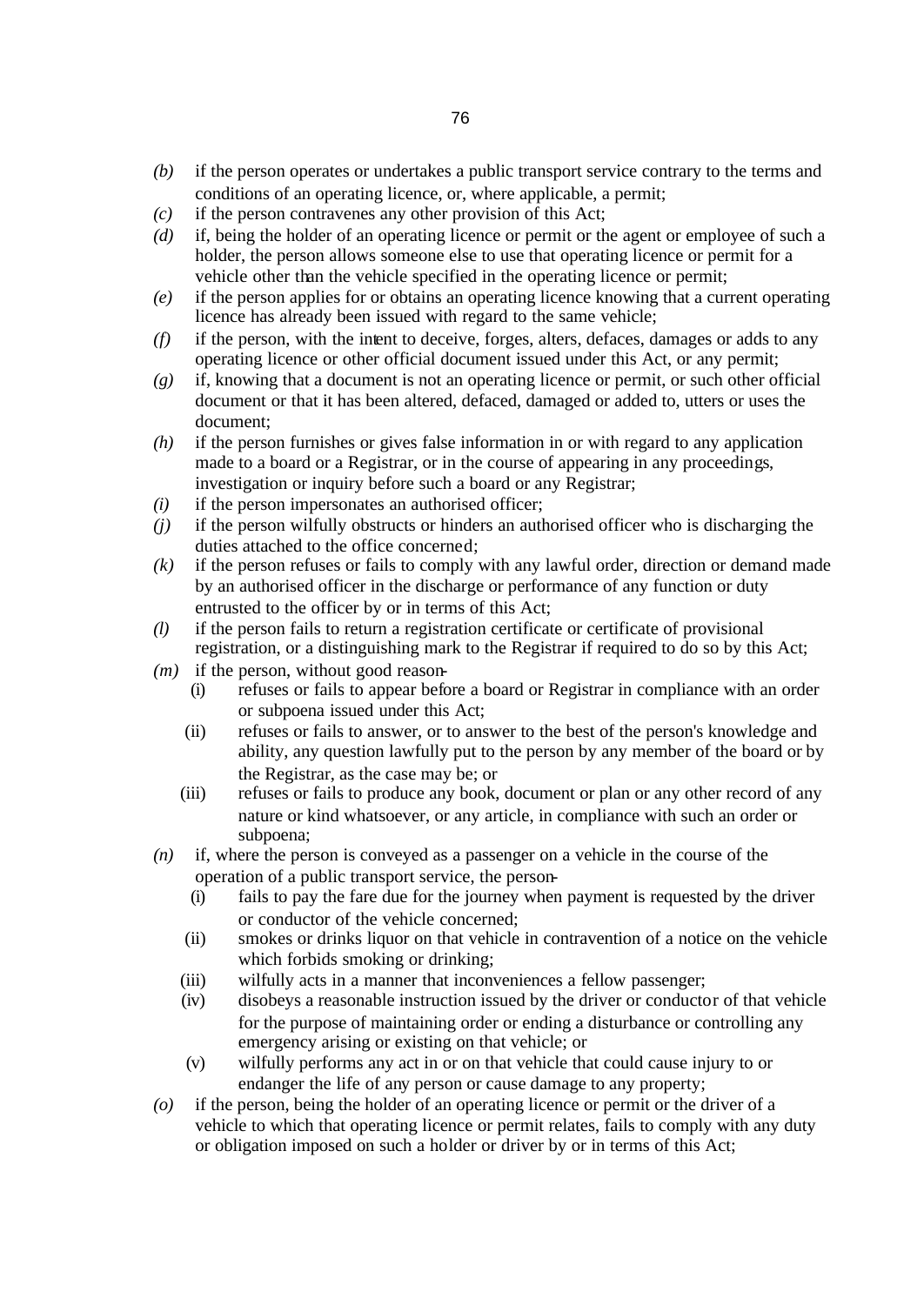*(p)* ......

#### [Para. *(p)* deleted by s. 24 of Act 12 of 2008.]

- *(q)* if the person uses a vehicle for a public transport service in contravention of section 31;
- *(r)* if the person operates an adapted light delivery vehicle in contravention of section 31 (6);

[Para. *(r)* added by s. 26 of Act 26 of 2006.]

*(s)* if, being a metered taxi operator, the person contravenes or fails to comply with a fare structure contemplated in section 91 (4).

[Para. *(s)* added by s. 26 of Act 26 of 2006.]

(2) Where a person is convicted of any one of the offences mentioned in-

- *(a)* paragraphs *(a)*, *(b)*, *(d)*, *(e)* or *(p)* of subsection (1), a term of imprisonment not exceeding two years, or a fine not exceeding R100 000, may be imposed;
- *(b)* any other paragraph of that subsection, a term of imprisonment not exceeding three months or a fine not exceeding R5 000 may be imposed.

(3) Whenever a manager, agent or employee of the holder of an operating licence or permit performs or omits to perform any act which, if the holder of an operating licence or permit had performed or omitted to perform that act personally, would have constituted an offence in terms of subsection (1), that holder is guilty of that offence if-

- *(a)* the holder-
	- (i) connived at or knowingly permitted the act or omission concerned; or
	- (ii) did not take all reasonable measures to prevent that act or omission; and
- *(b)* an act or omission of the nature of the act or omission charged, whether legal or illegal, fell within the scope of the authority or the course of the employment of the manager, agent or employee.

#### **CHAPTER 4 GENERAL MATTERS (ss 128-136)** *Part 19 General matters* **(ss 128-136)**

#### **128 Appeals in general**

(1) Any province may establish a provincial transport appeal body to hear appeals relating to applications in connection with intraprovincial transport and where such a body is not established, such appeals must be noted with the Transport Appeal Tribunal established by section 3 of the Transport Appeal Tribunal Act, 1998 (Act 39 of 1998), in terms of this section.

(2) Such a provincial transport appeal body must exercise or perform its powers, functions and duties independently, fairly and impartially.

(3) A person who has any direct financial or business interest in any sector of the public transport industry may not be appointed or remain as a member of such an appeal body.

(4) A member of such an appeal body must recuse himself or herself in any matter or proceeding where he or she has or could reasonably be expected to have a financial or other conflict of interest in the outcome of any decision by the appeal body.

(5) *(a)* Any interested person may make a written request that a member of such an appeal body recuse himself or herself where the person has reason to believe that the member has or could reasonably be expected to have such a financial or other conflict of interest and such a request must specify detailed reasons.

*(b)* The member must give due regard to such a written request and decide whether or not to recuse himself or herself in the relevant circumstances.

(6) Appeals concerning interprovincial transport must be noted with the Transport Appeal Tribunal in terms of the Transport Appeal Tribunal Act, 1998 (Act 39 of 1998).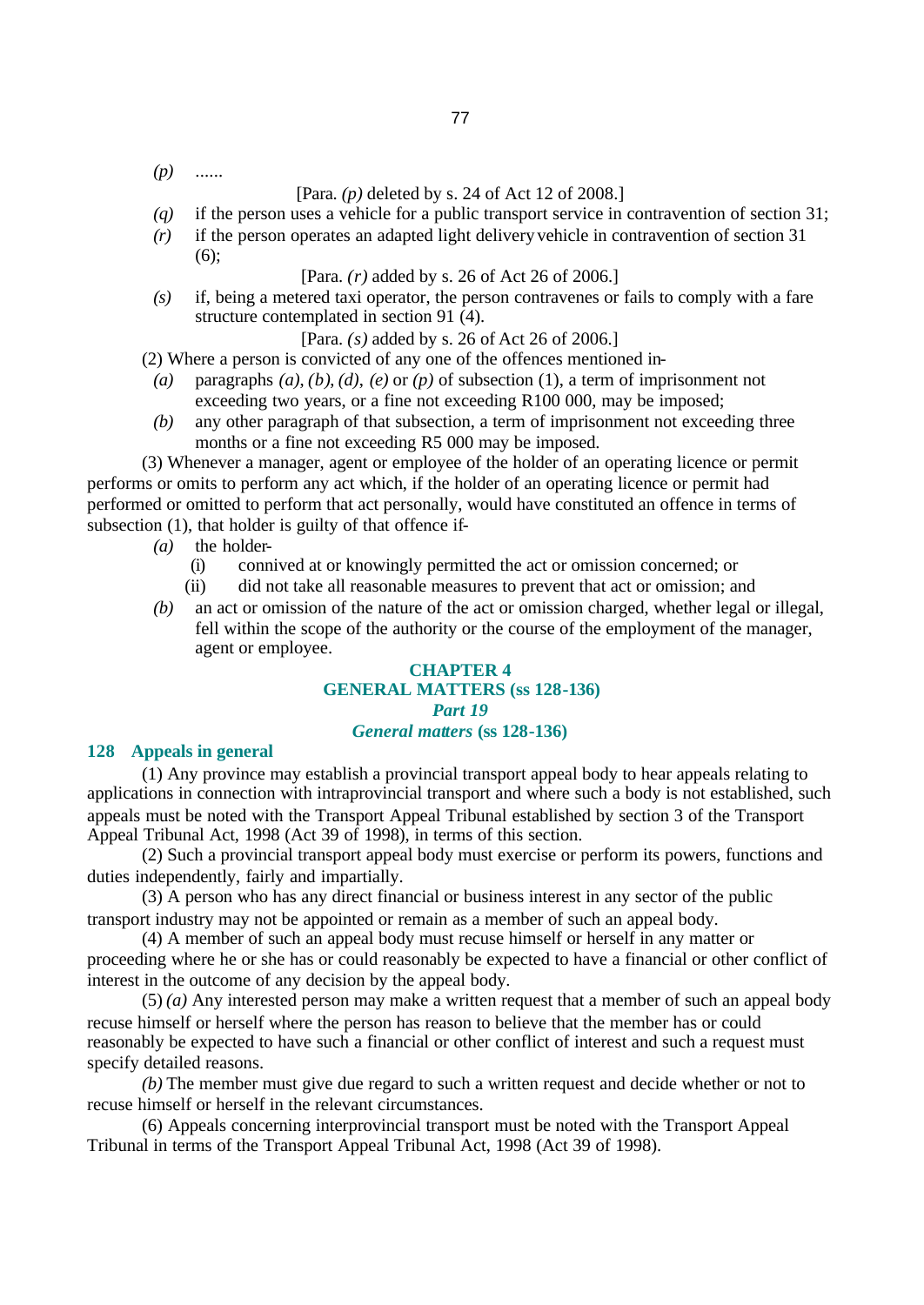(7) Bodies considering appeals in terms of this section are bound by applicable transport plans.

# **129 Appeals to Transport Appeal Tribunal**

(1) Subject to section 128, and unless otherwise provided in this Act, the following persons may appeal to the Tribunal against an act, direction or decision of a board, in the manner and within the time prescribed, if they are affected thereby:

- *(a)* A person who has applied to that board for the grant, renewal, amendment or transfer of an operating licence;
- *(b)* the holder of an operating licence issued by that board;
- *(c)* a person who has submitted representations to that board objecting to or supporting an application published by that board under section 37.

(2) In considering an appeal in terms of subsection (1), the Tribunal is bound by applicable transport plans.

**130 Amends section 10A of the Urban Transport Act 78 of 1977 by adding paragraph** *(g)***.**

[S. 130 substituted by s. 9 of Act 31 of 2001.]

**131 and 132 ......**

[Ss. 131 and 132 repealed by s. 10 of Act 31 of 2001.]

**133 Repeals sections 3, 4, 5 and 6 of the National Land Transport Interim Arrangements Act 45 of 1998.**

[Date of commencement of s. 133: 1 June 2002.]

# **134 Transitional provisions**

(1) Where, at any time before the commencement of this Act-

- *(a)* a person was convicted, in terms of any previous law, of an offence which is an offence in terms of this Act, the person is, where relevant for the purposes of this Act, regarded as a person who had committed a corresponding offence provided for in this Act; and
- *(b)* any distinguishing mark issued in terms of any previous law for a vehicle in relation to which a permit had been issued thereunder, is regarded for purposes of this Act, until such time as that permit lapses, is converted to an operating licence, or is withdrawn or cancelled in terms of this Act, as a distinguishing mark issued under this Act.

(2) *(a)* Wherever this Act requires regard to be had to any transport plan, a board, contracting authority, transport authority or municipality may proceed with the relevant matter, with the approval of the relevant MEC in consultation with the Minister, despite the fact that the relevant transport plan has not been prepared or has not been submitted for required approvals, or has not been published under section 29 (1).

[Para. *(a)* substituted by s. 27 *(a)* of Act 26 of 2006.]

*(b)* The MEC may grant such approval either in general or in specific terms.

*(c)* The board, contracting authority, transport authority or municipality must, however, have regard to any available transport planning or other matter which is relevant.

[Para. *(c)* substituted by s. 27 *(b)* of Act 26 of 2006.]

[Sub-s. (2) added by s. 11 of Act 31 of 2001.]

(3) A current public transport record prepared in terms of section 3 of the National Land Transport Interim Arrangements Act, 1998 (Act 45 of 1998), is deemed to be a current public transport record contemplated in section 23 of this Act until the latter has been prepared.

[Sub-s. (3) added by s. 11 of Act 31 of 2001.]

(4) Where this Act empowers the Minister or MEC to determine a date by which transport plans must be prepared, different dates may be so determined for different planning authorities, or different areas, and such dates may be extended.

[Sub-s. (4) added by s. 11 of Act 31 of 2001.]

(5) Until a board has been established for a province in terms of section 30 (1)-